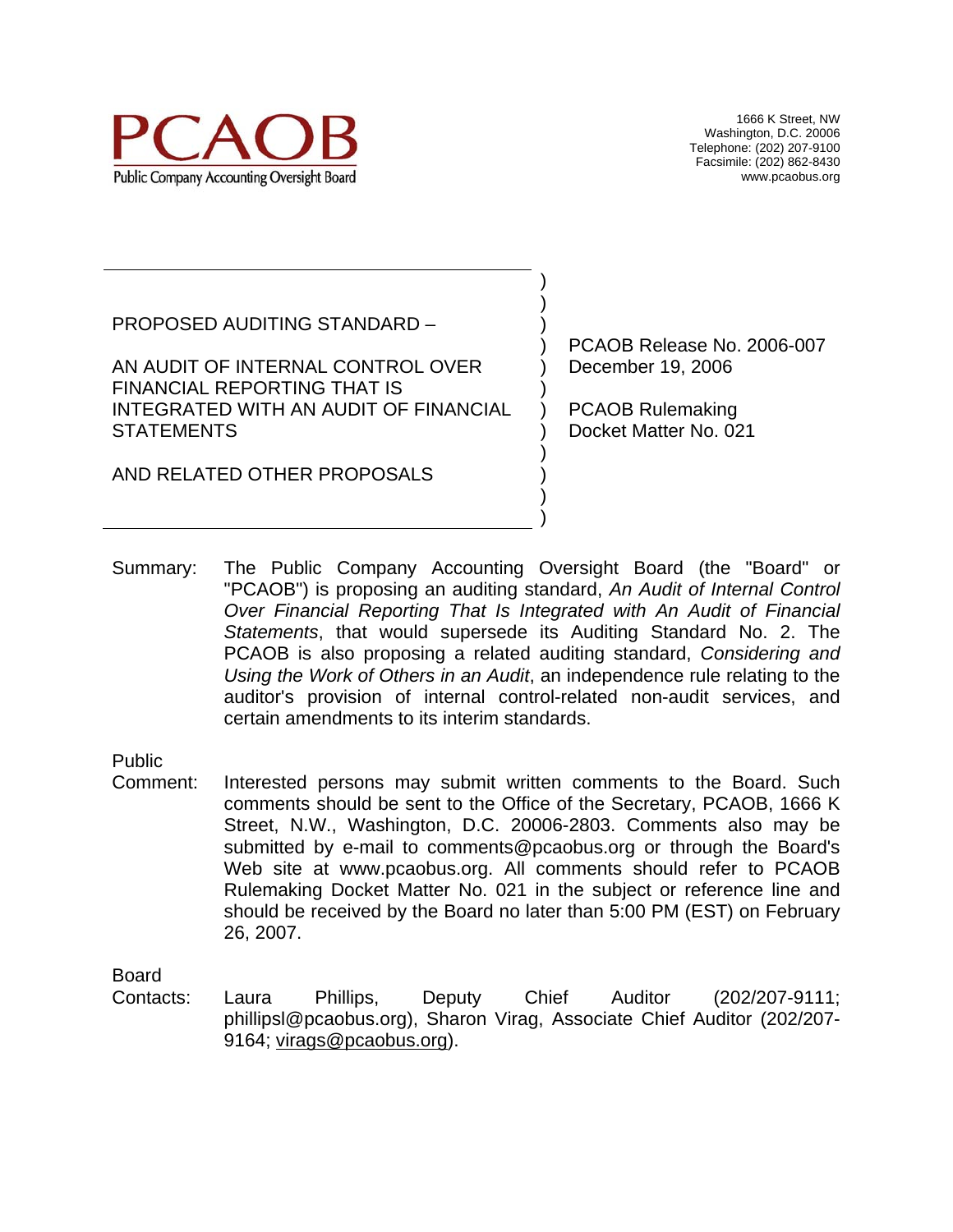

## **I. Introduction**

In June 2003, the Securities and Exchange Commission ("SEC") implemented Section 404 of the Sarbanes-Oxley Act of 2002 (the "Act") by adopting rules requiring issuers to include in their annual reports an assessment of the company's internal control over financial reporting as well as an auditor's report on that assessment. $1/$  Soon after, as required by Sections 404(b) and 103 of the Act, the Board adopted Auditing Standard No. 2, *An Audit of Internal Control Over Financial Reporting Performed in Conjunction with an Audit of Financial Statements* ("AS No. 2"), to apply to the newly required audits. The SEC approved AS No. 2 on June 17, 2004.

Two annual financial reporting cycles have been completed since public company auditors began applying AS No. 2 to audits of accelerated filers.<sup>2/</sup> During this time, the PCAOB has closely monitored implementation of the standard and the progress auditors have made in complying with its requirements. The PCAOB's monitoring has included gathering information during inspections of registered public accounting firms; participating, along with the SEC, in two roundtable discussions with representatives of issuers, auditors, investor groups, and others; meeting with its Standing Advisory Group; receiving feedback from participants in the Board's Forums on Auditing in the Small Business Environment; and reviewing academic, government, and other reports and studies.

From all of these sources of information, two basic propositions have emerged. First, the audit of internal control over financial reporting has produced significant benefits. Issuers and auditors have described a focus on corporate governance that had not existed in the past and improvements in the quality and efficiency of important corporate processes and controls. $3/2$  Corporate board members have noted an

 $\frac{2}{2}$  Companies considered accelerated filers by the SEC (generally, U.S. companies with public float of \$75 million or more) have been required to comply with Section 404 of the Act since fiscal years ended on or after November 15, 2004.

 $3^{\prime}$  See, e.g., comments of Phillip D. Ameen, General Electric Company, and Samuel A. DiPiazza, PricewaterhouseCoopers International, at *Roundtable Discussion on Second-Year Experiences with Internal Control Reporting and Auditing Provisions*  (May 10, 2006) ("May 10 Roundtable), transcript available at

 $\frac{1}{2}$  $\frac{1}{2}$  See Item 308 of Regulation S-K, 17 C.F.R. § 229.308.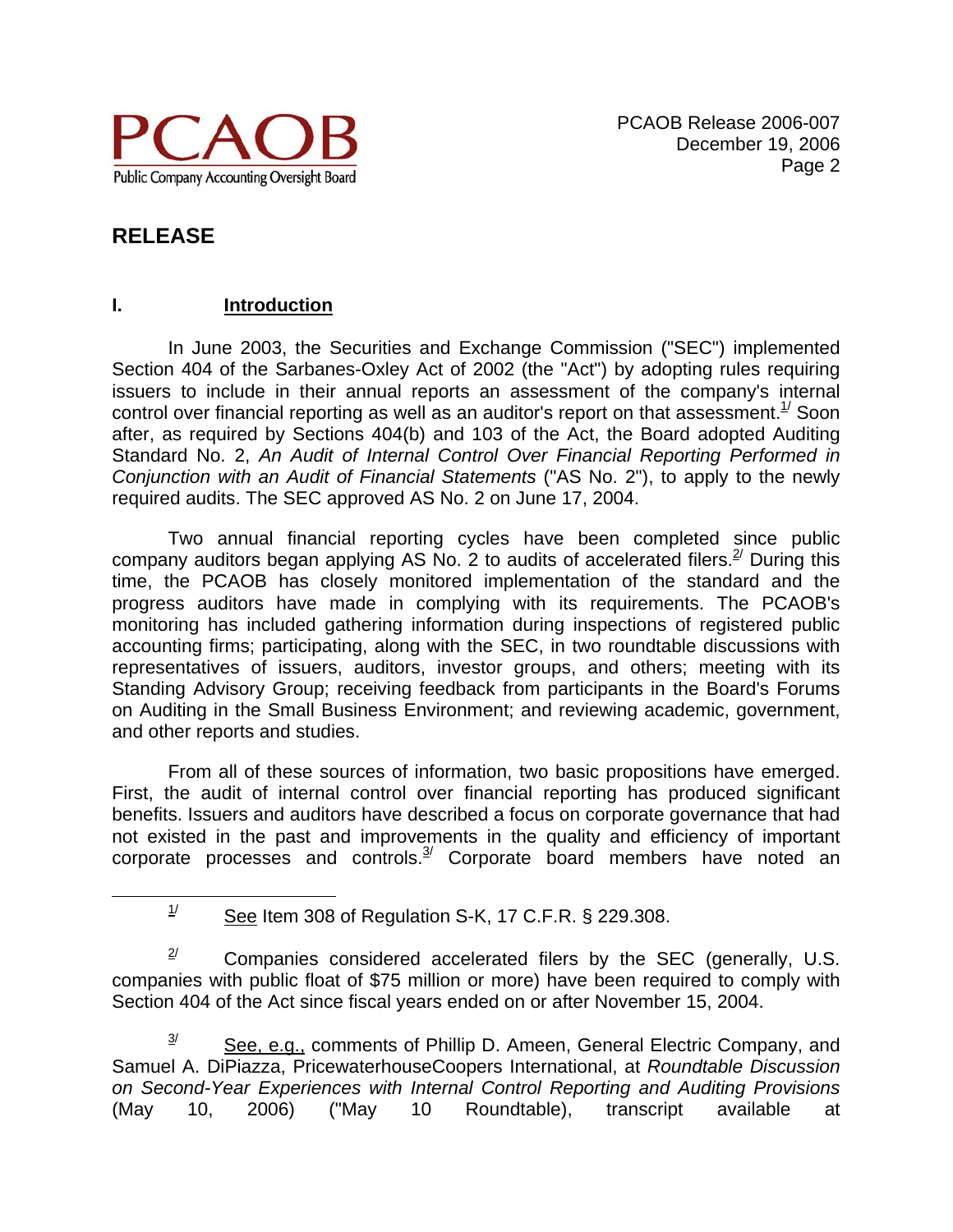

improvement in audit committee oversight, while investors have found public company financial reporting to be of higher quality and enhanced transparency. $4/4$  At the same time, research shows that effective internal control is positively correlated with accurate financial reporting.<sup>5/</sup>

Second, these benefits have come with significant cost. Over the last two years, the Board has heard a consistent message that compliance with the internal control provisions of the Act has required greater effort and resulted in higher costs than expected. The Board agrees that auditors should perform internal control audits as efficiently as possible for companies that are required by the SEC's rules to obtain an audit report on internal control. $^{6}$  With this in mind, the Board has evaluated every significant aspect of the audit of internal control to determine whether the existing standard encourages auditors to perform procedures that are not necessary in order to achieve the intended benefits. As a result of that evaluation, the Board is proposing a new auditing standard on internal control over financial reporting that would supersede AS No. 2. The Board also is proposing a new auditing standard on using the work of

 $\overline{a}$ http://www.pcaobus.org/Standards/Standards\_and\_Related\_Rules/AS2/2006/05-10/Unedited\_Transcript.pdf.

 $4/$  See, e.g., comments of Barbara Hackman Franklin, board member, various companies and Michael J. McConnell, Managing Director, Shamrock Capital Advisors, May 10 Roundtable.

5/ See Doyle, Jeffrey T., Ge, Weili and McVay, Sarah E., "Accruals Quality and Internal Control over Financial Reporting," American Accounting Association 2006 Financial Accounting and Reporting Section Meeting Paper (December 4, 2006), available at SSRN: http://ssrn.com/abstract=789985.

6/ See PCAOB, *"Statement Regarding the Public Company Accounting Oversight Board's Approach to Inspections of Internal Control Audits in the 2006 Inspection Cycle"* (May 1, 2006); *"Report on the Initial Implementation of Auditing Standard No. 2, An Audit of Internal Control Over Financial Reporting Performed in Conjunction with an Audit of Financial Statements"* (Nov. 30, 2005); *"Policy Statement Regarding Implementation of Auditing Standard No. 2, An Audit of Internal Control Over Financial Reporting Performed in Conjunction with an Audit of Financial Statements"* (May 16, 2005) (May 16, 2005 Policy Statement).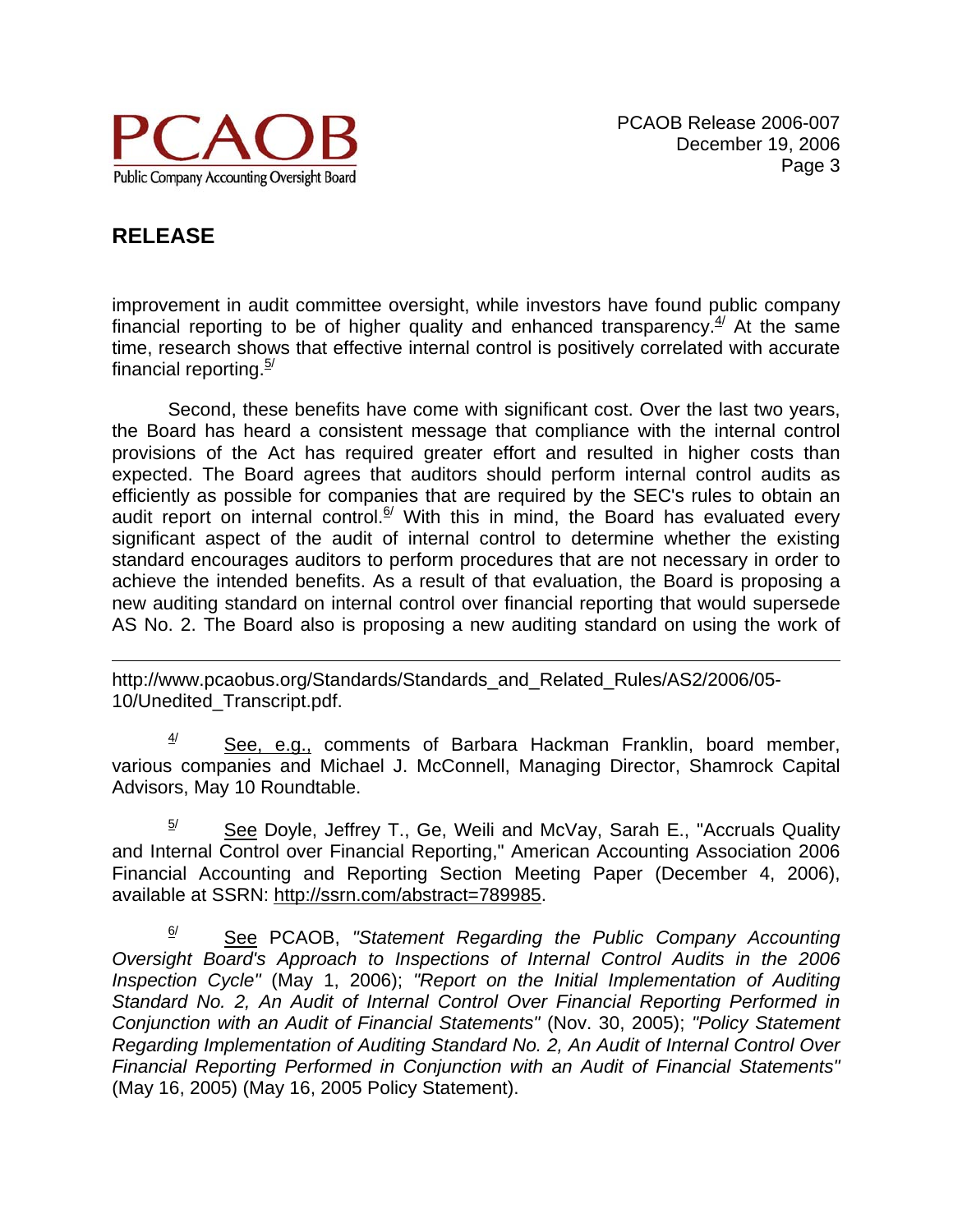

others, a new independence rule on non-audit services related to internal control, and certain related amendments to the Board's interim auditing standards.

As described below, the proposals are designed primarily to –

- **Focus the audit on the matters most important to internal control** by, among other things, directing the auditor's testing to the most important controls; emphasizing the importance of risk assessment; revising the definitions of significant deficiency and material weakness, as well as the "strong indicators" of a material weakness; and clarifying the role of materiality, including interim materiality, in the audit;
- **Eliminate unnecessary procedures** by, among other things, removing the requirement to evaluate management's process; permitting consideration of knowledge obtained during previous audits; refocusing the multi-location testing requirements on risk rather than coverage; removing barriers to using the work of others; and recalibrating the walkthrough requirement;
- • **Scale the audit for smaller companies** by, among other things, directing the auditor to tailor the audit to reflect the attributes of smaller, less complex companies; and
- **Simplify the requirements** by, among other things, reducing detail and specificity; better reflecting the sequential flow of an audit of internal control; and improving readability.

The Board requests comment on all aspects of the proposals. In addition to the specific questions below, the Board is particularly interested in whether the proposed changes will preserve the intended benefits of the audit of internal control. The Board is also particularly interested in whether the proposed changes will reduce audit hours and, if so, by how much.

### **II. Significant Changes to the Standard**

The Board is proposing a new standard on auditing internal control rather than revisions to the existing standard. The following section describes the significant changes the Board proposes to make in order to effect its four primary objectives and specifically seeks comment on these significant changes.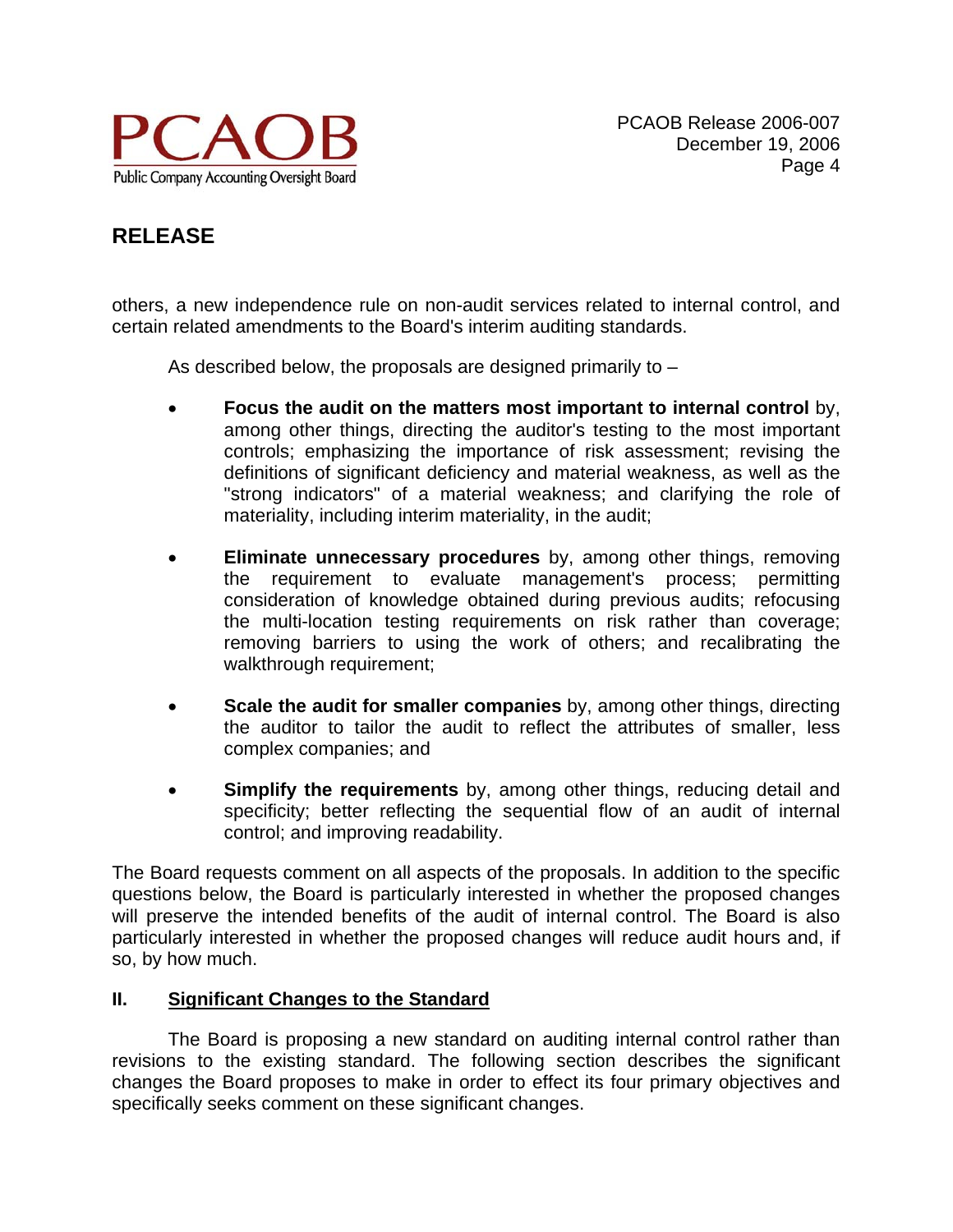

## **A. Focusing the Audit on the Matters Most Important to Internal Control**

Many commentators have expressed concern that the internal control audit is overly focused on the more detailed, process-level aspects of internal control. $\frac{1}{2}$ Additionally, some commentators have expressed concern that internal control audits are failing to identify the material weaknesses that are most important—those that are early indicators of problems, rather than those that already have resulted in a material misstatement.8**/** The Board's proposals are designed to bolster the audit's ability to detect the most important problems by requiring auditors to use a top-down approach, stressing the importance of risk assessment, and clarifying certain definitions and terms.

### **1. Directing the Auditor's Attention Towards the Most Important Controls**

 The proposed standard on auditing internal control incorporates the top-down approach to the audit emphasized in the Board's May 16, 2005 guidance on applying AS No. 2. $\frac{9}{2}$  When using a top-down approach, the auditor identifies the controls to test by starting at the top—the financial statements and company-level controls—and linking the financial statement elements and company-level controls to significant accounts, relevant assertions, and, finally, to the significant processes where other important controls reside. Following the top-down approach helps the auditor focus the testing on the right controls—those controls that are important to the auditor's conclusion—while avoiding those that are outside the scope of the audit of internal control.

 $\frac{7}{4}$  $\frac{Z}{Z}$  See, e.g., letter from David C. Chavern, Vice President Capital Markets Programs, Chamber of Commerce of the United States of America to Office of the Secretary, PCAOB (May 3, 2006) ("Greater focus needs to be given to the review and testing of significant entity-level controls, as opposed to individual transaction-based controls.").

<sup>8/</sup> See, e.g., Gregory J. Jonas, Managing Director of Accounting Specialists Group, Moody's Investor Service, remarks at Roundtable (May 10, 2006) ("I really think we need to turn up the volume on controls that prevent and detect fraudulent financial reporting. I think our disclosures about material weaknesses have become, maybe inadvertently, backward looking rather than forward looking.").

 $\frac{9}{2}$  $\frac{9}{2}$  See May 16, 2005 Policy Statement.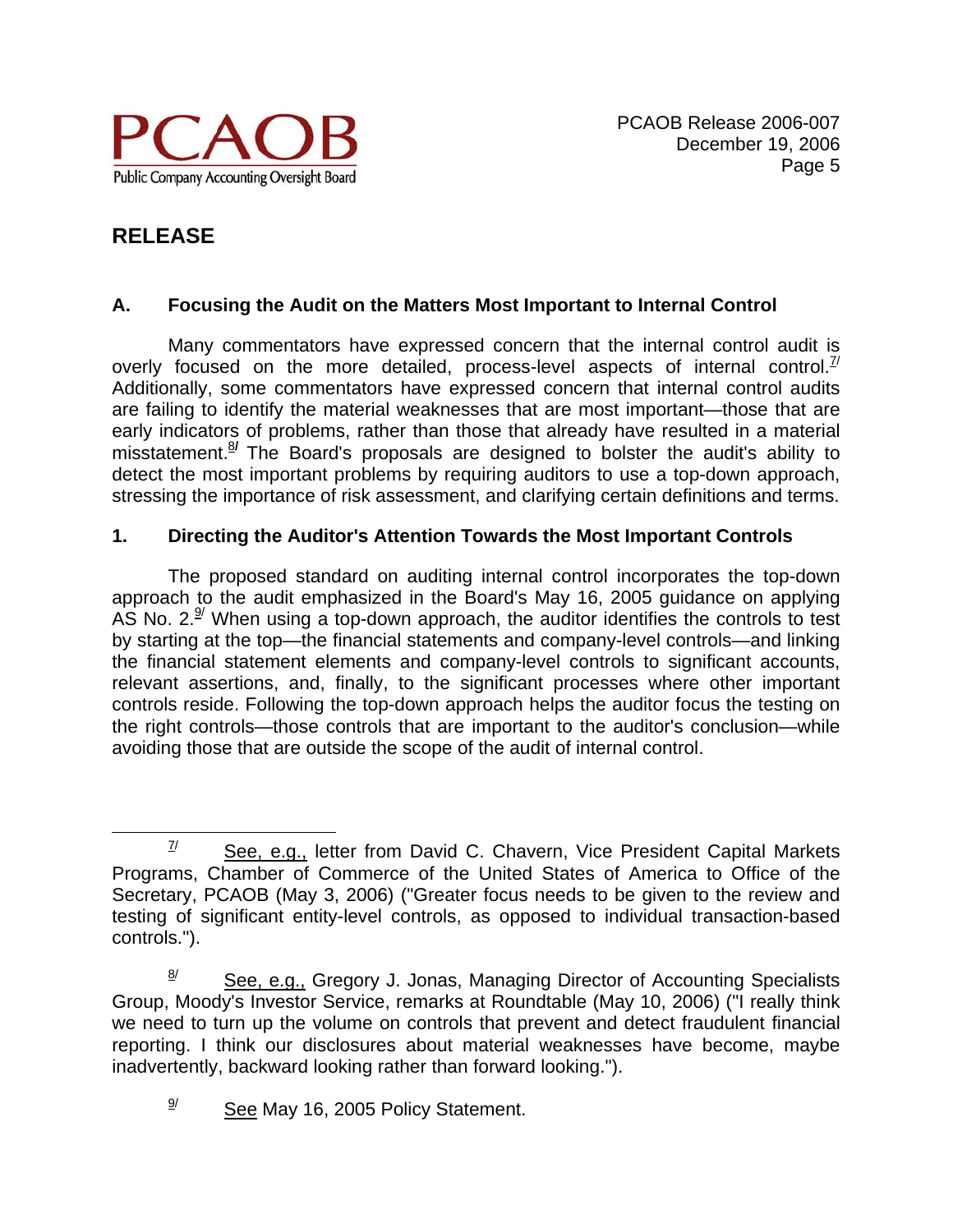

In a top-down approach, if company-level controls are strong and link directly to the process-level controls, or if they are sufficiently precise to prevent or detect material misstatements to relevant assertions, the auditor will likely be able to reduce the testing of controls at the process level. $10$ <sup>/</sup> The proposed standard therefore emphasizes the importance of obtaining an understanding of the audit client's company-level controls at the beginning of the audit process. Because of the positive effect a top-down approach can have on the efficiency of the audit, the proposed standard would require auditors to take this approach to the audit, including testing important company-level controls.

The Board also wants to encourage an appropriate focus on controls important to the prevention and detection of fraud. Accordingly, the proposed standard specifically would require the auditor to evaluate the control environment and controls over the period-end financial statement close process and test, among other things, controls to address the risk of management override.

#### Questions

- 1. Does the proposed standard clearly describe how to use a top-down approach to auditing internal control?
- 2. Does the proposed standard place appropriate emphasis on the importance of identifying and testing controls designed to prevent or detect fraud?
- 3. Will the top-down approach better focus the auditor's attention on the most important controls?
- 4. Does the proposed standard adequately articulate the appropriate consideration of company-level controls and their effect on the auditor's work, including adequate description of when the testing of other controls can be reduced or eliminated?

10/ The proposed standard omits the statement in paragraph 54 of AS No. 2 that "[t]esting company level controls alone is not sufficient for the purposes of expressing an opinion on the effectiveness of a company's internal control over financial reporting." This statement has been interpreted to prohibit reliance on company level controls related to individual relevant assertions. The proposed standard would allow the auditor to determine that company-level controls are sufficient to address the risk of misstatement to a particular relevant assertion.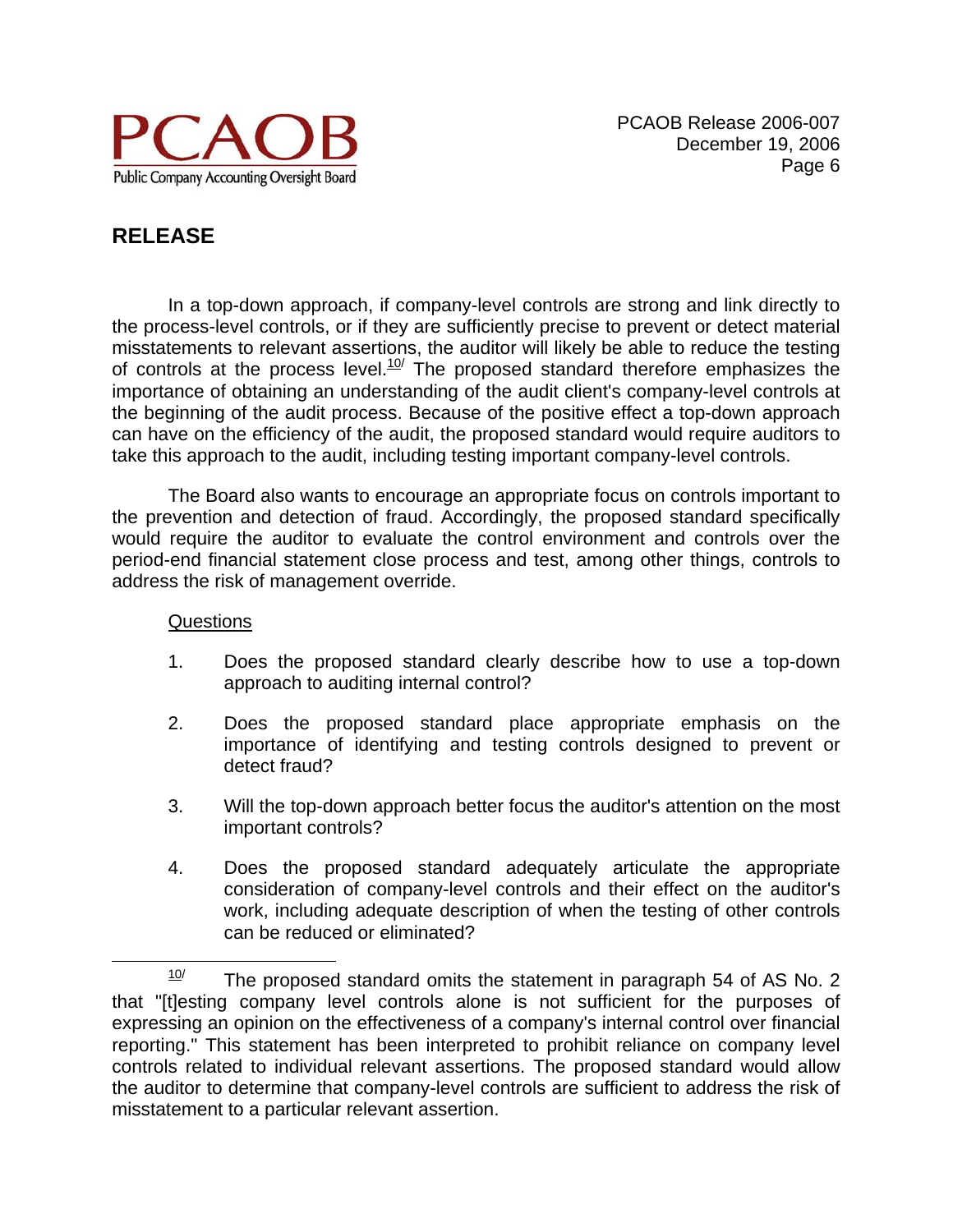

### **2. Emphasizing the Importance of Risk Assessment**

 The Board's May 16, 2005 guidance emphasized the importance of risk assessment in the audit of internal control and that element of the guidance also has been incorporated and enhanced in the proposals. The auditor's assessment of risk should have a pervasive effect on an audit of internal control. From the auditor's initial evaluation of the risk of material weakness at the company overall, to the analysis of risk at the individual account, assertion, or control level, the auditor should continuously adjust his or her procedures to reflect information that the auditor has learned, including experiences from both the audit of internal control and the audit of the financial statements. Focusing the auditor's attention on the areas of greatest risk is likely to produce a more effective audit and substantially decrease the opportunity for a material weakness to go undetected. Appropriate use of risk assessment also enhances audit efficiency because the auditor does not spend time testing controls that, even if deficient, would not present a reasonable possibility of material misstatements in the financial statements.

 The proposed standard on auditing internal control, therefore, requires risk assessment at each of the decision points in a top-down approach. The auditor's identification of significant accounts and relevant assertions requires an understanding of the related risks and how those risks should affect the auditor's decision making. Additionally, the proposed standard would require a risk-based approach to multilocation testing and includes an expanded discussion of the relationship of risk to the evidence necessary for the auditor to conclude that a given control is effective.

 Importantly, the proposed standard makes clear that the evidence necessary to persuade the auditor that a control is effective depends on the risk associated with the control. The proposed standard describes risk factors that the auditor should assess in making this determination. Further, under the proposed standard, different combinations of the nature, timing, and extent of the auditor's testing can provide sufficient evidence in relation to the risk associated with a given control.

 To appropriately emphasize the role of risk assessment in the auditor's work, the proposed standard also includes a change to the direction on integrating the audits. AS No. 2 states that "the absence of misstatements detected by substantive procedures [performed in the financial statement audit] does not provide evidence that controls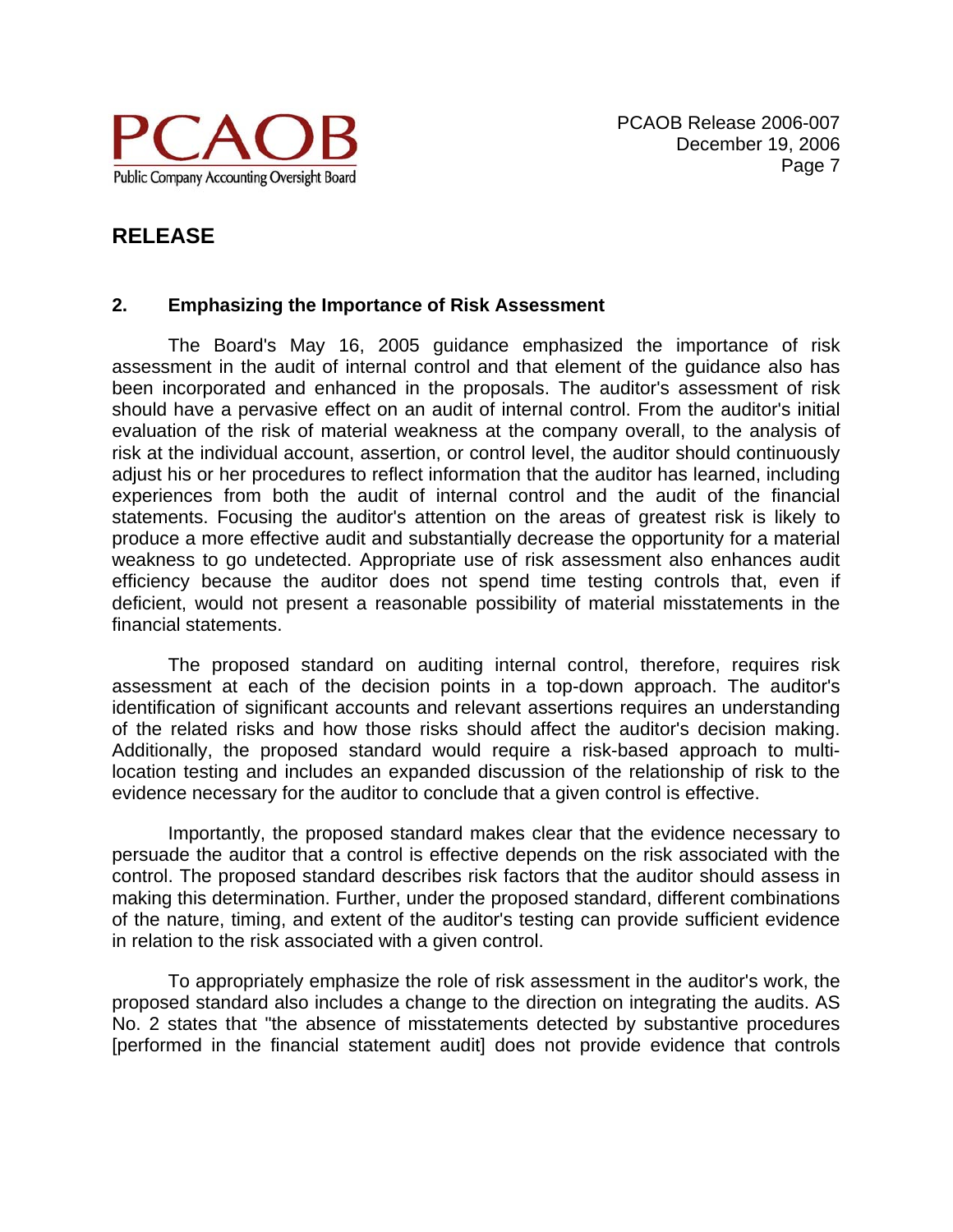

related to the assertion being tested are effective." $11/$  In contrast, the proposed standard directs the auditor to consider the results of substantive audit procedures performed in the financial statement audit when determining the overall risk related to a control. This additional risk factor should be used by the auditor, along with others described in the proposed standard, in determining the evidence necessary for that control. At the same time, however, the proposed standard states that to obtain evidence about whether a control is effective, the control must be directly tested. In other words, effectiveness cannot be inferred solely from the absence of financial statement misstatements detected by the auditor.

### Questions

- 5. Does the proposed standard appropriately incorporate risk assessment, including in the description of the relationship between the level of risk and the necessary evidence?
- 6. Would the performance of a walkthrough be sufficient to test the design and operating effectiveness of some lower risk controls?

## **3. Revising the Definitions of Significant Deficiency and Material Weakness**

 The evaluation of deficiencies is, inherently, one of the most difficult aspects of an audit of internal control. Given the individual characteristics of each company and each deficiency, any method for evaluating deficiencies will demand a high degree of professional judgment. Commentators have suggested that the definitions of both significant deficiency and material weakness in AS No. 2 are confusing and are contributing to the difficulty of assessing the severity of the deficiencies. $12$ /

 $\frac{11}{}{}$  See AS No. 2, paragraph 158.

<sup>12/</sup> See, e.g., Written Statement of Robert C. Pozen, Chairman, MFS Investment Management, May 10 Roundtable ("the use of phrases like "remote likelihood" or "more than remote" could easily lead to auditor concerns about internal control based on hypothetical situations that have not occurred and are not very likely to occur"); and Written Statement of Joseph A. Grundfest, Professor, Stanford Law School, May 10 Roundtable ("The inescapable implication of these definitions is that, in order to determine whether a company's controls suffer from significant deficiencies, auditors must search for controls at the margin between those that (a) raise a more than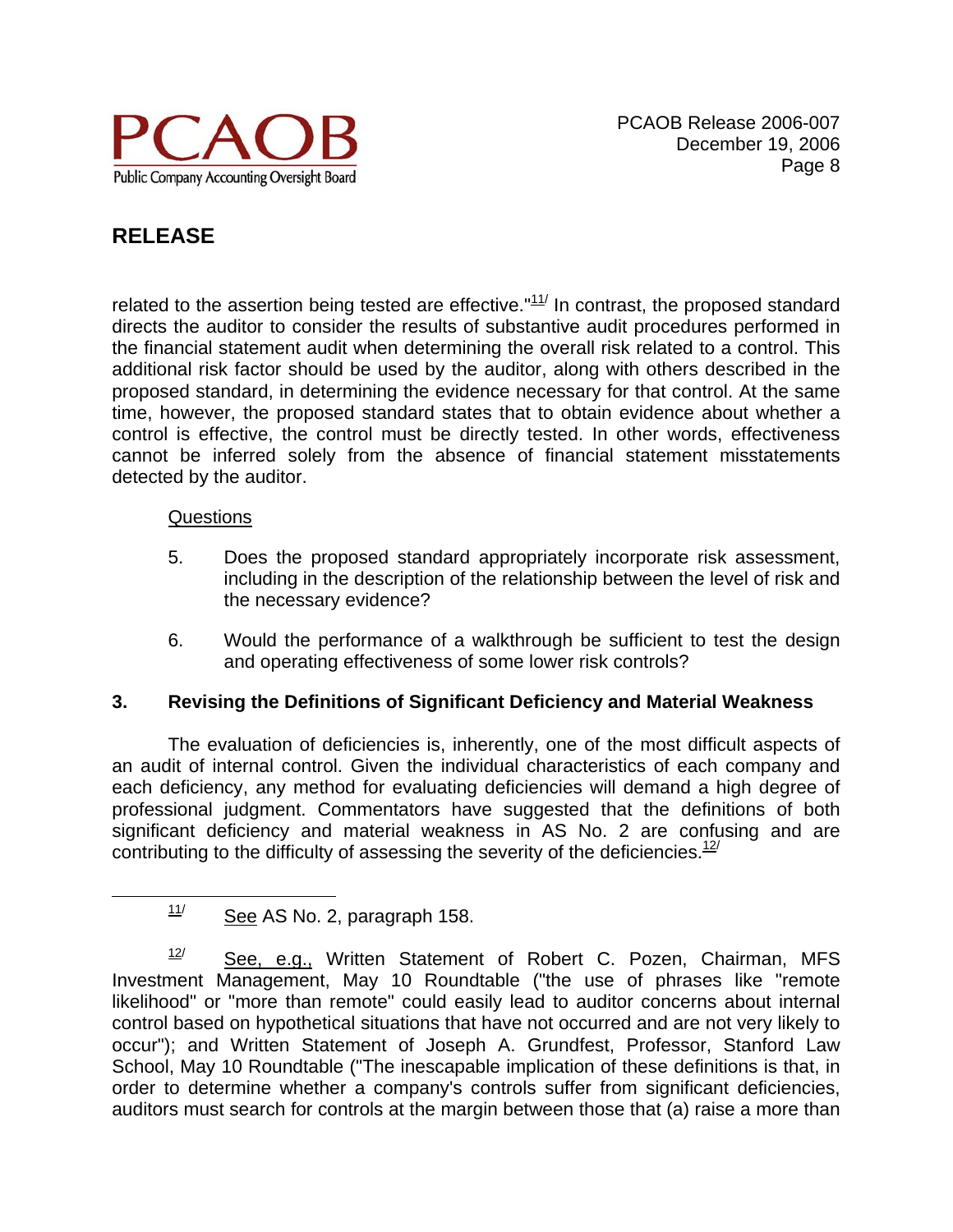

 $\overline{a}$ 

 The Board believes that the existing framework in AS No. 2, which describes significant deficiencies and material weaknesses by reference to the likelihood and magnitude of a potential misstatement, is fundamentally sound. At the same time, however, the Board agrees that specific improvements to these definitions would simplify and clarify the standard. As a result, the proposed standard on auditing internal control includes three changes to these definitions –

#### a. Replacement of the term "more than remote likelihood" with the term "reasonable possibility"

 In defining the terms "significant deficiency" and "material weakness" in AS No. 2, the Board used terms defined in Financial Accounting Standards Board's Statement No. 5, *Accounting for Contingencies* ("FASB Statement No. 5") to describe the threshold for likelihood of occurrence. The Board chose to use these terms because it believed that auditors and financial statement preparers were already familiar with how to apply them, and the Board expected that their use would promote consistency in the evaluation of deficiencies. FASB Statement No. 5 describes the likelihood of a future event occurring as "probable" "reasonably possible" or "remote" The definitions in AS No. 2 refer to a "more than remote" likelihood of a misstatement occurring. In accordance with FASB Statement No. 5, the likelihood of an event is "more than remote" when it is either "reasonably possible" or "probable."

 The Board's monitoring of the implementation of AS No. 2 has shown, however, that some auditors and issuers have misunderstood the term "more than remote" to mean something significantly less likely than a reasonable possibility. This, in turn, may have caused these issuers and auditors to evaluate the likelihood of a misstatement at a much lower threshold than the Board intended. To encourage correct application of the definitions, the proposed standard replaces the reference to "more than remote likelihood" with "reasonable possibility" within the definitions of both material weakness and significant deficiency. To the extent that the term "more than remote" has resulted in auditors and issuers evaluating likelihood at a more stringent level than originally intended, this change should significantly improve the evaluation of deficiencies such that material weaknesses, when they are identified, are indeed the deficiencies that are most important.

remote likelihood of an immaterial but more than inconsequential misstatement of the company's financial statements, and (b) those that raise a less than remote likelihood of an inconsequential misstatement.").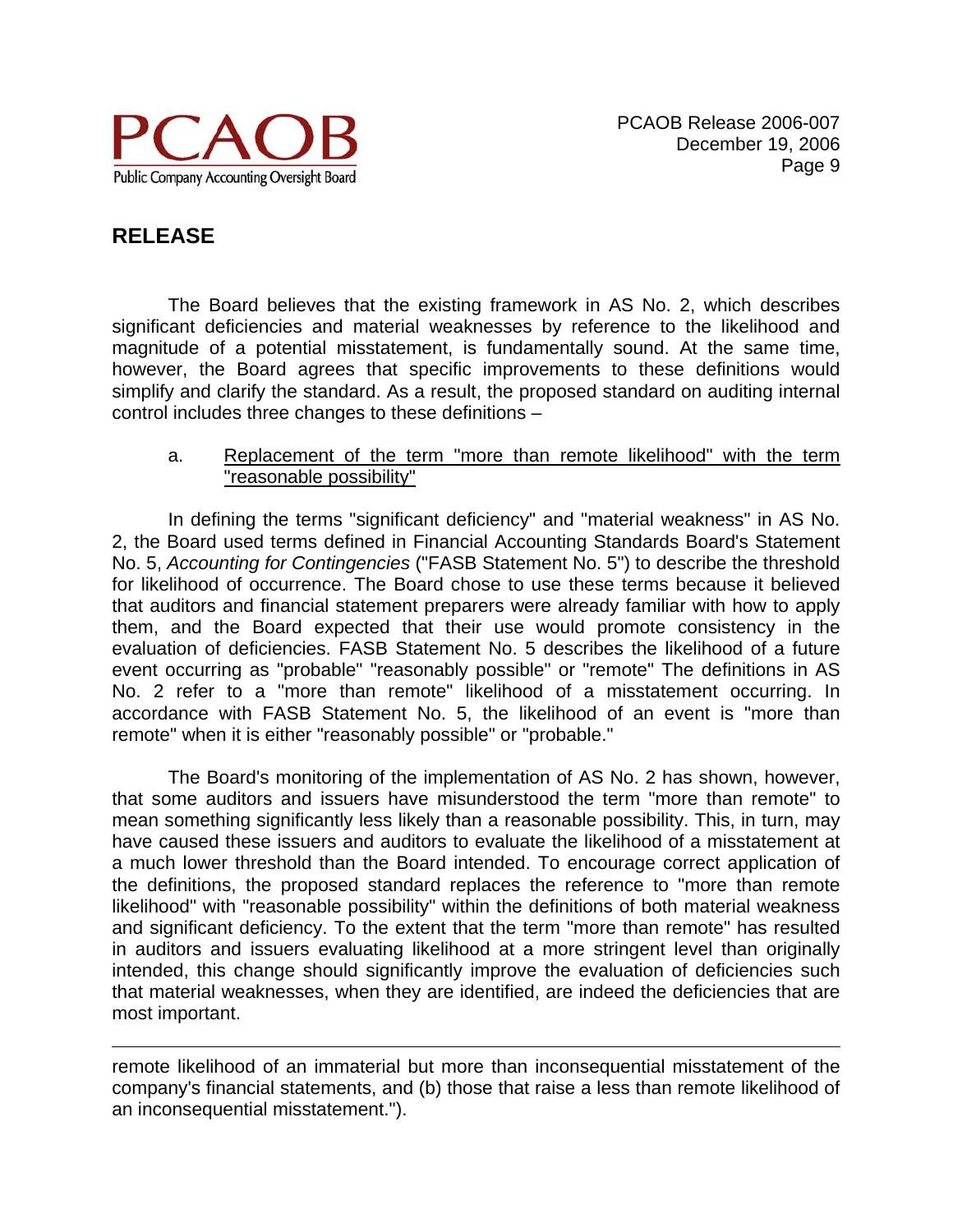

### b. Re-articulation of the definition of material weakness to exclude significant deficiency

AS No. 2 defines a material weakness as "a significant deficiency, or combination of significant deficiencies, that result in a more than remote likelihood that a material misstatement of the annual or interim financial statements will not be prevented or detected. $1137$  Reference within this definition to significant deficiency has raised concern that auditors may be performing their audits at a level of detail necessary to ensure that their procedures identify all significant deficiencies, rather than only all material weaknesses. The objective of an audit of internal control is to obtain reasonable assurance as to whether material weaknesses exist. The audit of internal control does not require auditors to search for deficiencies that, individually or in combination, are less severe than material weaknesses. To better explain the objective of the audit and minimize confusion, the Board's proposed standard uses the term "a control deficiency, or combination of control deficiencies," in place of the reference to significant deficiencies in the definition of material weakness.

### c. Replacement of the term "more than inconsequential" with the term "significant"

AS No. 2 defines a significant deficiency as a control deficiency, or combination of control deficiencies, that has a more than remote likelihood of resulting in a misstatement that is more than inconsequential. Several commentators expressed concern that the term "more than inconsequential" has caused companies and auditors to spend excess time identifying, discussing and fixing deficiencies that are not sufficiently important to the company's overall system of internal control. The Board is, therefore, proposing to re-articulate the definition of significant deficiency to better establish the threshold of what the Board believes is important enough to be identified as a significant deficiency. The proposed standard, therefore, replaces the term "more than inconsequential" with the term "significant" and defines "significant" as "less than material yet important enough to merit attention by those responsible for oversight of the company's financial reporting."

13/ See AS No. 2, paragraph 10.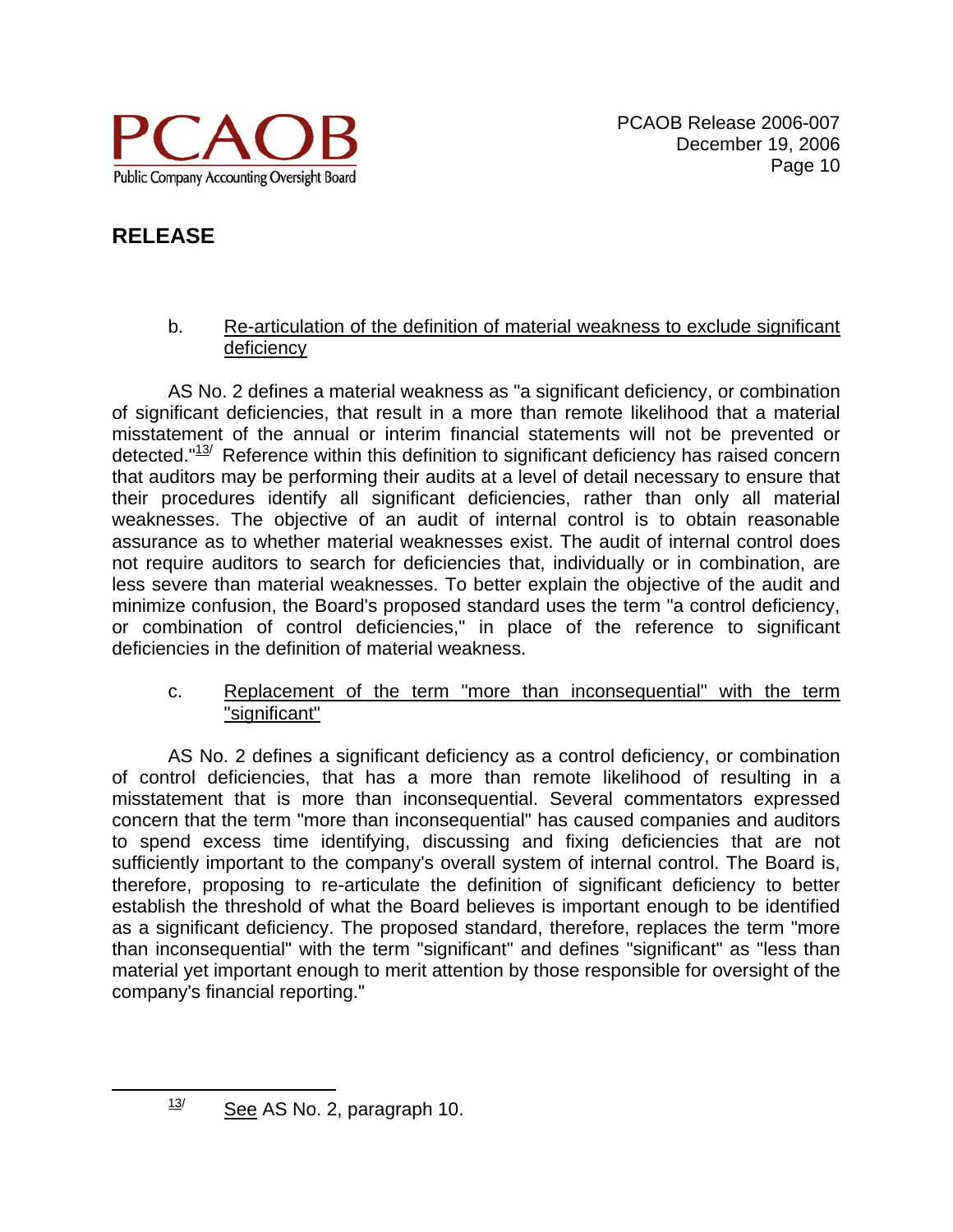

### Questions

- 7. Is the proposed definition of "significant" sufficiently descriptive to be applied in practice? Does it appropriately describe the kinds of potential misstatements that should lead the auditor to conclude that a control deficiency is a significant deficiency?
- 8. Are auditors appropriately identifying material weaknesses in the absence of an actual material misstatement, whether identified by management or the auditor? How could the proposed standard on auditing internal control further encourage auditors to appropriately identify material weaknesses when an actual material misstatement has not occurred?
- 9. Will the proposed changes to the definitions reduce the amount of effort devoted to identifying and analyzing deficiencies that do not present a reasonable possibility of material misstatement to the financial statements?

## **4. Revising the Strong Indicators of a Material Weakness**

In addition to clarifying the definitions, the proposed standard on auditing internal control is intended to better describe their application in particular contexts. AS No. 2 describes circumstances that should be regarded as at least significant deficiencies and as strong indicators of a material weakness in internal control. $14/$  Examples of such circumstances include the restatement of previously issued financial statements and an ineffective control environment. The identification of one of these strong indicators should bias the auditor toward a conclusion that a material weakness exists but does not require the auditor to reach that conclusion. Instead, the auditor may determine that these circumstances do not rise to the level of a material weakness and that only a significant deficiency exists. In practice, however, auditors sometimes have determined that, in fact, no deficiency existed at all.

To ensure that the requirement does not force the auditor to conclude that a deficiency exists when one does not, and to reaffirm the degree of judgment required to make these evaluations, the Board is proposing to modify this provision by removing the requirement to consider the described circumstances as at least significant deficiencies.

14/ See AS No. 2, paragraph 140.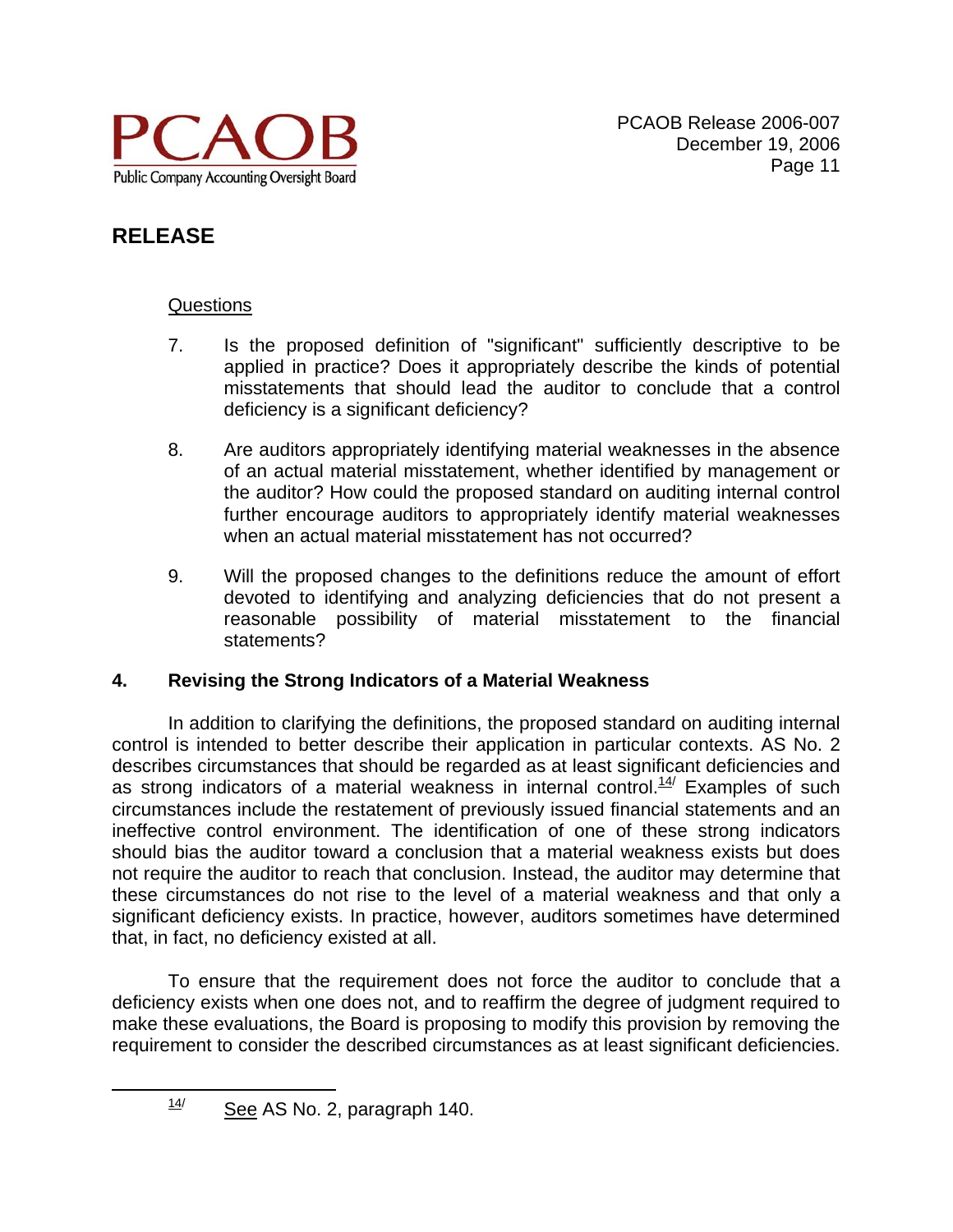

Under the proposed standard on auditing internal control, these circumstances would continue to be strong indicators of material weaknesses but would, at the same time, accommodate an auditor's appropriate conclusion that no deficiency exists.

 The proposed standard also would clarify how the auditor should evaluate whether uncorrected significant deficiencies reflect a material weakness in the company's internal controls. Under AS No. 2, significant deficiencies that have been communicated to management and the audit committee and remain uncorrected after a reasonable period of time are a strong indicator of a material weakness. The proposed standard revises this provision to emphasize its relationship to the auditor's evaluation of the company's control environment. Specifically, significant deficiencies that have been communicated to management and the audit committee and remain uncorrected after a reasonable period of time could indicate that the company's control environment may be ineffective. The auditor would need to evaluate whether the company's control environment is, in fact, ineffective. If so, the ineffective control environment—not the uncorrected significant deficiencies—would be a strong indicator of a material weakness.

 This proposed modification would clarify that uncorrected significant deficiencies are an indicator of a material weakness because, in some circumstances, they suggest that the company is not sufficiently committed to or capable of correcting problems in its internal control. Sometimes, however, the auditor may find that the company evaluated the significant deficiencies and reasonably determined under the circumstances not to correct them. When that is the case, the proposed standard would allow the auditor to conclude that the control environment is effective and that no material weakness exists. This proposed modification would highlight the importance of the auditor's evaluation of the control environment by focusing the auditor on the reasons why the company left significant deficiencies uncorrected.

#### Question

10. Should the standard allow an auditor to conclude that no deficiency exists when one of the strong indicators is present? Will this change improve practice by allowing the use of greater judgment? Will this change lead to inconsistency in the evaluation of deficiencies?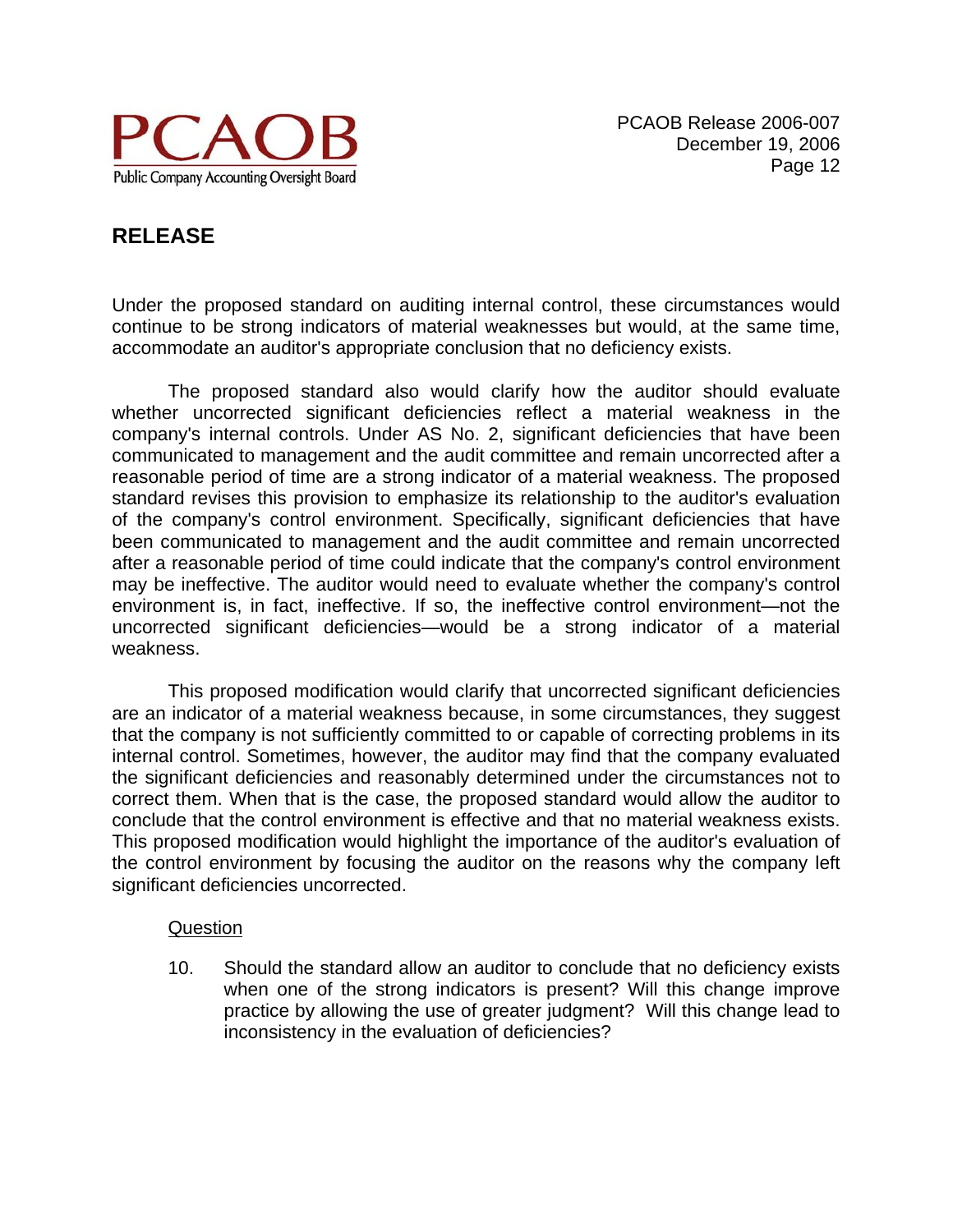

## **5. Clarifying the Role of Materiality in the Audit**

As in the financial statement audit, the concept of materiality is key to the audit of internal control. Although AS No. 2 relies on the existing concept of materiality contained in the federal securities laws, $15/$  commentators have expressed concern about several aspects of AS No. 2 relating to materiality, including the concern that auditors have interpreted the standard as directing them to search for all potential defects in internal control, regardless of the effect on financial reporting. $^{16/2}$  While such an interpretation is contrary to the Board's intentions regarding the scope of the audit of internal control as well as the provisions of AS No. 2 itself, the proposed standard on auditing internal control addresses these concerns by further clarifying that the auditor should plan and perform the audit of internal control using the same materiality measures used to plan and perform the audit of the annual financial statements.

 For example, the proposed standard makes clear that the auditor should use the same consideration of account-level materiality in determining the nature, timing, and extent of his or her procedures in the audit of internal control as used in the financial statement audit. Similarly, inherent risk also is the same for both audits and, therefore, the proposed standard clarifies that significant accounts identified in the audit of internal control should be the same as the significant accounts identified in the financial statement audit.

## **6. Clarifying the Role of Interim Materiality in the Audit**

 The definitions of material weakness and significant deficiency in AS No. 2 and the proposed standard on auditing internal control refer to both the interim and annual financial statements when describing the likelihood and magnitude of potential misstatements. Some commentators have expressed concern that this reference to interim materiality has caused some auditors to scope their audit procedures at too fine

15/ See AS No. 2, paragraphs 22 and 23.

<sup>16/</sup> See, e.g., Letter from Ross Guyer, AAP, Chairman, Government Relations Committee, Association for Financial Professionals, to Nancy M. Morris, Secretary, SEC (May 1, 2006) ("we have yet to see significant improvement 'in the field' in the determination of what is material and what is not material when auditors perform their audit and SOX testing and reporting.").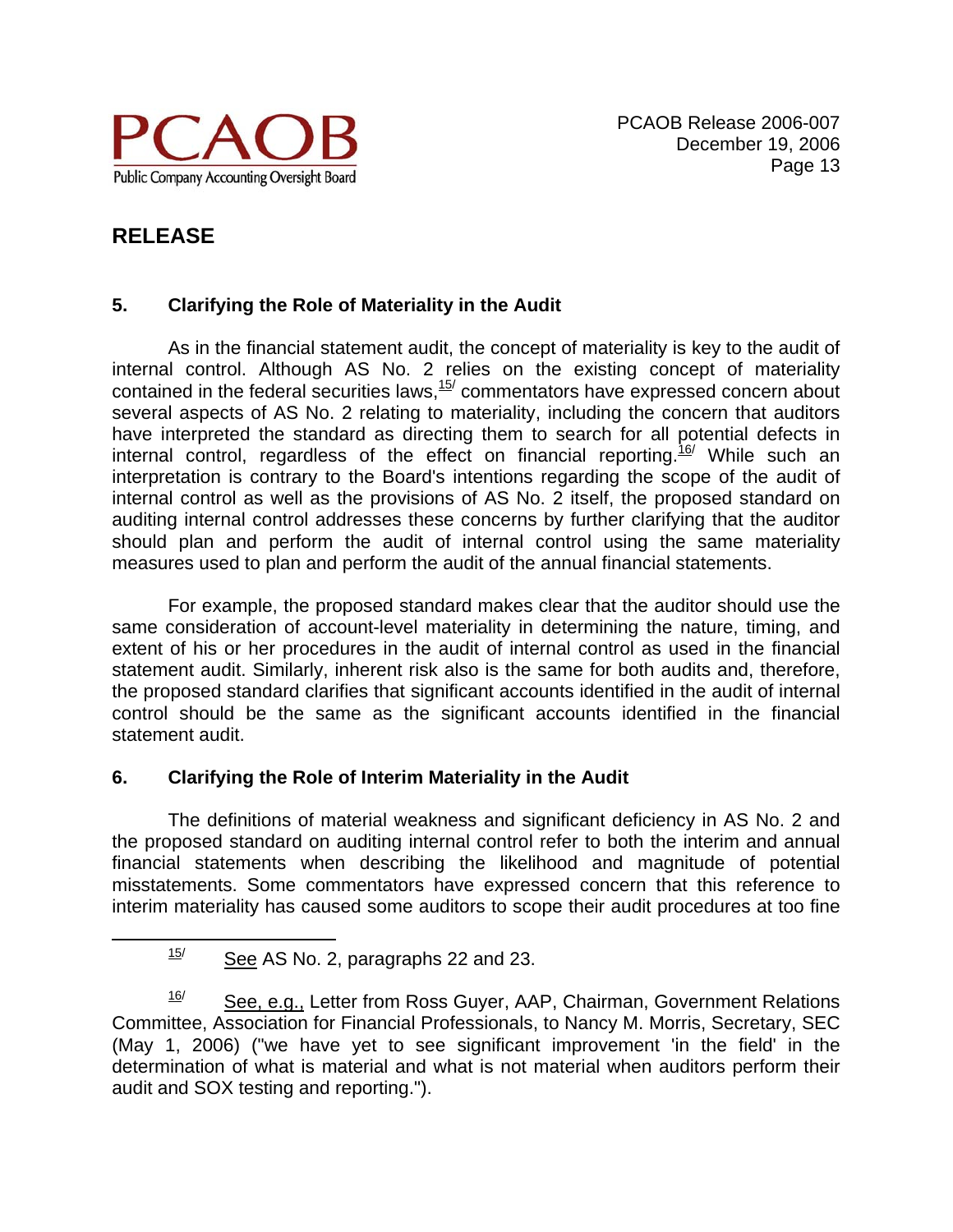

a level. The reference to interim financial statements only relates to the evaluation of deficiencies, not to the scope of the auditor's testing. The auditor should plan the audit of internal control using the same materiality considerations he or she would use to plan the audit of the company's annual financial statements. To emphasize this point, the Board added additional description of the role of scoping and evaluation to the proposed standard.

### Questions

- 11. Are further clarifications to the scope of the audit of internal control needed to avoid unnecessary testing?
- 12. Should the reference to interim financial statements be removed from the definitions of significant deficiency and material weakness? If so, what would be the effect on the scope of the audit?

## **B. Eliminating Unnecessary Procedures**

 The proposals eliminate procedures that the Board believes, based on its monitoring, are unnecessary to an effective audit of internal control. Specifically, the proposals would eliminate the requirement to evaluate the process management used to evaluate its internal control, allow the auditor to reduce procedures or the evidence he or she needs to obtain in certain areas of lower risk, refocus the multi-location testing requirements, remove barriers to using the work of others, and recalibrate the walkthrough requirement.

## **1. Removing the Requirement to Evaluate Management's Process**

SEC rules implementing Section 404 of the Act require the management of each issuer to evaluate, as of the end of each fiscal year, the effectiveness of the issuer's internal controls. These rules require management to base this evaluation on a suitable, recognized control framework. $17/$  To complete an audit of internal control under AS No. 2, the auditor is required to evaluate management's annual evaluation process. $18/$  If the

17/ See Securities Exchange Act Rules 13a-15(c) and 15d-15(c), 17 C.F.R. §§ 240.13a-15(c) and 240.15d-15(c).

<sup>18/</sup> See AS No. 2, paragraphs 40-46.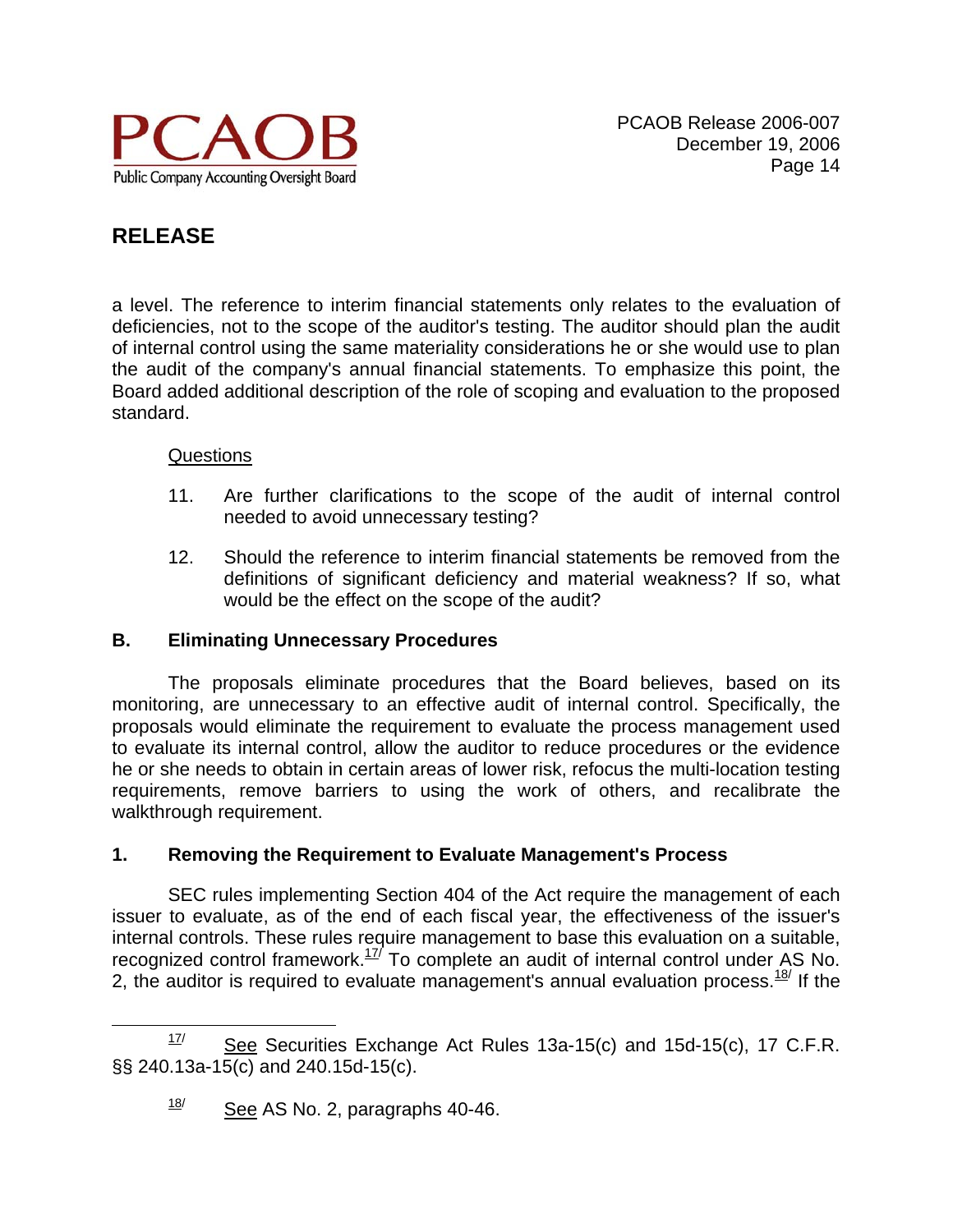

auditor determines that management's evaluation process did not provide a sufficient basis for management's conclusion, the auditor is required to disclaim an opinion on the company's internal controls. $\frac{19}{2}$ 

Many commentators have expressed concern over these requirements. Some believe that, under AS No. 2, the auditor performs work unnecessary to achieve the intended benefits by both directly testing controls and evaluating management's evaluation process. Some have expressed concern that auditors were performing detailed testing, such as re-testing items tested by management, solely to conclude on management's evaluation process. Others believe that, as a result of these provisions of AS No. 2, auditors are inappropriately dictating how management should perform its evaluation, which in some cases may result in unnecessary cost and effort by management.<sup>20/</sup> In response to these concerns, some commentators have suggested that the auditor only should evaluate the quality of management's process, without any independent testing of controls, while others have recommended that the auditor's involvement in management's process be removed or substantially reduced. $21/2$ 

In considering this issue, the Board has reevaluated what is necessary to complete an effective audit of internal control. The Board continues to believe that the overall scope of the audit described by AS No. 2 is correct, *i.e.*, to attest to and report

 $21/$  See, e.g., Letter from Thomas A. Fanning, Executive Vice President and Chief Financial Officer, Southern Company, to Bill Gradison, Acting Chairman, PCAOB, (April 27, 2006) ("Eliminate the requirement for the independent auditor to opine on both management's assessment and operating effectiveness of controls. Instead require the independent auditor to opine only on the effectiveness of the registrant's controls.").

19/ See AS No. 2, paragraphs 21, 175 and 178.

<sup>20/</sup> In addition, these provisions may have led some to misunderstand the first of the two auditor's opinions required by AS No. 2—the opinion on management's assessment. Although AS No. 2 requires the auditor to evaluate management's process, the auditor's opinion on management's assessment is not an opinion on management's internal controls evaluation process. Rather, it is the auditor's opinion on whether management's statements about the effectiveness of the company's internal controls are fairly stated. See Thomas Ray, PCAOB Chief Auditor, Remarks at the 25<sup>th</sup> Annual SEC and Financial Reporting Institute, Pasadena, Cal. (June 8, 2006).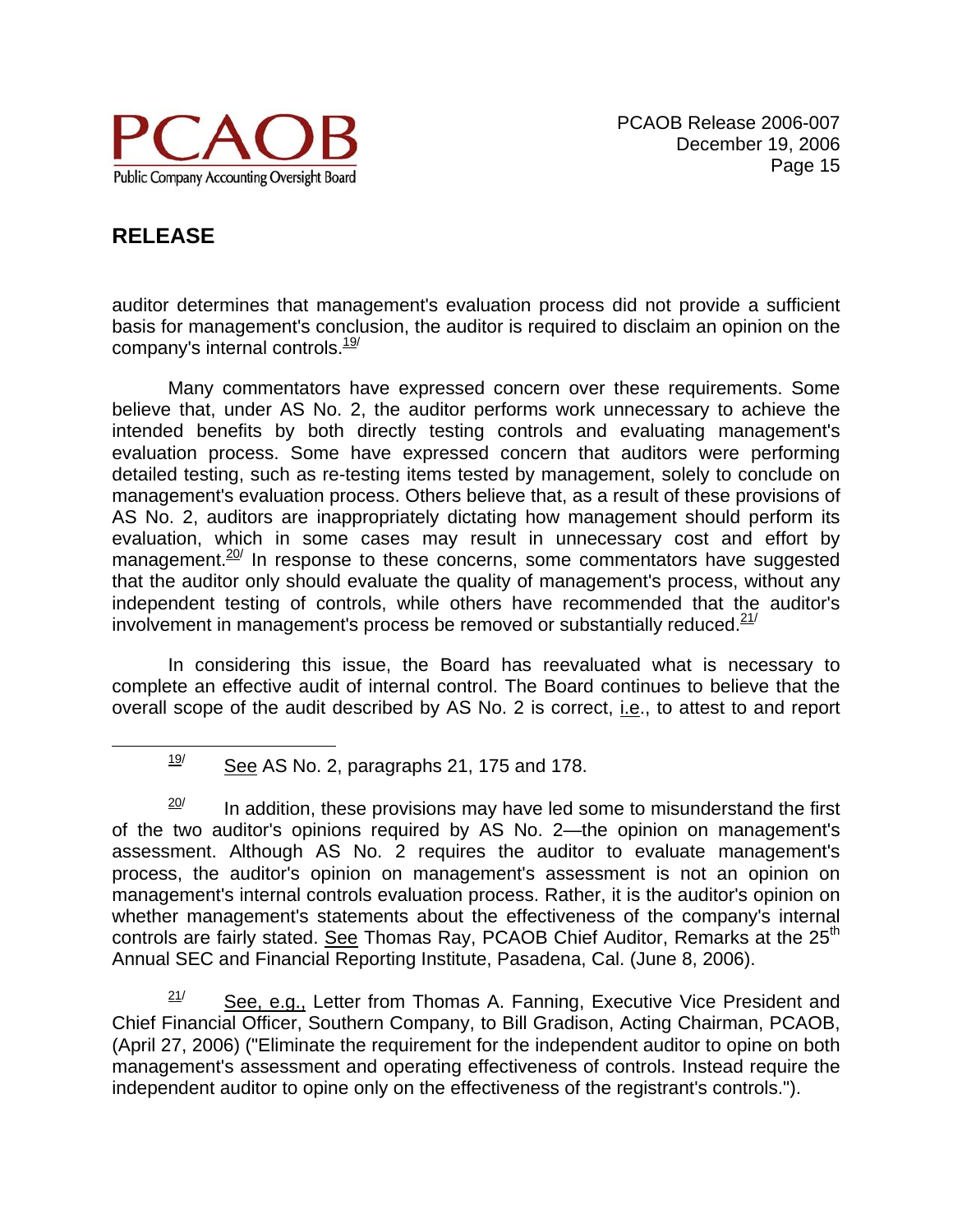

on management's assessment, the auditor must test controls directly to determine whether they are effective.  $22/$  For that reason, the Board also believes that the auditor can perform an effective audit of internal control without conducting an evaluation of the adequacy of management's evaluation process.

As a result, the proposed standard on auditing internal control eliminates the requirements in paragraphs 40 through 46 of AS No. 2 to evaluate management's annual evaluation process. Under the proposed standard, an auditor still would need to obtain an understanding of management's process as a starting point to understanding the company's internal control, assessing risk, and determining the extent to which he or she will use the work of others. The extent of work necessary for these purposes, however, should be limited.

Although the removal of the evaluation requirement should eliminate unnecessary work, the quality of management's process is inherently linked to the amount of work the auditor will need to do. For example, the extent of the auditor's ability to use the work of others will depend on the quality of the company's annual evaluation process and its on-going monitoring activities, as well as on the competence and objectivity of those performing the work. For this reason, it will continue to be necessary for the auditor and management to coordinate their respective efforts.

Additionally, some commentators have suggested that the separate opinion on management's assessment has contributed to the complexity of the standard and confusion regarding the scope of the auditor's work. $2^{3/2}$  To emphasize the proper scope

22/ In addition, Section 103 of the Act requires the Board's standard on auditing internal control to include "testing of the internal control structure and procedures of the issuer." Under Section 103, the Board's standard also must require the auditor to present in the audit report, among other things, "an evaluation of whether such internal control structure and procedures provide reasonable assurance that transactions are recorded as necessary to permit preparation of financial statements in accordance with generally accepted accounting principles."

<sup>23/</sup> See, e.g., Letter from Michael E. Keane, Vice President and Chief Financial Officer, Computer Sciences Corporation, to Nancy M. Morris, Secretary, SEC (April 28, 2006) ("We recommend the auditor be required to form only two opinions, one on the financial statements and the other on the effectiveness of internal control over financial reporting. The auditors' opinion on management's assertion is redundant and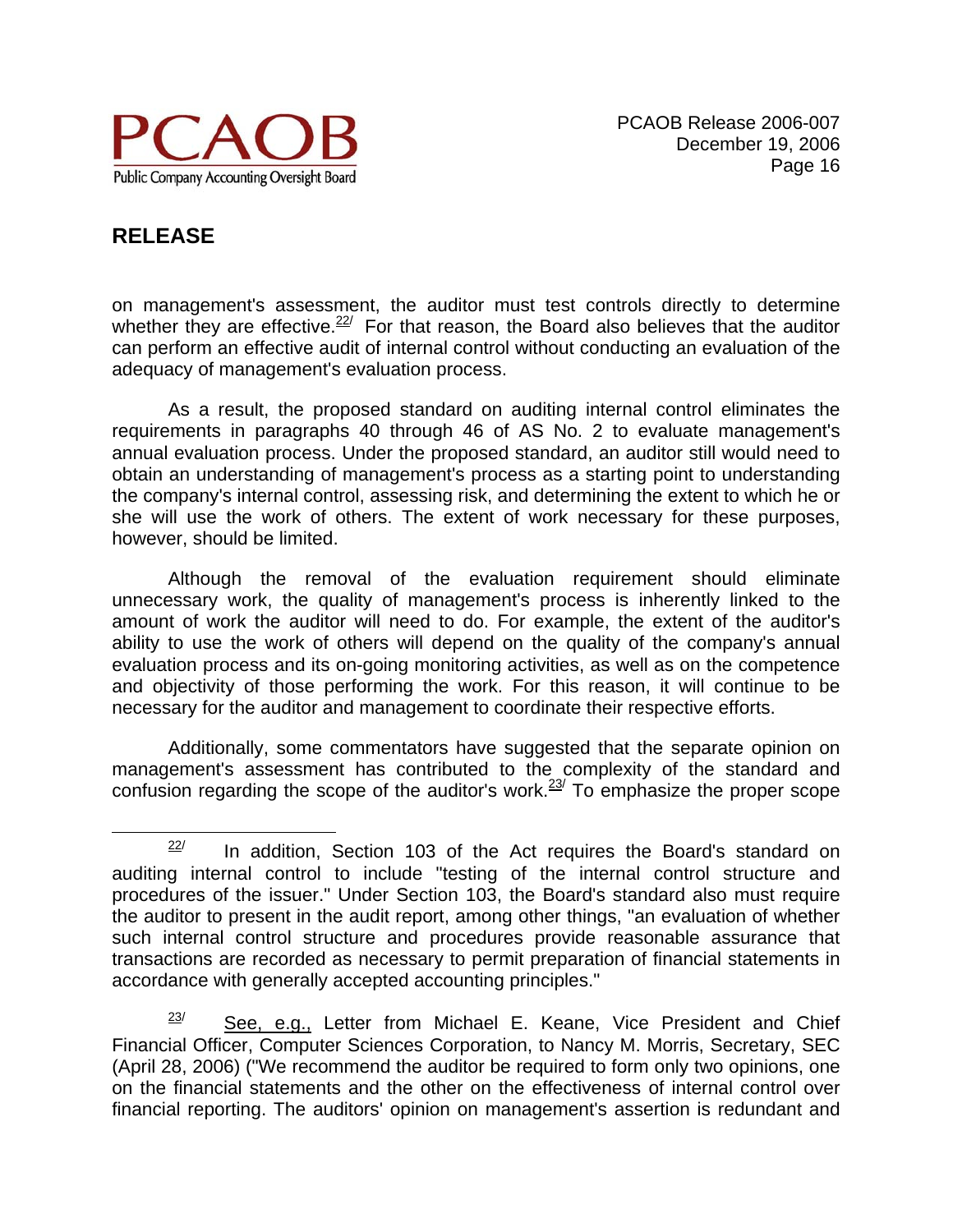

of the audit and simplify the reporting, the proposed standard would require that the auditor express only one opinion on internal control—a statement of the auditor's opinion on the effectiveness of the company's internal control over financial reporting. $24/$ The proposal eliminates the separate opinion on management's assessment because it is redundant of the opinion on internal control itself and because the latter opinion more clearly conveys the same information—specifically, whether the company's internal control is effective.

The proposed standard would further simplify the reporting by providing that the auditor's report expressing an adverse opinion on internal control would refer to the description of the material weakness in management's report rather than including a separate, detailed description of the same material weakness. If management's description does not fairly present the material weakness, the auditor's report would include an explanatory paragraph with the information necessary to fairly describe it.

#### Questions

1

13. Will removing the requirement for an evaluation of management's process eliminate unnecessary audit work?

does not provide further assurance for the investor. The opinion on the effectiveness of internal control over financial reporting provides the most conclusive assurance and is similar to the manner in which the auditor expresses his attestation on fair presentation of the registrant's financial statements.").

 $24$  SEC rules implementing Section 404 require the auditor to express an opinion on "whether management's assessment of the effectiveness of the registrant's internal control over financial reporting is fairly stated in all material respects." Rule 2-02 of Regulation S-X, 17 C.F.R.§ 210.2-02; see also Rule 1-02 of Regulation S-X, 17 C.F.R. § 210.1-02 (defining the required auditor's report as one in which the auditor "expresses an opinion concerning management's assessment of the effectiveness of the registrant's internal control over financial reporting."). On December 13, 2006, the SEC voted to propose revisions to these rules which, among other things, would require the auditor to express an opinion on internal control itself. These revisions, if they are adopted, would allow the Board to make the changes it is proposing to the form of the auditor's report. The Board and the SEC have planned their respective comment periods to overlap and will ensure that their final rules are consistent.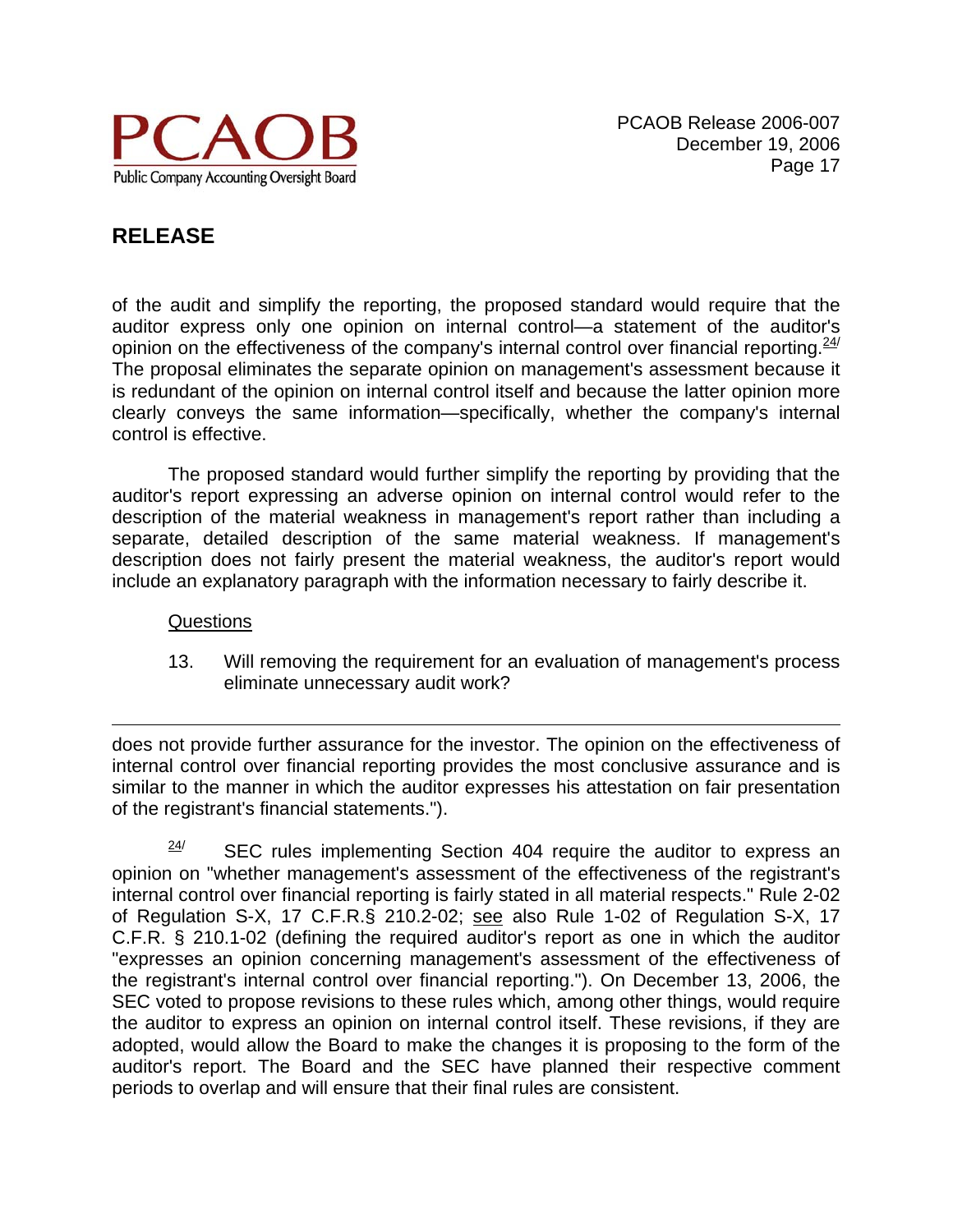

- 14. Can the auditor perform an effective audit of internal control without performing an evaluation of the quality of management's process?
- 15. Will an opinion only on the effectiveness of internal control, and not on management's assessment, more clearly communicate the scope and results of the auditor's work?

## **2. Permitting Consideration of Knowledge Obtained During Previous Audits**

 Many commentators have suggested that, after the first-year's audit of internal control, the auditor should be allowed to reduce the nature, timing, and extent of testing based on his or her cumulative knowledge related to individual controls. The degree to which commentators believed that testing should be decreased has varied, with some suggesting that certain lower risk controls be tested less in subsequent years and others suggesting that the auditor should be allowed to rotate $25$  his or her tests of controls.<sup>26</sup>

25/ Rotation is commonly understood as an approach to testing that allows the auditor to rely on the procedures that were performed in prior years for large sections of internal control, refreshing the testing every few years to ensure that nothing has changed and that controls continue to be effective. Under a rotation approach, the auditor might test one-half to one-third of all controls each year, selecting those areas that have not been tested in the past several years.

<sup>26/</sup> See, e.g., Letter from James W. DeLoach, Jr., Managing Director, Protiviti Inc. to Nancy M. Morris, Secretary, SEC (April 28, 2006) ("Reconsider the 'each year stands on its own' premise of Auditing Standard No. 2"), Letter from Bruce Renihan, Executive Vice-President & Controller, CIBC to Nancy M. Morris, Secretary, SEC (April 26, 2006) ("CIBC believes that some relief in assessing operating effectiveness should be provided by introducing rotational testing in the areas of low and medium risk, as identified through risk assessment"); Letter from Arnold C. Hanish, Executive Director, Finance, and Chief Accounting Officer, Eli Lilly and Company, to Nancy M. Morris, Secretary, SEC (September 14, 2006) ("Processes that have not changed could be eligible for periodic rotational testing. Rotational testing could also be permitted for material, but low risk areas even where changes have occurred assuming appropriate change control procedures have been followed.").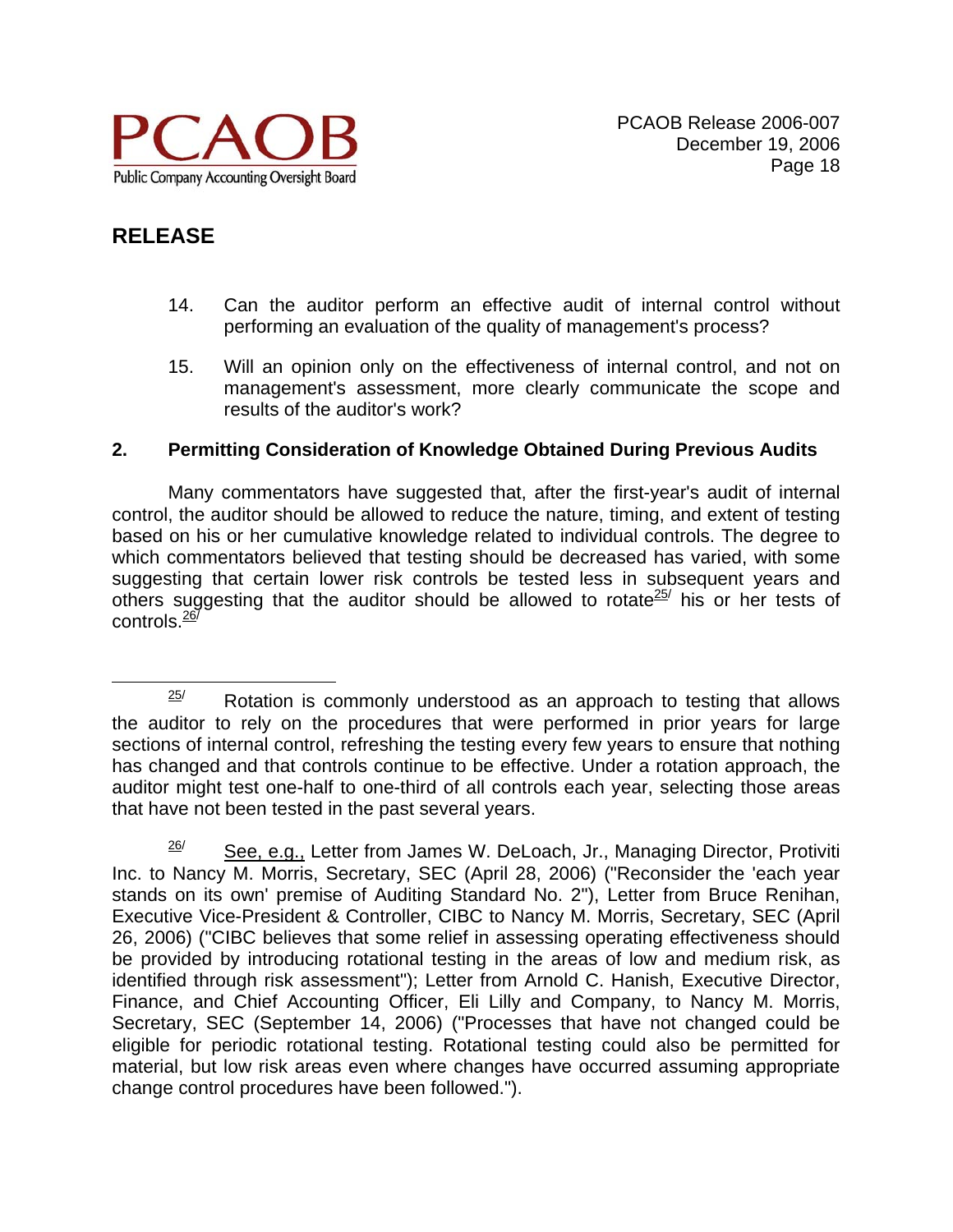

 The Board recognizes that the knowledge gained from the prior years' audits has significant value in subsequent years. Although the Board is not proposing to permit rotation, as that term is commonly understood, the proposed standard on auditing internal control would provide the auditor with the flexibility to decide to reduce testing in some areas based on that knowledge and its affect on the auditor's assessment of risk. As one step to facilitating this change, the proposed standard deliberately omits the statement that "each year's audit must stand on its own," which is included in AS No.  $2.^{27/}$  The proposed standard also includes direction to the auditor describing how to appropriately consider prior years' knowledge to reduce the evidence necessary for a given control in subsequent audits.

 The approach outlined in the proposed standard directs the auditor to assess, in addition to the risk factors considered in the initial year, three factors when determining the risk related to a given control in subsequent years' audits: the nature, timing, and extent of procedures performed in prior years' audits; the results of that testing; and any changes in the control or its related process since the last audit. Based on the auditor's overall risk assessment (including the considerations for subsequent years), the auditor should then determine the evidence to be obtained based on the risk associated with the control.

 For example, after considering the risk factors described in the proposed standard and determining that a control presents low risk overall (because, for example, there is low inherent risk and a low degree of complexity, there were no changes to the controls or processes since the previous audit, and the previous years' testing revealed no deficiencies), the auditor may determine that sufficient evidence of operating effectiveness could be obtained by performing a walkthrough. For controls that present higher risk, a walkthrough likely would not provide sufficient evidence; however, under the proposed standard the auditor could adjust the nature, timing, and extent of testing in subsequent years commensurate with the risk indicated. Under the approach described by the proposed standard, some controls would be so important to the overall effectiveness of internal control over financial reporting or otherwise present such a high degree of risk that, even in subsequent years, the necessary evidence would not be reduced.

27/ See AS No. 2, paragraph E120.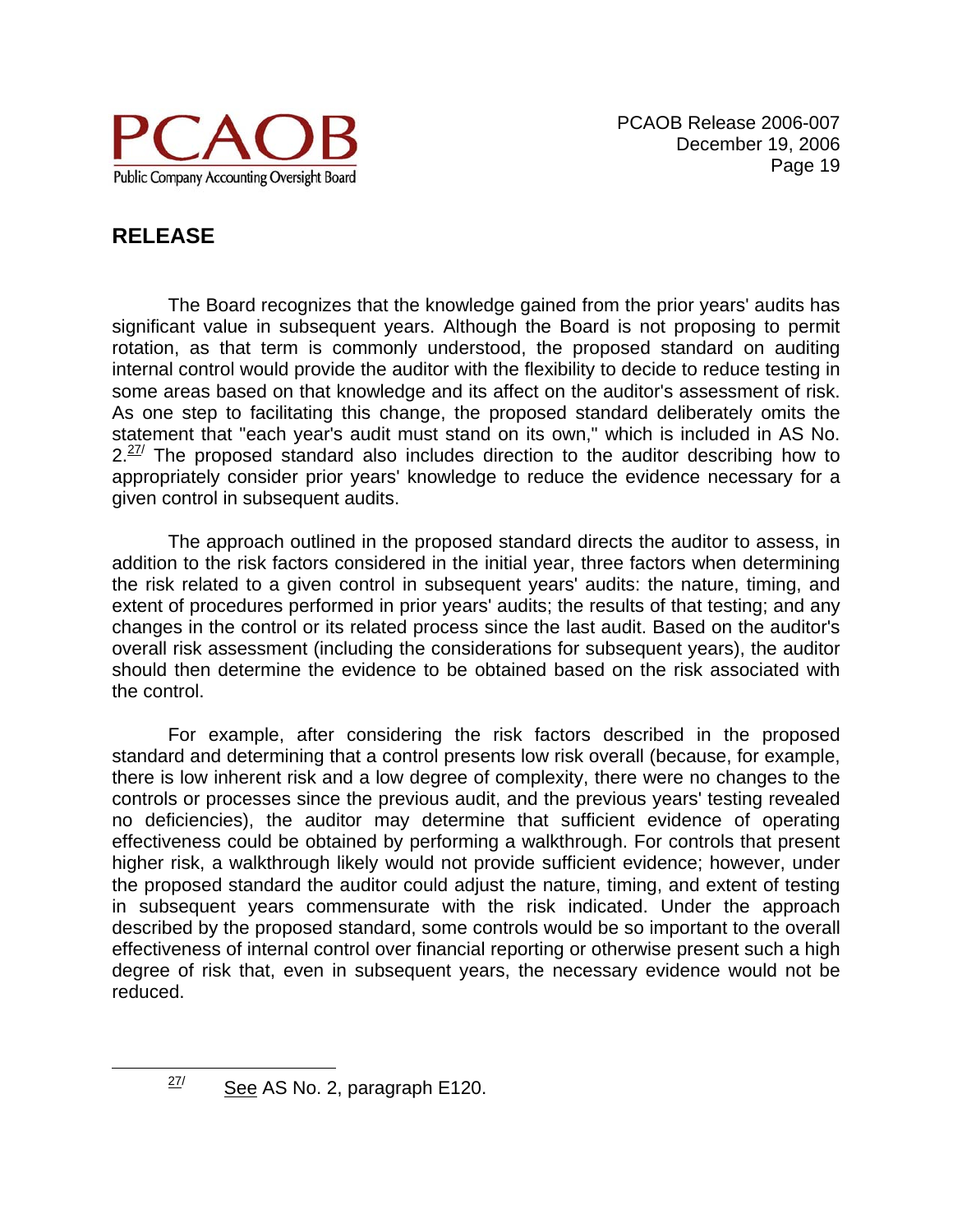

#### Question

- 16. Does the proposed standard appropriately incorporate the value of cumulative knowledge?
- 17. What are the circumstances in which it would be appropriate for the auditor to rely upon the walkthrough procedures as sufficient evidence of operating effectiveness?

### **3. Refocusing the Multi-location Testing Requirements on Risk Rather than Coverage**

 Companies with multiple locations or business units ("multi-locations") present the auditor with additional decision points when planning and performing the audit. AS No. 2 describes an approach to multi-location scoping that identifies three categories of locations: locations that are individually significant or involve specific risk; locations that are significant only when aggregated with others; and locations that are insignificant individually and in the aggregate. AS No. 2 describes how the auditor should determine the appropriate level of testing for each of these categories. Additionally, AS No. 2 directs the auditor to evaluate whether his or her testing strategy results in the auditor performing tests of controls over a "large portion" of the company. If the auditor's testing strategy for the three categories does not result in coverage of a large portion, the auditor should select additional locations to test until attaining such coverage.

 Many commentators have suggested that the approach outlined in AS No. 2 results in excessive and unnecessary work. Generally, these commentators are concerned that this approach may lead the auditor to be overly focused on meeting a certain coverage ratio without adequate consideration of risk at the various locations.<sup>28</sup>

Based on its monitoring over the past two years, the Board agrees that the approach described in AS No. 2 may not allow the flexibility necessary to efficiently address the specific risks of a particular company. In the proposed standard on auditing internal control, therefore, the Board has omitted the provision requiring testing of

28/ See, e.g., Letter from Loretta V. Cangialosi, Vice President and Controller, Pfizer Inc., to Nancy M. Morris, Secretary, SEC (May 1, 2006) ("Our auditors' interpretation of the requirement to obtain sufficient evidence in a multi-location environment includes obtaining at least 50% coverage of each significant account.").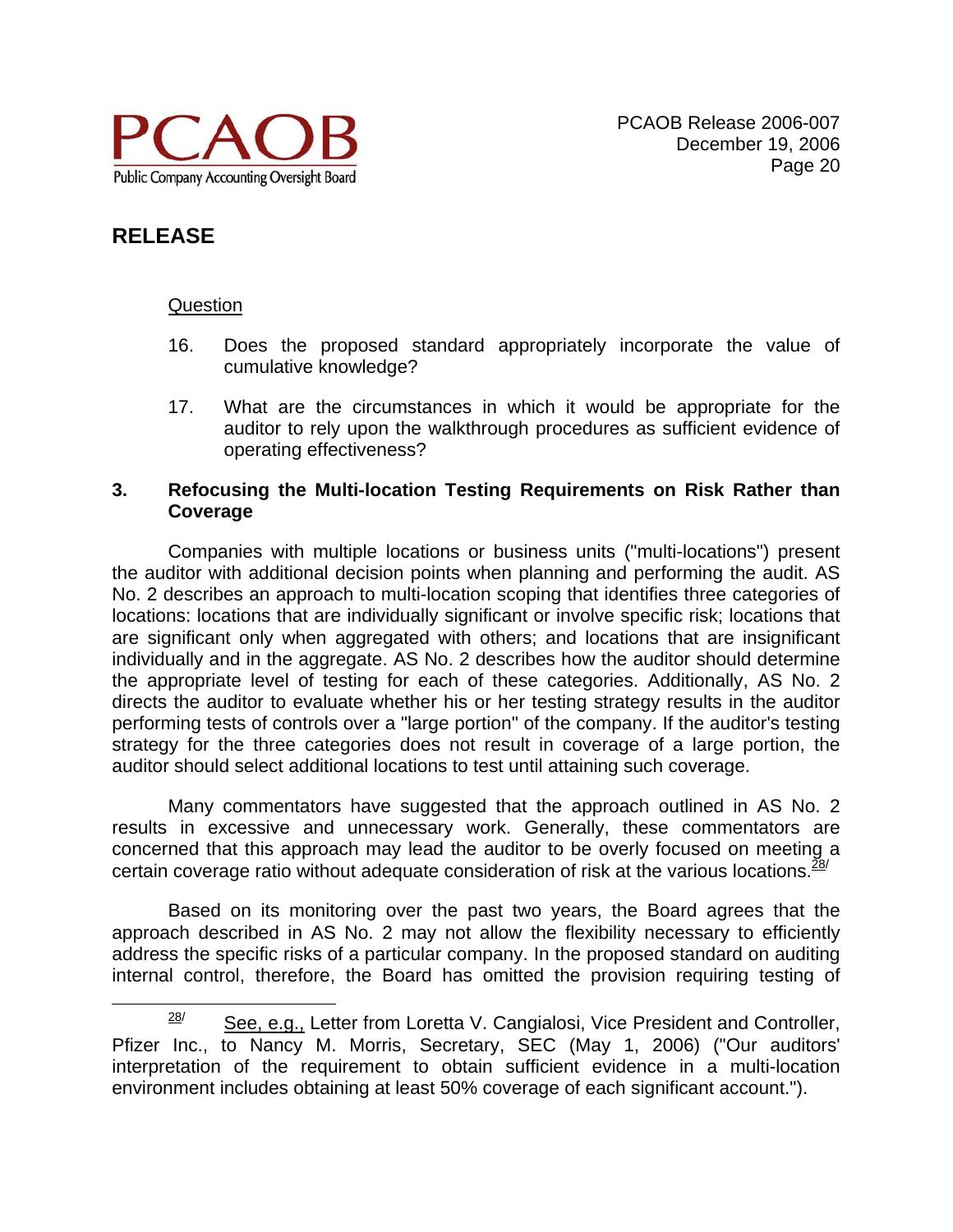

controls over a large portion of the company and, instead, directs the auditor to use a risk based approach to determining the proper strategy for auditing multiple locations. The flexibility provided by this approach should allow auditors to exercise the necessary judgment in the particular circumstances and result in more efficient multi-location audits.

### Question

18. Will the proposed standard's approach for determining the scope of testing in a multi-location engagement result in more efficient multi-location audits?

### **4. Removing Barriers to Using the Work of Others**

The auditor's ability to use the work of others has a direct effect on the procedures that the auditor must perform himself or herself. When the auditor duplicates high-quality, relevant work that already has been performed by competent and objective individuals, he or she risks increasing effort without enhancing quality. AS No. 2 incorporates a flexible approach to using the work of others, and the Board has seen improvement in auditors' willingness, where appropriate, to leverage that work. Nevertheless, commentators have suggested that the Board examine this area of the standard to determine whether there are barriers that prevent auditors from making the best use of this resource, and the Board has done so.  $29$ 

 As a result of that evaluation, the Board believes that certain provisions in AS No. 2 that may have impeded the auditor's ability to use the work of others in the audit of internal control—most notably, the "principal evidence" provision—can be eliminated. In order to effect these changes, and others, the Board is proposing a new auditing standard, *Considering and Using the Work of Others in an Audit.* This standard would provide direction to the auditor for using the work of others in both the audit of internal control over financial reporting and the audit of the financial statements. Accordingly, it

29/ See, e.g., Letter from David K. Owens, Executive Vice President, Edison Electric Institute, to Nancy M. Morris, Secretary, SEC (September 15, 2006) ("provide explicit guidance that allows and encourages external auditors to rely on the work performed by others, including company management and staff and not just internal auditors, provided the auditors are comfortable that the work has been done competently and objectively.").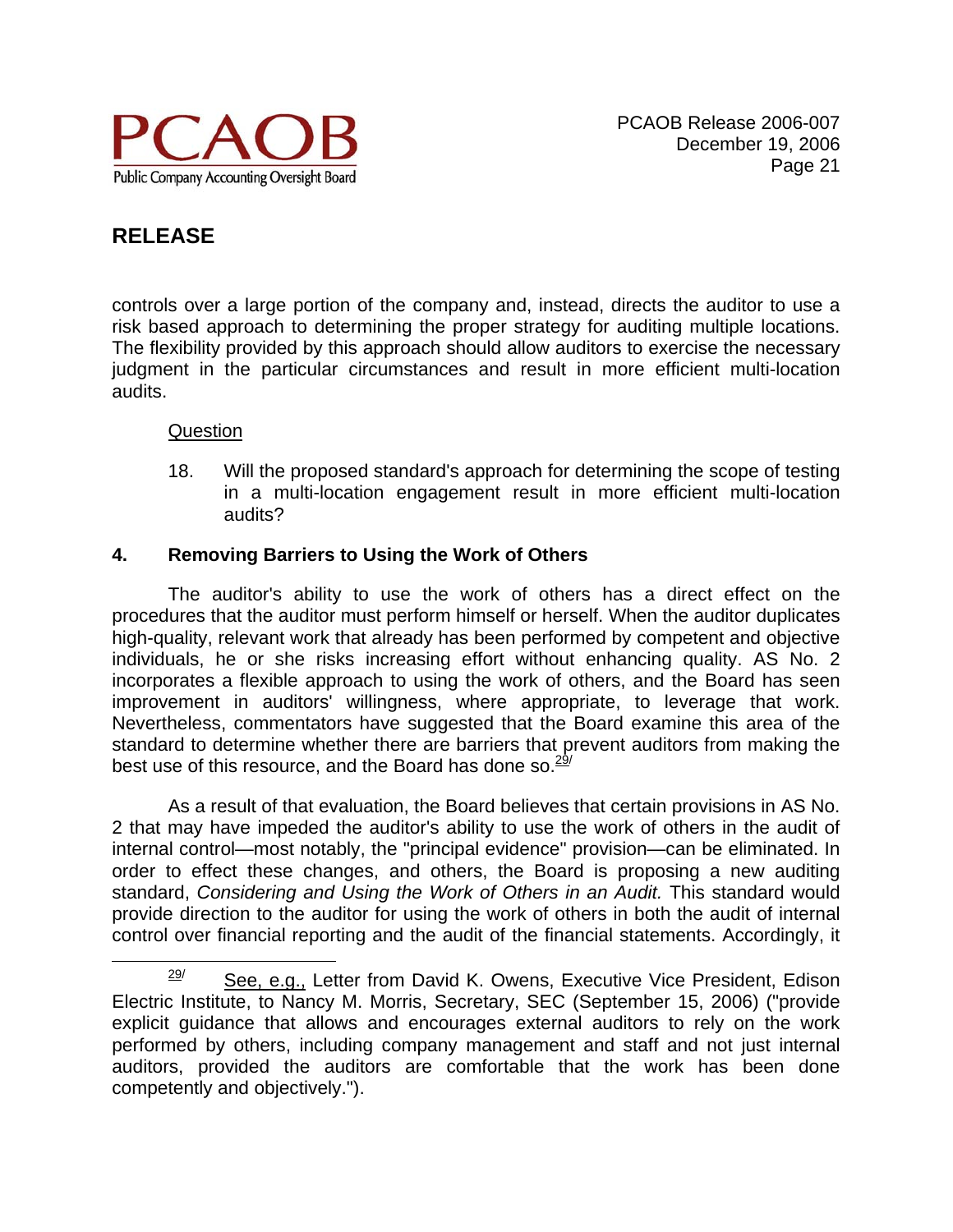

would supersede the Board's interim standard AU sec. 322, *The Auditor's Consideration of the Internal Audit Function in an Audit of Financial Statements* ("AU sec. 322"), and replace the direction on using the work of others in an audit of internal control that is currently included in AS No. 2. This change would, therefore, affect both integrated audits of internal control and the financial statements and audits of only the financial statements.

 A single, unified framework for the auditor's use of the work of others would remove possible barriers to integration of the audit of internal control and the audit of the financial statements. At present, the auditor may use the work of internal auditors, other company personnel, and third parties working under the direction of management or the audit committee for purposes of testing controls in the audit of internal control. The auditor may only use the work of internal auditors, however, for purposes of testing controls in the audit of the financial statements. This has resulted in some of the work performed by others being used by the auditor to test the effectiveness of controls in the audit of internal control, but not as support for the auditor's assessment of control risk in the financial statement audit. $30/$  The proposed standard would establish a single framework, based on the nature of the subject matter being tested and the competence and objectivity of the personnel performing the testing, for the auditor's decisions about using the work of others (including, but not limited to, internal auditors) as audit evidence—whether testing controls for purposes of the audit of internal control or testing controls and account balances and disclosures for purposes of the audit of the financial statements.

 The Board considers a single, unified framework to be appropriate because the factors used to determine when it is appropriate to use the work of others should be the same for both the audit of the financial statements and the integrated audit. These factors include the nature of the subject matter being tested, and the competence and objectivity of the persons performing the testing. If the auditor appropriately evaluates these factors, he or she should make decisions that are sound in any audit engagement.

30/ As another example, AS No. 2 is silent regarding the auditor's ability to use others as direct assistance, whereas AU sec. 322 allows the auditor only to use internal audit personnel as direct assistance. The proposed standard allows the auditor to use any sufficiently competent and objective others as direct assistance in both audits. Providing this type of consistent, additional flexibility should facilitate auditors' full integration of their audits of internal control and the financial statements.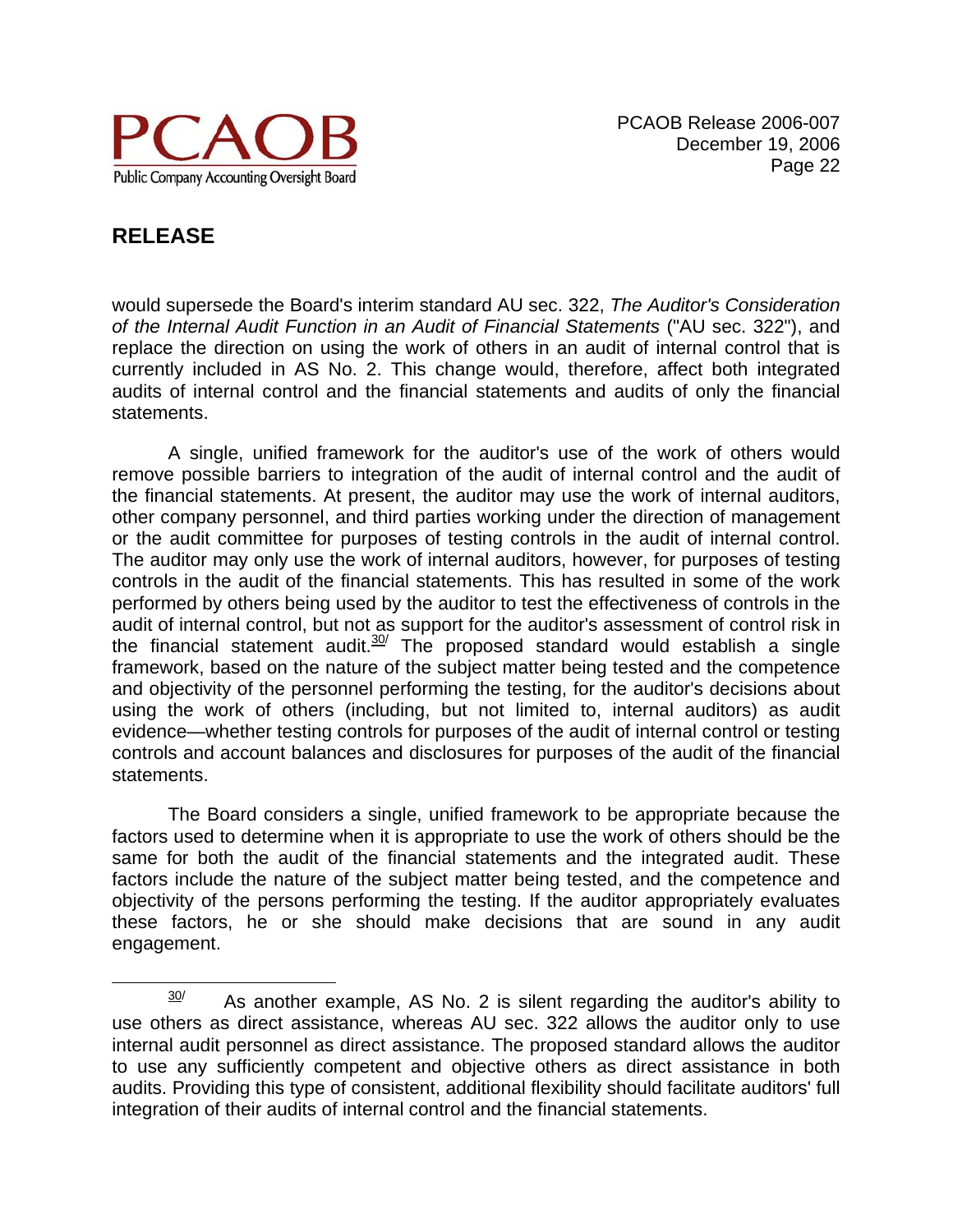

 The proposed standard on using the work of others first directs the auditor to obtain an understanding of work performed by others to identify the activities relevant to the audit. Relevant activities are defined as those that provide evidence about design and operating effectiveness of internal control over financial reporting or that provide evidence about potential misstatements of the company's financial statements. This definition is similar to the description of relevant activities in AU sec. 322.

The proposed standard would require the auditor to obtain an understanding of relevant activities undertaken by others to determine how that work might alter the nature, timing, and extent of the work the auditor otherwise would have performed. This should encourage auditors to leverage the available work of others to the greatest extent possible in their audits. Equally important, the definition of relevant activities is meant to guard against the auditor expending effort to obtain an understanding of work performed by others that is not relevant to the audit.

 The proposed standard also would direct the auditor to determine whether the results of relevant activities undertaken by others identified control deficiencies, fraud, or financial statement misstatements. This requirement would apply regardless of the auditor's decision about whether and how to use the work of others. When others working on behalf of the company have surfaced problems with the company's internal controls or financial statements, the auditor should confront those known problems as part of the audit.

 The proposed standard would omit two provisions currently contained in AS No. 2. First, as discussed above, the proposed standard would eliminate the "principal evidence" provision. AS No. 2 requires the auditor's own work to provide the principal evidence for the auditor's opinion. Many commentators have expressed concern that the principal evidence provision in AS No. 2 inappropriately limits the auditors' use of the work of others, particularly in lower-risk areas. $31/$  The Board believes that the

31/ See Letter from Lawrence J. Salva, Chair, Committee on Corporate Reporting, Financial Executives International, to Nancy M. Morris, Secretary, SEC (May 1, 2006) ("This has caused the auditor to place limited reliance on management and/or internal audit testing, resulting in significant duplicative testing by the auditor—even in low risk areas"); Letter from James G. Campbell, Vice President and Corporate Controller, Intel Corporation, to Nancy Morris, SEC (September 8, 2006,) ("AS2 requires the auditor to rely on their own work as 'principal evidence' for their attestation conclusion. However the requirement creates a conservative posture that does not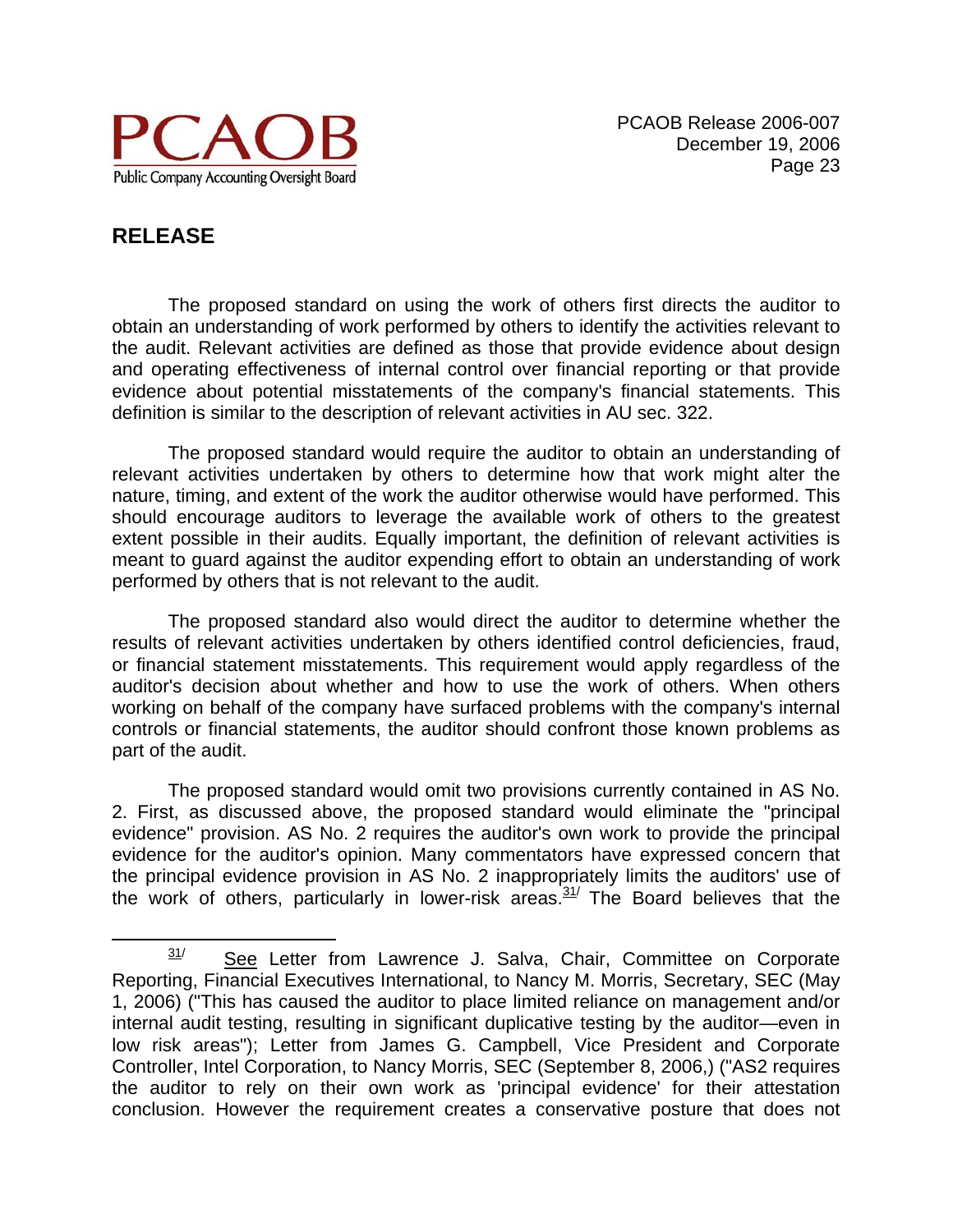

 $\overline{a}$ 

proposed standard would guard against inappropriate use of the work of others while encouraging auditors to exercise professional judgment, assess risk, and tailor their work to the facts and circumstances of a particular audit. Accordingly, the Board's proposed standard on using the work of others does not include the principal evidence provision. $32$ <sup>t</sup> Instead, under the proposed standard, auditors would determine how much of the work of others could be used by evaluating the nature of the subject matter tested by others, and the competence and objectivity of those who performed the work. In addition, the proposed standard would remind the auditor that the responsibility to report on the financial statements or management's assessment of internal controls rests solely with the auditor and that the auditor must obtain sufficient competent evidence to support his or her opinion.

Because the proposed standard places significant emphasis on the auditor's evaluation of the degree of objectivity and competence of the persons performing testing, it includes several factors for the auditor to consider in making this evaluation. Factors related to competence include such things as the education and experience level of the individual performing the testing, as well as the quality of his or her work. Factors related to objectivity include the company's policies to address the objectivity of the individuals performing the testing, the organizational status of the persons responsible for the work of others, and the company's policies designed to assure that compensation arrangements for individuals performing the work do not adversely affect objectivity. None of these factors individually determines the competence and objectivity of the personnel. Instead, each of them contributes to the auditor's overall evaluation of the competence and objectivity of the persons performing testing.

 Second, the proposed standard would omit the specific restriction in AS No. 2 on using the work of others for testing controls in the control environment. Application of the general principles in the proposed standard would allow the auditor to use the work of others for testing certain aspects of the control environment when the competence and objectivity of the persons performing the work are sufficiently high. In such circumstances, for example, the auditor could use the work of others for determining that a written code of conduct exists and that employees have received and confirmed

maximize reliance on the work of others, resulting in duplicative testing efforts and unnecessary operational burden.").

32/ AU sec. 322 does not include a principal evidence provision.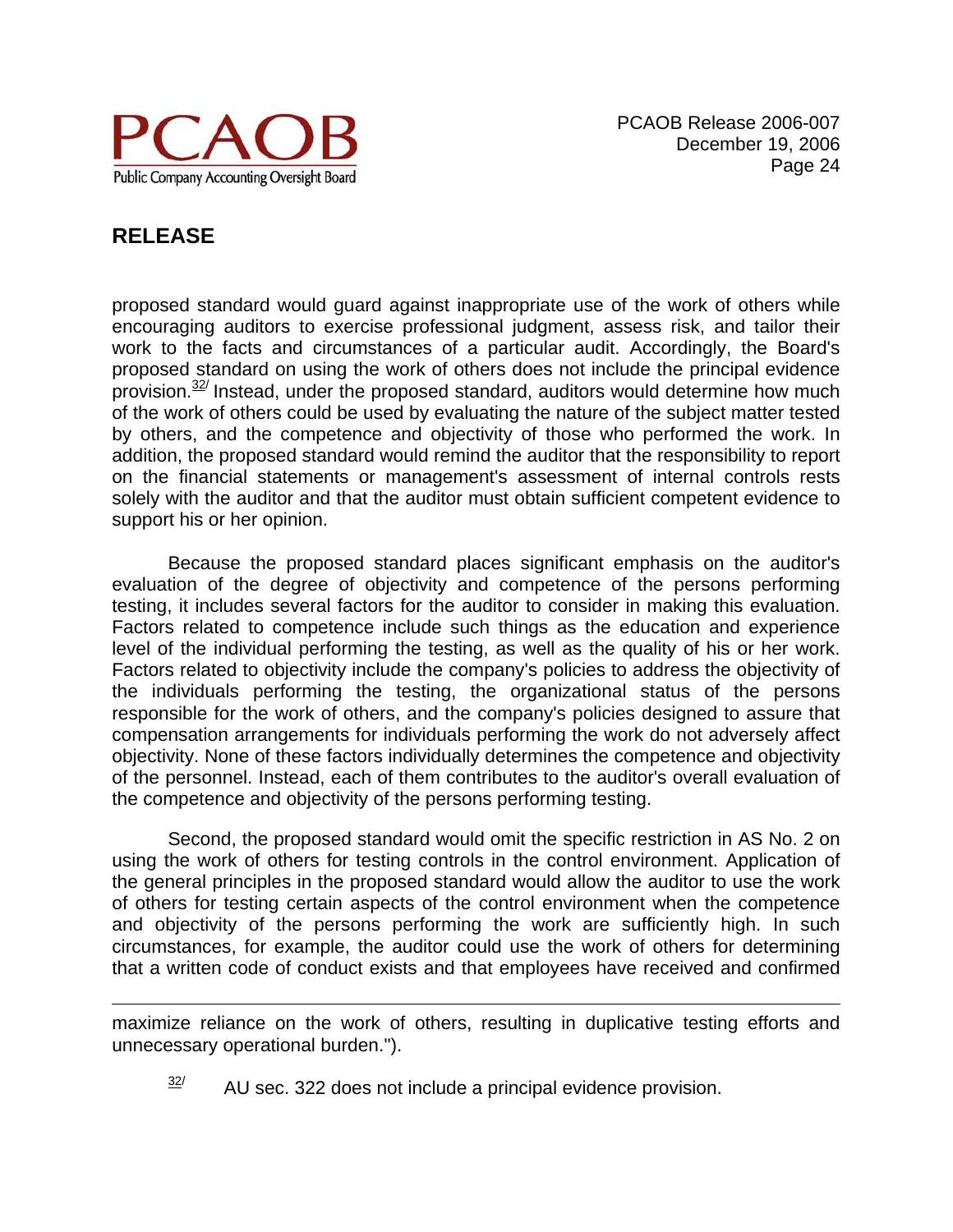

their understanding of it. On the other hand, evaluating whether the company's code of conduct is actually being followed requires more judgment. Applying the principles in the proposed standard on using the work of others, the auditor should appropriately determine that he or she would need to perform more of the testing himself or herself, regardless of the objectivity or competence of others, due to the high-risk nature of the control being tested.

#### **Questions**

- 19. Is the proposed standard's single framework for using the work of others appropriate for both an integrated audit and an audit of only financial statements? If different frameworks are necessary, how should the Board minimize the barriers to integration that might result?
- 20. Does the proposed definition of relevant activities adequately capture the correct scope of activities, including activities that are part of the monitoring component of internal control frameworks?
- 21. Will requiring the auditor to understand whether relevant activities performed by others identified control deficiencies, fraud, or financial statement misstatements improve audit quality?
- 22. Is the principal evidence provision that was in AS No. 2 necessary to adequately address the auditor's responsibilities to obtain sufficient evidence?
- 23. Does the proposed standard provide an appropriate framework for evaluating the competence and objectivity of the persons performing the testing? Will this framework be sufficient to protect against inappropriate use of the work of others? Will it be too restrictive?
- 24. Has the Board identified the right factors for assessing competence and objectivity? Are there other factors the auditor should consider?
- 25. What will be the practical effect of including, as a factor of objectivity, a company's policies addressing compensation arrangements for individuals performing the testing?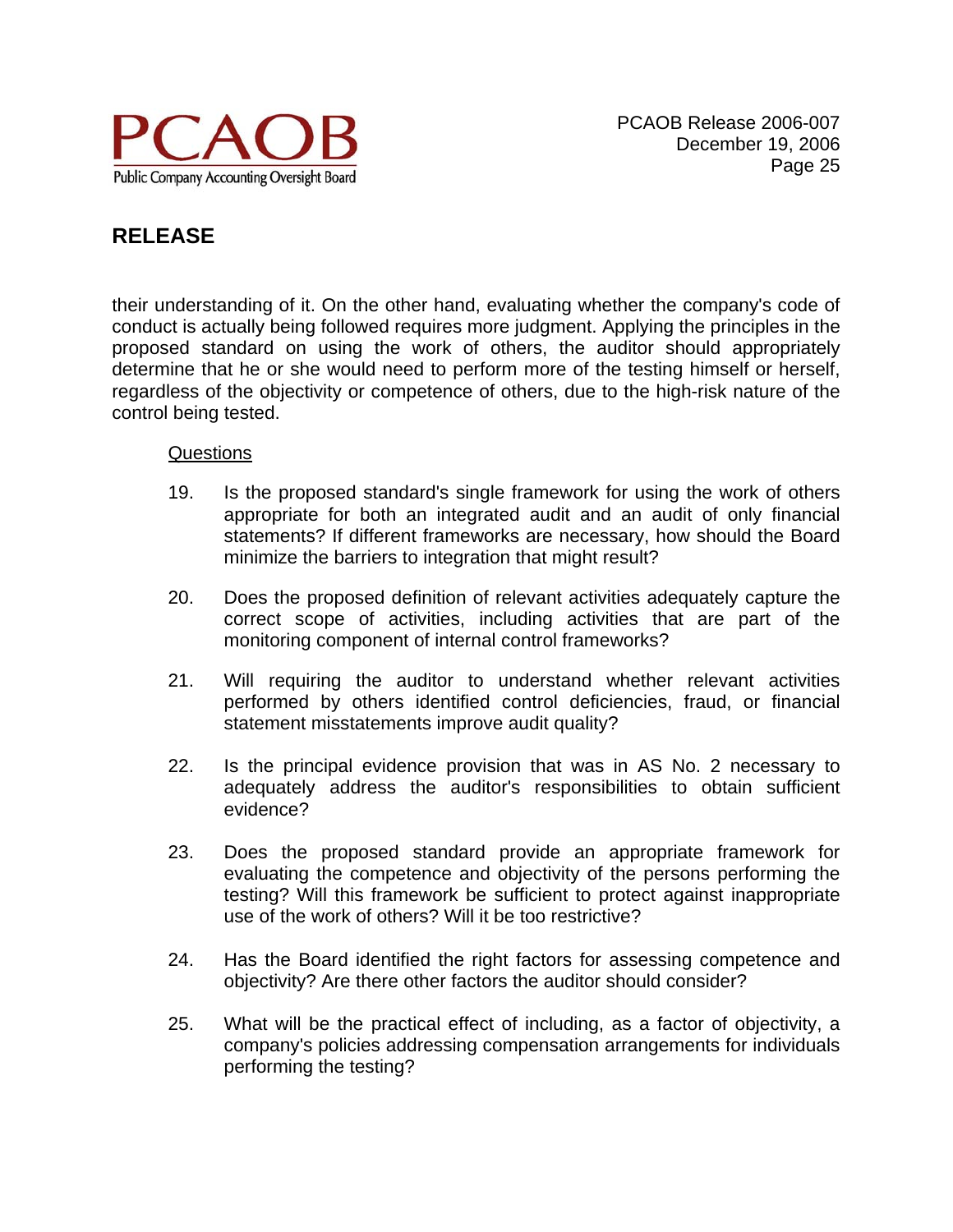

### **5. Recalibrating the Walkthrough Requirements**

In an audit of internal control, performing a walkthrough is an effective way for the auditor to gain an understanding of the company and its controls, determine what has changed within the company and its internal control from year to year, and evaluate the design of internal control in a disciplined manner. In performing a walkthrough, the auditor follows a transaction from its origination through the company's information systems until it is reflected in the company's financial reports. Walkthroughs require the auditor to "get out of the audit room" and interact with those responsible for internal control from day to day. They also provide the auditor with the opportunity to learn about the everyday activities of the company, which may not be reflected in any document that the auditor reviews.

Under AS No. 2, the auditor must complete walkthroughs of all major classes of transactions. Many commentators have expressed concern over the amount of time and effort required to do so, and have suggested that these walkthroughs should be voluntary or that the number or frequency of required walkthroughs should be reduced.<sup>33/</sup>

 Based on the experience of the past two years, the Board believes that walkthroughs are essential to every audit of internal control but that the number of required walkthroughs can be reduced without negatively affecting audit quality. The proposed standard on auditing internal control would, therefore, require a walkthrough only for each significant process rather than for each major class of transactions within each significant process. In the case of an issuer that generates revenue through retail sales, for example, it would be necessary to perform a walkthrough of at least one retail sales transaction. If the issuer generates revenue from both store and internet sales, it

33/ See, e.g., Letter from David Fannin, General Counsel, Office Depot, Inc, Chairman, Coordinating Committee, Corporate Governance Task Force Business Roundtable, to Nancy M. Morris, Secretary, SEC (May 5, 2006) ("Propose that the independent auditor may use its professional judgment to conduct walkthroughs for only a random sampling, rather than all, of the major classes of transactions in any given audit year"); and, Letter from Stacey K. Greer, PCAOB Subcommittee Chairperson, Society of Corporate Secretaries & Governance Professionals, to PCAOB members (February 15, 2006) ("We would like to see modifications to AS-2 that limit the frequency of testing and walkthroughs in some circumstances.").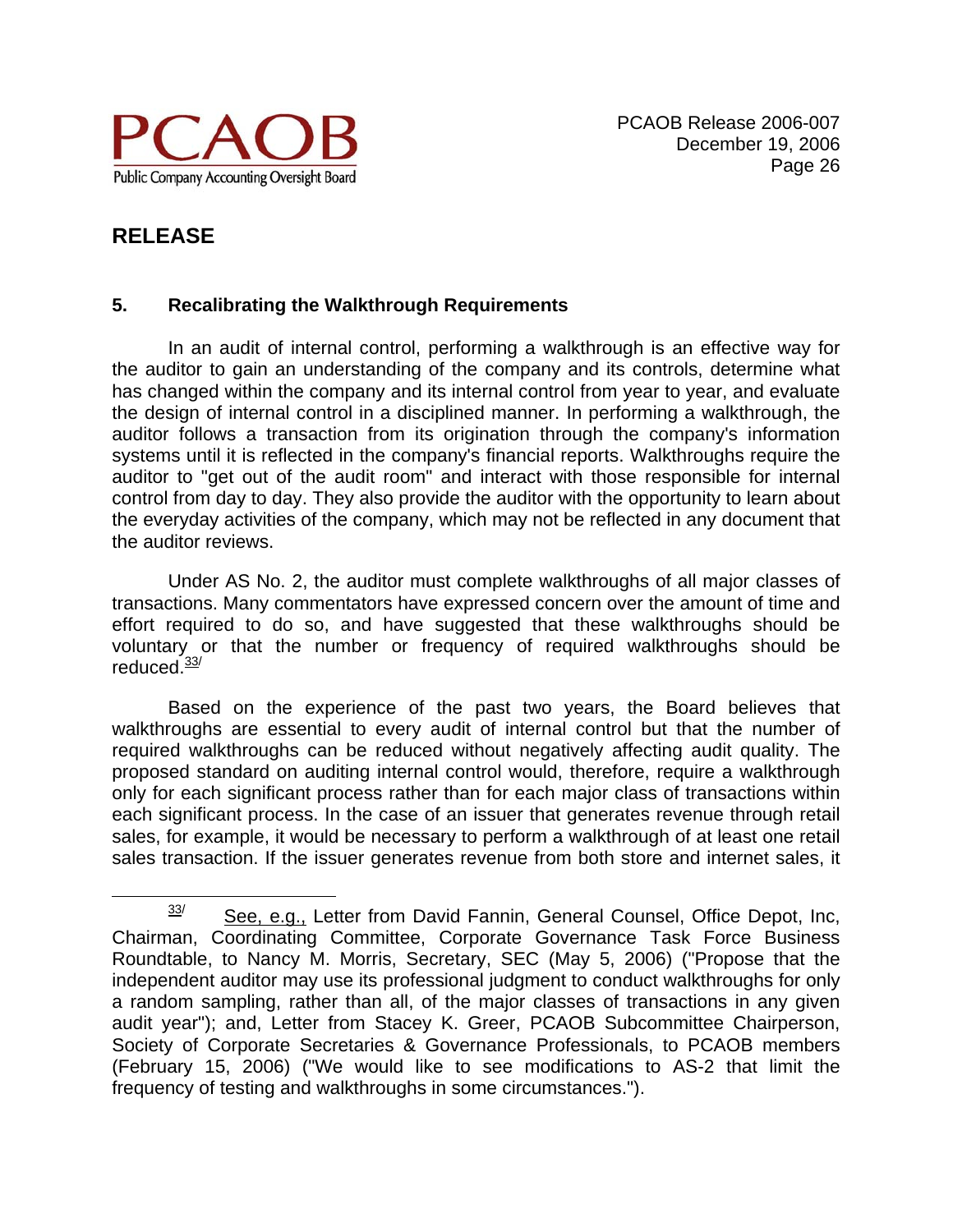

would not, however, be necessary to walk through both types of retail sales as long as both types of transactions were handled by the same significant process and did not have significantly different risks.

As the auditor walks a transaction through the process, he or she should consider whether different risks are present for varying transaction types and determine how the company's internal control addresses those risks. The proposed standard's emphasis on the role of probing inquiries is meant to clarify that the auditor is not required to follow a separate transaction through each minor variance in the process. These proposed changes should make the walkthroughs more efficient.

The proposed standard also would allow the auditor to utilize the direct assistance of others when performing the required walkthroughs. $34/$  AS No. 2 requires the walkthroughs to be performed by the auditor himself or herself. In light of the importance of the walkthrough to the audit, the Board continues to believe that the objectives of the walkthrough only can be achieved when the auditor is significantly and personally involved. The difference, however, between an audit staff member and another sufficiently competent and objective individual providing direct assistance should be minimal and should not affect audit quality, provided either is properly supervised. Permitting direct assistance in walkthroughs should, however, afford opportunities to reduce cost and increase efficiency.

#### Questions

- 26. Will requiring a walkthrough only for all significant processes reduce the number and detail of the walkthroughs performed without impairing audit quality?
- 27. Is it appropriate for the auditor to use others as direct assistance in performing walkthroughs? Should the proposed standard allow the auditor to more broadly use the work of others in performing walkthroughs?

34/ See Appendix 4 – *Proposed Auditing Standard* – Considering and Using the Work of Others in an Audit, for additional information on direct assistance.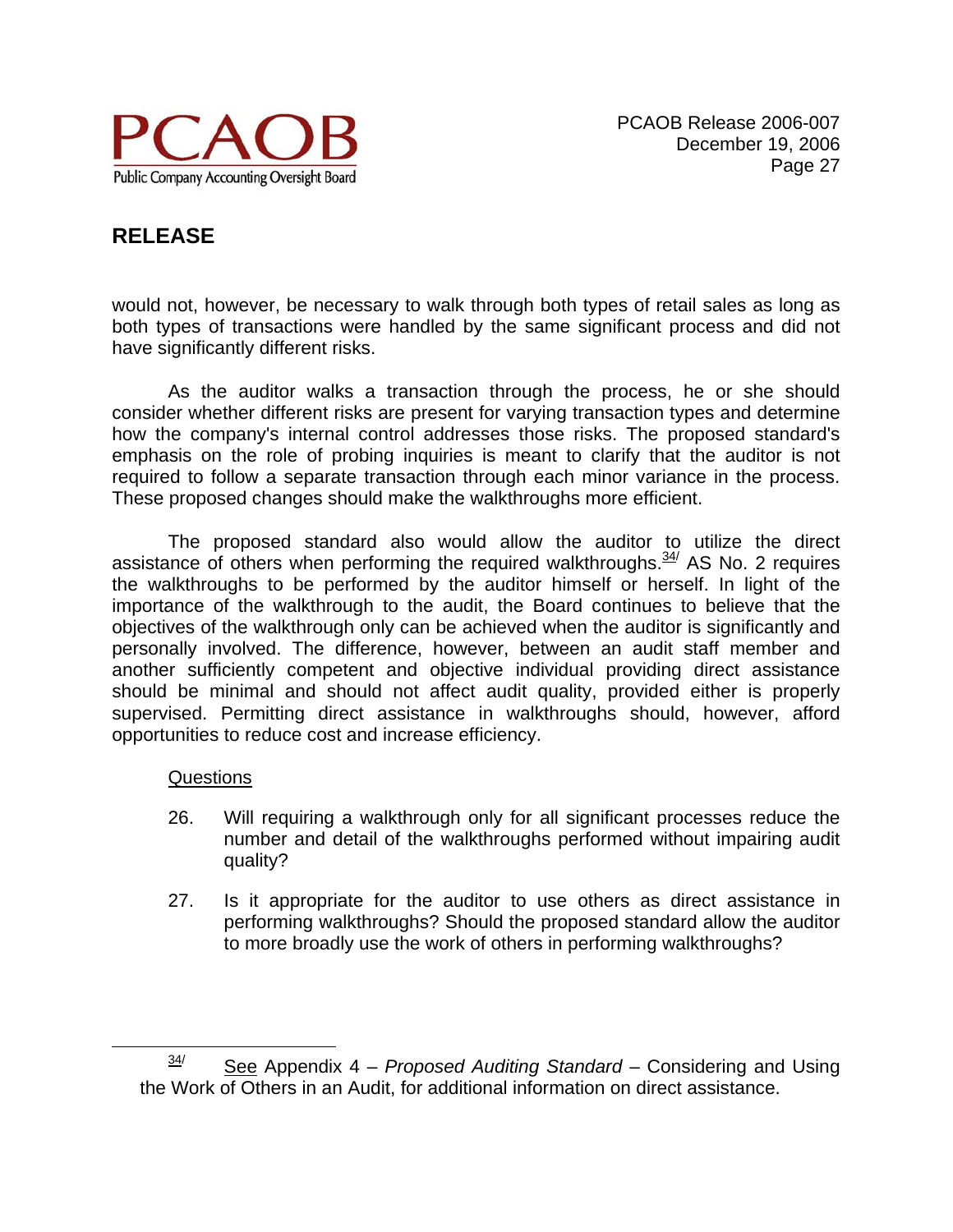

### **C. Scaling the Audit for Smaller Companies**

Complying with Section 404 has posed challenges for smaller public companies. Some commentators have noted that although smaller companies may have fairly simple internal control structures, they may not be able to achieve efficiencies of scale, which can make the costs of their own work to design, maintain, and evaluate their internal control, as well as their audit costs, disproportionately higher than those of larger companies. In considering how to minimize the costs of the audit of internal control while preserving its benefits, the Board recognized that such companies often present different financial reporting risks than larger and more complex ones and that their internal control systems often appropriately address those risks in different ways. The proposed standard therefore recognizes that a company's size and complexity are important and that the procedures an auditor should perform depend upon where along the size and complexity continuum a company falls.

The Board expects that the broad changes in the proposals that are designed to eliminate unnecessary audit work for all companies will particularly affect smaller company audits. In general, the proposals' reliance on principles rather than detailed instruction would require auditors to consider each company's unique facts and circumstances before determining how to apply the standard. Specific changes, which include focusing the auditor on the most important controls and using risk to determine the necessary evidence (and, accordingly, the auditor's effort) should together make the audit more scalable for any company. Under the proposed standard, the auditor can use strong company level controls and financial statement audit procedures to reduce the level of testing for smaller companies.

The Board also has included a section within the proposed standard that would require the auditor to evaluate the size and complexity of a company in planning and performing the audit. Consistent with the SEC's recently proposed guidance to management on evaluating internal control, the proposed standard includes a provision that identifies smaller companies in light of the SEC's Advisory Committee on Smaller Public Companies' final report and the SEC's definition of "large accelerated filer."<sup>35/</sup>

35/ The Advisory Committee report described "Smaller Public Companies" as those with under \$787.1 million in market capitalization and "Microcap Companies" as those Smaller Public Companies with market capitalization under \$128.2 million. See Advisory Committee on Smaller Public Companies to the United States Securities and Exchange Commission, Final Report, at 5 (April 23, 2006); see also Securities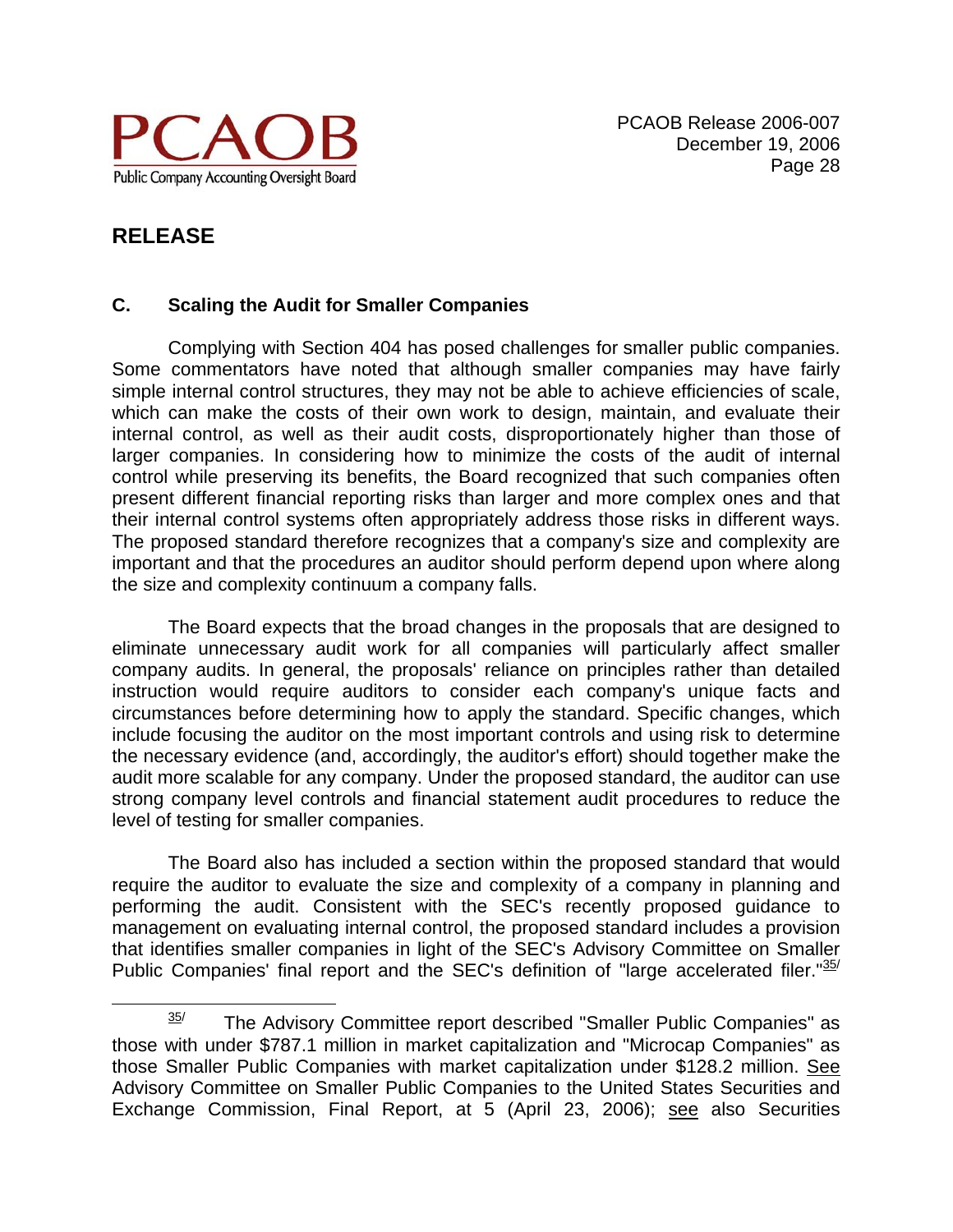

 $\overline{a}$ 

Under the proposed standard, the auditor should scale the audit so that it is appropriate for the company's size and complexity.

The section on scalability in the proposed standard includes a description of some of the attributes of smaller, less-complex companies that typically make them different from larger and more complex companies. For example, senior management of smaller, less-complex companies may be extensively involved in the day-to-day business activities. Understanding whether these attributes are present in a particular company is important in order for the auditor to determine the type and extent of controls that might be appropriate and how the auditor should correspondingly tailor his or her procedures.

To help auditors make these determinations, the section on scaling the audit in the proposed standard also includes discussion of six areas of the audit that are often affected by the attributes of smaller, less-complex companies. For each of these areas, the proposed standard describes the principles the auditor should apply in order to obtain sufficient competent evidence in a manner that is practical and reasonable. This part of the standard would provide the foundation for planned guidance on auditing internal control in smaller companies to be issued next year. That guidance, which is currently being developed with assistance from a task force of small company auditors and input from smaller companies, will expand on the principles in the standard and provide practical advice about the audit of internal control. The section of the proposed standard on scaling the audit, particularly when coupled with the forthcoming guidance, should help auditors tailor the audit of internal control appropriately for the size and complexity of the company.

Exchange Act Rule 12b-2, 17 C.F.R. § 240.12b-2 (defining "large accelerated filer" as a public company with "an aggregate worldwide market value of the voting and non-voting common equity held by its non-affiliates of \$700 million or more," among other things)."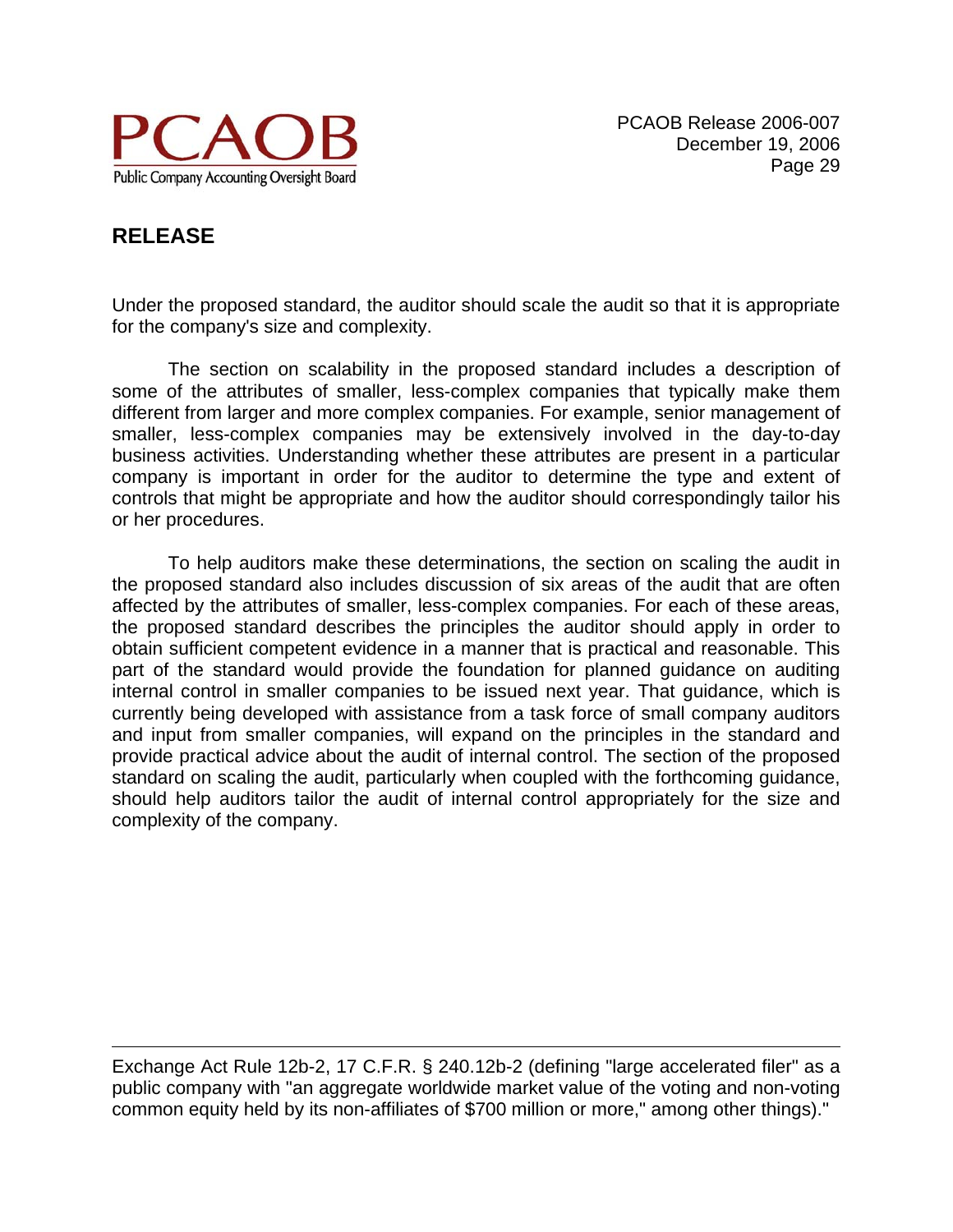

#### Questions

28. Does the proposed standard on auditing internal control appropriately describe how auditors should scale the audit for the size and complexity of the company?

29. Are there other attributes of smaller, less-complex companies that the auditor should consider when planning or performing the audit?

30. Are there other differences related to internal control at smaller, lesscomplex companies that the Board should include in the discussion of scaling the audit?

31. Does the discussion of complexity within the section on scalability inappropriately limit the application of the scalability provisions in the proposed standard?

32. Are the market capitalization and revenue thresholds described in the proposed standard meaningful measures of the size of a company for purposes of planning and performing an audit of internal control?

### **D. Simplifying the Requirements**

 Taken as a whole, the proposals are intended to simplify the requirements and make them easier to apply while retaining the core principles necessary for an effective audit of internal control. The drafting is intended to reflect three improvements from AS No. 2. First, the level of detail and specificity has been reduced, which should encourage auditors to apply professional judgment under the facts and circumstances, rather than taking a one-size-fits-all approach. Second, the presentation has been reorganized to better reflect the sequential flow of an audit of internal control. Third, the requirements have been articulated in a more readable manner that should be understandable to audit clients as well as auditors.

 In reducing the level of detail and specificity in AS No. 2, the Board evaluated the standard to determine what direction is fundamental to a quality audit. Based on this analysis, the Board removed provisions that were more detailed than necessary and that may have inadvertently encouraged a checklist approach to compliance. The proposals thus place more reliance on general principles than on detailed instruction.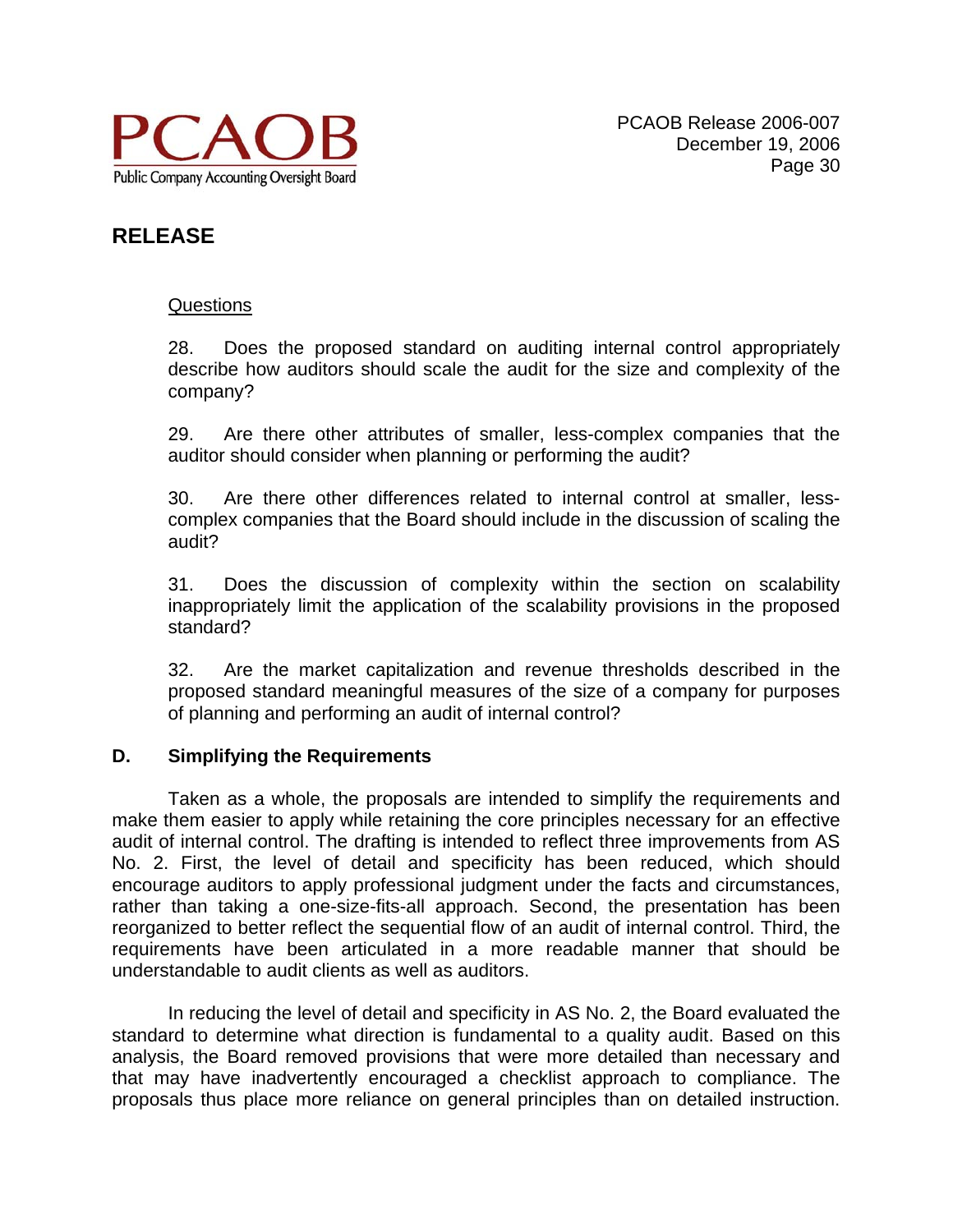

This should allow auditors more flexibility to use professional judgment to determine the specific procedures required in particular circumstances. The Board's approach to interpretation of the proposed standard would be to look to the particular facts and circumstances and consider how to apply the general principles in the standard to those facts and circumstances.

 The Board also reorganized the requirements to better reflect the flow of an audit of internal control. This approach should help auditors focus their work on identifying the most important controls to test and make the process more efficient. In addition, to simplify organization, where appropriate, some requirements have been moved to the Board's existing interim standards. Finally, the proposals attempt to articulate the requirements in a manner that is more readable, including for non-auditors, and incorporate the significant concepts from the guidance on AS No. 2 issued by the Board and staff, including those focused on efficiencies.<sup>36/</sup> These changes should give auditors from firms of all sizes a clearer understanding of their responsibilities and make the audit of internal control more scalable to any company, regardless of its size or the associated risk.

### **III. Proposed Rule 3525 – Audit Committee Pre-approval of Services Related to Internal control**

The Board also is proposing a new rule related to the auditor's responsibilities when seeking audit committee pre-approval of internal control-related non-audit services. Under Section 10A(i) of the Exchange Act, as amended by Section 202 of the Sarbanes-Oxley Act, all non-audit services that the auditor proposes to perform for an issuer client "shall be pre-approved by the audit committee of the issuer." The proposed rule would further implement the Act's pre-approval requirement by requiring auditors to take certain steps as part of seeking audit committee pre-approval of internal controlrelated non-audit services. These steps are intended to ensure that audit committees are provided relevant information for them to make an informed decision on how the performance of internal control-related services may affect independence.

Specifically, the proposed rule would require a registered public accounting firm that seeks pre-approval of an issuer audit client's audit committee to perform internal

36/ See May 16, 2005 Policy Statement; *Staff Questions and Answers, Auditing Internal Control Over Financial Reporting* (May 16, 2005).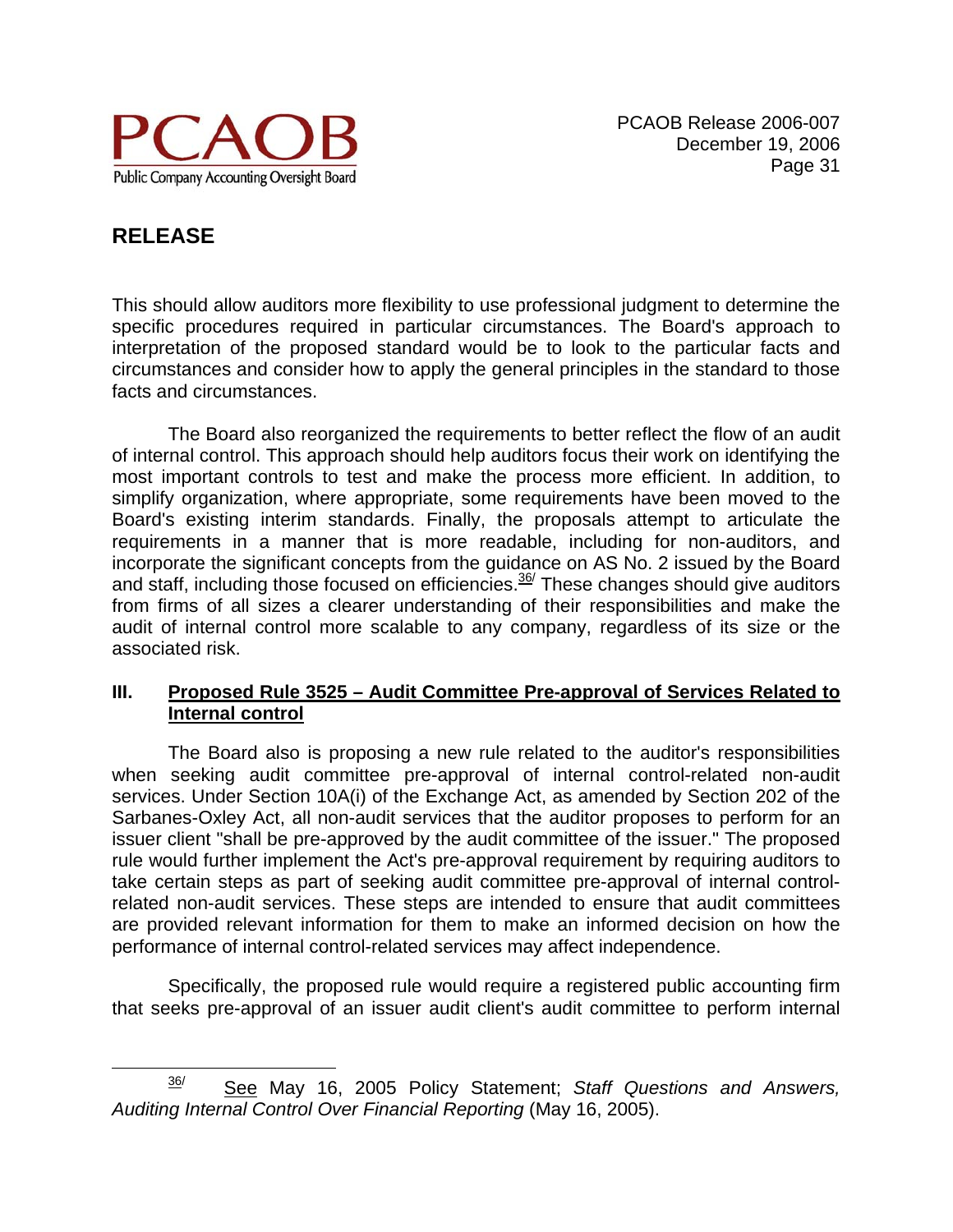

control-related non-audit services that are not otherwise prohibited by the Act or the rules of the SEC or the Board to –

- Describe, in writing, to the audit committee the scope of the proposed service;
- Discuss with the audit committee the potential effects of the proposed service on the firm's independence; and
- Document the substance of the firm's discussion with the audit committee.

These requirements parallel the auditor's responsibility in seeking audit committee pre-approval to perform tax services for an audit client under PCAOB Rule 3524 and would be codified, like that rule, as part of the Board's rules on ethics and independence.

The proposed rule would replace existing provisions of AS No. 2 related to auditor independence. In addition to some general discussion, AS No. 2 includes a requirement for the auditor to obtain specific pre-approval from the audit committee to perform an engagement to provide internal control-related services.<sup>37/</sup> The Board has reevaluated this requirement, based in part on its adoption, subsequent to AS No. 2, of the parallel rule on audit committee pre-approval of tax services. Consistent with the Board's tax service pre-approval rule, the proposed rule does not specify that the preapproval must be specific. Instead, the proposed rule is neutral as to whether an audit committee pre-approves a non-audit service on an ad hoc basis or on the basis of policies and procedures.<sup>38/</sup> Many issuers have adopted policies that provide for preapproval in annual audit committee meetings, and the Board understands that such an annual planning process can include as robust a presentation to the audit committee as a case-by-case pre-approval process. Therefore, the Board proposes that its rule on audit committee pre-approval of internal control-related services be flexible enough to

 38/ The SEC's 2003 independence rules implemented the Act's pre-approval requirement by adopting a provision on audit committee administration of the engagement. See 17 C.F.R. § 210.2-01(c)(7).

37/ AS No. 2, paragraph 33.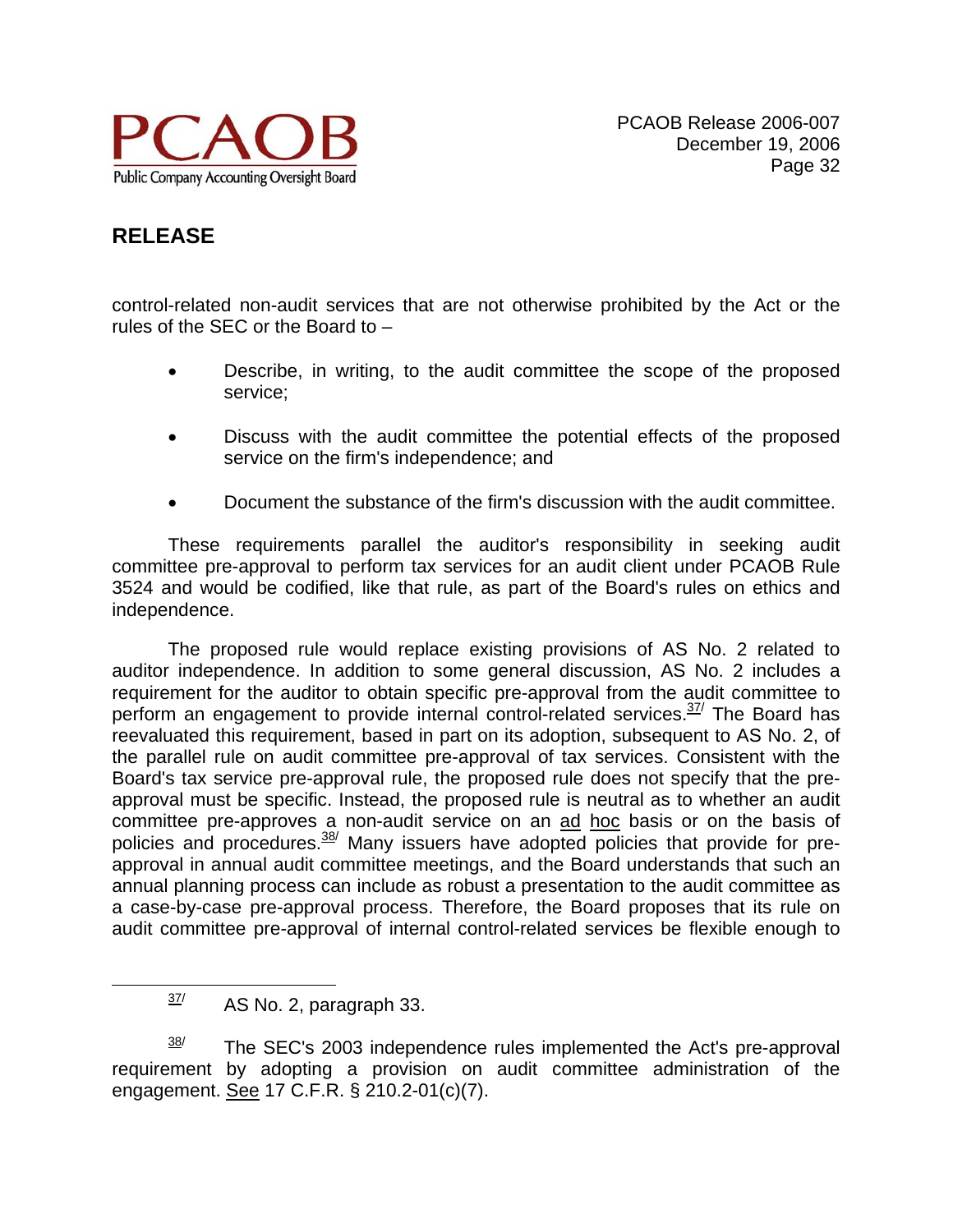

accommodate either system and to encourage auditors and audit committees to develop systems tailored to the needs and attributes of the issuer.

 AS No. 2 also includes discussion of the application of principles of independence to internal control-related services and specifically notes that designing or implementing an issuer's controls would place the auditor in a management role and result in the auditor auditing his or her own work.<sup>39/</sup> The Board proposes to not repeat this independence guidance in the auditing standard or in a separate independence rule. As noted above, however, the proposed audit committee pre-approval rule would require auditors, among other things, to discuss with the audit committee the potential effect of the internal control-related service on their independence. The Board proposes to add a Note to this portion of the pre-approval rule that would explain the general standard of independence,  $40/2$  and that application of this general standard is guided by several principles, including whether the auditor assumes a management role or audits his or her own work.<sup>41/</sup> The Note would further specify, as an example of the application of this general standard, that an auditor would not be independent if management had delegated its responsibility for internal control to the auditor or if the auditor had designed or implemented the audit client's internal control.

### Question

33. Is there other information the auditor should provide the audit committee that would be useful in its pre-approval process for internal control-related services?

### **IV. Amendments to the Board's Interim Standards**

The Board also is proposing amendments to several of its existing interim standards. In some cases, these proposed amendments are administrative, such as updating the interim standards' references to the proposed new standards' paragraph

40/ Reg. S-X, Rule 2-01(b), 17 C.F.R. 210.2-01(b); see also paragarah .03 of AU sec. 220, *Independence*.

41/ Reg. S-X, Rule 2-01 (Preliminary Note), 17 C.F.R. 210.2-01 (Preliminary Note).

39/ AS No. 2, paragraph 32.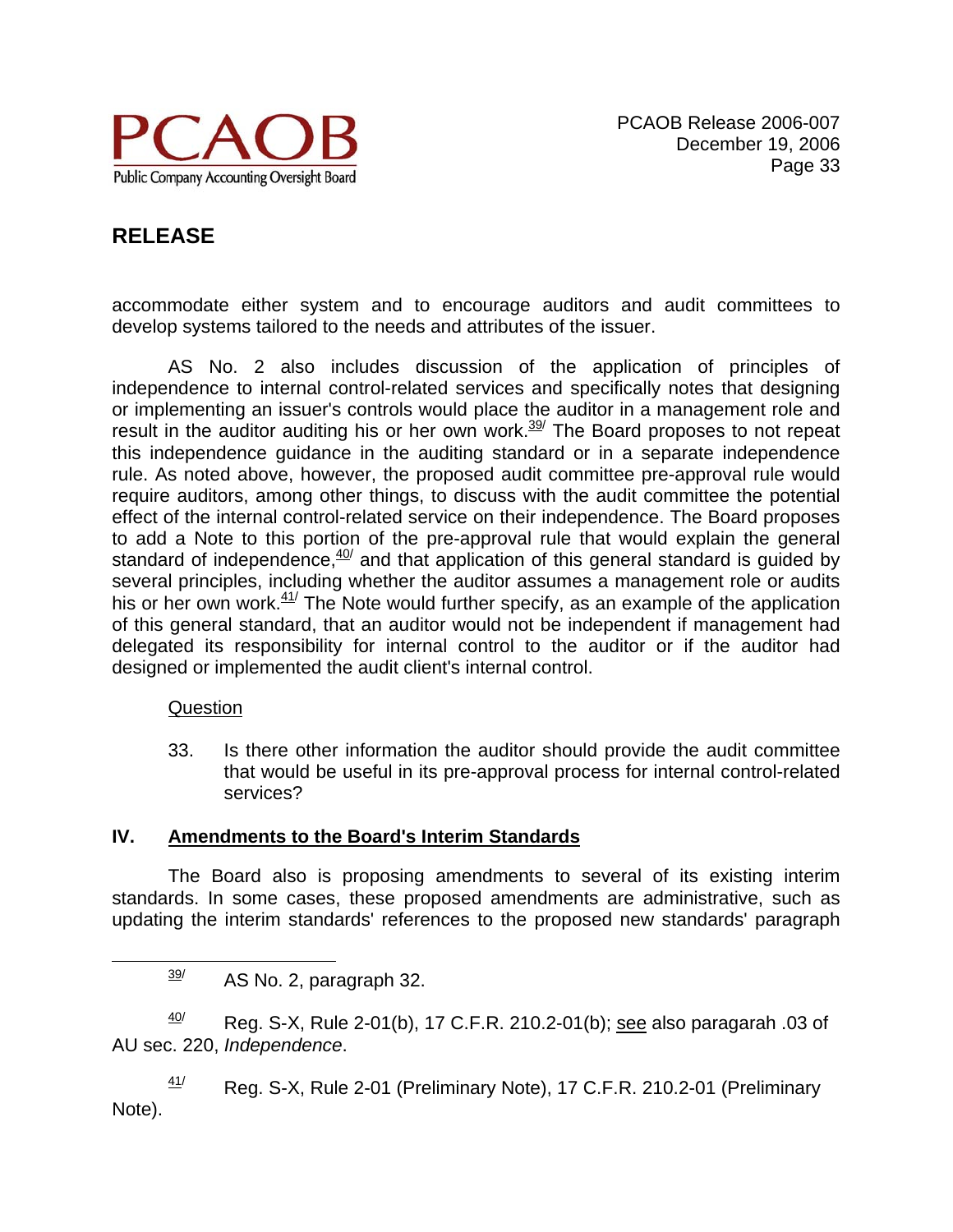

numbers and definitions. In other cases, the amendments have been proposed to move information currently contained in AS No. 2 to the existing standards. For example, AU sec. 722, *Interim Financial Information*, would be amended to include the direction in AS No. 2 on the auditor's responsibility as it relates to management's quarterly certifications on internal control. This change would not only simplify the proposed standard on auditing internal control but also would make it easier for auditors to identify all of the relevant information on the auditor's responsibility related to interim periods in one standard.

 In the case of the amendment to AU sec. 530, *Dating of the Independent Auditor's Report*, however, the Board is proposing a substantive change that would affect both integrated audits and audits of only financial statements. The proposals would change the existing requirement that "generally, the date of completion of the field work should be used as the date of the independent auditor's report" to "the auditor should date the audit report no earlier than the date on which the auditor has obtained sufficient competent evidence to support the auditor's opinion." This proposed change is consistent with a recent change adopted by both the International Auditing and Assurance Standards Board and the AICPA Auditing Standards Board and more accurately states the date at which the auditor's responsibility for events affecting the financial statements should reasonably end. $42$  Furthermore, the change in the report date requirement should not have a significant effect on the auditor's current procedures, as many auditors have already begun interpreting the last day of fieldwork as the date the auditor has obtained sufficient competent evidence to support the audit opinion.

## **VI. Effective Date**

 $\overline{a}$ 

 The proposals are meant to improve and refine the implementation of the Act's internal control requirements. The Board intends to set an effective date at the time they

 <sup>42/</sup> See International Standards on Auditing (ISA) 700 (Revised) *"The Independent Auditor's Report on a Complete Set of General Purpose Financial Statements"* Paragraph 52 and Statement on Auditing Standards No. 1, *Codification of Auditing Standards and Procedures,* "Subsequent Events," paragraph 12, as amended by paragraph 12 of SAS 113 Omnibus Statement on Auditing Standards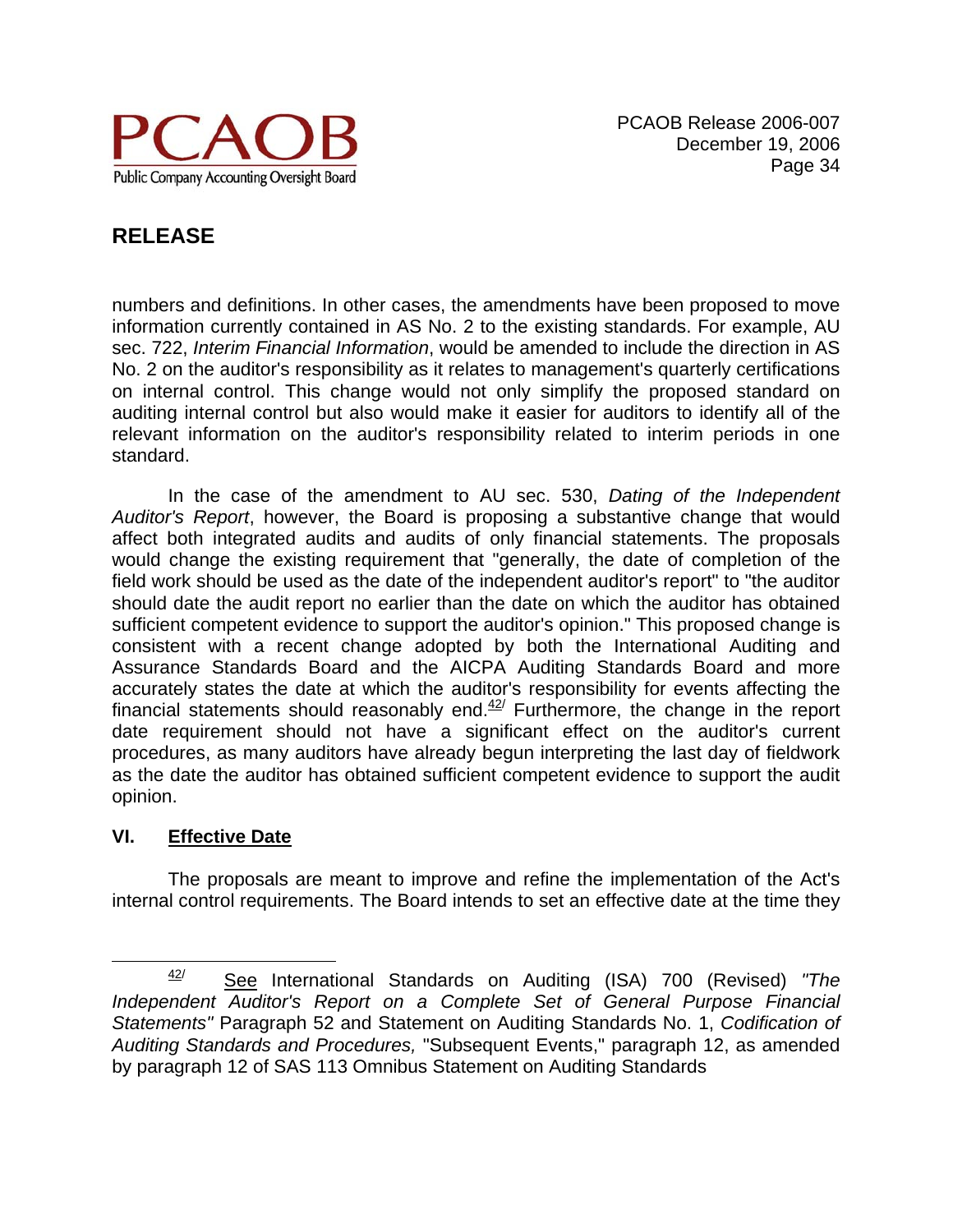

are adopted that reflects the Board's commitment to minimizing disruption to on-going audits.

#### **Question**

34. How can the Board structure the effective date so as to best minimize disruption to on-going audits, but make the greater flexibility in the proposed standards available as early as possible? What factors should the Board consider in making this decision?

#### **VII. Opportunity for Public Comment**

The Board will seek comment for a 70-day period. Interested persons are encouraged to submit their views to the Board. Written comments should be sent to Office of the Secretary, PCAOB, 1666 K Street, N.W., Washington, D.C. 20006-2803. Comments also may be submitted by e-mail to comments@pcaobus.org or through the Board's Web site at www.pcaobus.org. All comments should refer to PCAOB Rulemaking Docket Matter No. 021 in the subject or reference line and should be received by the Board no later than 5:00 PM (EST) on February 26, 2007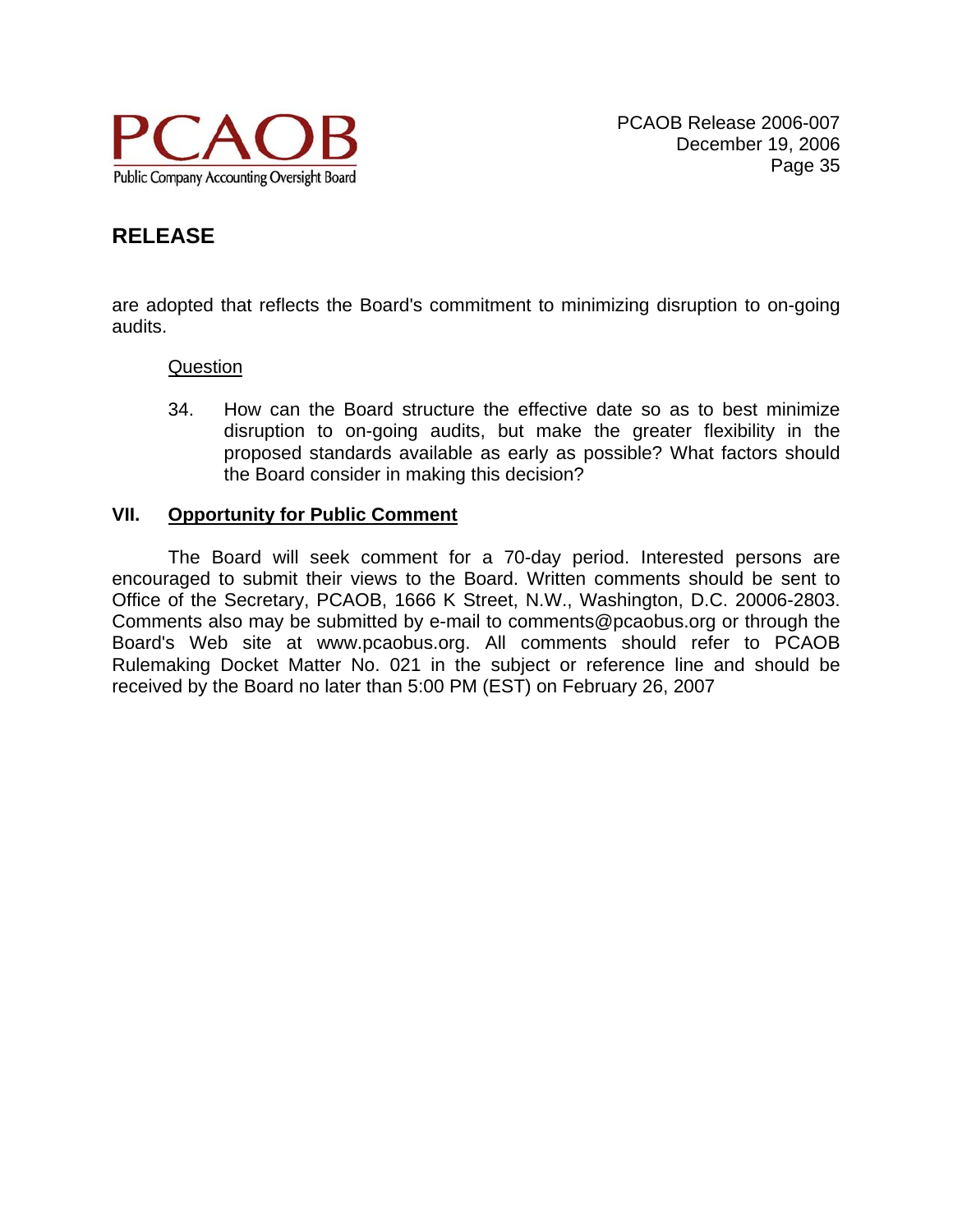

The Board will carefully consider all comments received. Following the close of the comment period, the Board will determine whether to adopt final rules, with or without amendments. Any final rules adopted will be submitted to the Securities and Exchange Commission for approval. Pursuant to Section 107 of the Act, proposed rules of the Board do not take effect unless approved by the Commission. Standards are rules of the Board under the Act.

On the 19th day of December, in the year 2006, the foregoing was, in accordance with the bylaws of the Public Company Accounting Oversight Board,

ADOPTED BY THE BOARD.

/s/ J. Gordon Seymour

 J. Gordon Seymour **Secretary** 

December 19, 2006

APPENDIX 1 – *Proposed Auditing Standard* – An Audit of Internal Control Over Financial Reporting That Is Integrated with An Audit of the Financial Statements

APPENDIX 2 – *Proposed Auditing Standard* – Considering and Using the Work of Others in an Audit

APPENDIX 3 – *Proposed Rule 3525* – Audit Committee Pre-approval of Non-Audit Services Related to Internal Control Over Financial Reporting

APPENDIX 4 – *Proposed Amendments to the Interim Standards*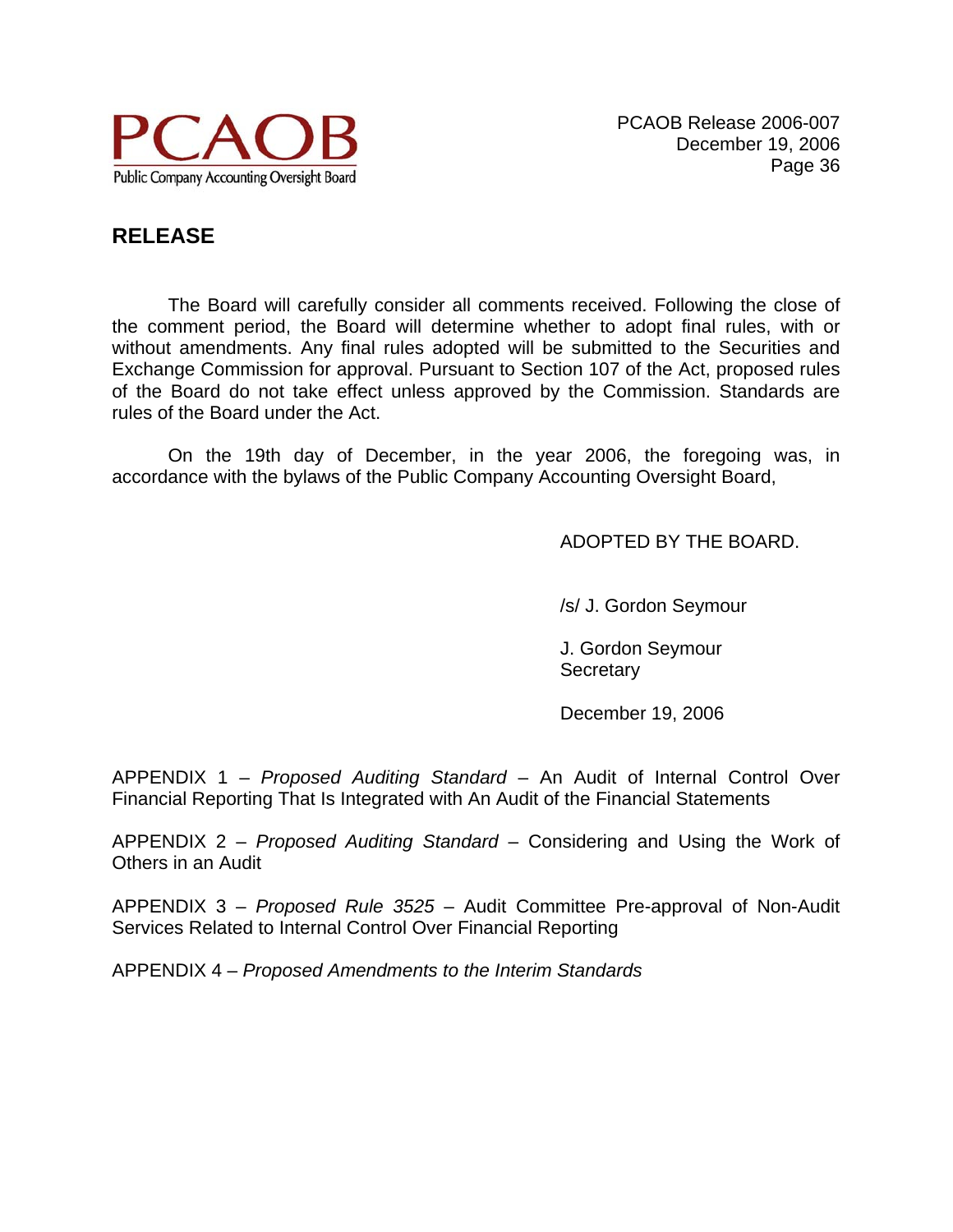

#### **Appendix 1 – Auditing Standard**

**December 19, 2006 AUDITING AND RELATED PROFESSIONAL PRACTICE STANDARDS** 

Proposed Auditing Standard –

# *An Audit of Internal Control Over Financial Reporting That Is Integrated with An Audit of Financial Statements*

*This proposed auditing standard will supersede Auditing Standard No. 2, "An Audit of Internal Control Over Financial Reporting Performed in Conjunction with An Audit of Financial Statements" if it is adopted by the Board and approved by the Securities and Exchange Commission.* 

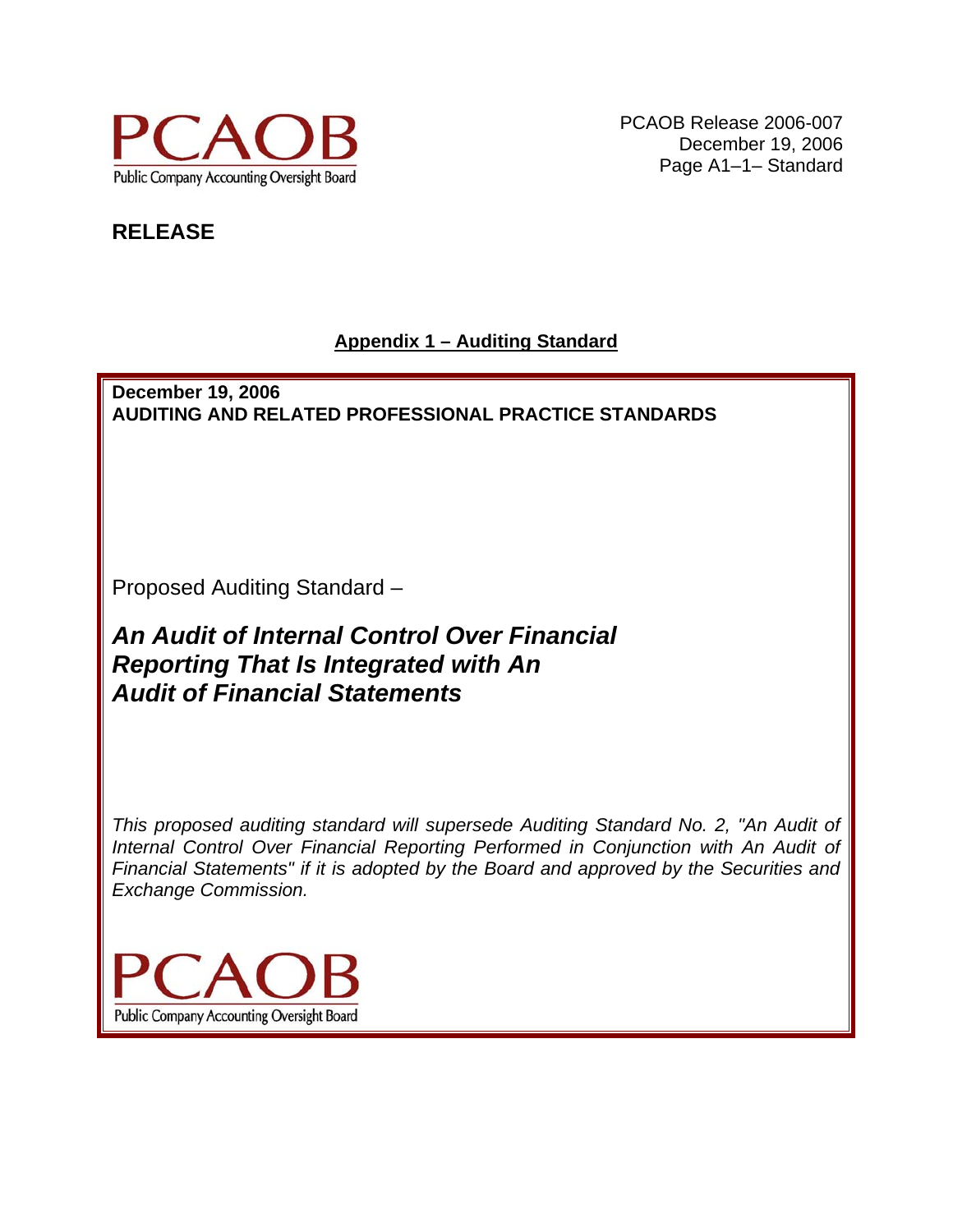

#### **Table of Contents**

|                                                                          | Paragraph |
|--------------------------------------------------------------------------|-----------|
|                                                                          |           |
|                                                                          |           |
|                                                                          |           |
|                                                                          |           |
|                                                                          |           |
|                                                                          |           |
|                                                                          |           |
|                                                                          |           |
|                                                                          |           |
|                                                                          |           |
|                                                                          |           |
|                                                                          |           |
|                                                                          |           |
| Identifying Major Classes of Transactions and Significant Processes32-40 |           |
|                                                                          |           |
|                                                                          |           |
|                                                                          |           |
|                                                                          |           |
|                                                                          |           |
|                                                                          |           |
| Relationship of Risk to the Evidence to be Obtained51-64                 |           |
|                                                                          |           |
|                                                                          |           |
|                                                                          |           |
|                                                                          |           |
| Special Considerations for Subsequent Years' Audits 65-69                |           |
|                                                                          |           |
|                                                                          |           |
|                                                                          |           |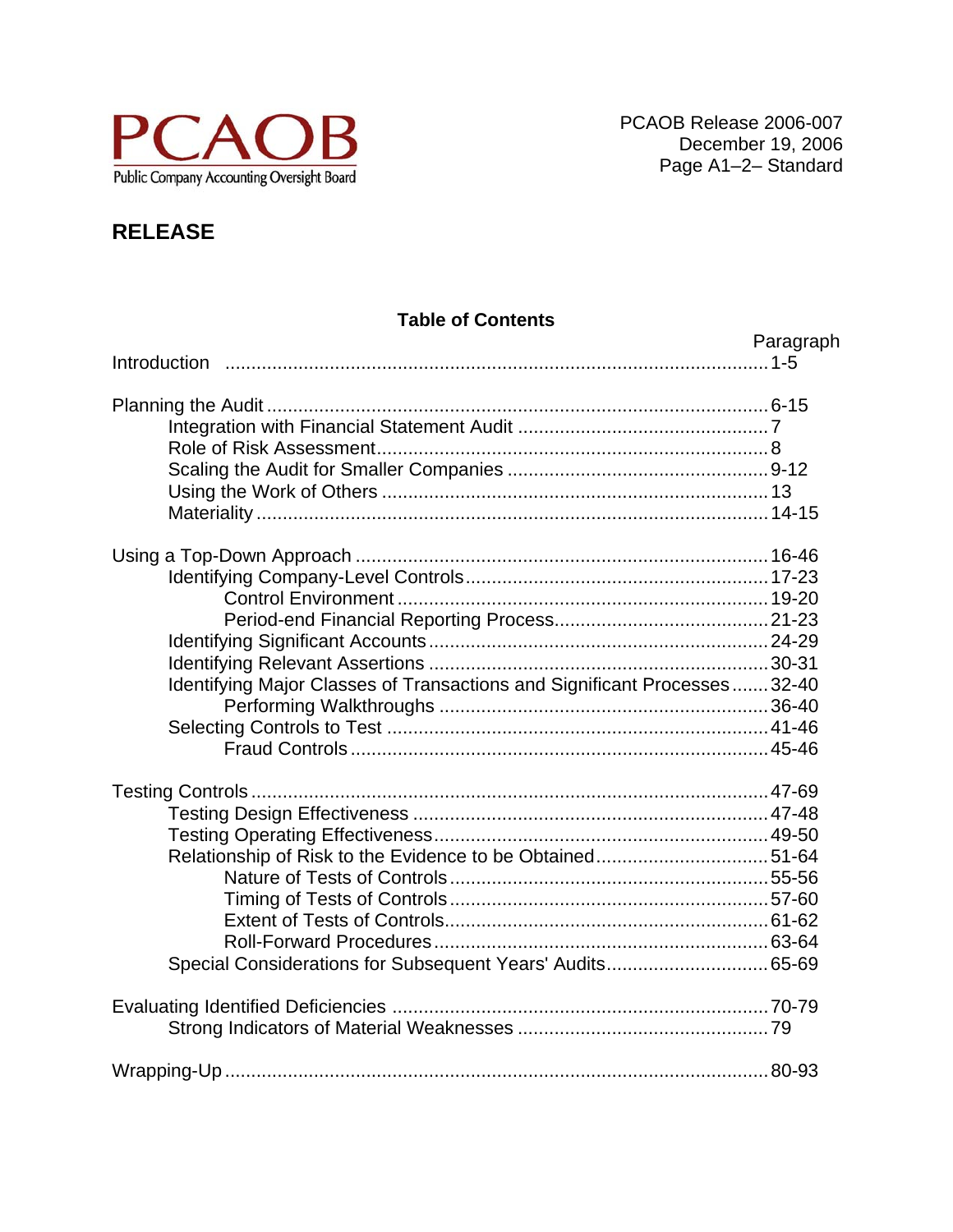

#### **APPENDICES**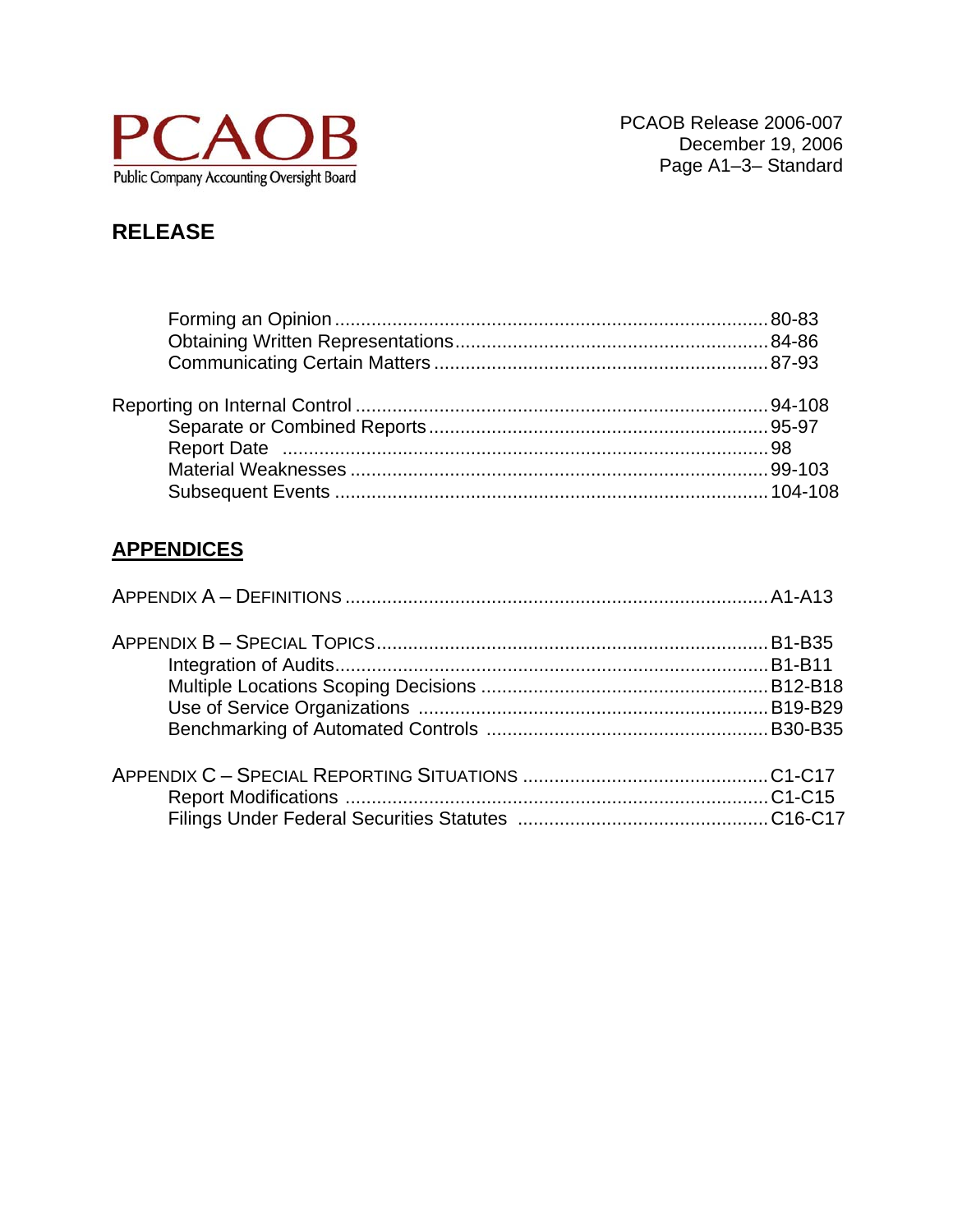

### **Introduction**

1. This standard establishes requirements and provides direction that applies when an auditor is engaged to perform an audit of **management's assessment**  $\frac{1}{2}$  of the effectiveness of **internal control over financial reporting** ("the audit of internal control over financial reporting") that is integrated with an audit of the financial statements.

2. The auditor's objective in an audit of internal control over financial reporting is to express an opinion on the company's internal control over financial reporting. To form a basis for expressing such an opinion, the auditor must plan and perform the audit to obtain reasonable assurance about whether **material weakness**es exist as of the date specified in management's assessment. A material weakness in internal control over financial reporting may exist even when financial statements are not materially misstated.

3. To obtain reasonable assurance about whether material weaknesses exist as of a specified date, the auditor must obtain sufficient competent evidence about the design and operating effectiveness of controls over all **relevant assertion**s.<sup>2/</sup> The auditor may obtain this evidence by performing tests of controls himself or herself or by using the work of others. $\frac{3}{2}$ 

Note: The auditor should select for testing only those controls that are important to the auditor's conclusion about whether the company's controls sufficiently address the assessed risk of misstatement to a given relevant assertion that could result in a material misstatement to the company's financial statements.

 <sup>1/</sup> Terms defined in Appendix A, *Definitions*, are set in **boldface type** the first time they appear.

<sup>2/</sup> See AU sec. 230, *Due Professional Care in the Performance of Work*, for further discussion of the concept of reasonable assurance.

<sup>3/</sup> See paragraph 13 for additional direction on using the work of others.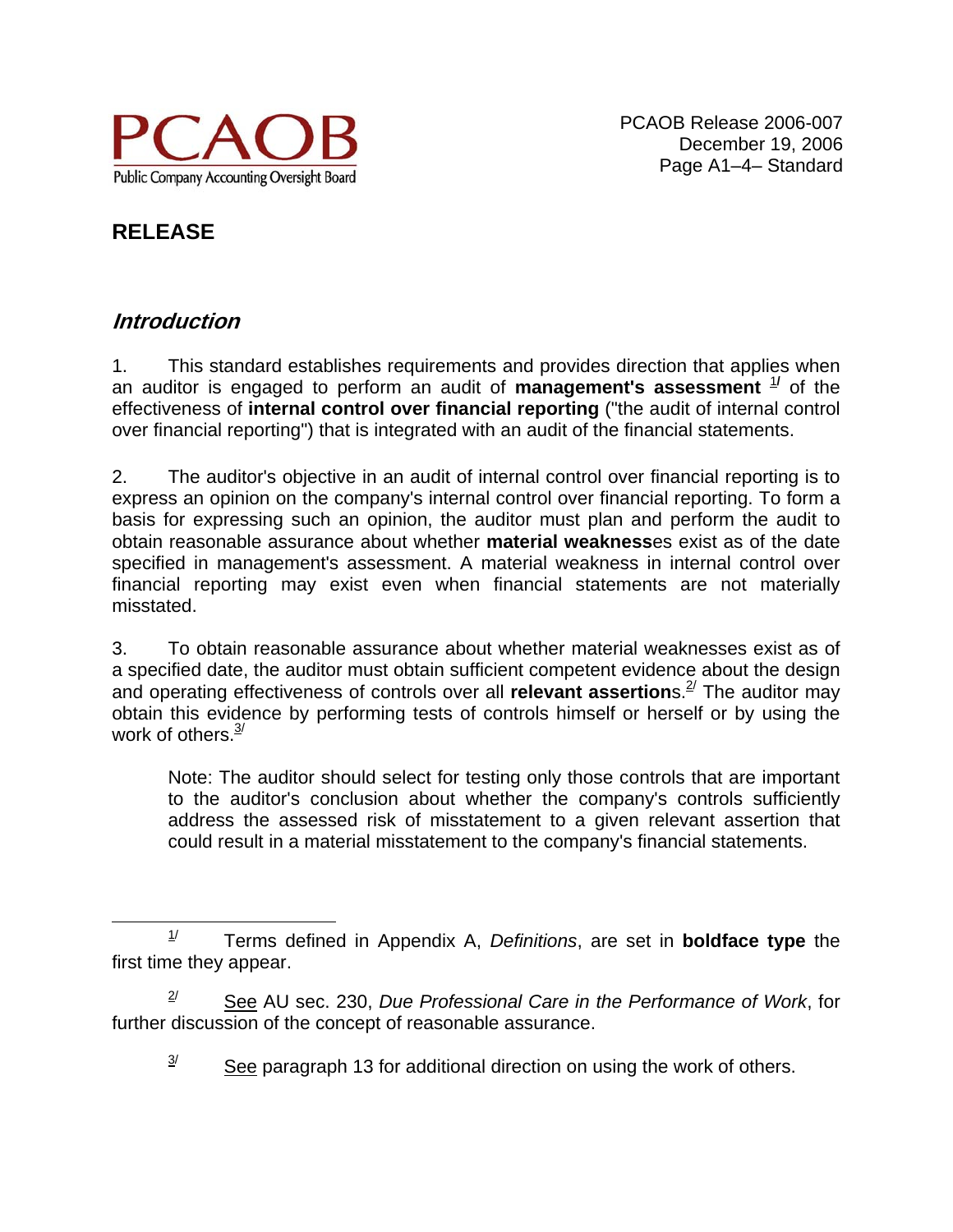

4. The general standards $4/4$  are applicable to an audit of internal control over financial reporting. Those standards require technical training and proficiency as an auditor, independence, and the exercise of due professional care, including professional skepticism. This standard establishes the fieldwork and reporting standards applicable to an audit of internal control over financial reporting.

5. The auditor should use the same suitable, recognized control framework to perform his or her audit of internal control over financial reporting as management uses for its annual evaluation of the effectiveness of the company's internal control over financial reporting. $5/5$ 

### **Planning the Audit**

6. The audit of internal control over financial reporting should be properly planned and assistants, if any, should be properly supervised. When planning the audit, the auditor should evaluate whether the following matters are important to the company's financial statements and internal control over financial reporting and, if so, how they will affect the auditor's procedures –

• Knowledge of the company's internal control over financial reporting obtained during other engagements;

 $\frac{4}{4}$ See AU sec. 150, *Generally Accepted Auditing Standards.* 

<sup>5/</sup> See Securities Exchange Act Rules 13a-15(c) and 15d-15(c), 17 C.F.R. §§ 240.13a-15(c) and 240.15d-15(c). SEC rules require management to base its evaluation of the effectiveness of the company's internal control over financial reporting on a suitable, recognized control framework (also known as *control criteria*) established by a body or group that followed due-process procedures, including the broad distribution of the framework for public comment. For example, the report of the Committee of Sponsoring Organizations of the Treadway Commission (known as the COSO report) provides such a framework, as does the report published by the Institute of Chartered Accountants in England & Wales, *Internal Control: Guidance for Directors on the Combined Code* (known as the Turnbull Report.)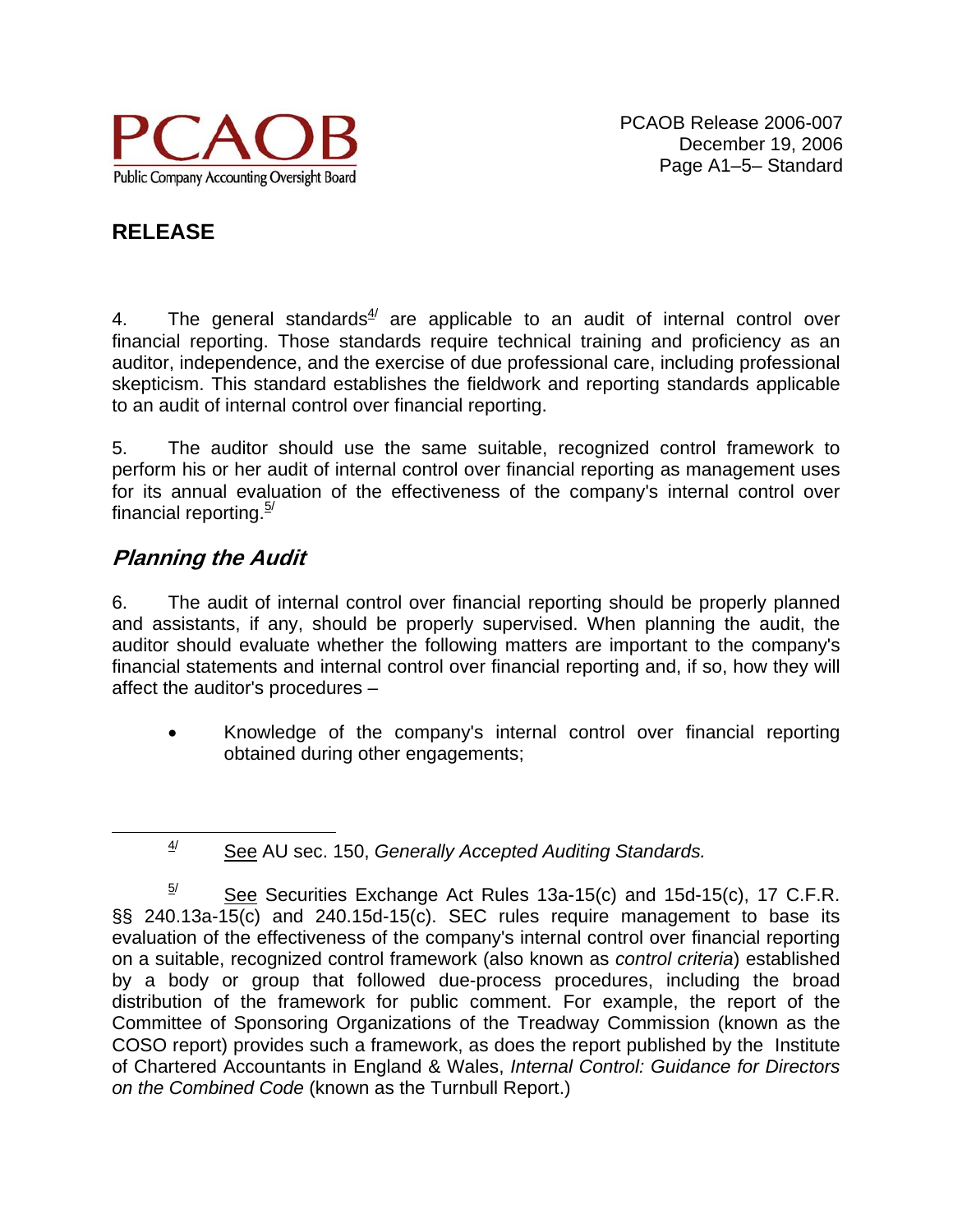

- Matters affecting the industry in which the company operates, such as financial reporting practices, economic conditions, laws and regulations, and technological changes;
- Matters relating to the company's business, including its organization, operating characteristics, and capital structure;
- The extent of recent changes, if any, in the company, its operations, or its internal control over financial reporting;
- The auditor's preliminary judgments about materiality, risk, and other factors relating to the determination of material weaknesses;
- Control deficiencies previously communicated to the audit committee or management;
- Legal or regulatory matters of which the company is aware;
- The type and extent of available evidence related to the effectiveness of the company's internal control over financial reporting; and
- Preliminary judgments about the effectiveness of internal control over financial reporting.

#### **Integration with Financial Statement Audit**

7. The audit of internal control over financial reporting should be integrated with the audit of the financial statements. The objectives of the audits are not identical, however, and the auditor must plan and perform the work to achieve the objectives of both audits. (See Appendix B for additional direction on integration.)

#### **Role of Risk Assessment**

8. Risk assessment underlies the entire audit process described by this standard. Therefore, the auditor's risk assessment should have a pervasive effect on an audit of internal control. A direct relationship exists between the degree of risk that a material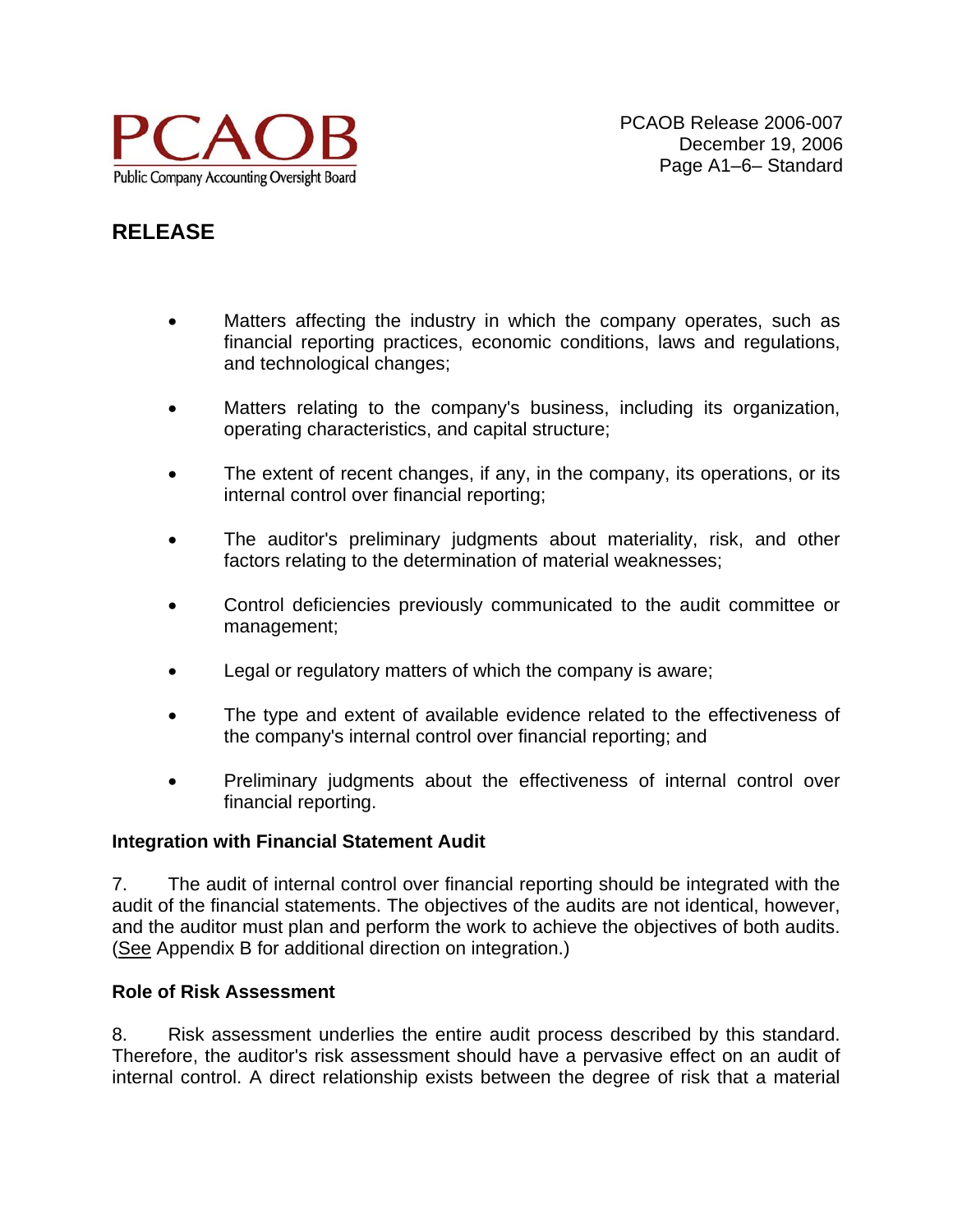

weakness could exist in a particular area of the company's internal control over financial reporting and the amount of audit attention the auditor should devote to that area. Accordingly, the auditor should focus the majority of his or her attention on the areas of greatest risk to substantially decrease the opportunity for a material weakness to go undetected. The lower the risk that a material weakness could exist in a particular area, the less audit attention the auditor would need to devote to the area. Additionally, it is not necessary to test controls that, even if deficient, would not present a reasonable possibility of material misstatement to the financial statements.

#### **Scaling the Audit for Smaller Companies**

9. The auditor should evaluate the size and complexity of the company when planning and performing the audit of internal control. Because the size and complexity of the company affect the risks of misstatement and the controls necessary to address those risks, the auditor's evaluation of both size and complexity should have a pervasive effect on the audit. The auditor should document how the size and complexity of the company affected the audit. In evaluating the size and complexity of the company, the auditor should take into account the company's individual facts and circumstances.

Note: The final report of the SEC Advisory Committee on Smaller Public Companies indicates that market capitalization and annual revenue are useful indicators of a company's size. In light of the Advisory Committee's report, as well as the SEC's definition of "large accelerated filer," companies with a market capitalization of approximately \$700 million or less, with reported annual revenues of approximately \$250 million or less, should be considered smaller companies.<sup>6/</sup>

 $\frac{6}{2}$  $6/$  The Advisory Committee report described "Smaller Public Companies" as those with under \$787.1 million in market capitalization and "Microcap Companies" as those Smaller Public Companies with market capitalization under \$128.2 million. See Advisory Committee on Smaller Public Companies to the United States Securities and Exchange Commission, Final Report, at 5 (April 23, 2006); see also Securities Exchange Act Rule 12b-2, 17 C.F.R. § 240.12b-2 (defining "large accelerated filer" as a public company with "an aggregate worldwide market value of the voting and non-voting common equity held by its non-affiliates of \$700 million or more," among other things)."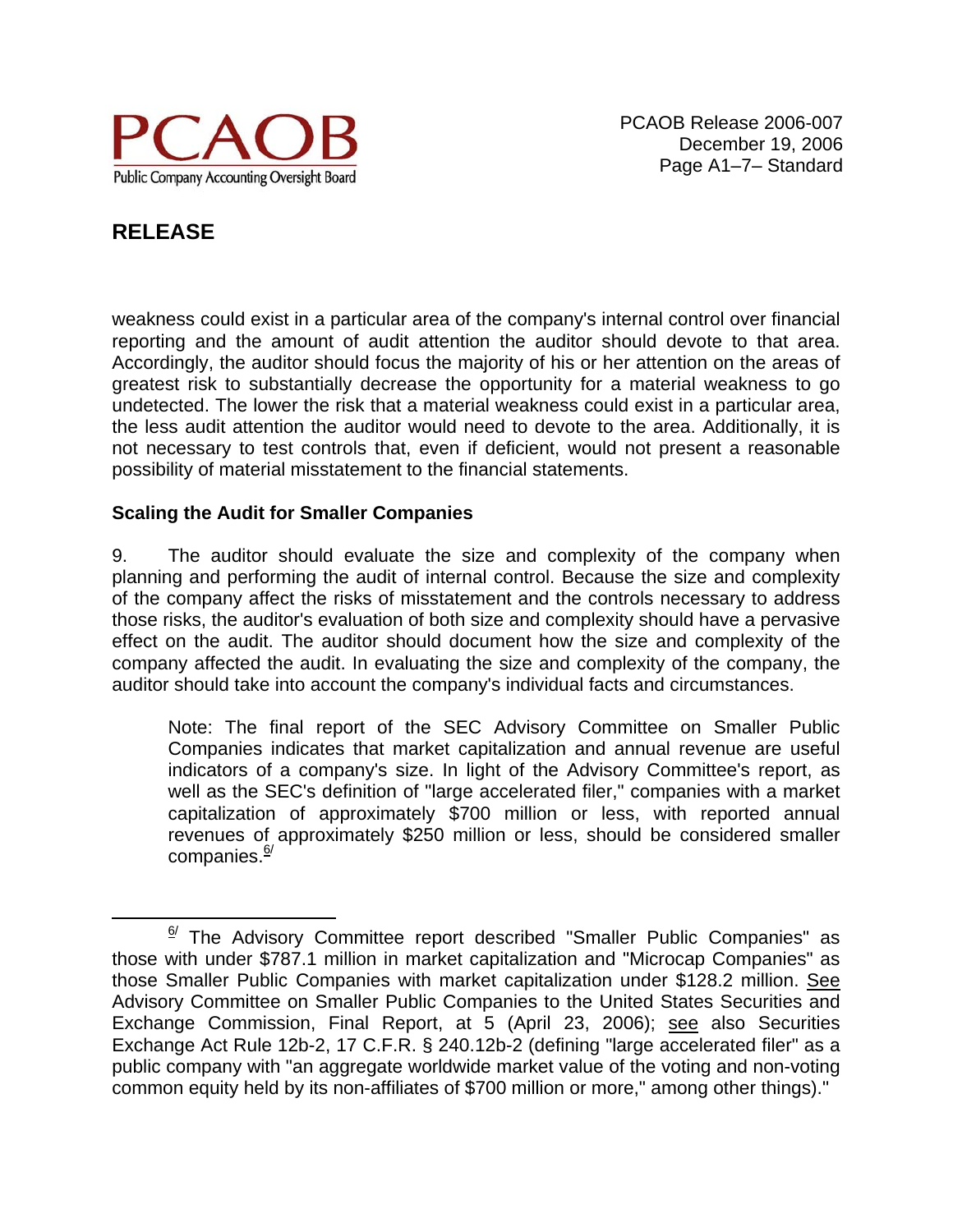

10. As part of evaluating the size and complexity of the company, the auditor should determine to what extent attributes common to a smaller and less-complex company, which affect the risks of misstatement and the controls necessary to address those risks, are present. These attributes include –

- Few business lines,
- Less complex business processes and financial reporting systems,
- Centralized accounting functions,
- Extensive involvement by senior management in the day-to-day activities of the business, and
- Few levels of management, each with a wide span of control.

11. Because of these attributes, the auditor should recognize that a smaller and lesscomplex company often achieves many of its **control objective**s through the daily interaction of senior management with company personnel rather than through formal policies and procedures. Routine checks and supervisory activities are often used instead of multiple layers of controls involving numerous personnel performing independent functions.

12. The auditor should evaluate how the audit of internal control is affected by the attributes of a smaller and less-complex company. These attributes should affect many aspects of the audit. The audit of a smaller and less-complex company might vary from the audit of a larger and more-complex company in, among others, the following respects –

• *Obtaining sufficient competent audit evidence with limited company documentation.* The auditor should take into account the nature and extent of available audit evidence and the periods of time in which the evidence is obtainable in planning and performing the audit. The absence of documentation evidencing the operation of a control is not determinative that the control is not operating effectively. In a smaller and less-complex company with less formal documentation, testing controls through inquiry combined with observation or other procedures can, in many cases,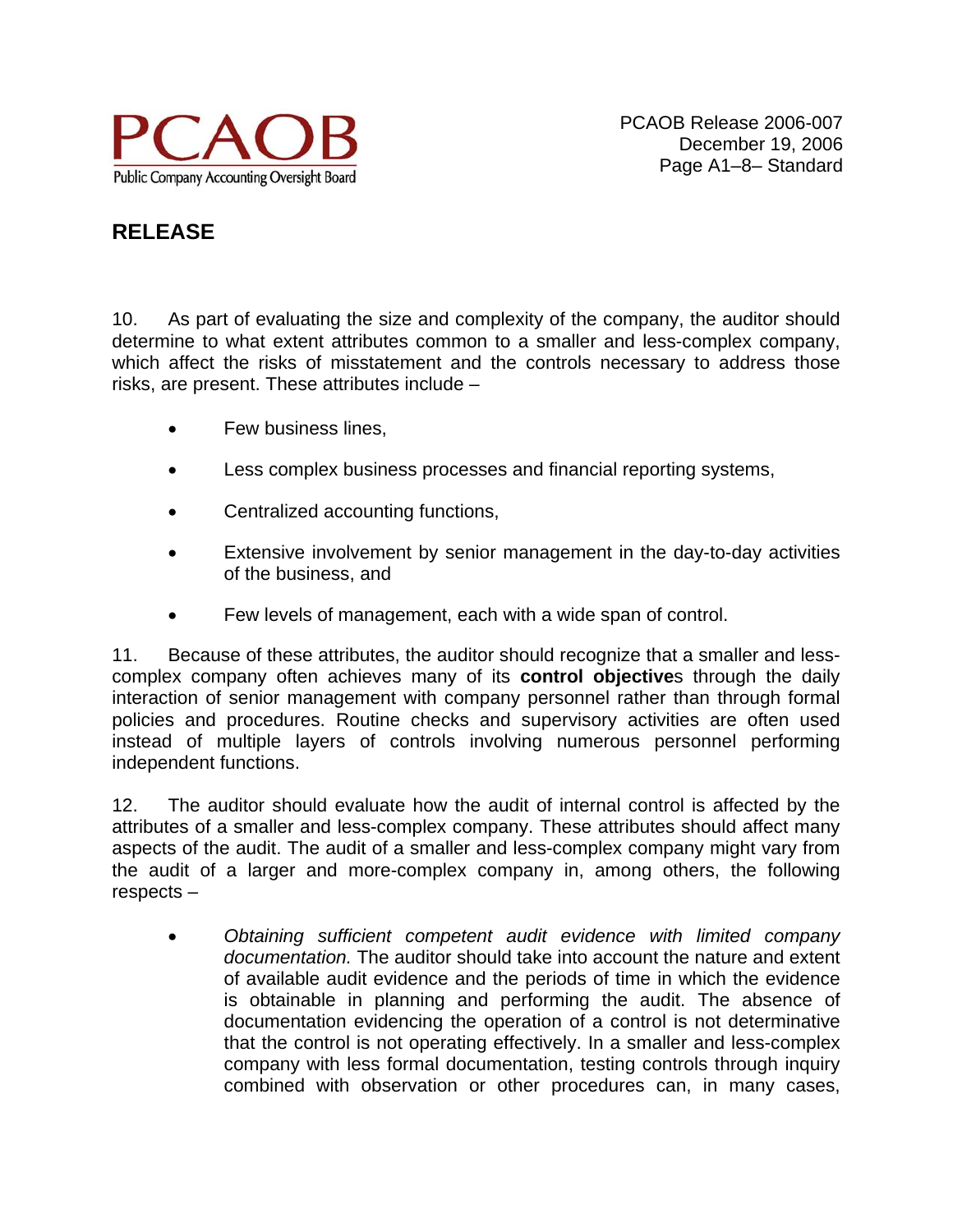

provide sufficient evidence about whether the control is effective, even in the absence of documentation.

- *Assessing company-level controls to sufficiently address risks of misstatement.* A smaller and less-complex company might rely more frequently on monitoring controls performed by senior management to detect misstatements in certain assertions. In these circumstances, the auditor should focus on evaluating those company-level controls. As further discussed in paragraphs 43-44, if a company-level control sufficiently addresses the assessed risk of misstatement, the auditor need not test additional controls relating to that risk.
- *Evaluating the risk of management override and mitigating actions.* Because of the extensive involvement of senior management in performing controls and the period-end financial reporting process, controls to prevent management override are particularly important in a smaller and less-complex company. The auditor should anticipate that the controls to address the risk of management override at a smaller and lesscomplex company may be different from those at a larger company. For example, a smaller and less-complex company may rely on more detailed oversight by the audit committee that focuses on the risk of management override.
- *Evaluating controls implemented in lieu of segregation of duties.* A smaller and less-complex company might have few employees in the accounting function, limiting opportunities to segregate duties and leading the company to implement alternative controls to achieve its control objectives. In such circumstances, the auditor's selection of controls to test should focus on those alternative controls and whether they achieve the control objectives.
- *Evaluating financial reporting competencies.* When assessing the competence of the personnel responsible for the company's financial reporting and associated controls, the auditor should take into account both the competence necessary to address the types of transactions and activities the company enters into and the combined competence of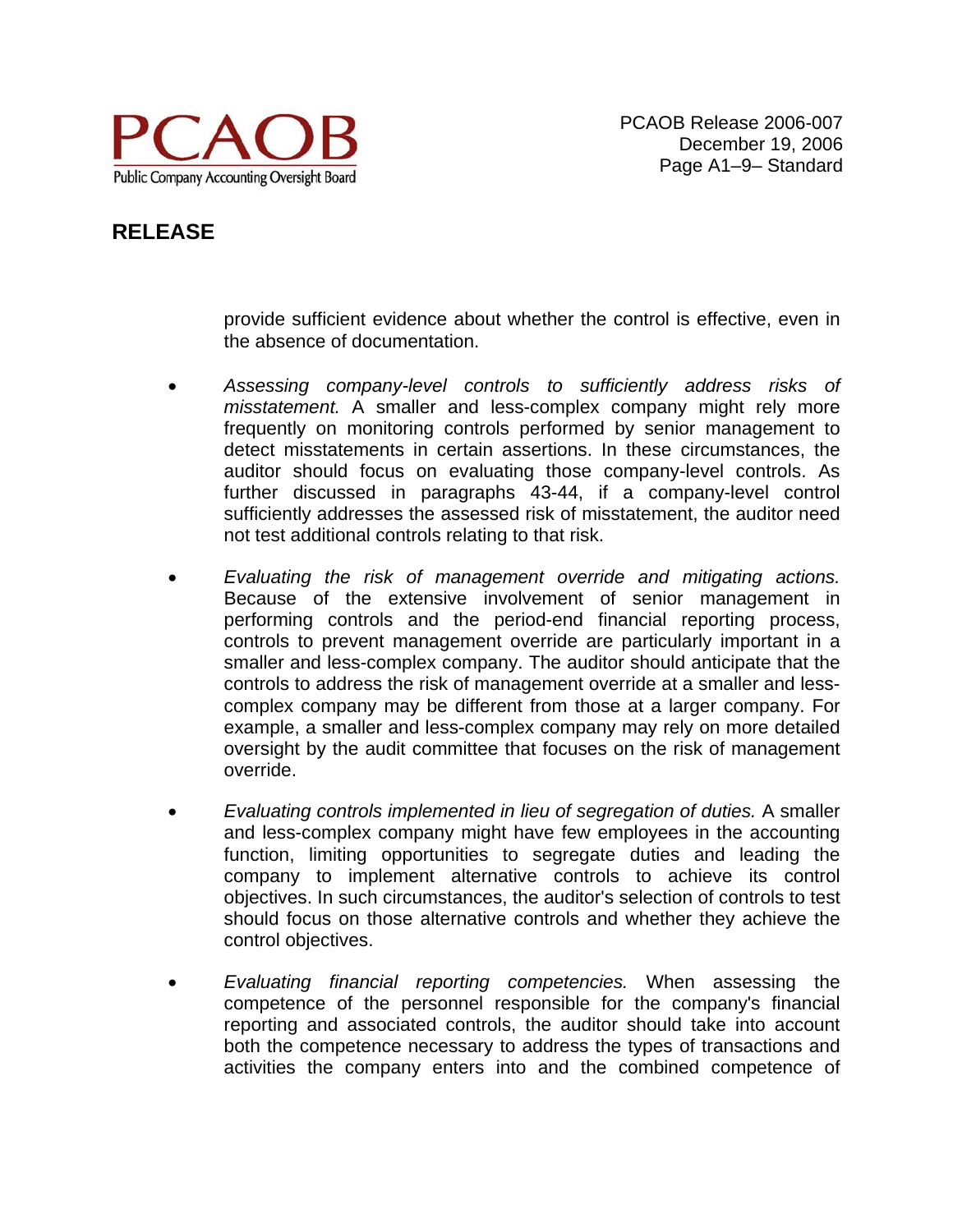

company personnel and other parties that assist with functions related to financial reporting.

• *Evaluating information technology ("IT") controls.* A smaller and lesscomplex company with simple business processes and centralized accounting operations often has relatively simple information systems that make greater use of off-the-shelf packaged software without modification. In the areas in which off-the-shelf software is used, the auditor's testing of information technology controls should focus on the application controls built into the pre-packaged software that management relies on to achieve its control objectives and the IT general controls that are important to the effective operation of those application controls.

#### **Using the Work of Others**

13. The auditor should evaluate the extent to which he or she will use the work of others, including management's internal control evaluation. Proposed Auditing Standard, *Considering and Using the Work of Others in an Audit*, establishes direction for obtaining an understanding of the nature, timing, and extent of the work performed by others, and determining its effect on the audit. That standard states that to use the work of others to reduce the nature, timing, and extent of the work the auditor would have otherwise performed, the auditor should evaluate the nature of the subject matter tested by others, evaluate the competence and objectivity of the individuals who perform the work, and test some of the work performed by others to evaluate the quality and effectiveness of their work.

#### **Materiality**

14. In planning the audit of internal control over financial reporting, the auditor should use the same materiality considerations he or she would use in planning the audit of the company's annual financial statements. $^{7/2}$ 

 $\frac{7}{4}$  $\frac{Z}{Z}$  AU sec. 312, *Audit Risk and Materiality in Conducting an Audit*, provides additional explanation of materiality.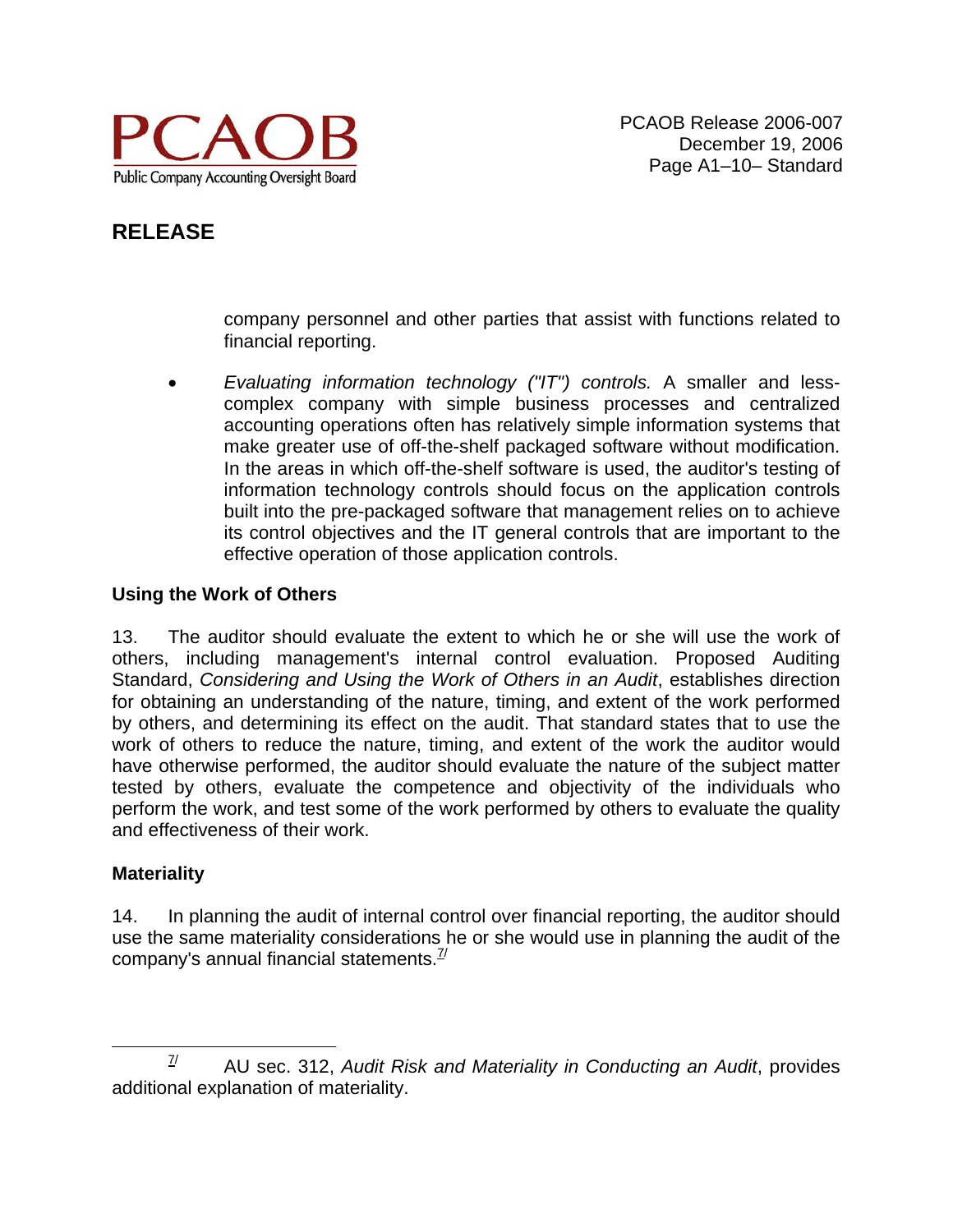

15. To evaluate whether a **control deficiency** or combination of control deficiencies identified during the audit is a **significant deficiency** or material weakness, the auditor must consider the possibility of misstatement to both annual and interim financial statements.

# **Using a Top-Down Approach**

16. The auditor should use a top-down approach to the audit of internal control over financial reporting to select the controls to test. A top-down approach begins at the financial statement level and company-level controls, and then works down to **significant account**s and disclosures, relevant assertions, and **significant process**es. This approach directs the auditor's attention to accounts, disclosures, and assertions that present a reasonable possibility of material misstatement to the **financial statements and related disclosures**. Finally, the auditor selects for testing controls that sufficiently address the assessed risk of misstatement to each relevant assertion. The top-down approach thereby leads to the auditor testing only those controls necessary to obtain reasonable assurance about whether material weaknesses exist.

#### **Identifying Company-Level Controls**

17. The auditor must test those company-level controls that are important to the auditor's conclusion about whether the company has effective internal control over financial reporting. Because the results of that work should affect the way the auditor evaluates the other aspects of internal control over financial reporting, the auditor should test those controls early in the audit process. The auditor's evaluation of company-level controls can result in increasing or decreasing the testing that the auditor otherwise would have performed on controls at the process, transaction, or application levels.

- 18. Company-level controls include
	- Controls related to the control environment;
	- Controls over management override;
	- The company's risk assessment process;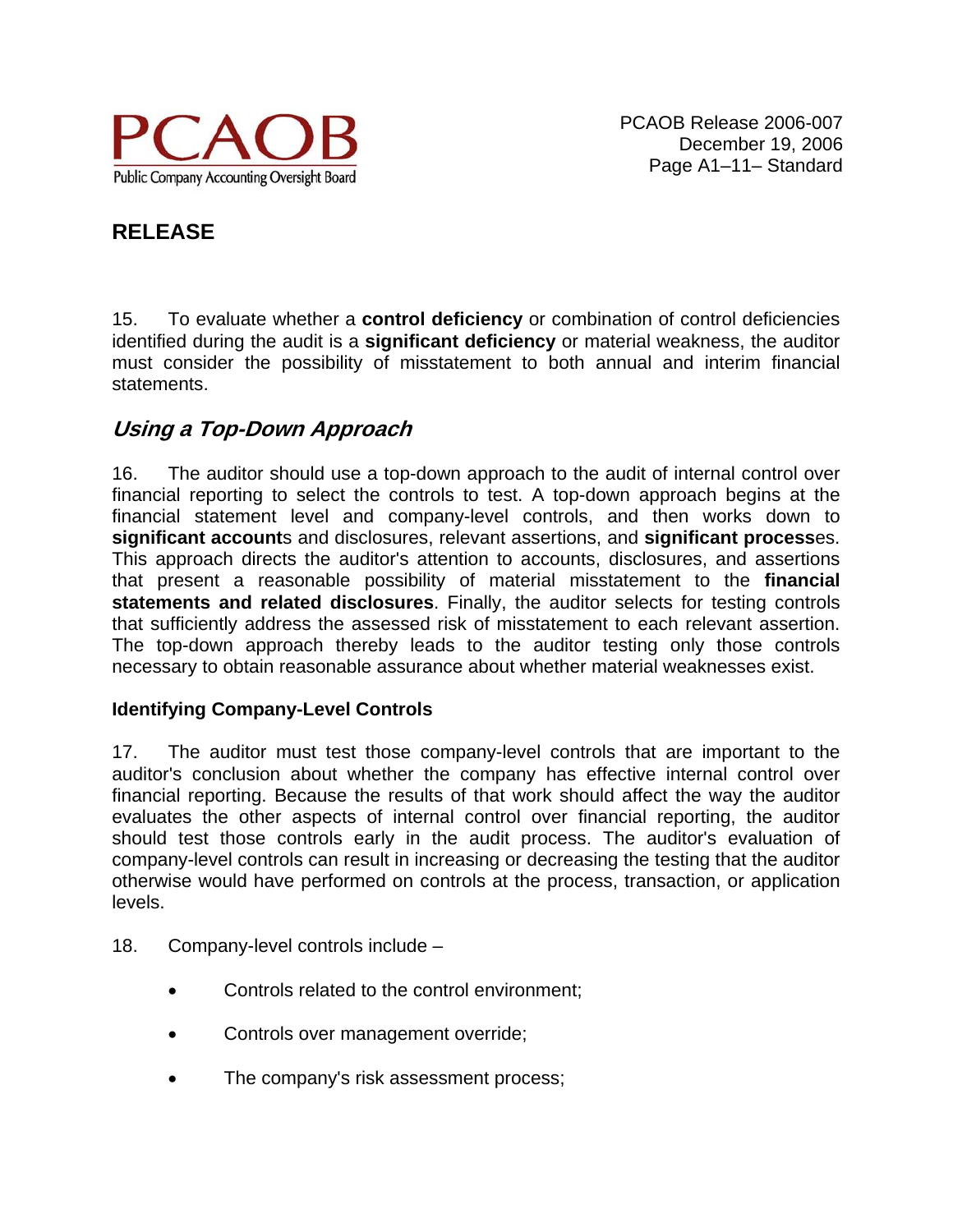

- Centralized processing and controls, including shared service environments;
- Controls to monitor results of operations;
- Controls to monitor other controls, including activities of the internal audit function, the audit committee, and self-assessment programs;
- Controls over the period-end financial reporting process; and
- Policies that address significant business control and risk management practices.

19. *Control Environment.* Because of its importance to effective internal control over financial reporting, the auditor must evaluate the control environment at the company.

20. As part of evaluating the control environment, the auditor should assess –

- Whether management's philosophy and operating style promote effective internal control over financial reporting;
- Whether management and employees are assigned appropriate authority and responsibility to facilitate effective internal control over financial reporting;
- Whether sound integrity and ethical values, particularly of top management, are developed and understood;
- Whether the Board or audit committee understands and exercises oversight responsibility over financial reporting and internal control; and
- Whether the company takes actions to reduce or mitigate the incentives and pressures on management that would provide a reason to misstate the company's financial statements.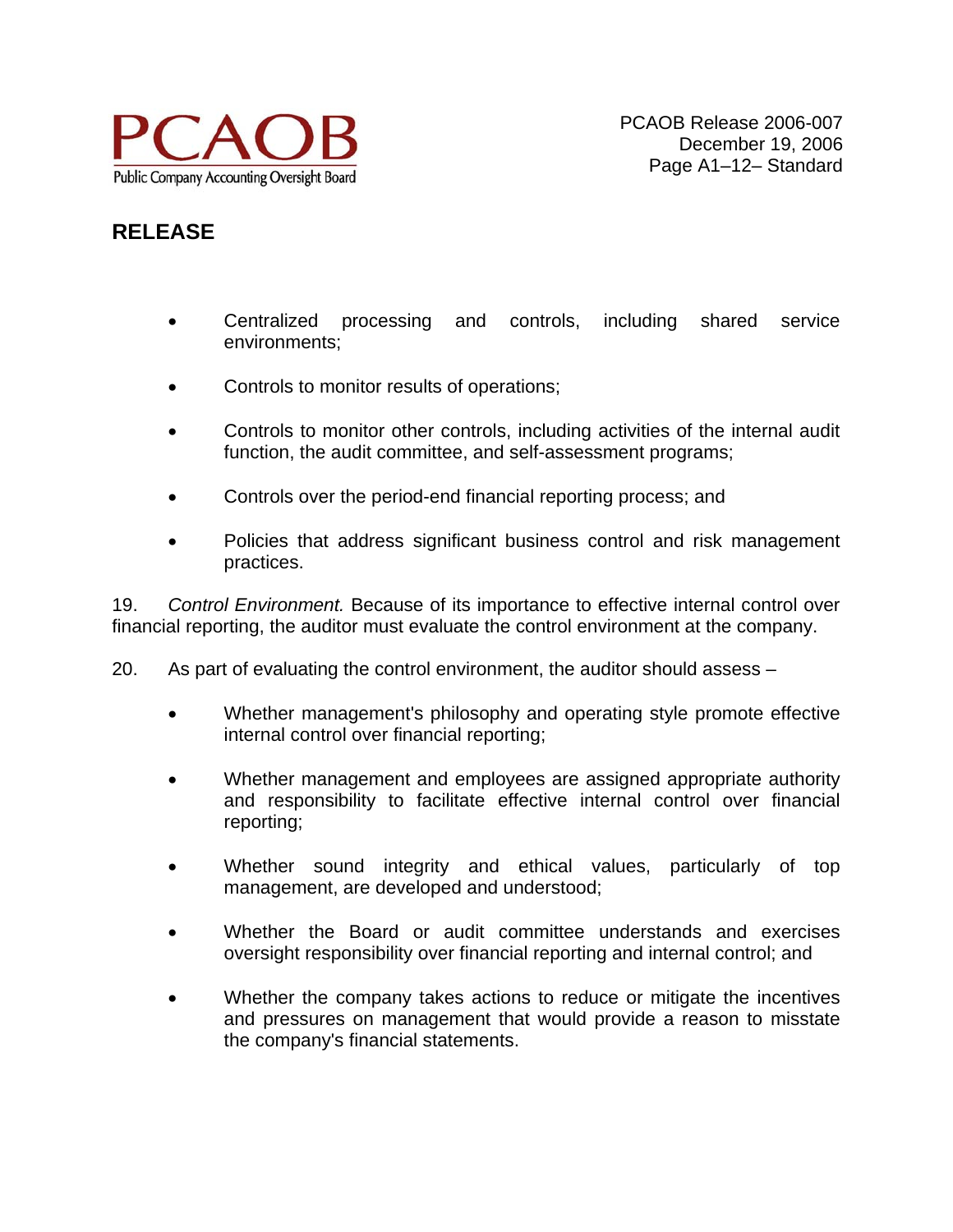

21. *Period-end Financial Reporting Process*. Because of its importance to financial reporting and to the auditor's opinions on internal control over financial reporting and the financial statements, the auditor must evaluate the period-end financial reporting process. The period-end financial reporting process includes the following –

- Procedures used to enter transaction totals into the general ledger;
- Procedures used to initiate, authorize, record, and process journal entries in the general ledger;
- Procedures used to record recurring and nonrecurring adjustments to the annual and quarterly financial statements; and
- Procedures for drafting annual and quarterly financial statements and related disclosures.

22. As part of evaluating the period-end financial reporting process, the auditor should assess –

- Inputs, procedures performed, and outputs of the processes the company uses to produce its annual and quarterly financial statements;
- The extent of information technology involvement in the period-end financial reporting process;
- Who participates from management;
- The locations involved in the period-end financial reporting process;
- The types of adjusting and consolidating entries; and
- The nature and extent of the oversight of the process by management, the board of directors, and the audit committee.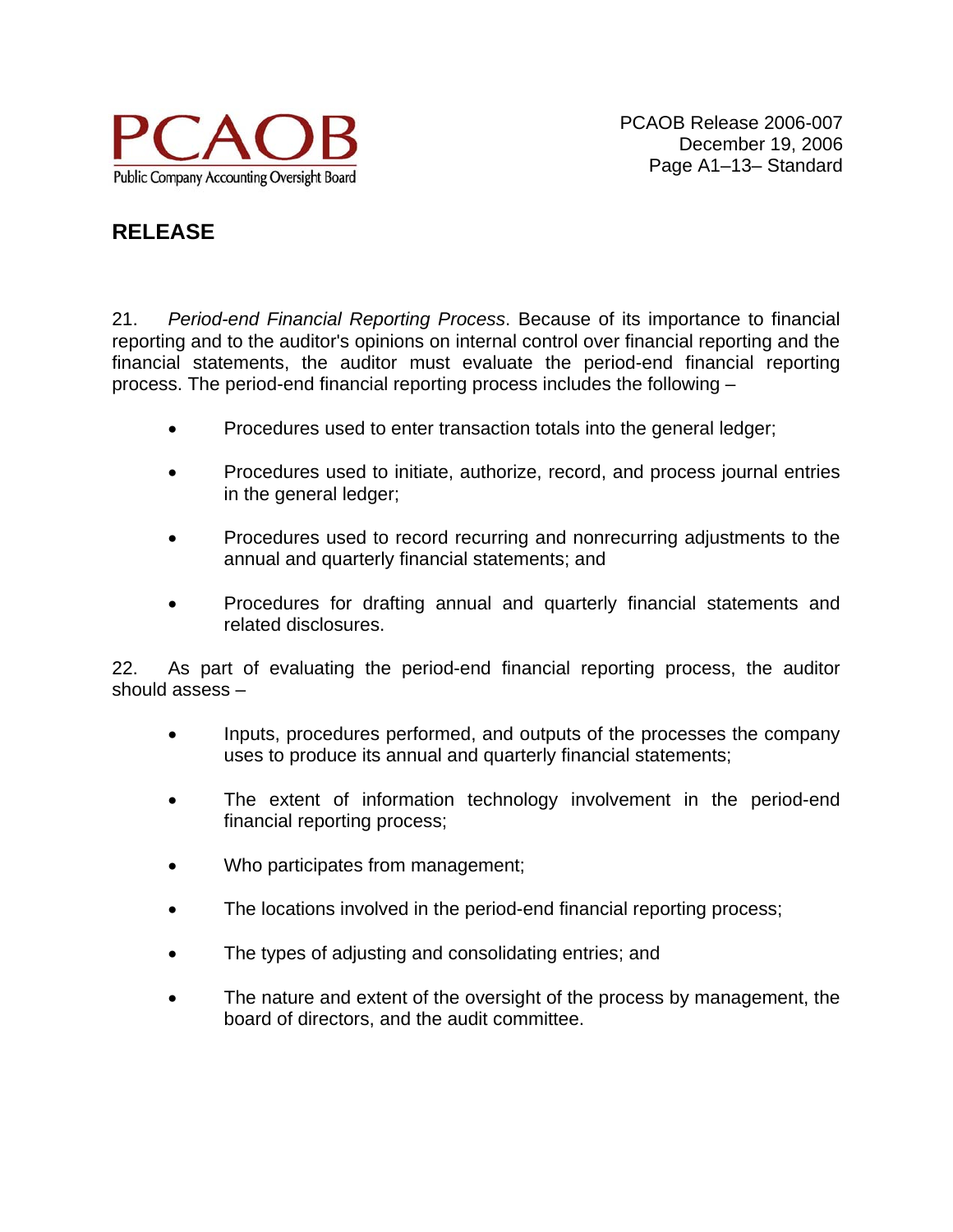

23. As part of evaluating the period-end financial reporting process, the auditor should perform a walkthrough of the process. Walkthroughs are further described beginning at paragraph 36.

#### **Identifying Significant Accounts**

24. The auditor should identify significant accounts and disclosures. To identify significant accounts, the auditor should start by considering financial statement line items or captions. When identifying significant accounts, the auditor should evaluate both qualitative and quantitative risk factors.

25. The factors that the auditor should evaluate in the identification of significant accounts are the same in the audit of internal control over financial reporting as in the audit of the financial statements; accordingly, significant accounts should be the same for both audits.

26. The risk factors the auditor should evaluate in identifying significant accounts include –

- Size and composition of the account;
- Susceptibility of misstatement due to errors or fraud;
- Volume of activity, complexity, and homogeneity of the individual transactions processed through the account;
- Nature of the account;
- Accounting and reporting complexities associated with the account;
- Exposure to losses in the account;
- Possibility of significant contingent liabilities arising from the activities reflected in the account;
- Existence of related party transactions in the account; and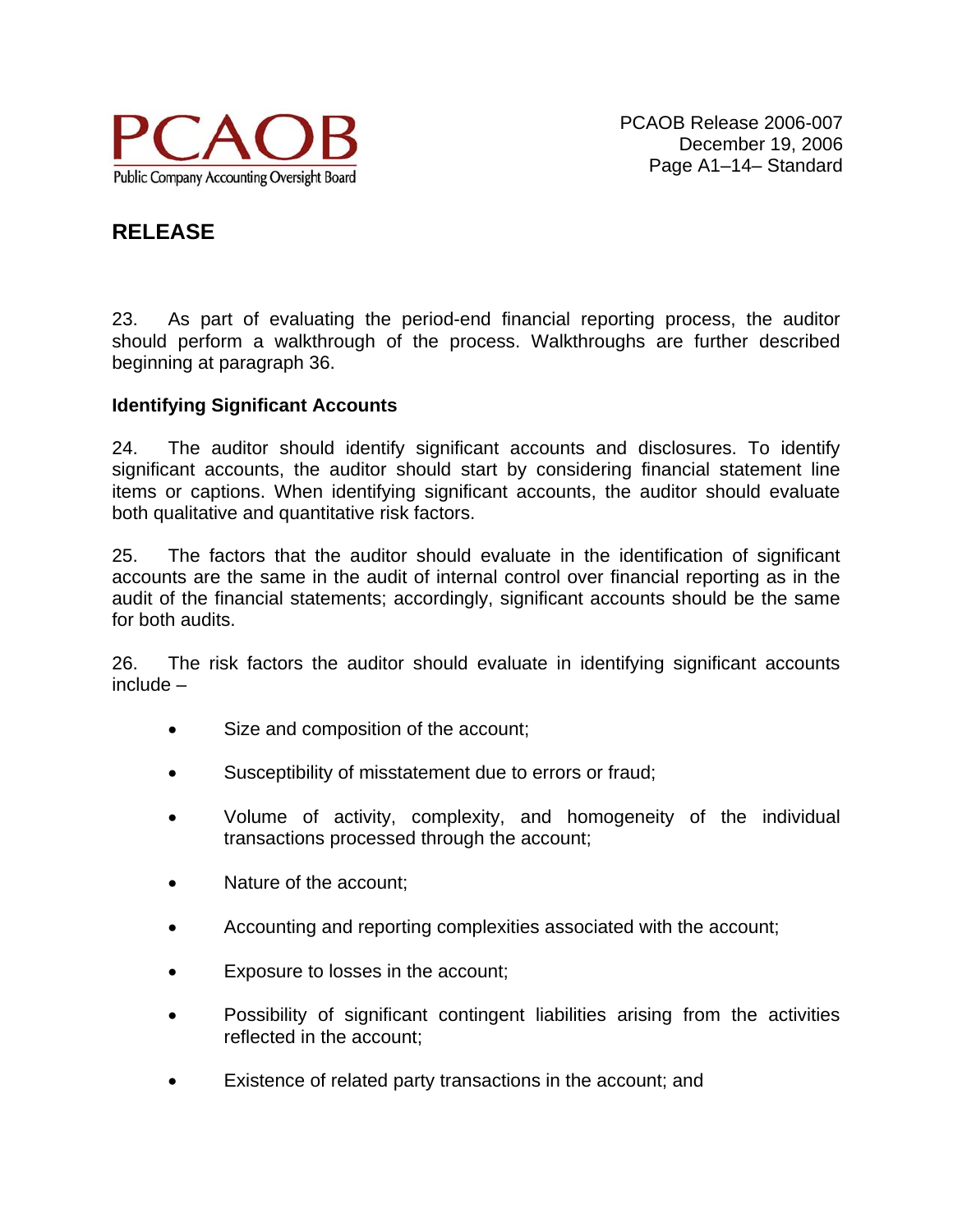

• Changes from the prior period in account characteristics.

27. The auditor also should evaluate the components of a potential significant account using risk factors identified in the previous paragraph to determine whether they are subject to substantially differing significant risks. If so, different types of controls might be necessary to adequately address those risks. Accordingly, the auditor should take these substantially differing significant risks into account when selecting controls to test. (See paragraphs 41 through 46.)

Note: Components of a significant account may be subject to differing risks that are neither significant nor sufficiently different to affect the auditor's selection of controls to test. In performing this evaluation, the auditor need not consider such risks.

28. The auditor should use the understanding of risk obtained as part of identifying significant accounts when identifying relevant assertions, **major classes of transactions** and significant processes, and also when selecting the controls to test.

29. When a company has multiple locations or business units, the auditor should determine significant accounts and their relevant assertions, major classes of transactions, and significant processes based on the consolidated financial statements. Having made those determinations, the auditor should then apply the direction in Appendix B for multiple locations scoping decisions.

#### **Identifying Relevant Assertions**

30. For each significant account, the auditor should determine which of these financial statement assertions is a relevant assertion $\frac{8}{5}$  -

- Existence or occurrence
- **Completeness**

 $\frac{8}{2}$  $\frac{8}{1}$  See AU sec. 326, *Evidential Matter*, which provides additional information on financial statement assertions.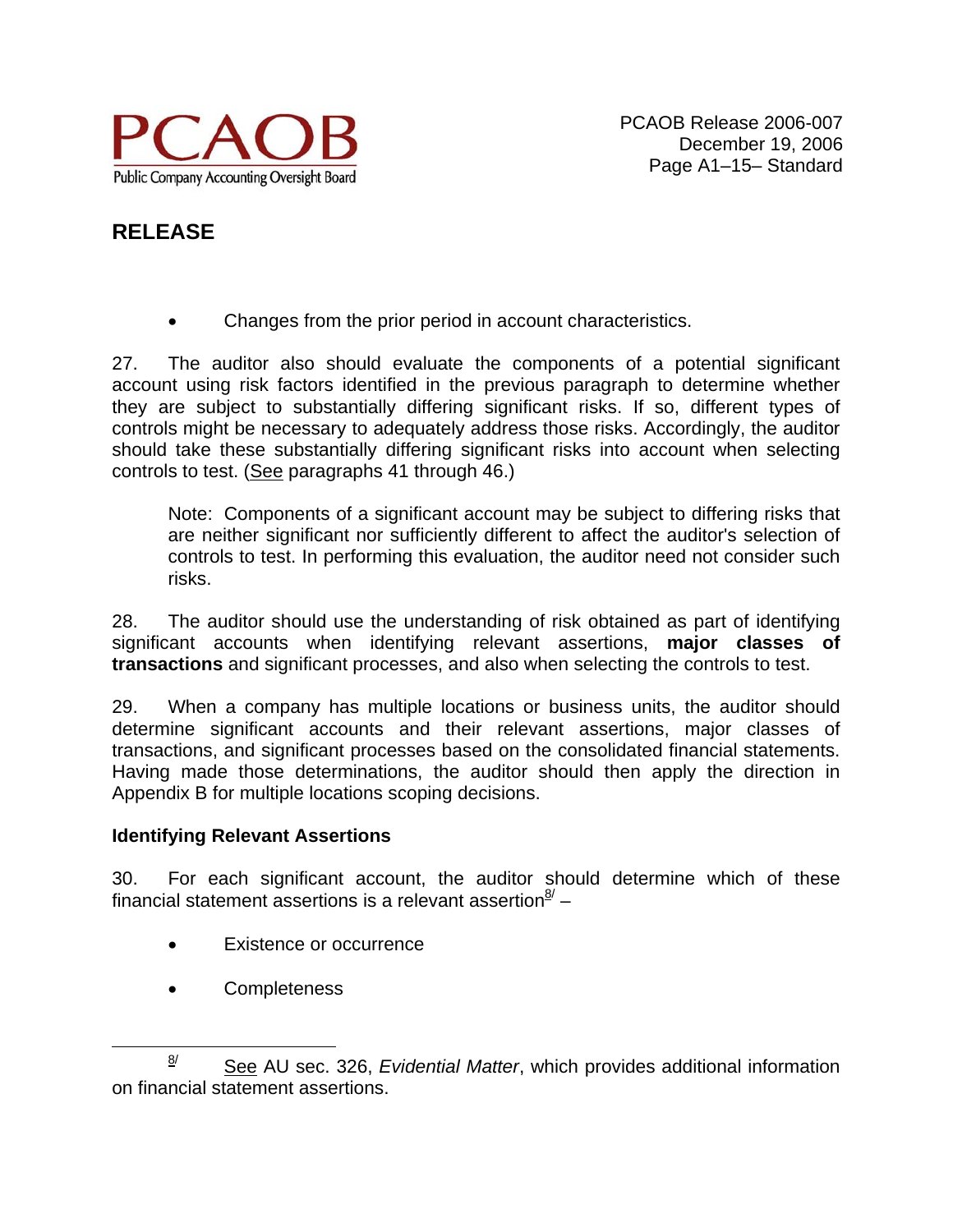

- Valuation or allocation
- Rights and obligations
- Presentation and disclosure

31. To identify relevant assertions, the auditor should determine the likely sources of those potential misstatements in each significant account that would cause the financial statements to be materially misstated. The auditor might determine the likely sources of potential misstatements by asking himself or herself "what could go wrong?" within a given significant account. The auditor may base his or her work on assertions that differ from those in this standard if the auditor has selected and tested controls over the pertinent risks in each significant account and over the representations by management that have a reasonable possibility of containing misstatements that would cause the financial statements to be materially misstated.

#### **Identifying Major Classes of Transactions and Significant Processes**

32. The auditor should identify the company's major classes of transactions. Different types of major classes of transactions might have different inherent risks associated with them and, consequently, might require different levels of management supervision and involvement. These differences might affect the types of controls that are necessary to adequately address the risks.

33. The controls over major classes of transactions exist within the company's significant processes. Accordingly, the auditor should identify the significant processes affecting the major classes of transactions.

34. For each significant process identified, the auditor should –

- Understand the flow of major classes of transactions, including how these transactions are initiated, authorized, processed and recorded;
- Identify the points within the process at which a misstatement—including a misstatement due to fraud—could arise that, individually or in combination with other misstatements, would be material;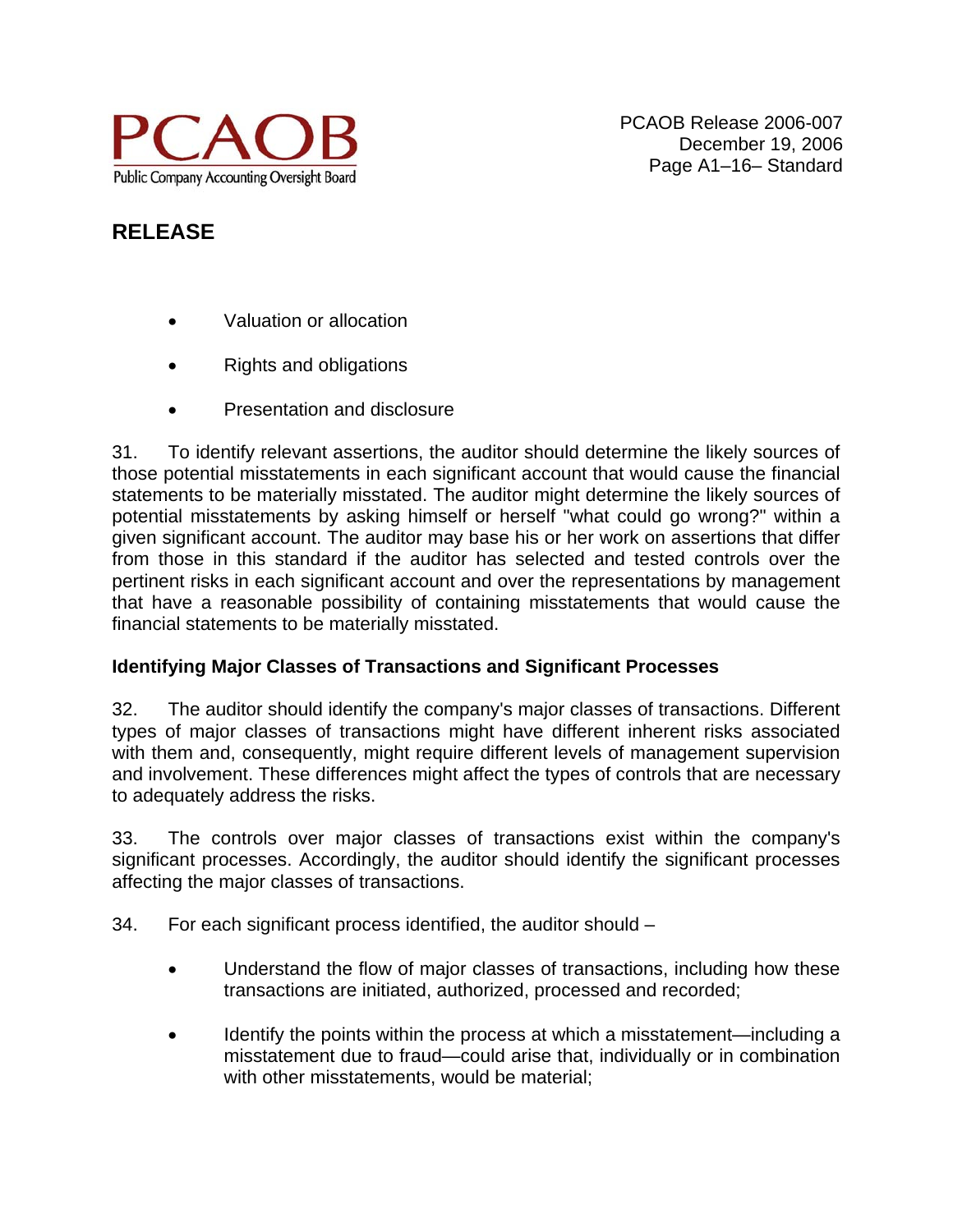

- Identify the controls that management has implemented to address these potential misstatements; and
- Identify the controls that management has implemented over the prevention or timely detection of unauthorized acquisition, use, or disposition of the company's assets that could result in a material misstatement of the financial statements.

35. As part of understanding a significant process, the auditor should understand how information technology affects the company's flow of transactions. Paragraphs .16 through .20, .30 through .32, and .77 through .79, of AU sec. 319, *Consideration of Internal Control in a Financial Statement Audit*, discuss the effect of information technology on internal control over financial reporting and the risks the auditor should assess. The auditor should apply this direction when auditing internal control over financial reporting.

36. *Performing Walkthroughs.* The auditor should perform a walkthrough for each significant process. In performing a walkthrough, the auditor follows a transaction from origination through the company's processes, including information systems, until it is reflected in the company's financial records. The auditor should follow the process flow of actual transactions using the same documents and information technology that company personnel use.

37. The objectives of the walkthrough are to provide the auditor with evidence to  $-$ 

- Verify that the auditor has identified the points in the process at which significant risk of misstatement to a relevant assertion exists,
- Verify the auditor's understanding of the design of controls, including those related to the prevention or detection of fraud,
- Evaluate the effectiveness of the design of controls, and
- Verify whether controls have been placed in operation.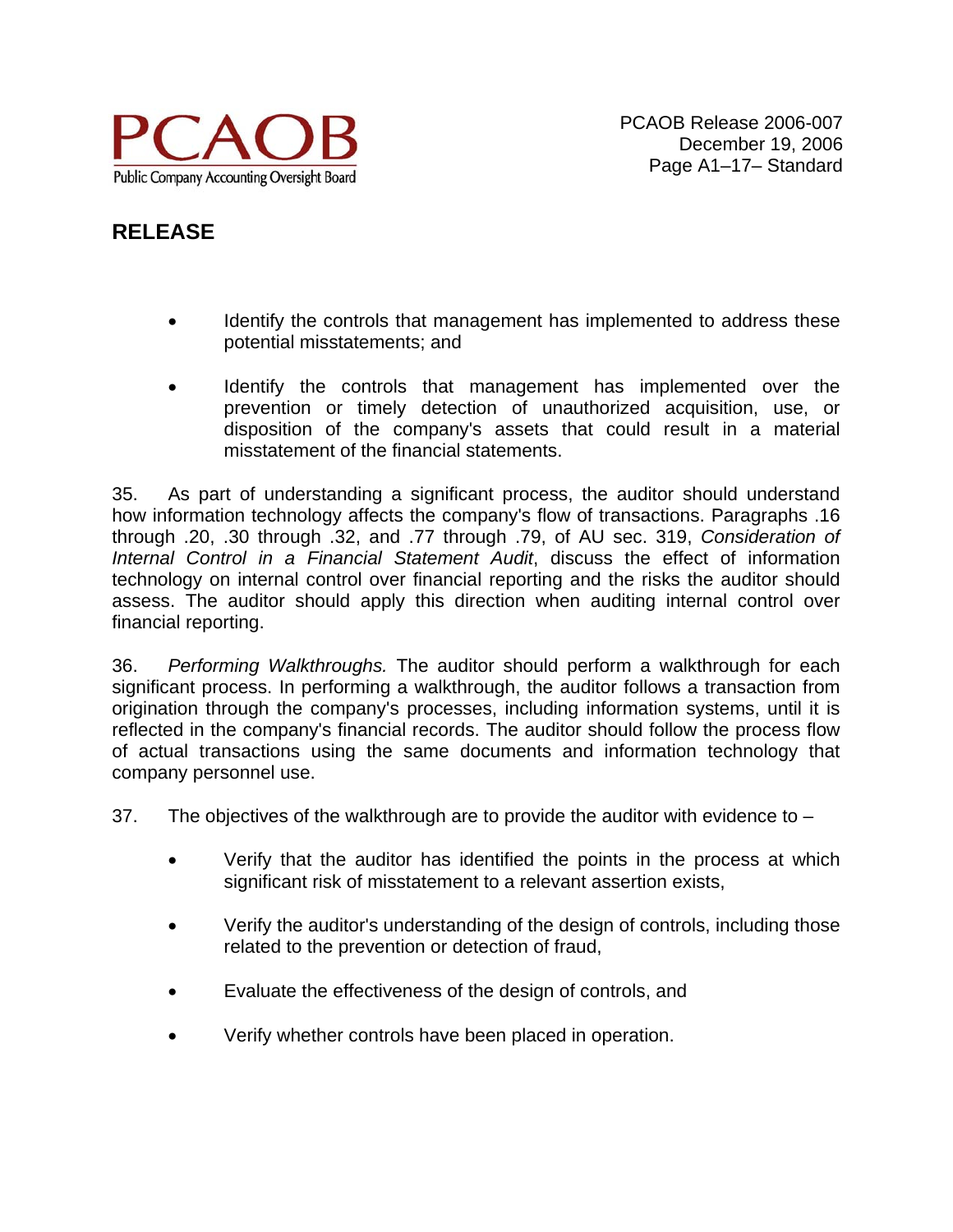

PCAOB Release 2006-007 December 19, 2006 Page A1–18– Standard

## **RELEASE**

38. If a significant process affects multiple major classes of transactions, the auditor should determine, during the walkthrough, how the significant process addresses the risks unique to those major classes of transactions.

39. At the points at which important processing procedures occur, the auditor should question the company's personnel about their understanding of what is required by the company's prescribed procedures and controls. These probing questions are essential to the auditor's ability to gain a sufficient understanding of the process and to be able to identify important points at which a necessary control is missing or not designed effectively. These inquiries should go beyond a narrow focus on the single transaction used as the basis for the walkthrough so that the auditor gains an understanding of the types of significant transactions handled by the process.

Note: The walkthrough performed by the auditor of the period-end financial reporting process may differ from the walkthroughs of significant processes. Because of the nature of the period-end financial reporting process, the auditor need not follow a transaction from initiation through to its reporting to achieve the objectives of the walkthrough. Instead, the auditor should use a combination of probing inquiries and the same documents and information technology used by company personnel to understand how transaction totals recorded in the general ledger are ultimately reflected in the company's financial statements and related disclosures.

40. Because of the degree of judgment required in performing a walkthrough, the auditor should either perform walkthroughs himself or herself or supervise the work of others who provide direct assistance to the auditor, as described in Proposed Auditing Standard, *Considering and Using the Work of Others in an Audit.*

#### **Selecting Controls to Test**

41. The auditor should test those controls that are important to the auditor's conclusion about whether the company's controls sufficiently address the assessed risk of misstatement to each relevant assertion.

42. There might be more than one control that addresses the assessed risk of misstatement to a particular relevant assertion; conversely, one control might address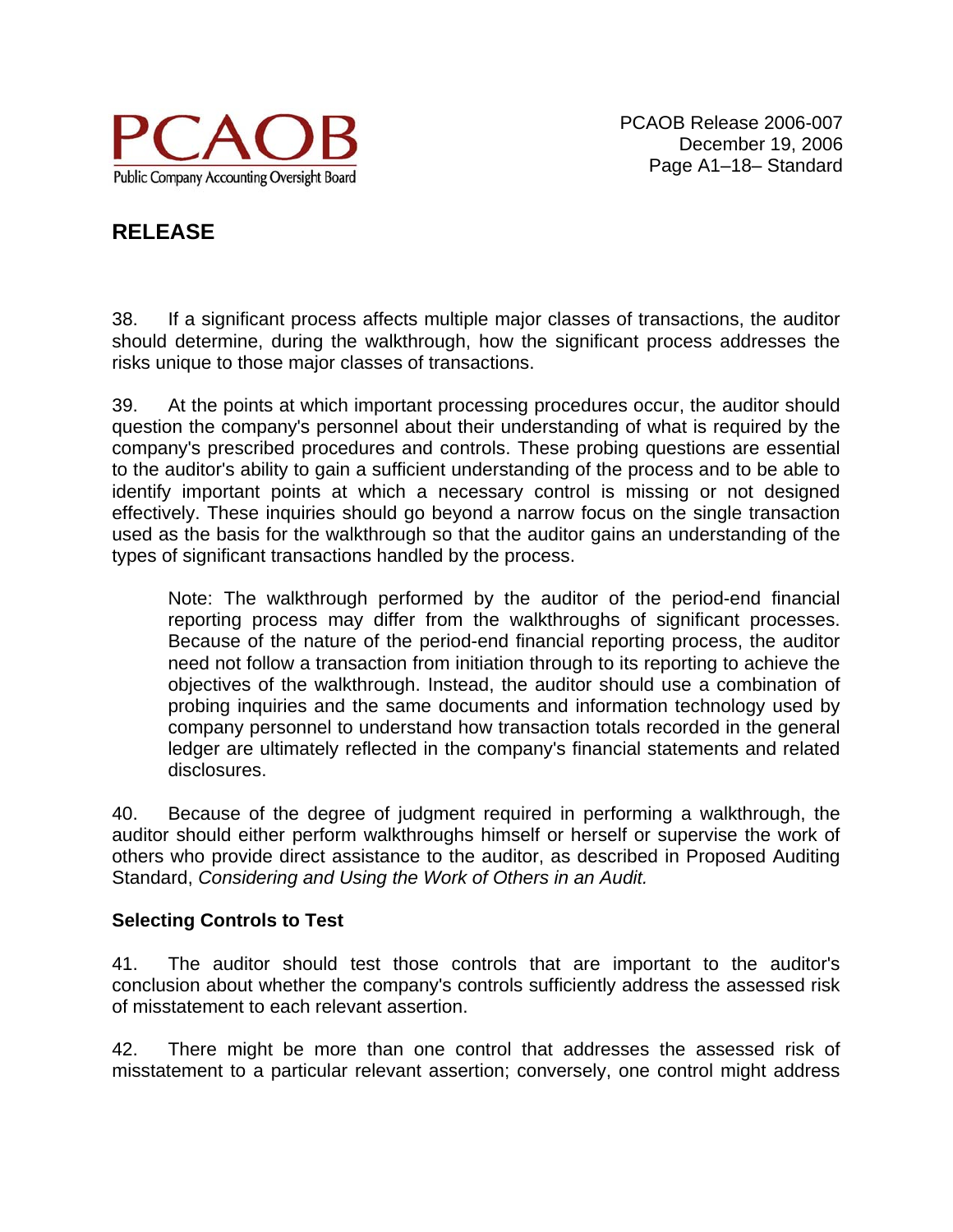

the assessed risk of misstatement to more than one relevant assertion. It is neither necessary to test all controls related to a relevant assertion nor necessary to test redundant controls, unless redundancy is itself a control objective.

43. When selecting the controls to test that sufficiently address the assessed risk of misstatement to each relevant assertion, the auditor should recognize that companylevel controls vary in precision. Some company-level controls are designed to operate at the process, transaction, or application level and might adequately prevent or detect on a timely basis misstatements to one or more relevant assertions. On the other hand, some company-level controls may be designed to operate in a manner that would identify possible breakdowns in lower-level controls but not at a level of precision that would, by itself, sufficiently address the assessed risk that misstatements to a relevant assertion will be prevented or detected on a timely basis.

44. The auditor should focus on whether the selected controls, individually or in combination, sufficiently address the assessed risk of misstatement of a given relevant assertion rather than on how the control is labeled (e.g., company-level control, transaction-level control, control activity, monitoring control, **preventive control**, **detective control**). The auditor also should link the controls selected to test with the relevant assertions to which they relate.

45. *Fraud controls.* As part of testing those controls that are important to the auditor's conclusion about whether the company's controls sufficiently address the assessed risk of misstatement to each relevant assertion, the auditor should test the company's programs and controls that address identified risks of material misstatement due to fraud as well as controls intended to address the risk of management override of other controls.<sup>9</sup>**/**

46. In an audit of internal control over financial reporting, the auditor's evaluation of controls is related to the auditor's evaluation of controls in a financial statement audit. Often, controls tested by the auditor during the audit of internal control over financial

 <sup>9</sup>**/** See paragraphs .35 through .42 of AU sec. 316, *Consideration of Fraud in a Financial Statement Audit,* regarding identifying risks that may result in material misstatement due to fraud.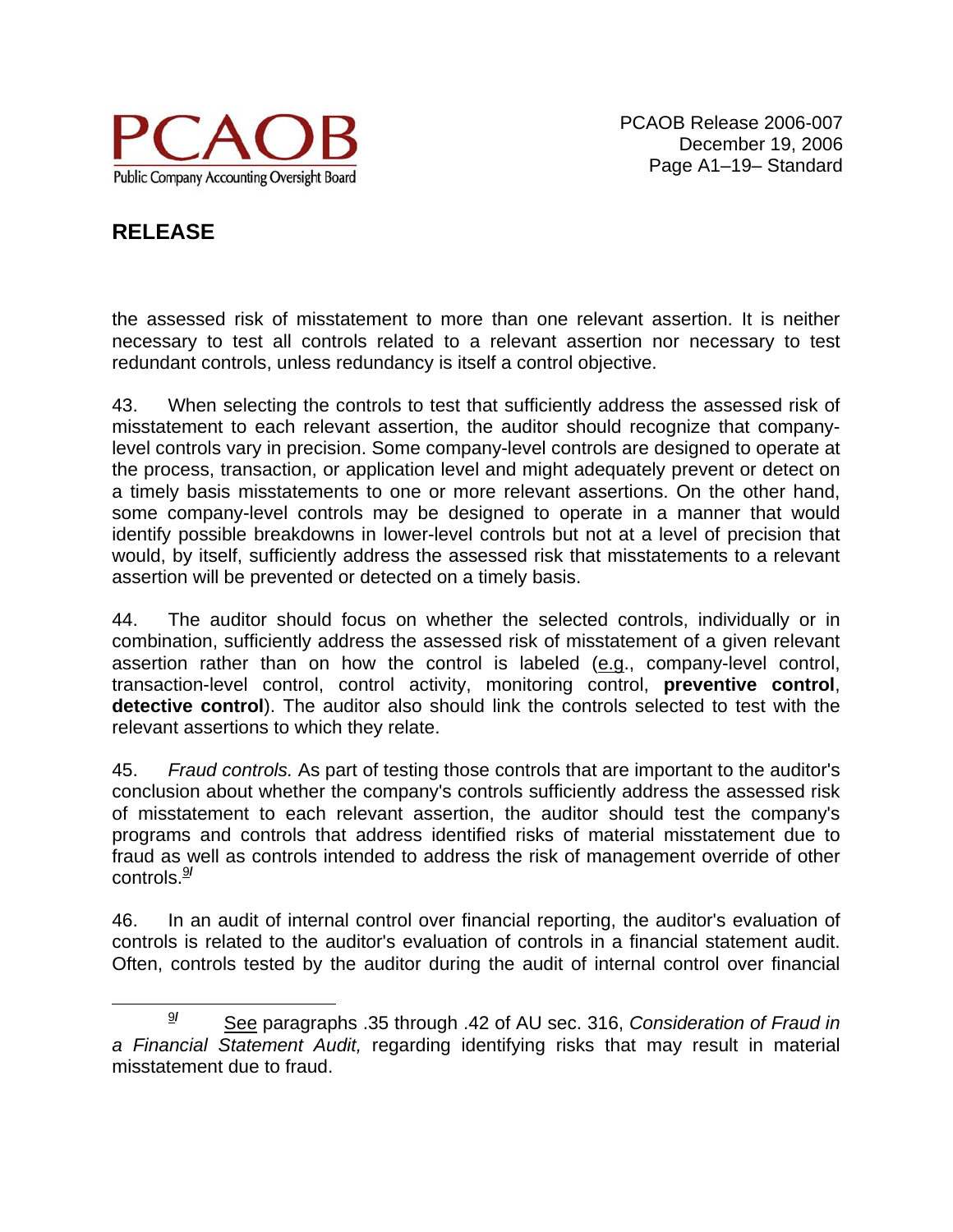

reporting also address or mitigate fraud risks, which the auditor is required to consider in a financial statement audit. If the auditor identifies deficiencies in controls designed to prevent and detect fraud during the audit of internal control over financial reporting, the auditor should alter the nature, timing, or extent of procedures to be performed during the financial statement audit to be responsive to such deficiencies, as provided in AU sec. 316 .44 and .45.

### **Testing Controls**

#### **Testing Design Effectiveness**

47. The auditor should test the design effectiveness of controls by determining whether the company's controls, if operating properly, satisfy the company's control objectives and can effectively prevent or detect errors or fraud that could result in material misstatements in the financial statements.

48. Procedures the auditor performs to test design effectiveness include a mix of inquiry of appropriate personnel, observation of the company's operations, and inspection of relevant documentation. Additionally, the auditor should perform a specific evaluation of whether the controls are likely to prevent or detect errors or fraud if they are operated as prescribed by persons possessing the necessary authority and competence to perform the control effectively. The auditor ordinarily performs procedures sufficient to evaluate design effectiveness during the performance of the walkthrough.

#### **Testing Operating Effectiveness**

49. The auditor should test the operating effectiveness of a control by determining whether the control is operating as designed and whether the person performing the control possesses the necessary authority and competence to perform the control effectively.

50. Procedures the auditor performs to test operating effectiveness include a mix of inquiry of appropriate personnel, observation of the company's operations, inspection of relevant documentation, walkthroughs, and reperformance of the control.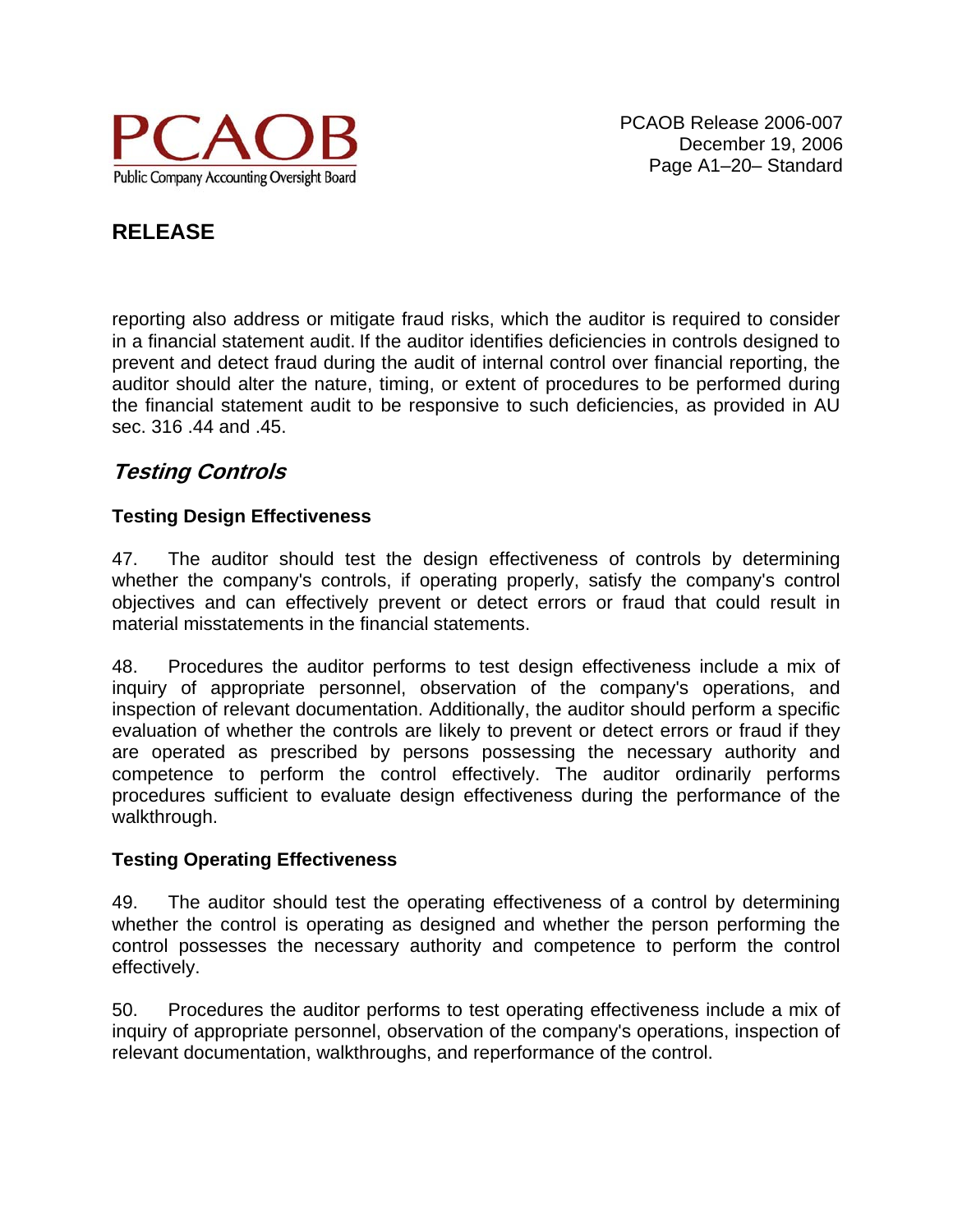

#### **Relationship of Risk to the Evidence to be Obtained**

51. For each control selected for testing, the auditor should assess the risk that the control might not be effective and, if not effective, the risk that a material weakness would result. The evidence necessary to persuade the auditor that the control is effective depends on the risk associated with the control. As the risk associated with the control being tested decreases, the evidence that the auditor needs to obtain also decreases. On the other hand, as the risk associated with the control being tested increases, the evidence that the auditor should obtain also increases.

Note: Although the auditor must obtain evidence about the effectiveness of controls for each relevant assertion, the auditor is not responsible for obtaining sufficient evidence to support an opinion about the effectiveness of each individual control. Rather, the auditor's objective is to express an opinion on the company's internal control over financial reporting overall. This allows the auditor to vary the evidence obtained regarding the effectiveness of individual controls selected for testing based on the risk associated with the individual control.

- 52. Factors that affect the risk associated with a control include
	- The nature and materiality of misstatements that the control is intended to prevent or detect;
	- The inherent risk associated with the related account(s) and assertion(s);
	- Whether there have been changes in the volume or nature of transactions that might adversely affect control design or operating effectiveness;
	- Whether the account has a history of errors;
	- The effectiveness of company-level controls, especially controls that monitor other controls;
	- The degree to which the control relies on the effectiveness of other controls (e.g., the control environment or information technology general controls);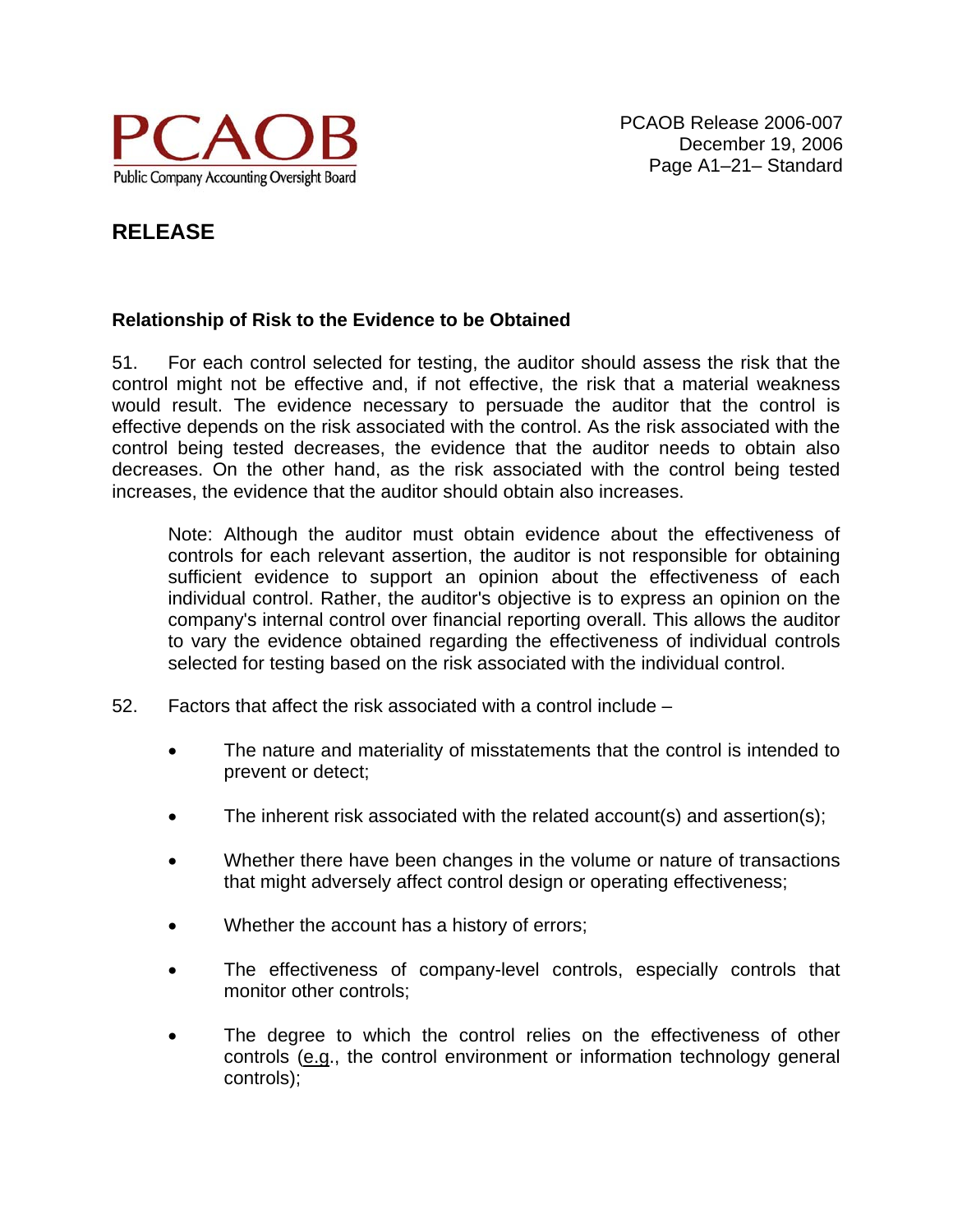

- The competence of the personnel who perform the control or monitor its performance and whether there have been changes in key personnel who perform the control or monitor its performance;
- Whether the control relies on performance by an individual or is automated (i.e., an automated control would generally be expected to be lower risk if relevant information technology general controls are effective); and
- The complexity of the control.

Note: Generally, a conclusion that a control is not operating effectively can be supported by less evidence than is necessary to support a conclusion that a control is operating effectively.

53. When the auditor identifies deviations from the company's established controls, he or she should determine the effect of the deviations on his or her assessment of the risk associated with the control being tested and the evidence to be obtained, as well as on the operating effectiveness of the control.

Note: Because effective internal control over financial reporting cannot, and does not, provide absolute assurance of achieving the company's control objectives, any individual control does not necessarily have to operate without any deviation to be considered effective.

54. The evidence provided by the auditor's tests of the effectiveness of controls depends upon the mix of the nature, timing, and extent of the auditor's procedures. Further, for any individual control, different combinations of the nature, timing, and extent of testing may provide sufficient evidence in relation to the risk associated with the control.

55. *Nature of Tests of Controls*. Some types of tests, by their nature, produce greater evidence of the effectiveness of controls than other tests. The following tests that the auditor might perform are presented in order of the evidence that they ordinarily would produce, from least to most: inquiry, observation, inspection of relevant documentation,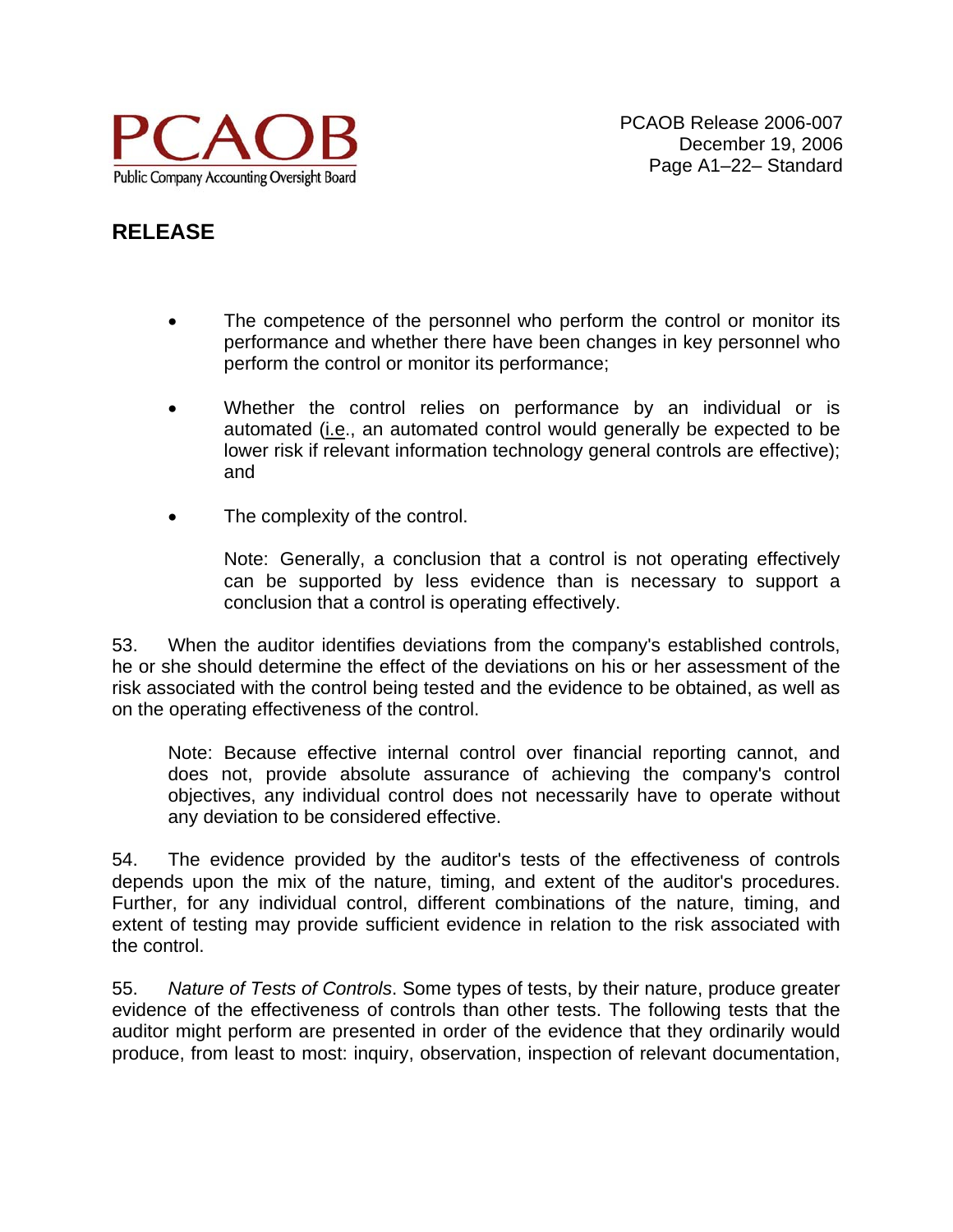

and reperformance of a control. Walkthroughs ordinarily consist of some combination of these types of procedures.

Note: Inquiry alone does not provide sufficient evidence to support a conclusion about the effectiveness of a control. When combined with another test, such as observation, inspection, or reperformance, however, inquiry might provide sufficient evidence about the effectiveness of a control.

56. The auditor should take into account the nature of the control when selecting the nature of the tests to perform, including whether the operation of the control results in documentary evidence of its operation. Documentary evidence of the operation of some controls, such as management's philosophy and operating style, might not exist. In this case, to obtain sufficient evidence, the auditor should supplement inquiries of appropriate company personnel with observation of company activities.

57. *Timing of Tests of Controls*. Testing controls over a greater period of time provides more evidence of the effectiveness of controls than testing over a shorter period of time. Further, testing performed closer to the date of management's assessment provides more evidence than testing performed earlier in the year.

58. The auditor's testing of the operating effectiveness of controls should occur at the time the controls are operating. Controls "as of" a specific date include controls that are relevant to the company's internal control over financial reporting as of that specific date, even though such controls might not operate until after that specific date. For example, if controls over the period-end financial reporting process operate in the month following the period-end, the auditor should test the controls operating in the month following the period-end to have sufficient evidence of operating effectiveness as of the period-end.

59. For controls over higher risk accounts and transactions, such as significant nonroutine transactions, controls over accounts or processes with a high degree of subjectivity or judgment in measurement, or controls over the recording of period-end adjustments, the auditor should perform tests of controls closer to or at the as-of date rather than at an interim date. However, the auditor should balance performing the tests of controls closer to the as-of date with the need to test controls over a sufficient period of time to obtain sufficient evidence of operating effectiveness.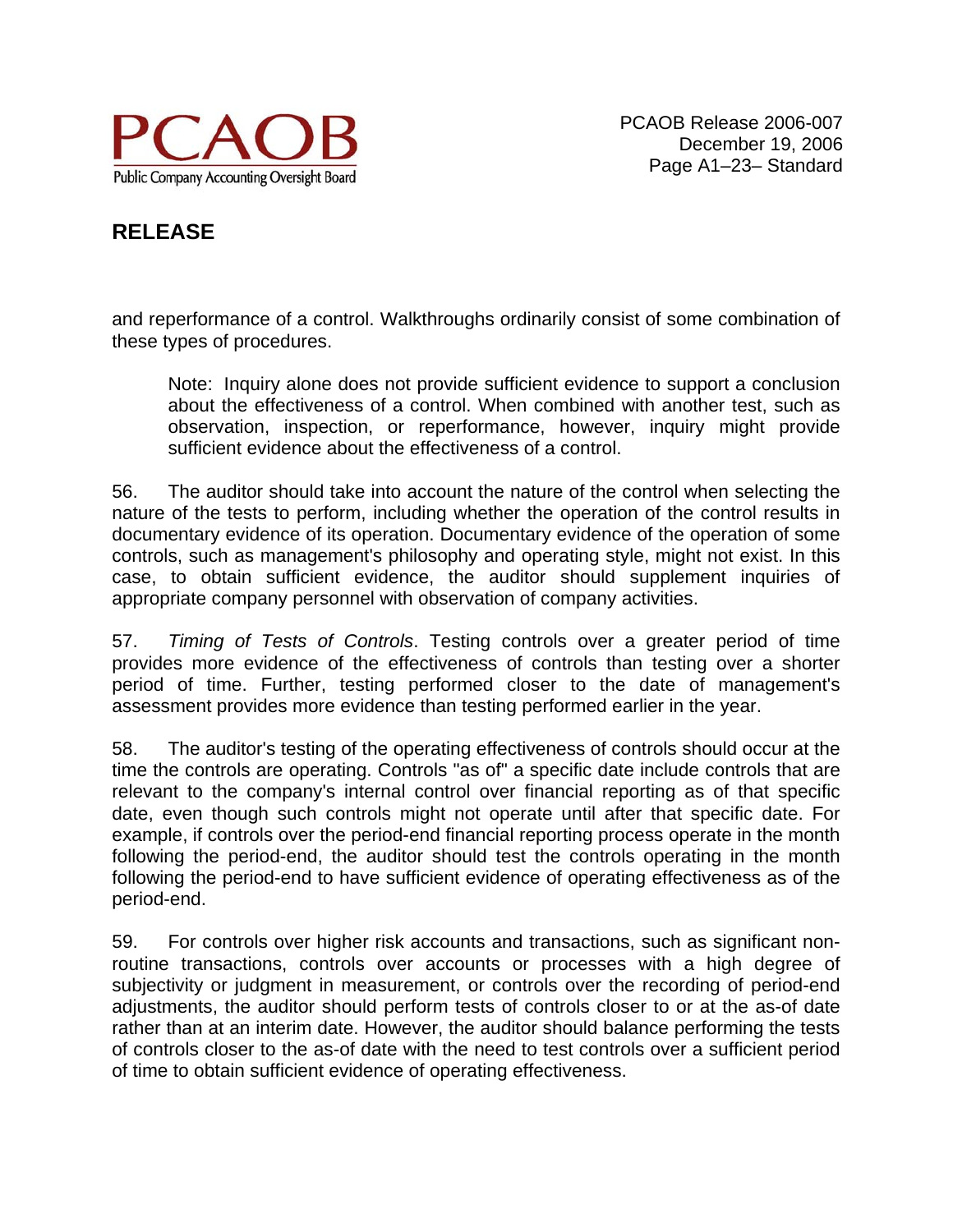

60. Prior to the date specified in management's assessment, management might implement changes to the company's controls to make them more effective or efficient or to address control deficiencies. If the auditor determines that the new controls achieve the related objectives of the control criteria and have been in effect for a sufficient period to permit the auditor to assess their design and operating effectiveness by performing tests of controls, he or she will not need to test the design and operating effectiveness of the superseded controls for purposes of expressing an opinion on internal control over financial reporting. The auditor should, however, evaluate how the design and operating effectiveness of the superseded controls relate to the auditor's reliance on controls for financial statement audit purposes. (See additional direction on integration beginning at paragraph B1.)

61. *Extent of Tests of Controls*. The more extensively a control is tested, the greater the evidence obtained from that test.

62. In determining the extent of procedures to perform, the auditor should assess the following factors –

- *Nature of the control*. The auditor should assess the complexity of the controls, the significance of the judgments that must be made in connection with their operation, and the level of competence of the person performing the controls that is necessary for the controls to operate effectively. As the nature of the control indicates greater risk, the auditor should test the control more extensively to obtain sufficient evidence.
- *Frequency of operation*. Generally, the more frequently a manual control operates, the more operations of the control the auditor should test to obtain sufficient evidence.

Note: Testing a single operation of an automated control might result in sufficient evidence that the control operated effectively, provided that relevant information technology general controls also are operating effectively.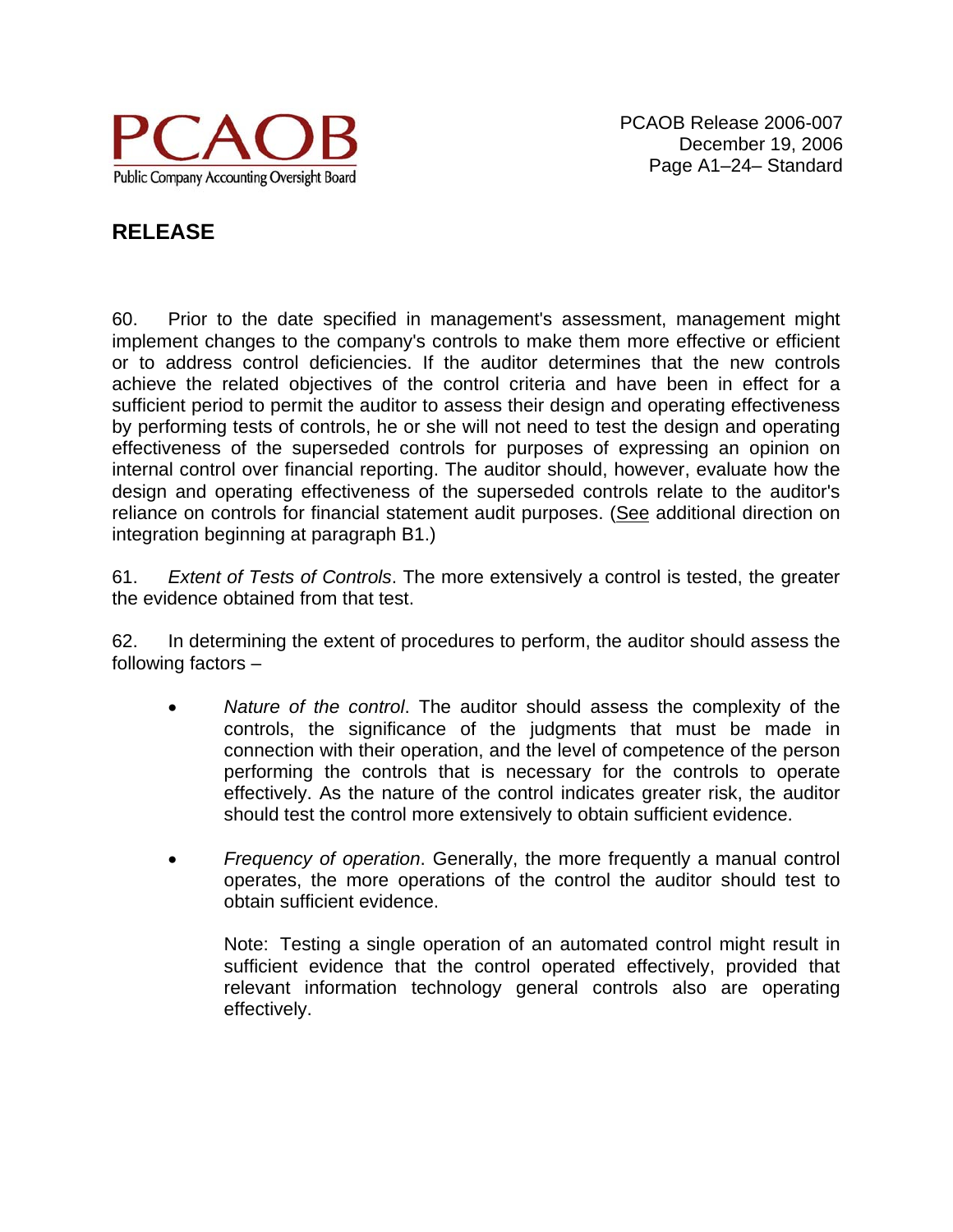

Note: When sampling is appropriate and the population to be tested is large, increasing the population size does not proportionately increase the required sample size.

63. *Roll-Forward Procedures.* When the auditor reports on the effectiveness of controls as of a specific date and obtains evidence about the operating effectiveness of controls at an interim date, he or she should determine what, if any, additional evidence concerning the operation of the controls for the remaining period is necessary.

Note: The auditor's assessment of the risk associated with the control, as described in paragraphs 51 through 54 is essential to the auditor's decisions about what, if any, roll-forward procedures are necessary. The auditor should take into account the roll-forward procedures, if any, which will be necessary as part of determining the overall mix of the nature, timing, and extent of procedures that will provide sufficient evidence in relation to the risk associated with the control.

64. The auditor should evaluate the following factors when determining if additional evidence is necessary and, if so, the procedures to perform to update the results of his or her testing from an interim date to the company's year-end –

- The specific control tested prior to the as-of date and the results of those tests. The auditor should assess the risks associated with the control and the nature of the control.
- The sufficiency of the evidence of effectiveness obtained at an interim date.
- The length of the remaining period.
- The possibility that there have been any significant changes in internal control over financial reporting subsequent to the interim date.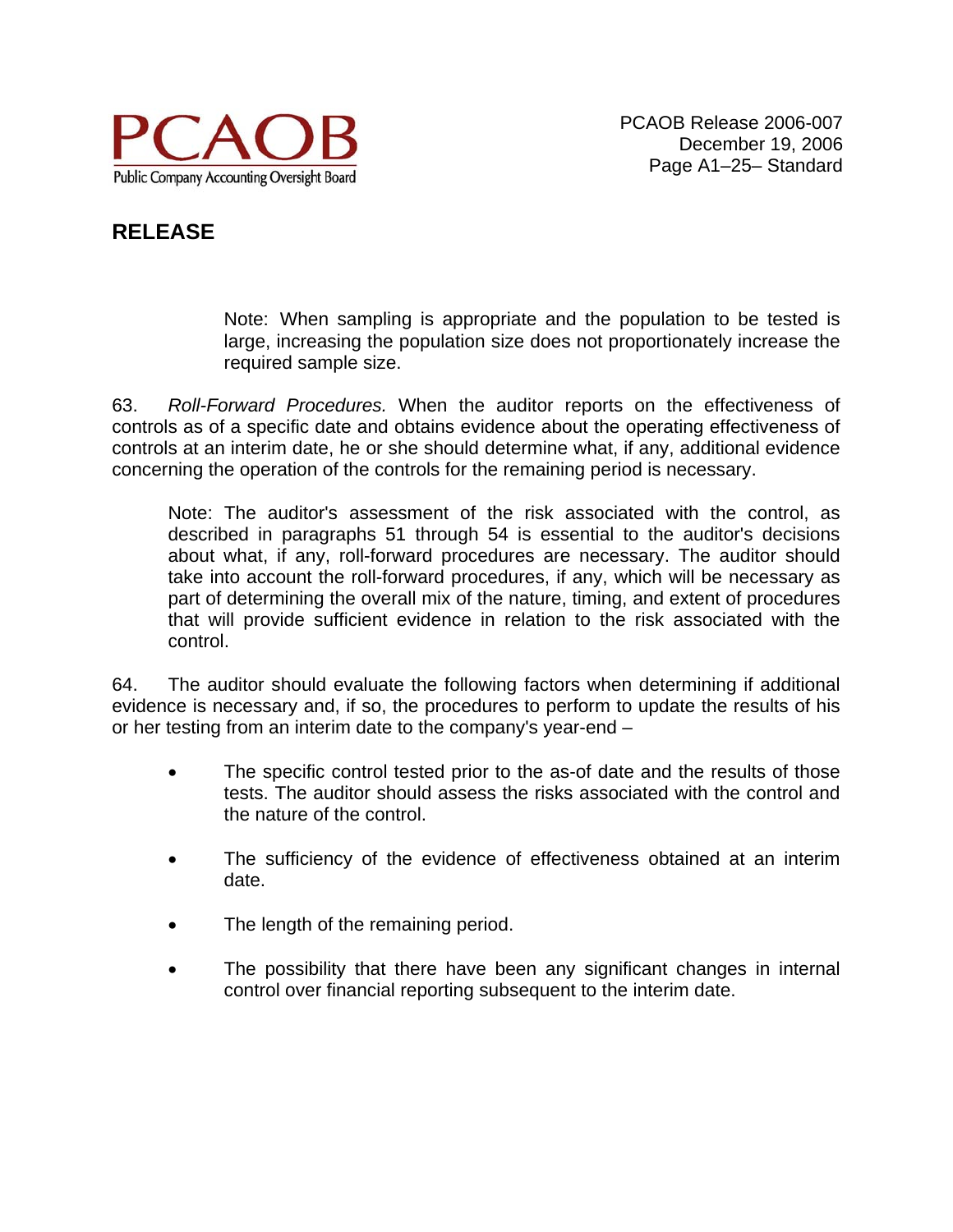

#### **Special Considerations for Subsequent Years' Audits**

65. In subsequent years' audits, the auditor should incorporate knowledge obtained during past audits he or she performed of the company's internal control over financial reporting into the decision-making process for determining the nature, timing, and extent of testing necessary. This decision-making process is described in paragraphs 51 through 64.

66. The auditor's assessment of the risk associated with a control in subsequent years' audits should include the factors described in paragraph 52 and the following additional risk factors –

- The nature, timing, and extent of procedures performed in previous audits;
- The results of the previous years' testing of the control; and
- Whether there have been changes in the control, or the significant process in which it operates, since the previous audit.

67. After taking into account the risk factors identified in paragraphs 52 and 66, the lower the risk associated with a control, the less evidence that the auditor needs to obtain in the subsequent years' audits.

68. The auditor may also use a benchmarking strategy for automated application controls in subsequent years' audits. Benchmarking is described further beginning at paragraph B30.

69. In addition, the auditor should vary the nature, timing, and extent of testing of controls from year to year to introduce unpredictability into the testing and respond to changes in circumstances. For this reason, each year the auditor might test controls at a different interim period, increase or reduce the number and types of tests performed, or change the combination of procedures used.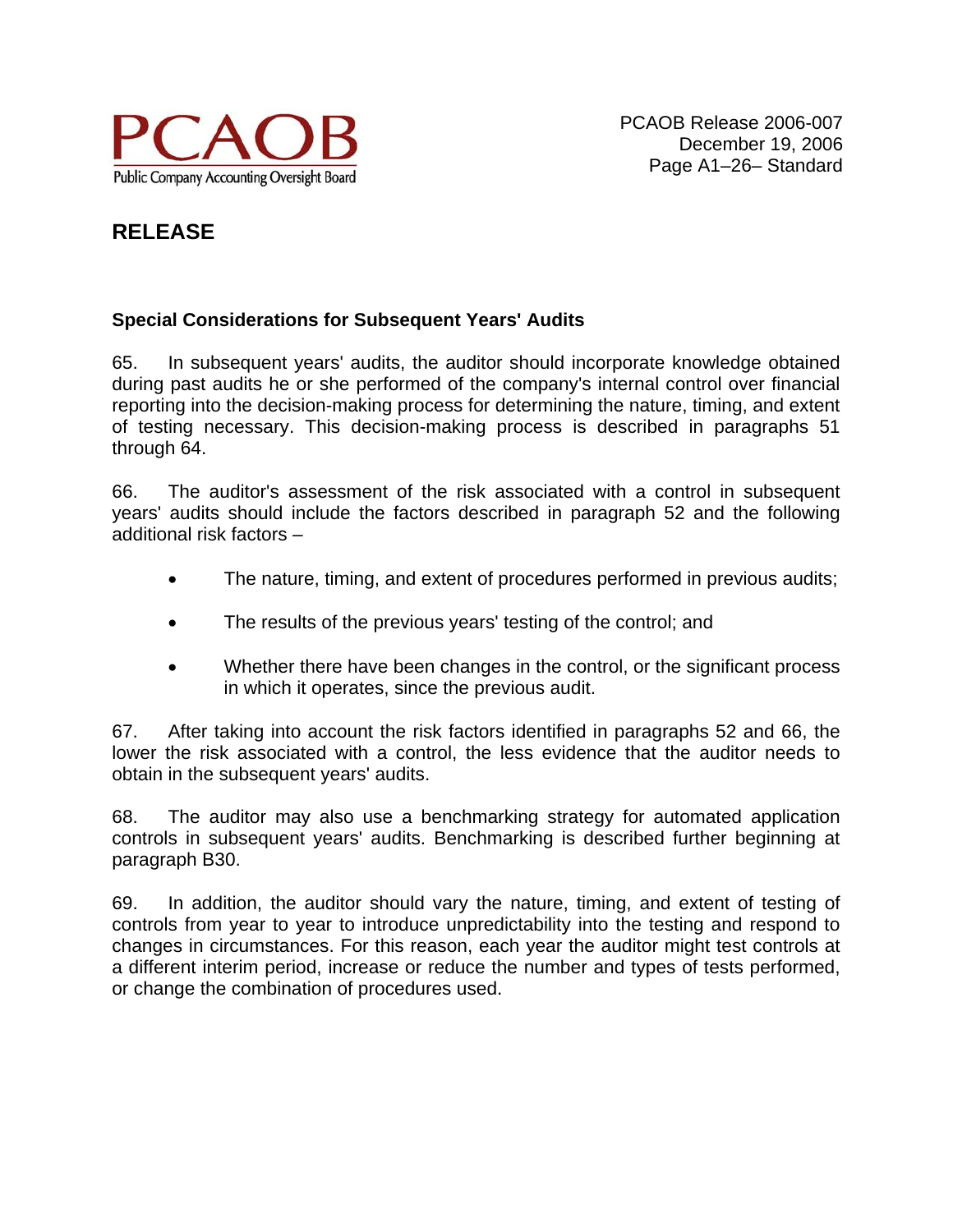

## **Evaluating Identified Deficiencies**

70. In planning and performing the audit, the auditor is not required to search for deficiencies that, individually or in combination, are less severe than a material weakness. The auditor must, however, evaluate the severity of each control deficiency that comes to his or her attention. As part of this evaluation, the auditor should determine whether the deficiencies, individually or in combination, are significant deficiencies or material weaknesses as of the date of management's assessment.

71. The auditor should evaluate the severity of a deficiency in internal control over financial reporting by determining the following –

- Whether there is a reasonable possibility that the company's controls will fail to prevent or detect a misstatement of an account balance or disclosure; and
- The magnitude of the potential misstatement resulting from the deficiency or deficiencies.

72. The severity of a deficiency in internal control over financial reporting does not depend on whether a misstatement actually has occurred but rather on whether there is a reasonable possibility that the company's controls will fail to prevent or detect a misstatement that is either significant or material.

73. Risk factors affect whether there is a reasonable possibility that a deficiency, or a combination of deficiencies, will result in a misstatement of an account balance or disclosure. The factors include, but are not limited to, the following –

- The nature of the financial statement accounts, disclosures, and assertions involved;
- The susceptibility of the related asset or liability to loss or fraud;
- The subjectivity, complexity, or extent of judgment required to determine the amount involved;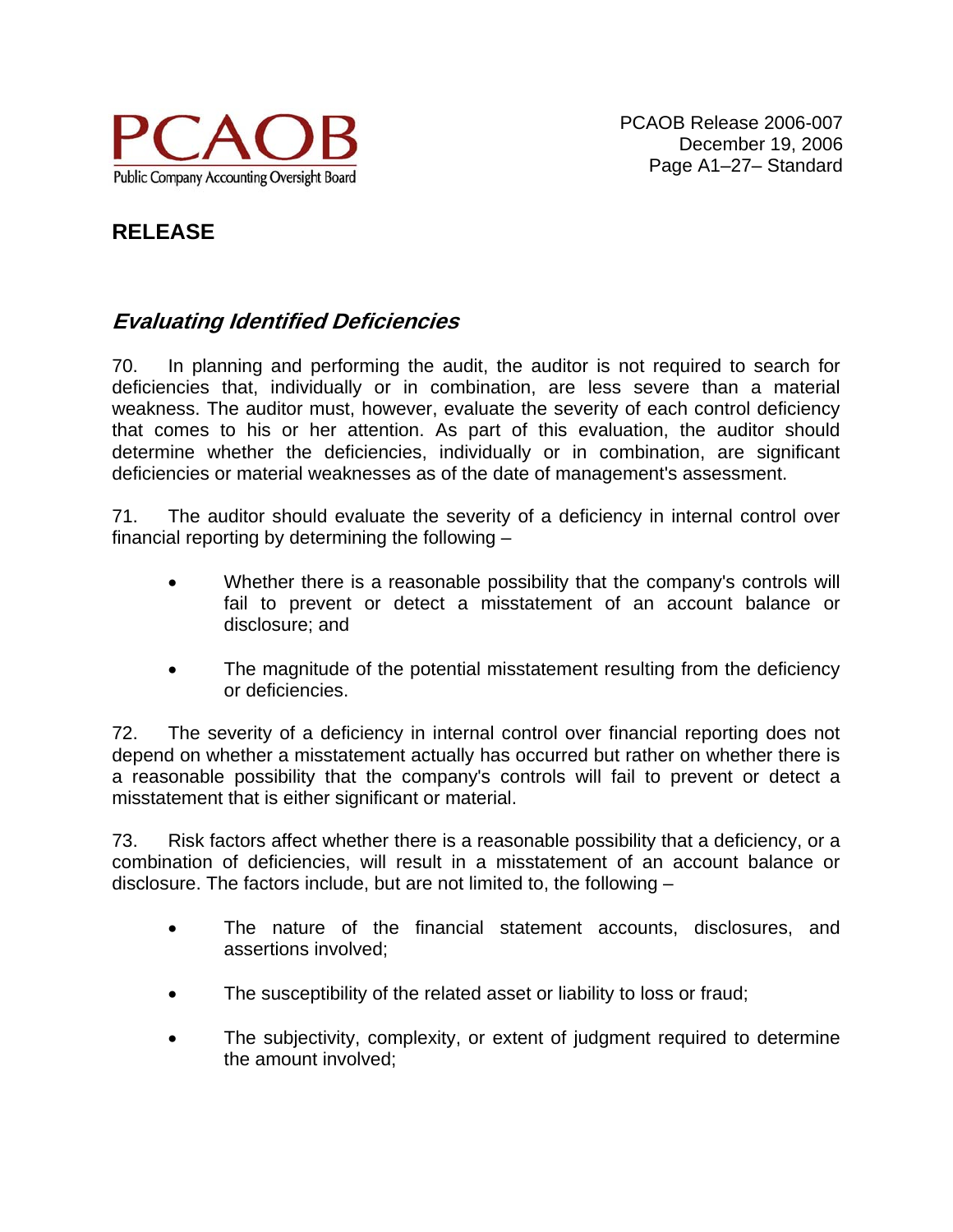

- The interaction or relationship of the control with other controls, including whether they are interdependent or redundant;
- The interaction of the deficiencies, including whether a combination of two or more deficiencies affect the same financial statement accounts and assertions; and
- The possible future consequences of the deficiency.

Note: The evaluation of whether a control deficiency presents a reasonable possibility of misstatement can be made without quantifying the probability of occurrence as a specific percentage or range.

74. Factors that affect the magnitude of the misstatement that might result from a deficiency or deficiencies in controls include, but are not limited to, the following –

- The financial statement amounts or total of transactions exposed to the deficiency; and
- The volume of activity in the account balance or class of transactions exposed to the deficiency that has occurred in the current period or that is expected in future periods.

75. In evaluating the magnitude of the potential misstatement, the auditor should recognize that the maximum amount that an account balance or total of transactions can be overstated is generally the recorded amount, while understatements could be larger. Also, in many cases, the probability of a small misstatement will be greater than the probability of a large misstatement.

76. The auditor should evaluate the effect of compensating controls when determining whether a control deficiency or combination of deficiencies is a significant deficiency or a material weakness. To have a mitigating effect, the compensating control should operate at a level of precision that would prevent or detect a misstatement that is significant or material.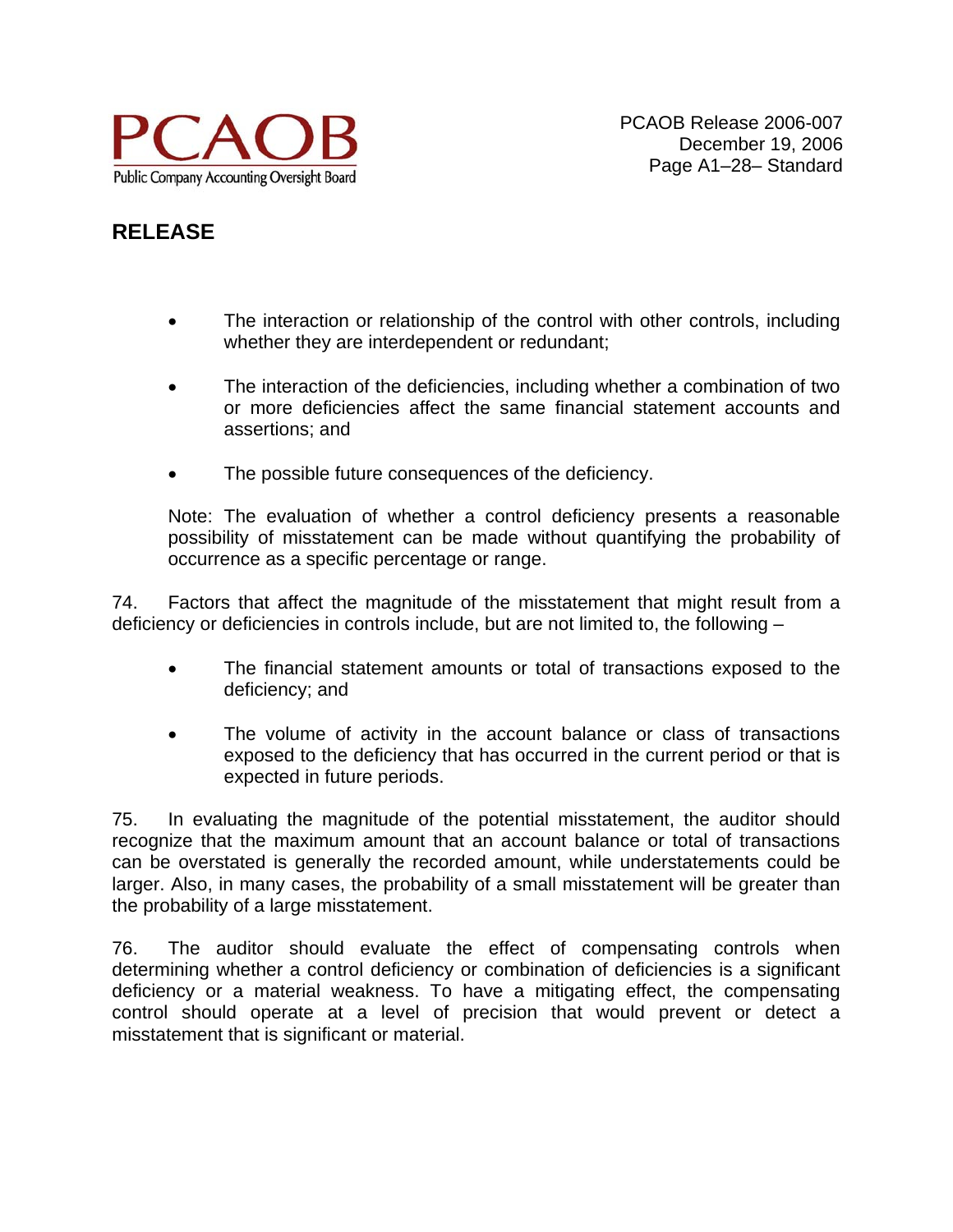

77. When evaluating the severity of a deficiency in internal control over financial reporting, the auditor also should determine the level of detail and degree of assurance that would satisfy prudent officials in the conduct of their own affairs that they have reasonable assurance that transactions are recorded as necessary to permit the preparation of financial statements in conformity with generally accepted accounting principles. If the auditor determines that the deficiency would prevent prudent officials in the conduct of their own affairs from concluding that they have reasonable assurance that transactions are recorded as necessary to permit the preparation of financial statements in conformity with generally accepted accounting principles, then the auditor should deem the deficiency to be at least a significant deficiency.

78. Deficiencies in the following areas ordinarily result in at least significant deficiencies in internal control over financial reporting –

- Controls over the selection and application of accounting policies that are in conformity with generally accepted accounting principles,
- Antifraud programs and controls,
- Controls over non-routine and non-systematic transactions, and
- Controls over the period-end financial reporting process.

#### **Strong Indicators of Material Weaknesses**

79. The auditor should treat each of the following circumstances as a strong indicator that a material weakness in internal control over financial reporting exists –

- An ineffective control environment. Circumstances that may indicate that the company's control environment is ineffective include, but are not limited to –
	- Identification of fraud of any magnitude on the part of senior management.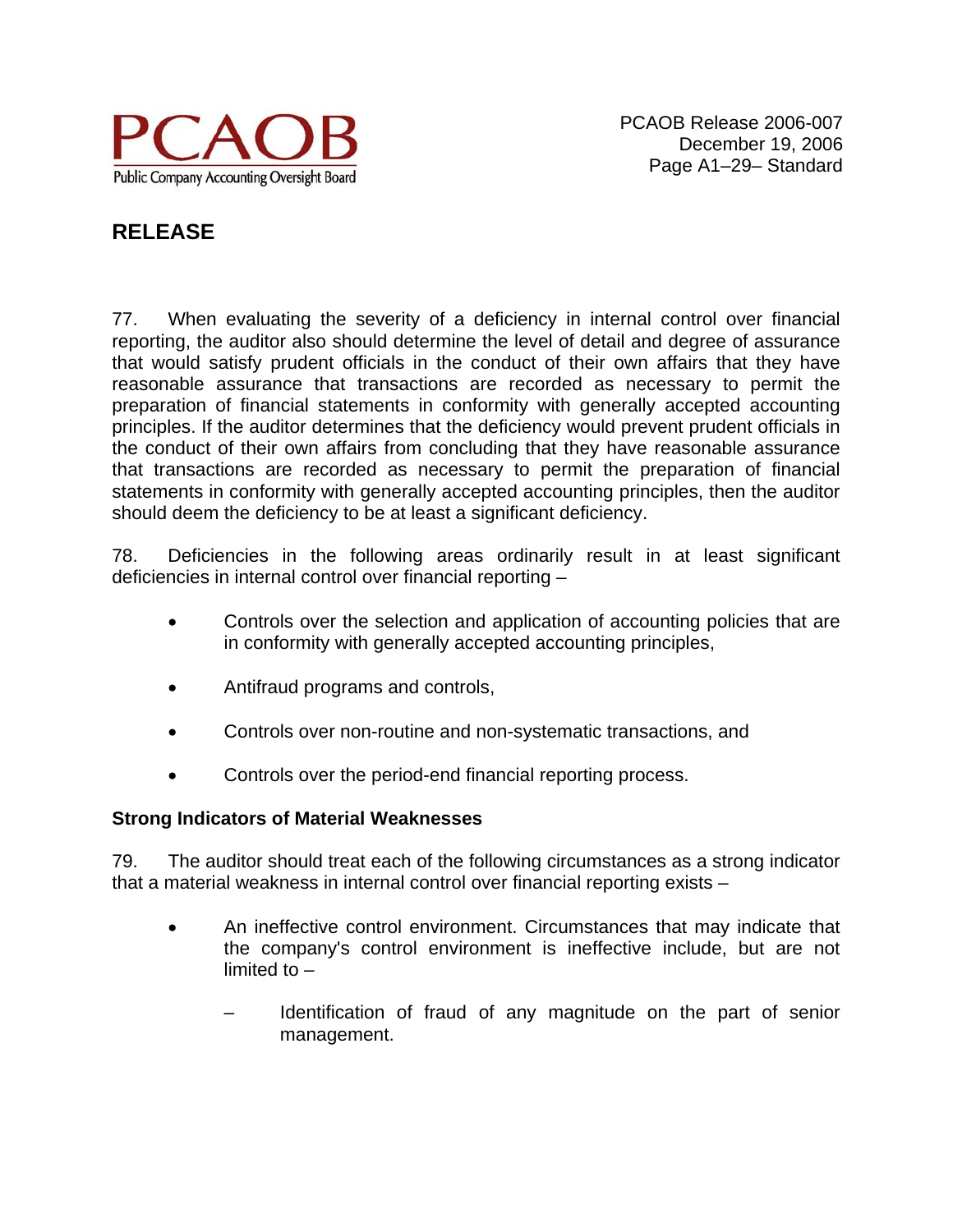

Note: The auditor is required to plan and perform procedures to obtain reasonable assurance that a material misstatement caused by fraud is detected by the auditor. However, for the purposes of evaluating and reporting deficiencies in internal control over financial reporting, the auditor should evaluate any fraud on the part of senior management of which he or she is aware. Furthermore, for the purposes of this circumstance, the term "senior management" includes the principal executive and financial officers signing the company's certifications as required under Section 302 of the Act as well as any other members of management who play a significant role in the company's financial reporting process.

- Significant deficiencies that have been communicated to management and the audit committee and remain uncorrected after some reasonable period of time.
- Restatement of previously issued financial statements to reflect the correction of a misstatement.

Note: The correction of a misstatement includes misstatements due to error or fraud; it does not include retrospective application of a change in accounting principle to comply with a new accounting principle or a voluntary change from one generally accepted accounting principle to another generally accepted accounting principle.

- Identification by the auditor of a material misstatement in financial statements in the current period in circumstances that indicate that the misstatement would not have been detected by the company's internal control over financial reporting.
- Ineffective oversight of the company's external financial reporting and internal control over financial reporting by the company's audit committee.

Note: The company's board of directors is responsible for evaluating the performance and effectiveness of the audit committee. This standard does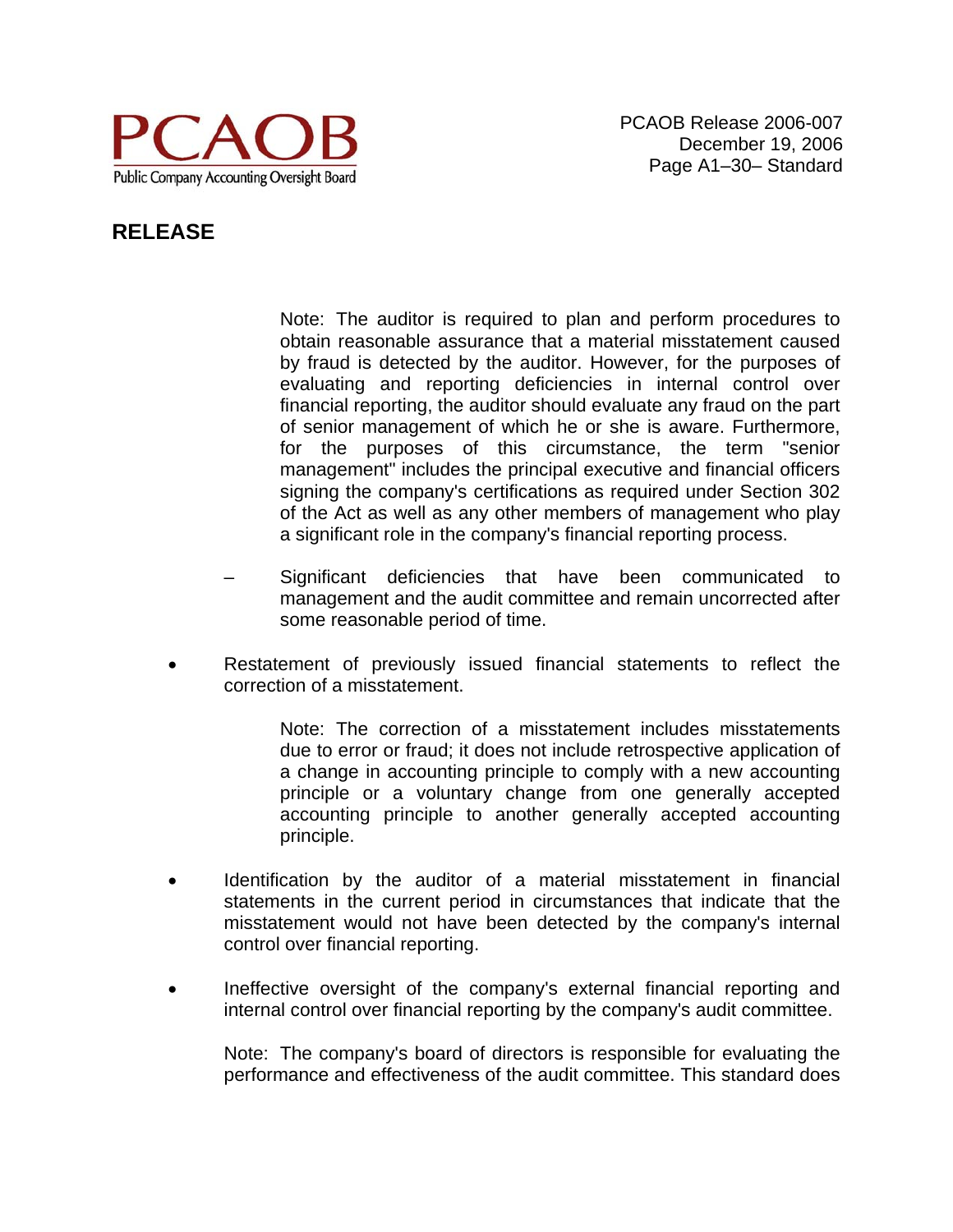

not suggest that the auditor is responsible for performing a separate and distinct evaluation of the audit committee. However, because of the role of the audit committee within the control environment and monitoring components of internal control over financial reporting, the auditor should assess the effectiveness of the audit committee as part of understanding and evaluating those components.

The aspects of the audit committee's effectiveness that are important may vary considerably with the circumstances. The auditor should focus on factors related to the effectiveness of the audit committee's oversight of the company's external financial reporting and internal control over financial reporting, such as the independence of the audit committee members from management, the clarity with which the audit committee's responsibilities are articulated (e.g., in the audit committee's charter), and how well the audit committee and management understand those responsibilities. The auditor also might consider the audit committee's involvement and interaction with the independent auditor and with internal auditors, as well as interaction with key members of financial management, including the chief financial officer and chief accounting officer. The auditor also might evaluate whether the committee raises and pursues appropriate questions with management and the auditor, including questions that indicate an understanding of the critical accounting policies and judgmental accounting estimates, and the committee's responsiveness to issues raised by the auditor.

If no audit committee exists, all references to the audit committee in this standard apply to the entire board of directors of the company. $^{10'}$  When a company is not required by law or applicable listing standards to have independent directors on its audit committee, the auditor should not consider the lack of independent directors at these companies indicative, by itself, of a control deficiency. In all cases, the auditor should interpret the terms "board of directors" and "audit committee" in this standard as

10/

See 15 U.S.C. §§ 78c(a)58 and 7201(a)(3).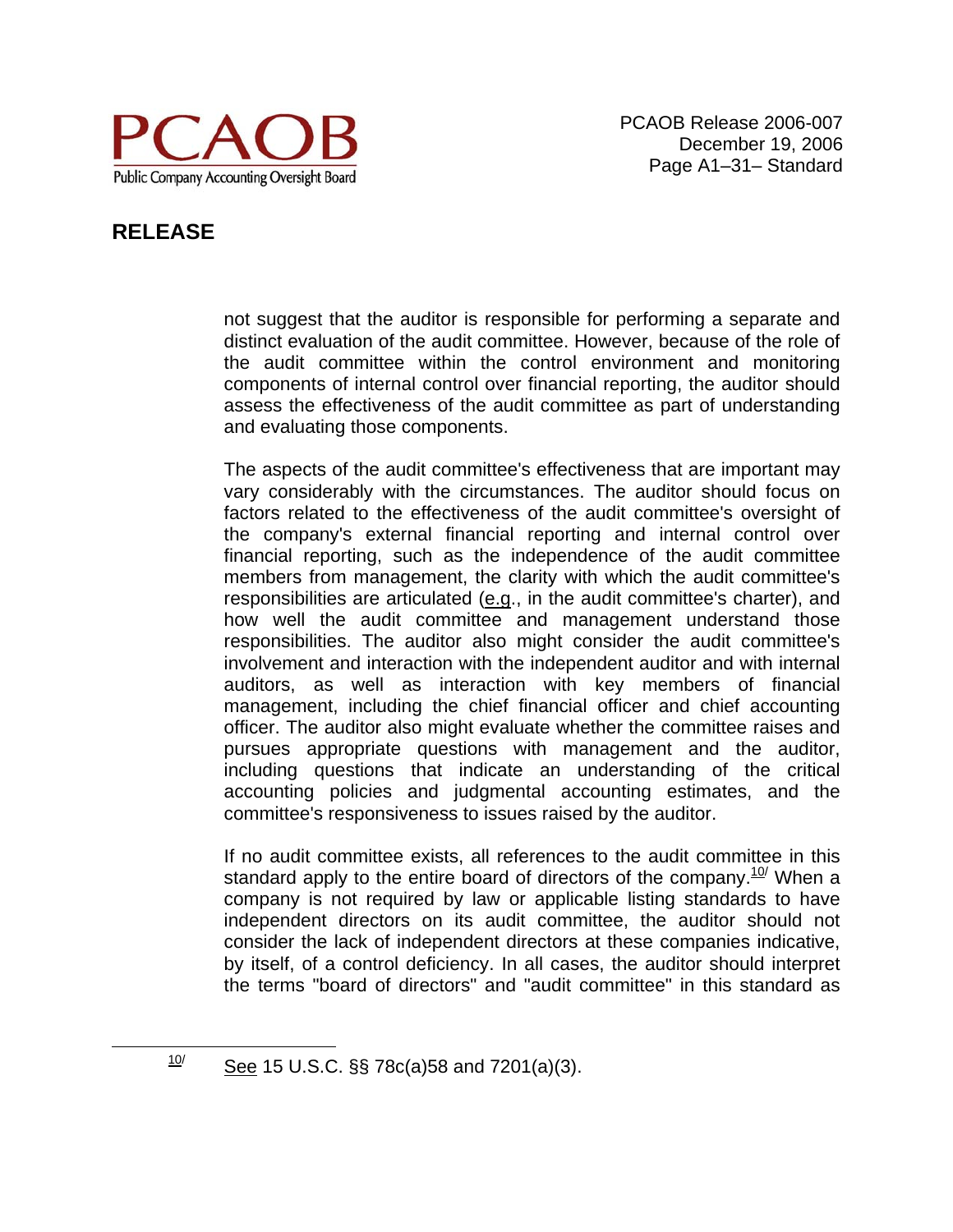

being consistent with provisions for the use of those terms as defined in relevant SEC rules.

• The internal audit function or the risk assessment function is ineffective at a company for which such a function needs to be effective for the company to have an effective monitoring or risk assessment component, such as for very large or highly complex companies.

Note: The evaluation of the internal audit or risk assessment functions is similar to the evaluation of the audit committee in that the evaluation is made within the context of the monitoring and risk assessment components. The auditor is not required to make a separate and distinct evaluation of the effectiveness and performance of these functions. Instead, the auditor should base the evaluation on evidence obtained as part of evaluating the monitoring and risk assessment components of internal control over financial reporting.

• For complex entities in highly regulated industries, an ineffective regulatory compliance function. This relates solely to those aspects of the ineffective regulatory compliance function in which associated violations of laws and regulations could have a material effect on the reliability of financial reporting.

#### **Wrapping-Up**

#### **Forming an Opinion**

80. The auditor should form an opinion on the effectiveness of internal control over financial reporting by evaluating evidence obtained from all sources, including the auditor's testing of controls, misstatements detected during the financial statement audit, and any identified control deficiencies.

81. After forming an opinion on the effectiveness of the company's internal control over financial reporting, the auditor should evaluate the presentation of the elements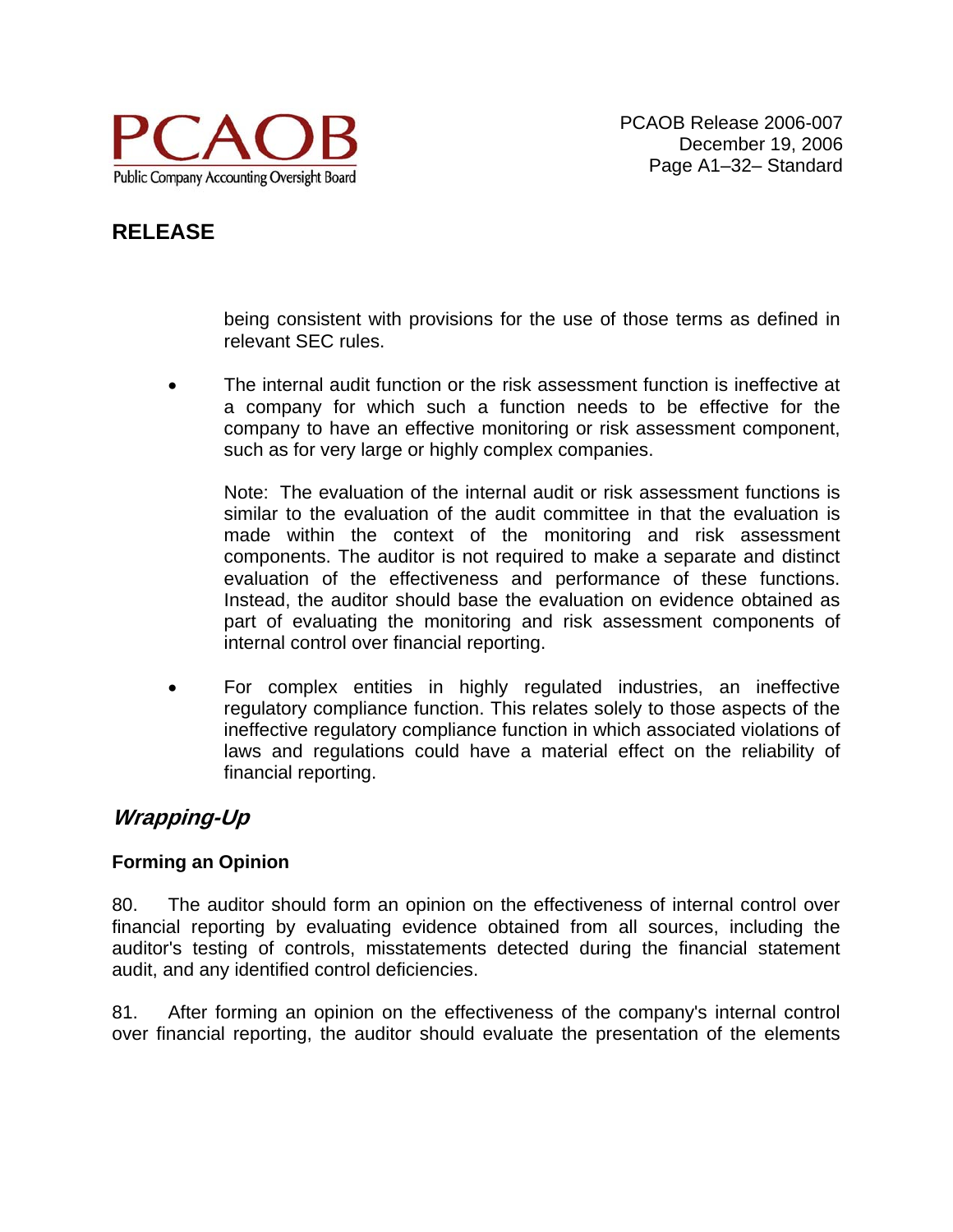

that management is required, under the SEC's rules, to present in its annual report on internal control over financial reporting. $11/$ 

82. If the auditor determines that any required elements of management's annual report on internal control over financial reporting are incomplete or improperly presented, the auditor should follow the direction in paragraph C2.

83. The auditor may form an opinion on the effectiveness of internal control over financial reporting only when there have been no restrictions on the scope of the auditor's work. A scope limitation requires the auditor to disclaim an opinion or withdraw from the engagement (See paragraphs C3 through C7).

#### **Obtaining Written Representations**

84. In an audit of internal control over financial reporting, the auditor should obtain written representations from management –

- a. Acknowledging management's responsibility for establishing and maintaining effective internal control over financial reporting;
- b. Stating that management has performed an evaluation and made an assessment of the effectiveness of the company's internal control over financial reporting and specifying the control criteria;
- c. Stating that management did not use the auditor's procedures performed during the audits of internal control over financial reporting or the financial statements as part of the basis for management's assessment of the effectiveness of internal control over financial reporting;
- d. Stating management's conclusion, as set forth in its assessment, about the effectiveness of the company's internal control over financial reporting based on the control criteria as of a specified date;

 <sup>11/</sup> See Item 308(a) of Regulations S-B and S-K, 17 C.F.R. §§ 228.308(a) and 229.308(a).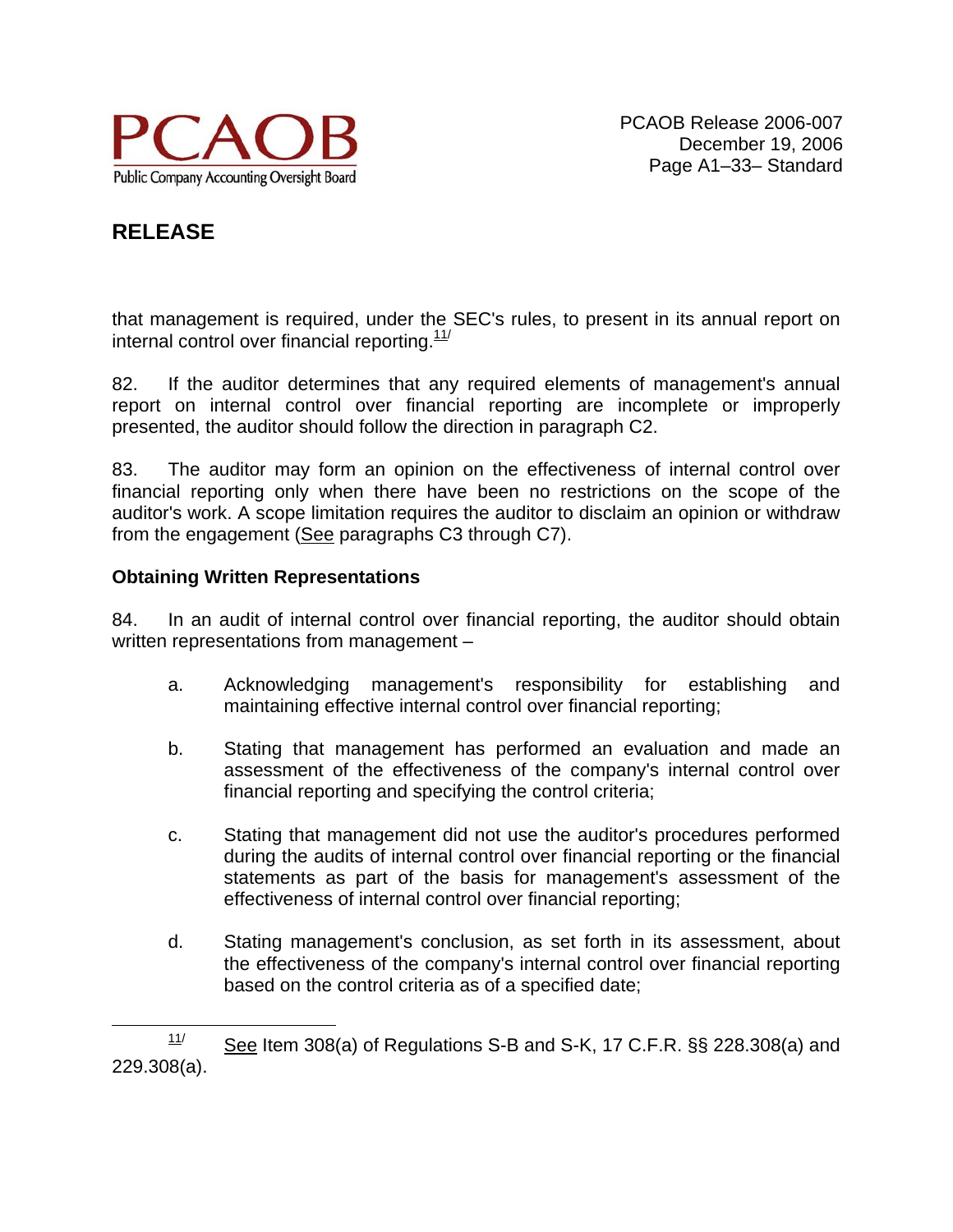

- e. Stating that management has disclosed to the auditor all deficiencies in the design or operation of internal control over financial reporting identified as part of management's evaluation, including separately disclosing to the auditor all such deficiencies that it believes to be significant deficiencies or material weaknesses in internal control over financial reporting;
- f. Describing any fraud resulting in a material misstatement to the company's financial statements and any other fraud that does not result in a material misstatement to the company's financial statements but involves senior management or management or other employees who have a significant role in the company's internal control over financial reporting;
- g. Stating whether control deficiencies identified and communicated to the audit committee during previous engagements pursuant to paragraph 87 have been resolved, and specifically identifying any that have not; and
- h. Stating whether there were, subsequent to the date being reported on, any changes in internal control over financial reporting or other factors that might significantly affect internal control over financial reporting, including any corrective actions taken by management with regard to significant deficiencies and material weaknesses.

85. The failure to obtain written representations from management, including management's refusal to furnish them, constitutes a limitation on the scope of the audit. As discussed further in paragraph C3, when the scope of the audit is limited, the auditor should either withdraw from the engagement or disclaim an opinion. Further, the auditor should evaluate the effects of management's refusal on his or her ability to rely on other representations, including those obtained in an audit of the company's financial statements.

86. AU sec. 333, *Management Representations*, explains matters such as who should sign the letter, the period to be covered by the letter, and when to obtain an updated letter.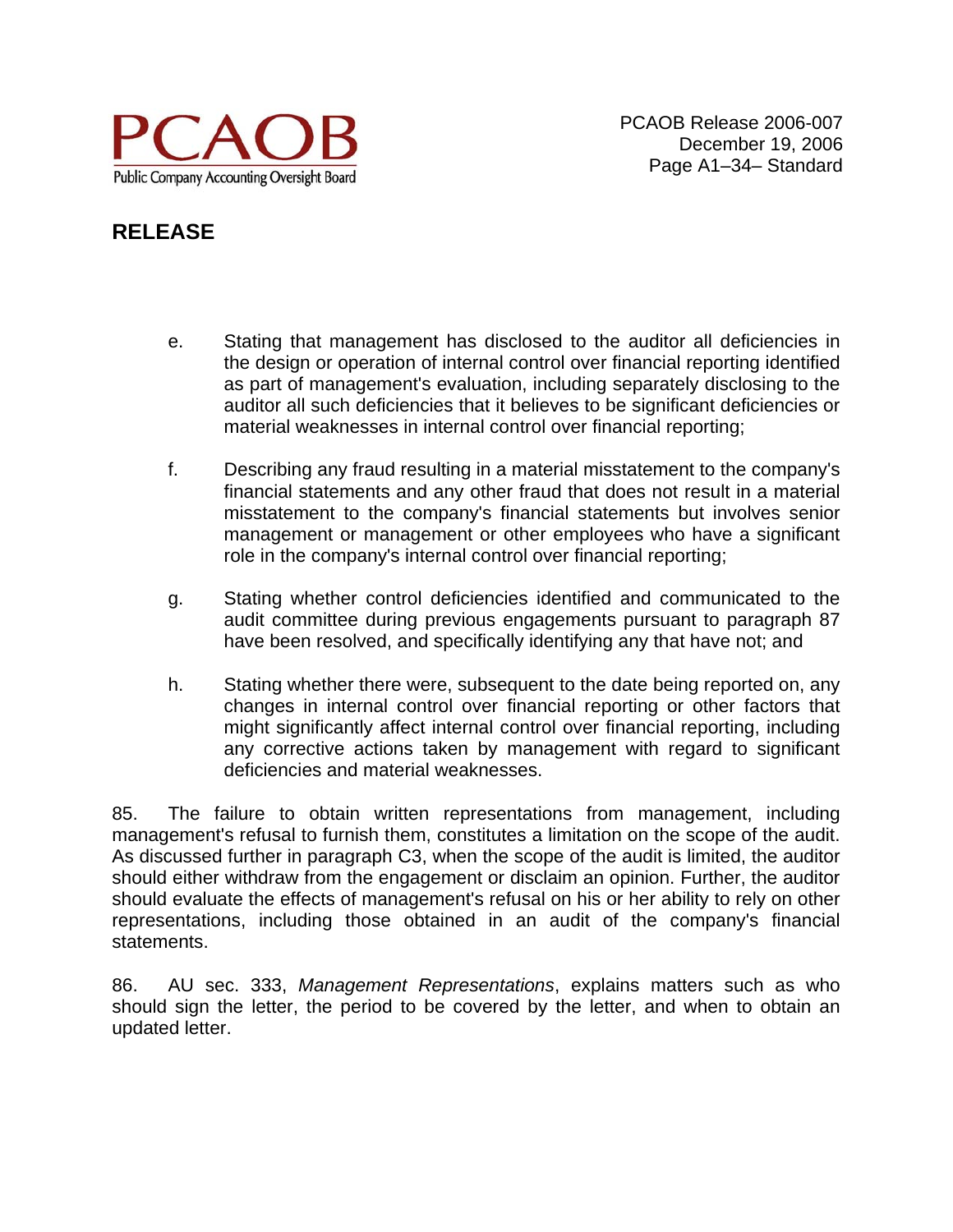

#### **Communicating Certain Matters**

87. The auditor must communicate, in writing, to management and the audit committee all significant deficiencies and material weaknesses identified during the audit. The written communication should be made prior to the issuance of the auditor's report on internal control over financial reporting. The auditor's communication should distinguish clearly between those matters considered to be significant deficiencies and those considered to be material weaknesses, as defined in paragraphs A12 and A8, respectively.

88. If the auditor concludes that the oversight of the company's external financial reporting and internal control over financial reporting by the company's audit committee is ineffective, the auditor must communicate that conclusion in writing to the board of directors.

89. The auditor should communicate to management, in writing, all deficiencies in internal control over financial reporting (i.e., those deficiencies in internal control over financial reporting that are of a lesser magnitude than significant deficiencies) identified during the audit and inform the audit committee when such a communication has been made. When making this communication, it is not necessary for the auditor to repeat information about such deficiencies that has been included in previously issued written communications, whether those communications were made by the auditor, internal auditors, or others within the organization. Furthermore, the auditor is not required to perform procedures that are sufficient to identify all control deficiencies; rather, the auditor should communicate deficiencies in internal control over financial reporting of which he or she is aware.

90. These written communications should state that the communication is intended solely for the information and use of the board of directors, audit committee, management, and others within the organization. When governmental authorities require furnishing such reports, the auditor may make specific reference to such regulatory agencies.

91. These written communications also should include the definitions of control deficiency, significant deficiency, and material weakness and should clearly distinguish to which category the deficiency being communicated relates.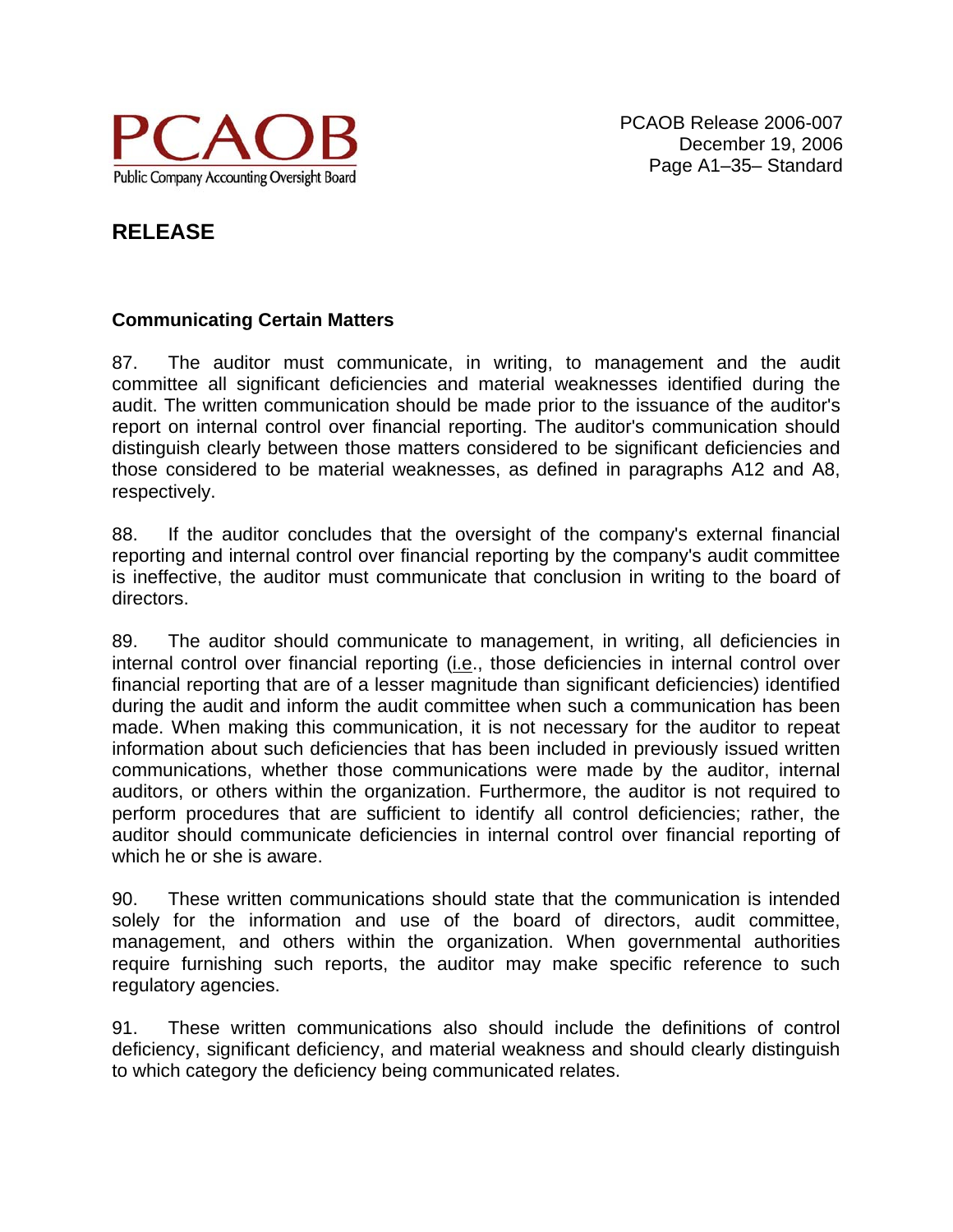

92. Because the audit of internal control over financial reporting does not provide the auditor with assurance that he or she has identified all significant deficiencies, the auditor should not issue a report stating that no significant deficiencies were noted during the audit.

93. When auditing internal control over financial reporting, the auditor may become aware of fraud or possible illegal acts. In such circumstances, the auditor must determine his or her responsibilities under AU sec. 316, *Consideration of Fraud in a Financial Statement Audit*, AU sec. 317, *Illegal Acts by Clients*, and Section 10A of the Securities Exchange Act of 1934.<sup>12/</sup>

### **Reporting on Internal Control**

94. The auditor's report on management's assessment of the effectiveness of internal control over financial reporting must include the following elements $\frac{13}{7}$  -

- a. A title that includes the word *independent*;
- b. An identification of management's conclusion about the effectiveness of the company's internal control over financial reporting as of a specified date based on the control criteria;
- c. An identification of management's assessment (the auditor should use the same description of the company's internal control over financial reporting as management uses in its annual report);
- d. A statement that the assessment is the responsibility of management;

13/ Appendix C provides direction on modifications to the auditor's report that are required 'in certain circumstances.

 <sup>12/</sup> See 15 U.S.C. § 78j-1.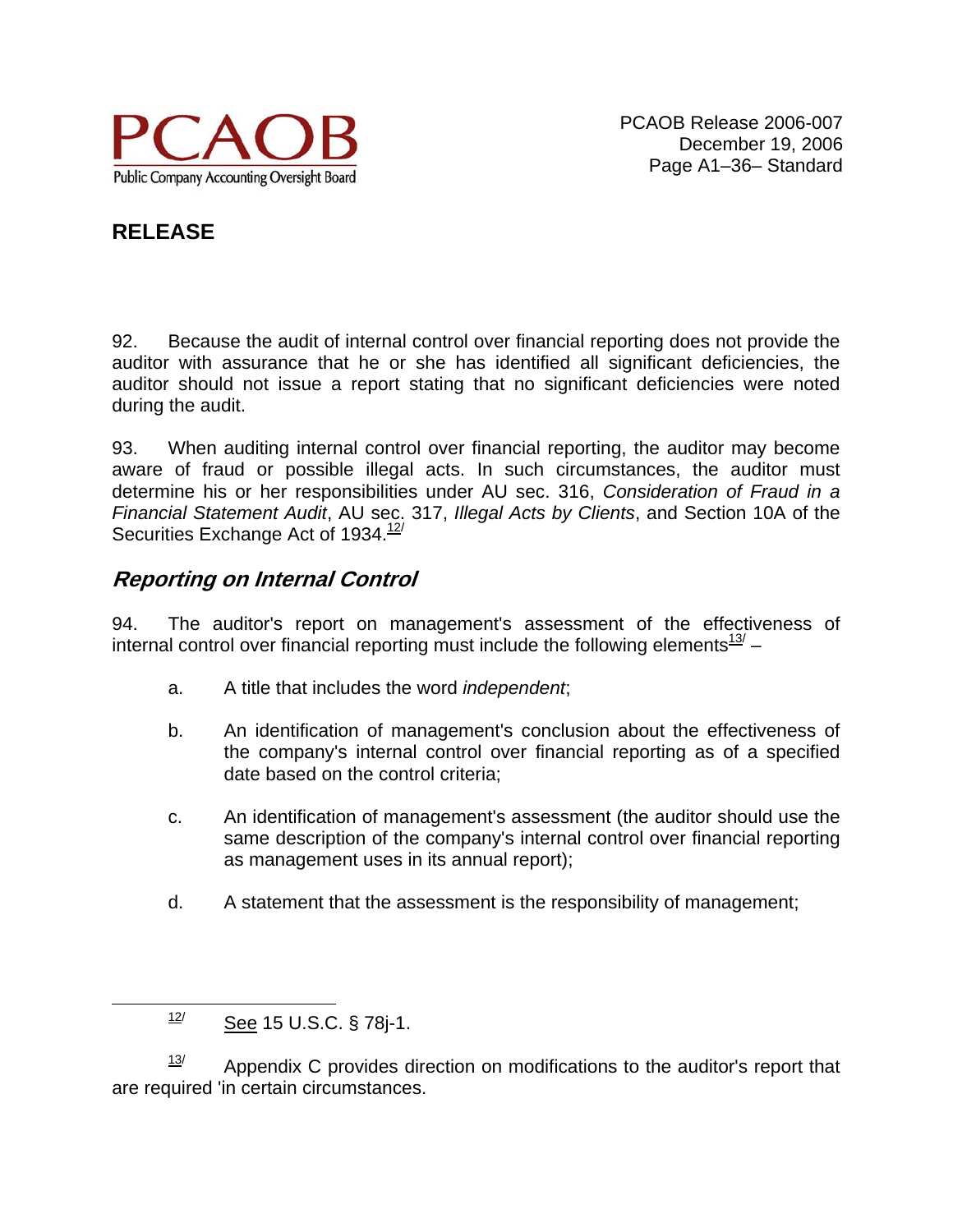

- e. A statement that the auditor's responsibility is to express an opinion on the company's internal control over financial reporting based on his or her audit;
- f. A definition of internal control over financial reporting as stated in paragraph A5;
- g. A statement that the audit was conducted in accordance with the standards of the Public Company Accounting Oversight Board (United States);
- h. A statement that the standards of the Public Company Accounting Oversight Board require that the auditor plan and perform the audit to obtain reasonable assurance about whether effective internal control over financial reporting was maintained in all material respects;
- i. A statement that an audit includes obtaining an understanding of internal control over financial reporting, assessing the risk that a material weakness exists, testing and evaluating the design and operating effectiveness of internal control based on the assessed risk, and performing such other procedures as the auditor considered necessary in the circumstances;
- j. A statement that the auditor believes the audit provides a reasonable basis for his or her opinion;
- k. A paragraph stating that, because of inherent limitations, internal control over financial reporting may not prevent or detect misstatements and that projections of any evaluation of effectiveness to future periods are subject to the risk that controls may become inadequate because of changes in conditions or that the degree of compliance with the policies or procedures may deteriorate;
- l. The auditor's opinion on whether the company maintained, in all material respects, effective internal control over financial reporting as of the specified date, based on the control criteria;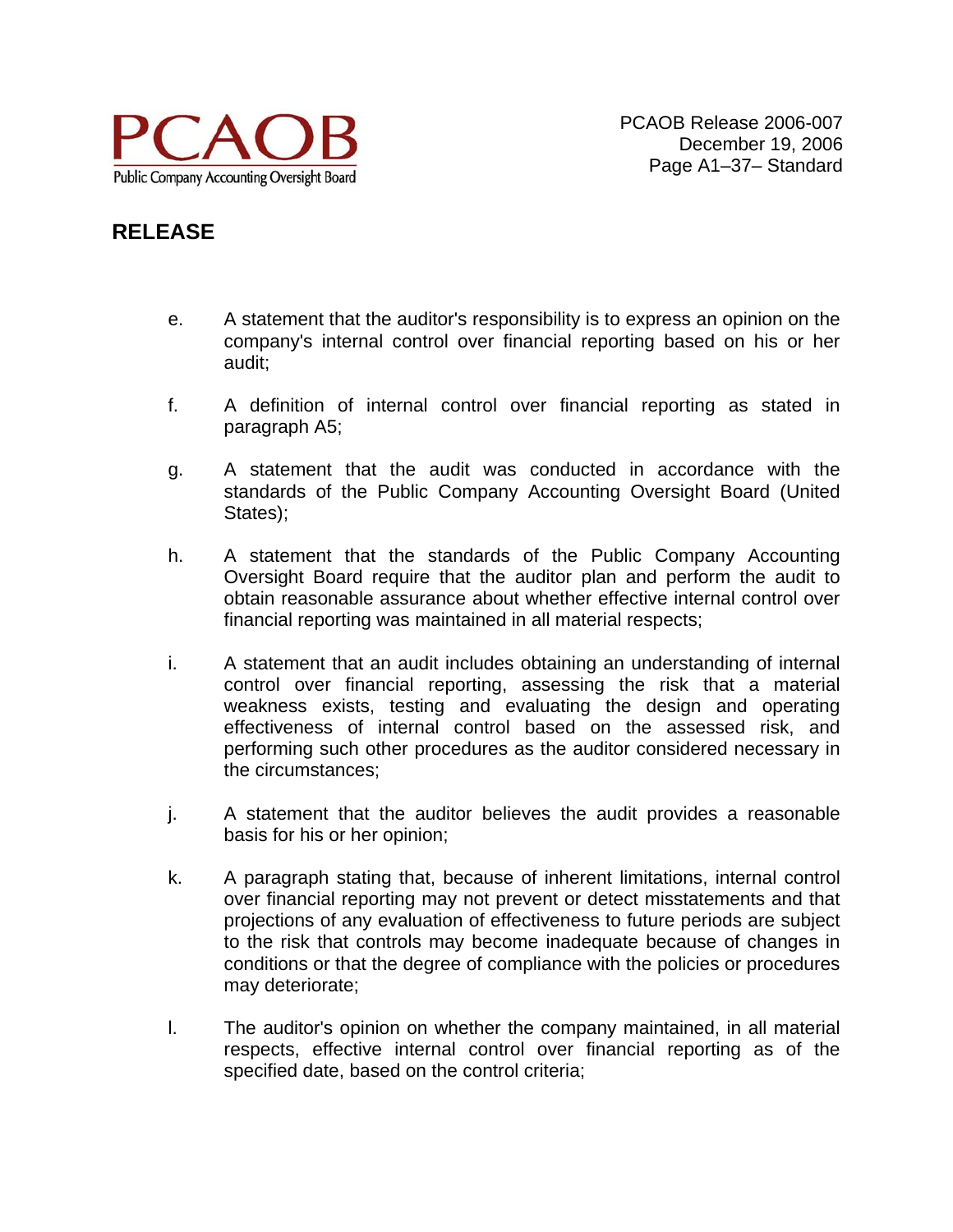

- m. The manual or printed signature of the auditor's firm;
- n. The city and state (or city and country, in the case of non-U.S. auditors) from which the auditor's report has been issued; and
- o. The date of the audit report.

#### **Separate or Combined Reports**

95. The auditor may choose to issue a combined report (i.e., one report containing both an opinion on the financial statements and an opinion on internal control over financial reporting) or separate reports on the company's financial statements and on internal control over financial reporting.

96. The following example combined report expressing an unqualified opinion on financial statements and an unqualified opinion on internal control over financial reporting illustrates the report elements described in this section.

#### Report of Independent Registered Public Accounting Firm

#### [*Introductory paragraph*]

We have audited the accompanying balance sheets of W Company as of December 31, 20X8 and 20X7, and the related statements of income, stockholders' equity and comprehensive income, and cash flows for each of the years in the three-year period ended December 31, 20X8. We also have audited management's assessment, included in the accompanying [*title of management's report*], that W Company maintained effective internal control over financial reporting as of December 31, 20X8, based on [*Identify control criteria, for example, "criteria established in Internal Control—Integrated Framework issued by the Committee of Sponsoring Organizations of the Treadway Commission (COSO)."*]. W Company's management is responsible for these financial statements, for maintaining effective internal control over financial reporting, and for its assessment of the effectiveness of internal control over financial reporting. Our responsibility is to express an opinion on these financial statements and an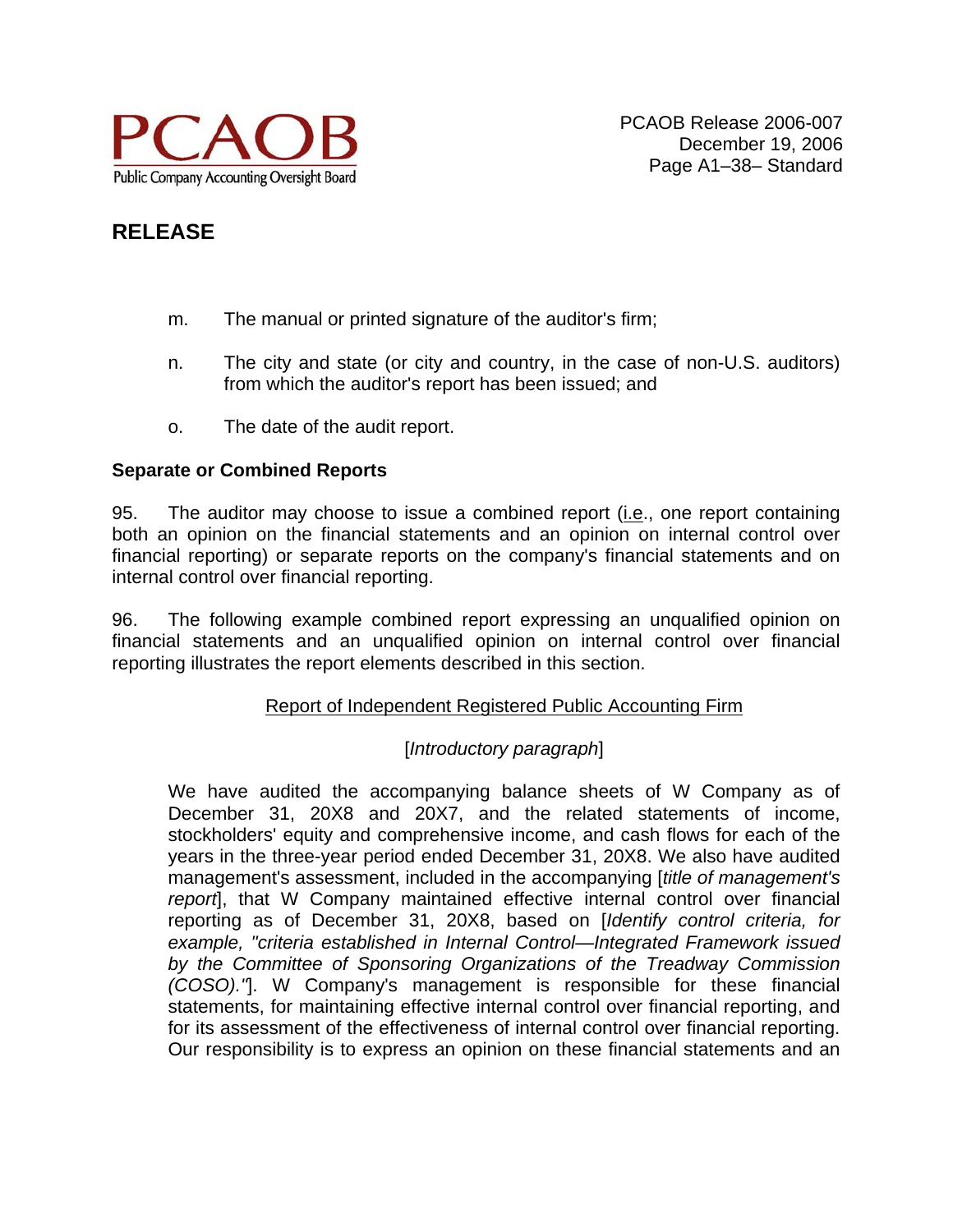

opinion on the company's internal control over financial reporting based on our audits.

#### [*Scope paragraph*]

We conducted our audits in accordance with the standards of the Public Company Accounting Oversight Board (United States). Those standards require that we plan and perform the audits to obtain reasonable assurance about whether the financial statements are free of material misstatement and whether effective internal control over financial reporting was maintained in all material respects. Our audits of the financial statements included examining, on a test basis, evidence supporting the amounts and disclosures in the financial statements, assessing the accounting principles used and significant estimates made by management, and evaluating the overall financial statement presentation. Our audit of internal control over financial reporting included obtaining an understanding of internal control over financial reporting, assessing the risk that a material weakness exists, testing and evaluating the design and operating effectiveness of internal control based on the assessed risk, and performing such other procedures as we considered necessary in the circumstances. We believe that our audits provide a reasonable basis for our opinions.

#### [*Definition paragraph*]

A company's internal control over financial reporting is a process designed to provide reasonable assurance regarding the reliability of financial reporting and the preparation of financial statements for external purposes in accordance with generally accepted accounting principles. A company's internal control over financial reporting includes those policies and procedures that (1) pertain to the maintenance of records that, in reasonable detail, accurately and fairly reflect the transactions and dispositions of the assets of the company; (2) provide reasonable assurance that transactions are recorded as necessary to permit preparation of financial statements in accordance with generally accepted accounting principles, and that receipts and expenditures of the company are being made only in accordance with authorizations of management and directors of the company; and (3) provide reasonable assurance regarding prevention or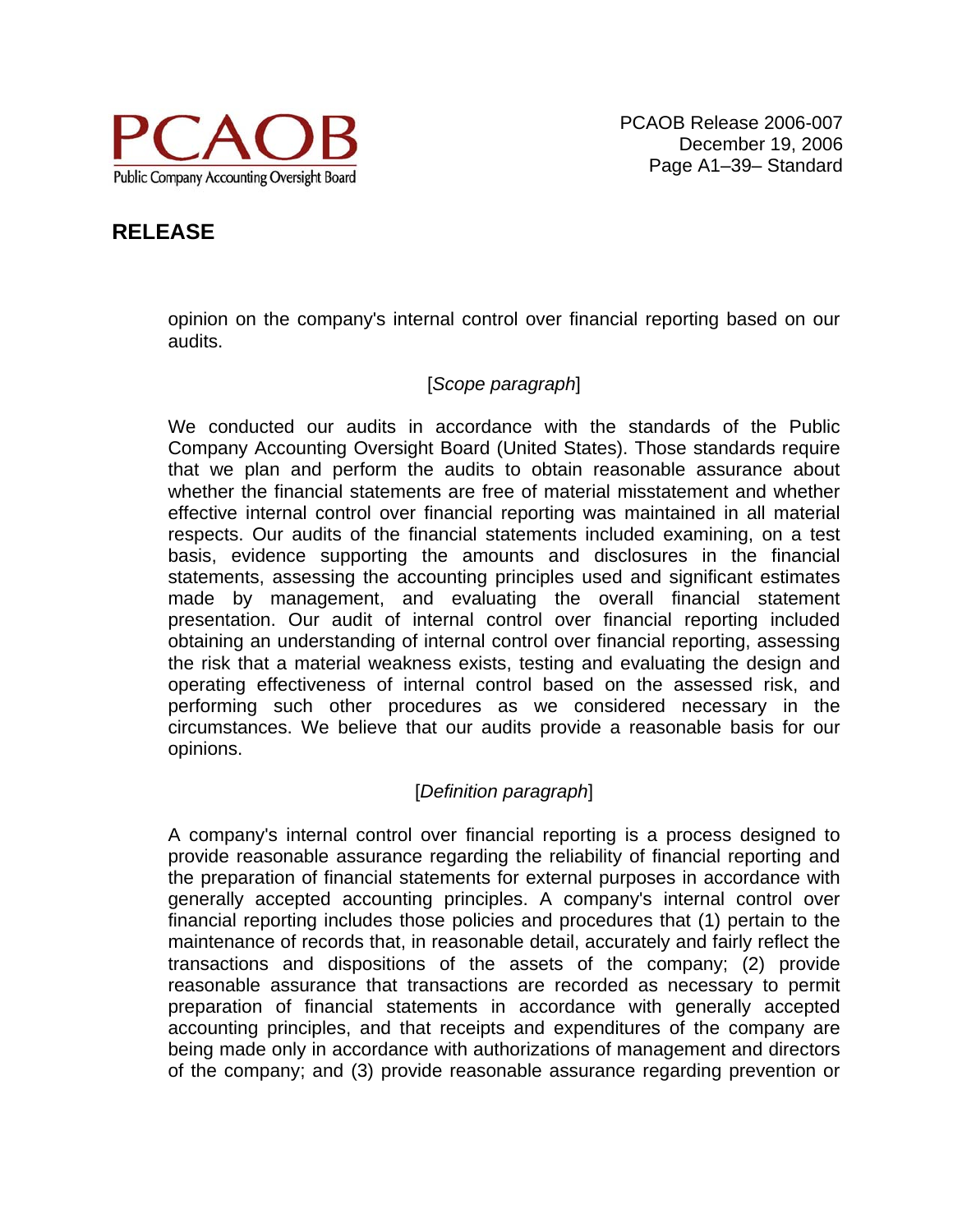

timely detection of unauthorized acquisition, use, or disposition of the company's assets that could have a material effect on the financial statements.

#### [*Inherent limitations paragraph*]

Because of its inherent limitations, internal control over financial reporting may not prevent or detect misstatements. Also, projections of any evaluation of effectiveness to future periods are subject to the risk that controls may become inadequate because of changes in conditions, or that the degree of compliance with the policies or procedures may deteriorate.

#### [*Opinion paragraph*]

In our opinion, the financial statements referred to above present fairly, in all material respects, the financial position of W Company as of December 31, 20X8 and 20X7, and the results of its operations and its cash flows for each of the years in the three-year period ended December 31, 20X8 in conformity with accounting principles generally accepted in the United States of America. Also in our opinion, W Company maintained, in all material respects, effective internal control over financial reporting as of December 31, 20X8, based on [*Identify control criteria,* f*or example, "criteria established in Internal Control—Integrated Framework issued by the Committee of Sponsoring Organizations of the Treadway Commission (COSO)."*].

[*Signature*]

[*City and State or Country*]

[*Date*]

97. If the auditor chooses to issue a separate report on internal control over financial reporting, he or she should add the following paragraph to the auditor's report on the financial statements –

We also have audited, in accordance with the standards of the Public Company Accounting Oversight Board (United States), W Company's internal control over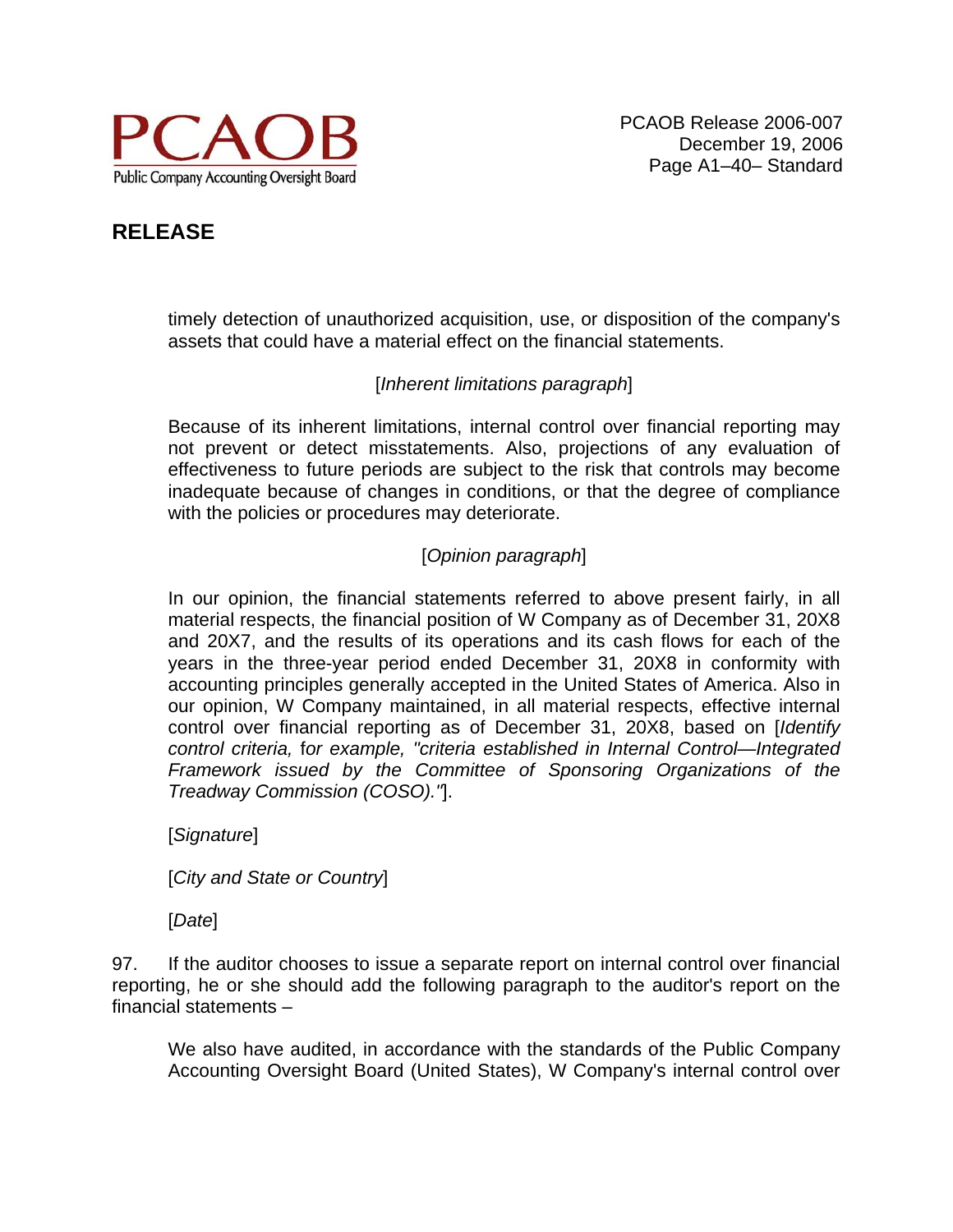

financial reporting as of December 31, 20X8, based on [*identify control criteria*] and our report dated [*date of report, which should be the same as the date of the report on the financial statements*] expressed [*include nature of opinion*].

The auditor also should add the following paragraph to the report on internal control over financial reporting –

We also have audited, in accordance with the standards of the Public Company Accounting Oversight Board (United States), the [*identify financial statements*] of W Company and our report dated [*date of report, which should be the same as the date of the report on the effectiveness of internal control over financial reporting*] expressed [*include nature of opinion*].

#### **Report Date**

98. The auditor should date the audit report no earlier than the date on which the auditor has obtained sufficient competent evidence to support the auditor's opinion. Because the auditor cannot audit internal control over financial reporting without also auditing the financial statements, the reports should be dated the same.

#### **Material Weaknesses**

99. Paragraphs 70 through 79 describe the evaluation of deficiencies. If there are deficiencies that, individually or in combination, result in one or more material weaknesses, the auditor must express an adverse opinion on the company's internal control over financial reporting, unless there is a restriction on the scope of the engagement.<sup>14/</sup>

100. When expressing an adverse opinion on internal control over financial reporting because of a material weakness, the auditor's report must include –

• The definition of a material weakness, as provided in paragraph A8.

 <sup>14/</sup> See paragraph C3 for direction when the scope of the engagement has been limited.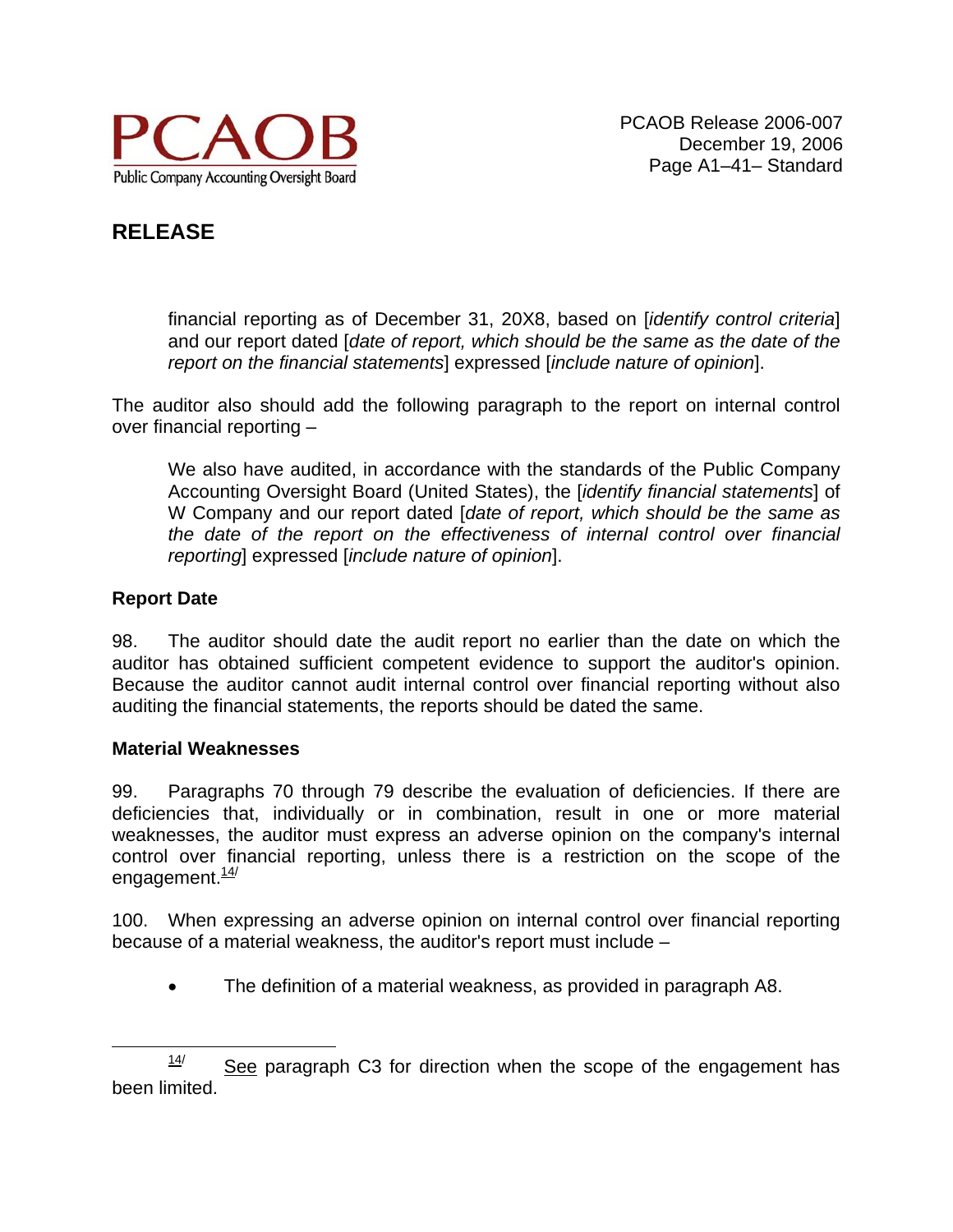

• A statement that a material weakness has been identified and an identification of the material weakness described in management's assessment.

Note: If the material weakness has not been included in management's assessment, this sentence should be modified to state that a material weakness has been identified but not included in management's assessment. Additionally, the auditor's report should include a description of the material weakness, which should provide the users of the audit report with specific information about the nature of the material weakness, and its actual and potential effect on the presentation of the company's financial statements issued during the existence of the weakness. In this case, the auditor also is required to communicate in writing to the audit committee that the material weakness was not disclosed or identified as a material weakness in management's assessment. If the material weakness has been included in management's assessment but the auditor concludes that the disclosure of the material weakness is not fairly presented in all material respects, the auditor's report should describe this conclusion as well as the information necessary to fairly describe the material weakness.

101. The auditor should determine the effect his or her adverse opinion on internal control has on his or her opinion on the financial statements. Additionally, the auditor should disclose whether his or her opinion on the financial statements was affected by the adverse opinion on internal control over financial reporting.

102. When the auditor's opinion on the financial statements is unaffected by the adverse opinion on the effectiveness of internal control over financial reporting, the report on internal control over financial reporting (or the combined report, if a combined report is issued) should include the following or similar language in the paragraph that identifies the material weakness –

This material weakness was considered in determining the nature, timing, and extent of audit tests applied in our audit of the 20X8 financial statements, and this report does not affect our report dated [*date of report*] on those financial statements. [*Revise this wording appropriately for use in a combined report*.]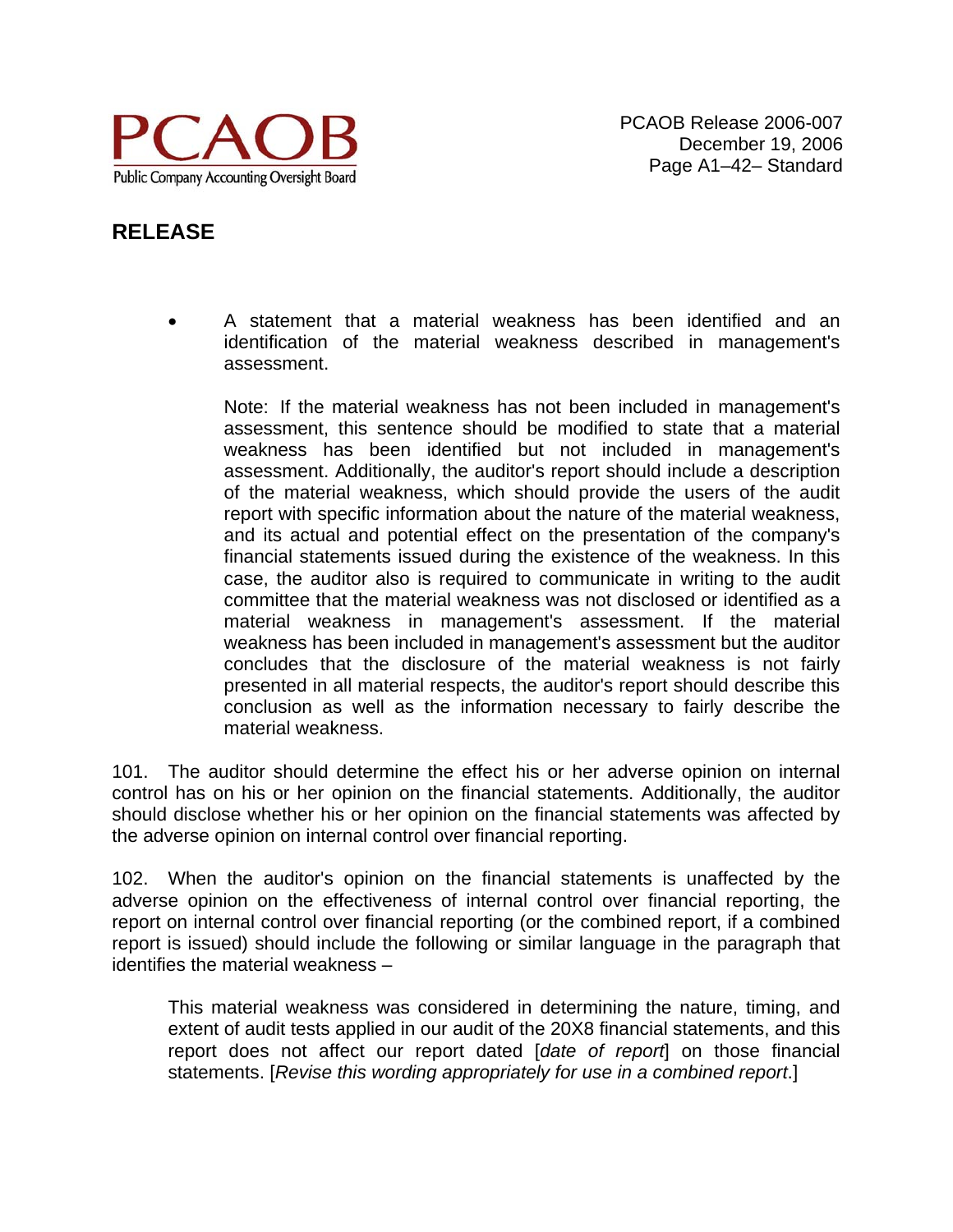

Note: If the auditor issues a separate report on internal control over financial reporting in this circumstance, the report language described by this paragraph may be combined with the report language described in paragraph 100. The auditor may present the combined language either as a separate paragraph or as part of the paragraph that identifies the material weakness.

103. When the auditor's opinion on the financial statements is affected by the adverse opinion on the effectiveness of internal control over financial reporting, the report on internal control over financial reporting (or the combined report, if a combined report is issued) should include the following or similar language in the paragraph that identifies the material weakness –

This material weakness was considered in determining the nature, timing, and extent of audit tests applied in our audit of the 20X8 financial statements.

#### **Subsequent Events**

104. Changes in internal control over financial reporting or other factors that might significantly affect internal control over financial reporting might occur subsequent to the date as of which internal control over financial reporting is being audited but before the date of the auditor's report. The auditor should inquire of management whether there were any such changes or factors. As described in paragraph 84h, the auditor should obtain written representations from management relating to such matters. Additionally, to obtain information about whether changes have occurred that might affect the effectiveness of the company's internal control over financial reporting and, therefore, the auditor's report, the auditor should inquire about and examine, for this subsequent period, the following –

- Relevant internal audit (or similar functions, such as loan review in a financial institution) reports issued during the subsequent period;
- Independent auditor reports (if other than the auditor's) of significant deficiencies or material weaknesses;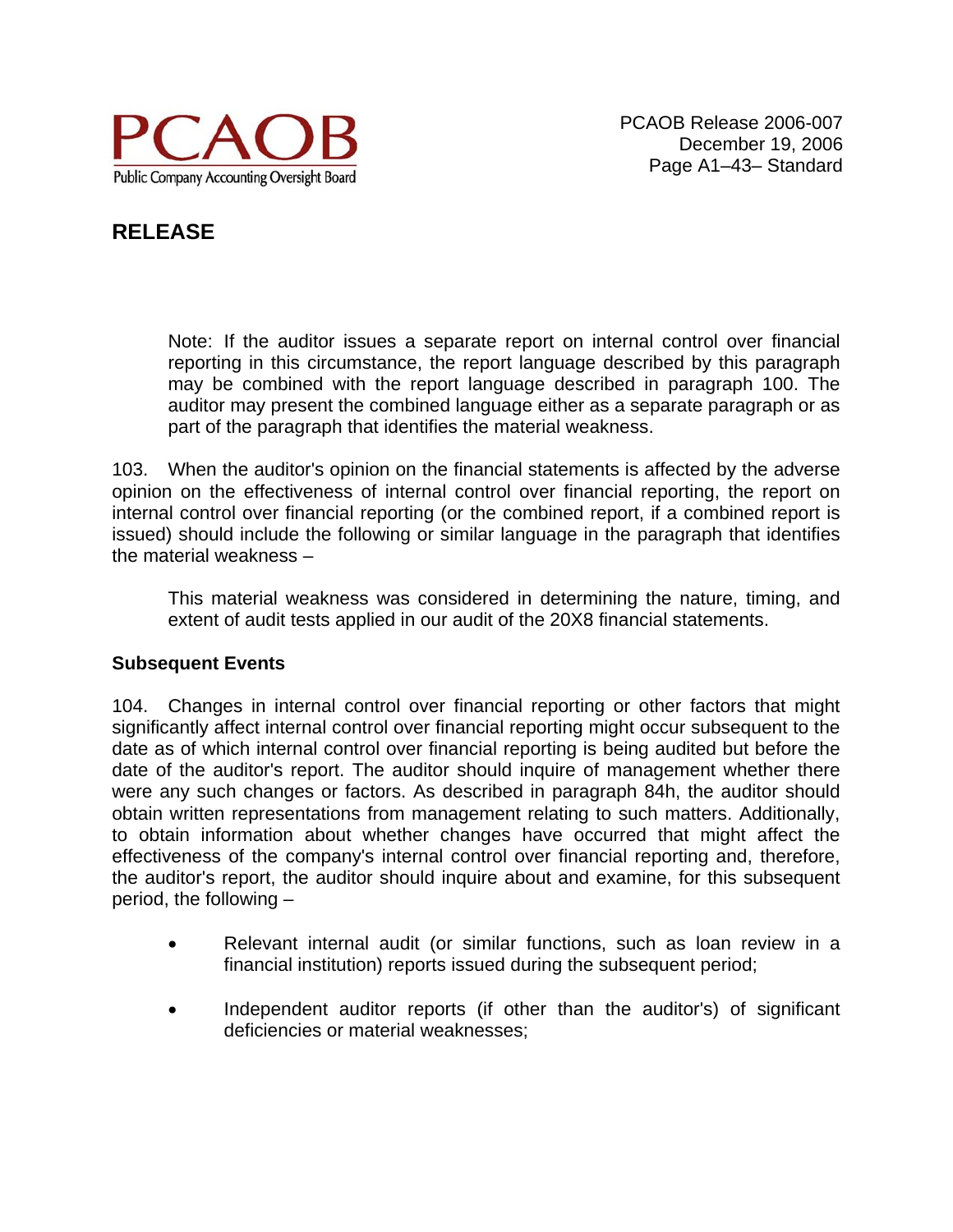

- Regulatory agency reports on the company's internal control over financial reporting; and
- Information about the effectiveness of the company's internal control over financial reporting obtained through other engagements.

105. The auditor might inquire about and examine other documents for the subsequent period. Paragraphs .01 through .09 of AU sec. 560, *Subsequent Events*, provide direction on subsequent events for a financial statement audit that also may be helpful to the auditor performing an audit of internal control over financial reporting.

106. If the auditor obtains knowledge about subsequent events that materially and adversely affect the effectiveness of the company's internal control over financial reporting as of the date specified in the assessment, the auditor should issue an adverse opinion on internal control over financial reporting (and follow the direction in paragraph C2 if management's assessment states that internal control over financial reporting is effective). If the auditor is unable to determine the effect of the subsequent event on the effectiveness of the company's internal control over financial reporting, the auditor should disclaim an opinion. As described in paragraph C13, the auditor should disclaim an opinion on management's disclosures about corrective actions taken by the company after the date of management's assessment, if any.

107. The auditor may obtain knowledge about subsequent events with respect to conditions that did not exist at the date specified in the assessment but arose subsequent to that date. If a subsequent event of this type has a material effect on the company's internal control over financial reporting, the auditor should include in his or her report an explanatory paragraph describing the event and its effects or directing the reader's attention to the event and its effects as disclosed in management's report.

108. After the issuance of the report on internal control over financial reporting, the auditor may become aware of conditions that existed at the report date that might have affected the auditor's opinion had he or she been aware of them. The auditor's evaluation of such subsequent information is similar to the auditor's evaluation of information discovered subsequent to the date of the report on an audit of financial statements, as described in AU sec. 561, *Subsequent Discovery of Facts Existing at the Date of the Auditor's Report*.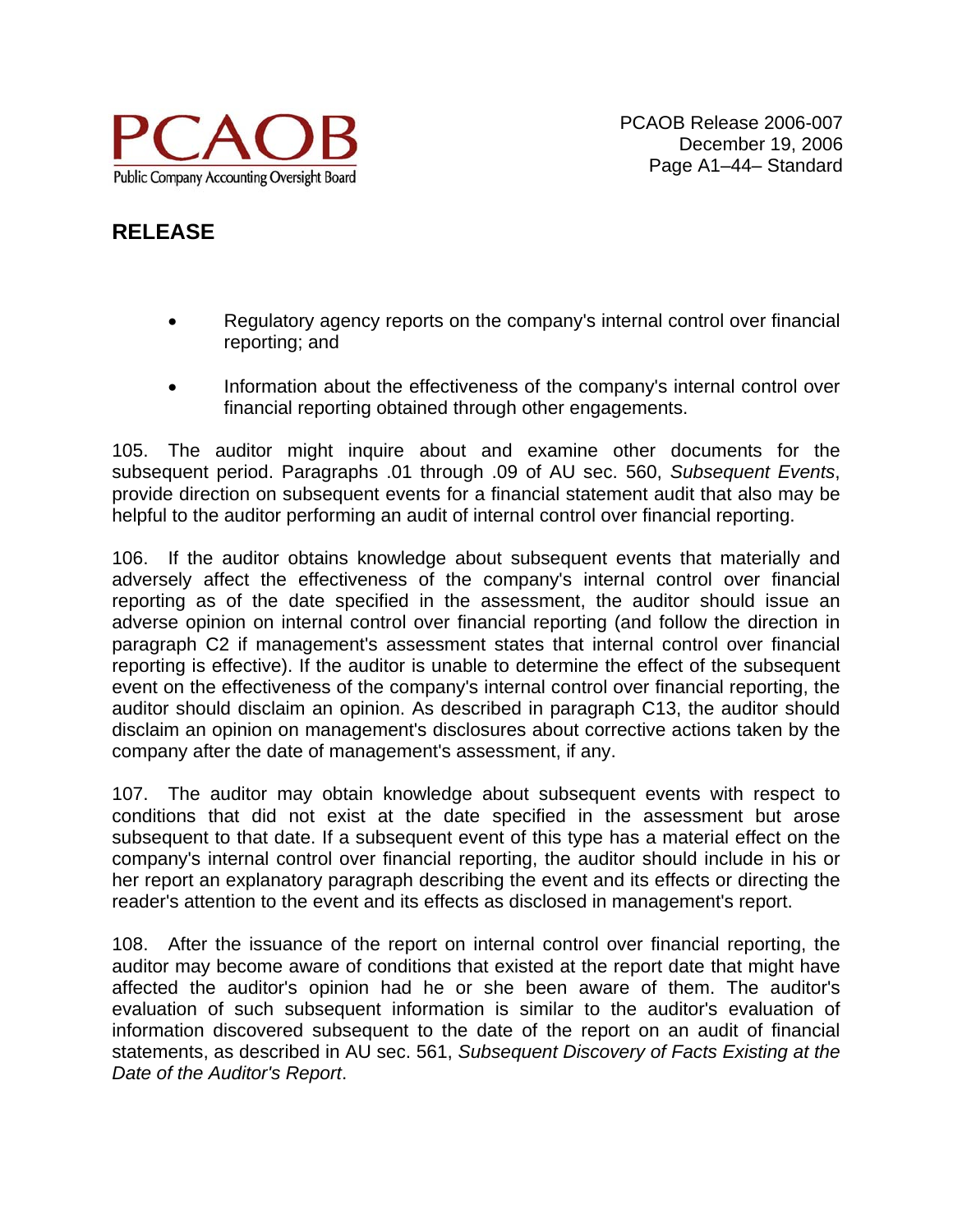

# *APPENDIX A – Definitions*

A1. For purposes of this standard, the terms listed below are defined as follows –

A2. A **control deficiency** exists when the design or operation of a control does not allow management or employees, in the normal course of performing their assigned functions, to prevent or detect misstatements on a timely basis.

- A deficiency in *design* exists when (a) a control necessary to meet the control objective is missing or (b) an existing control is not properly designed so that, even if the control operates as designed, the control objective would not be met.
- A deficiency in *operation* exists when a properly designed control does not operate as designed, or when the person performing the control does not possess the necessary authority or competence to perform the control effectively.

A3. A **control objective** provides a specific target against which to evaluate the effectiveness of controls. A control objective for internal control over financial reporting generally relates to a relevant assertion and states a criterion for evaluating whether the company's control procedures in a specific area provide reasonable assurance that a misstatement or omission in that relevant assertion is prevented or detected by controls on a timely basis.

A4. **Financial statements and related disclosures** refers to a company's financial statements and notes to the financial statements as presented in accordance with GAAP. References to financial statements and related disclosures do not extend to the preparation of management's discussion and analysis or other similar financial information presented outside a company's GAAP-basis financial statements and notes.

A5. **Internal control over financial reporting** is a process designed by, or under the supervision of, the company's principal executive and principal financial officers, or persons performing similar functions, and effected by the company's board of directors, management, and other personnel, to provide reasonable assurance regarding the reliability of financial reporting and the preparation of financial statements for external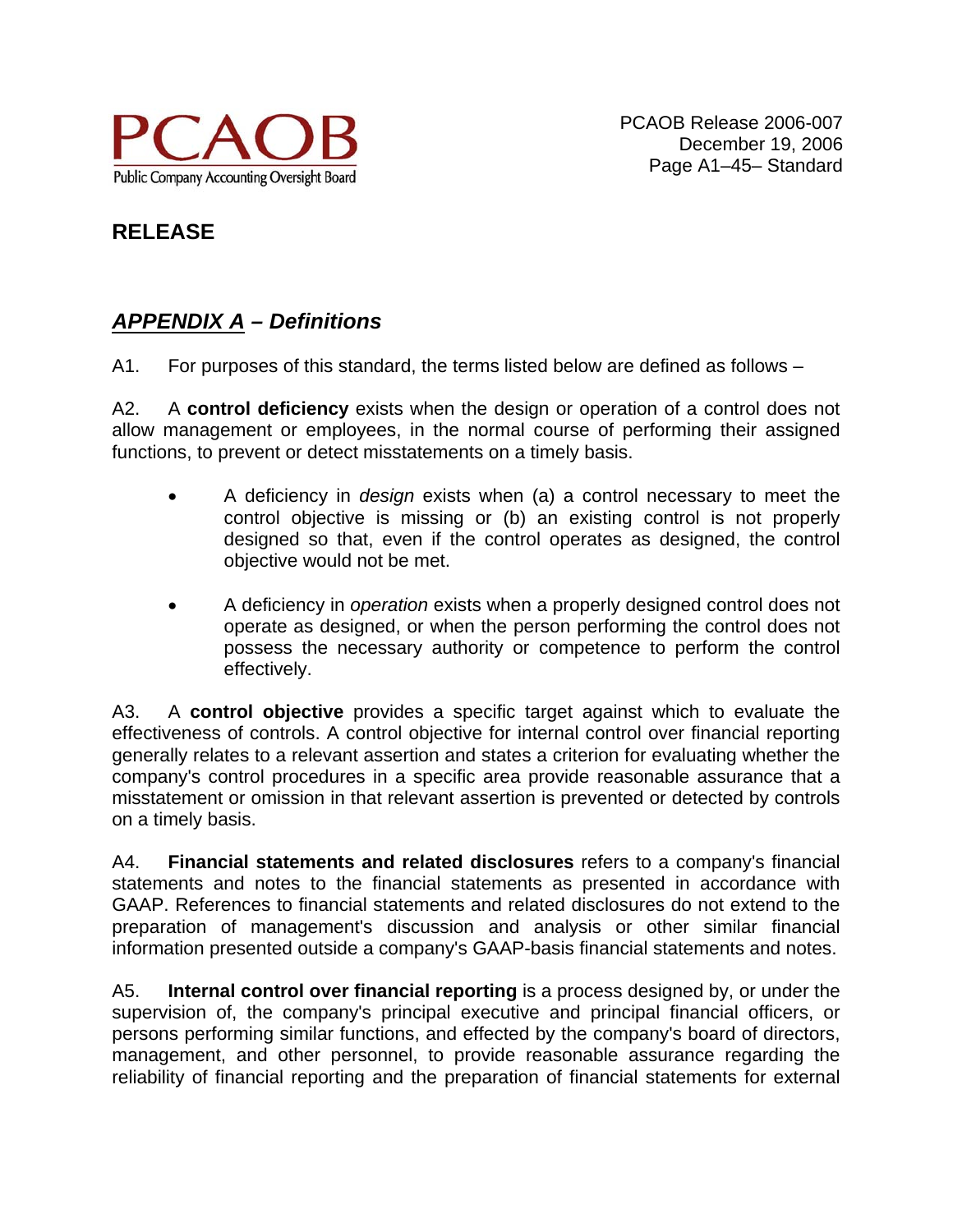

purposes in accordance with generally accepted accounting principles ("GAAP") and includes those policies and procedures that –

- (1) Pertain to the maintenance of records that, in reasonable detail, accurately and fairly reflect the transactions and dispositions of the assets of the company;
- (2) Provide reasonable assurance that transactions are recorded as necessary to permit preparation of financial statements in accordance with generally accepted accounting principles, and that receipts and expenditures of the company are being made only in accordance with authorizations of management and directors of the company; and
- (3) Provide reasonable assurance regarding prevention or timely detection of unauthorized acquisition, use or disposition of the company's assets that could have a material effect on the financial statements.  $1/2$

Note: The auditor's procedures as part of either the audit of internal control over financial reporting or the audit of the financial statements are not part of a company's internal control over financial reporting.

Note: Internal control over financial reporting has inherent limitations. Internal control over financial reporting is a process that involves human diligence and compliance and is subject to lapses in judgment and breakdowns resulting from human failures. Internal control over financial reporting also can be circumvented by collusion or improper management override. Because of such limitations, there is a risk that material misstatements will not be prevented or detected on a timely basis by internal control over financial reporting. However, these inherent limitations are known features of the financial reporting process. Therefore, it is possible to design into the process safeguards to reduce, though not eliminate, this risk.

 $\frac{1}{2}$  $\frac{1}{1}$  See Securities Exchange Act Rules 13a-15(f) and 15d-15(f), 17 C.F.R. §§ 240.13a-15(f) and 240.15d-15(f).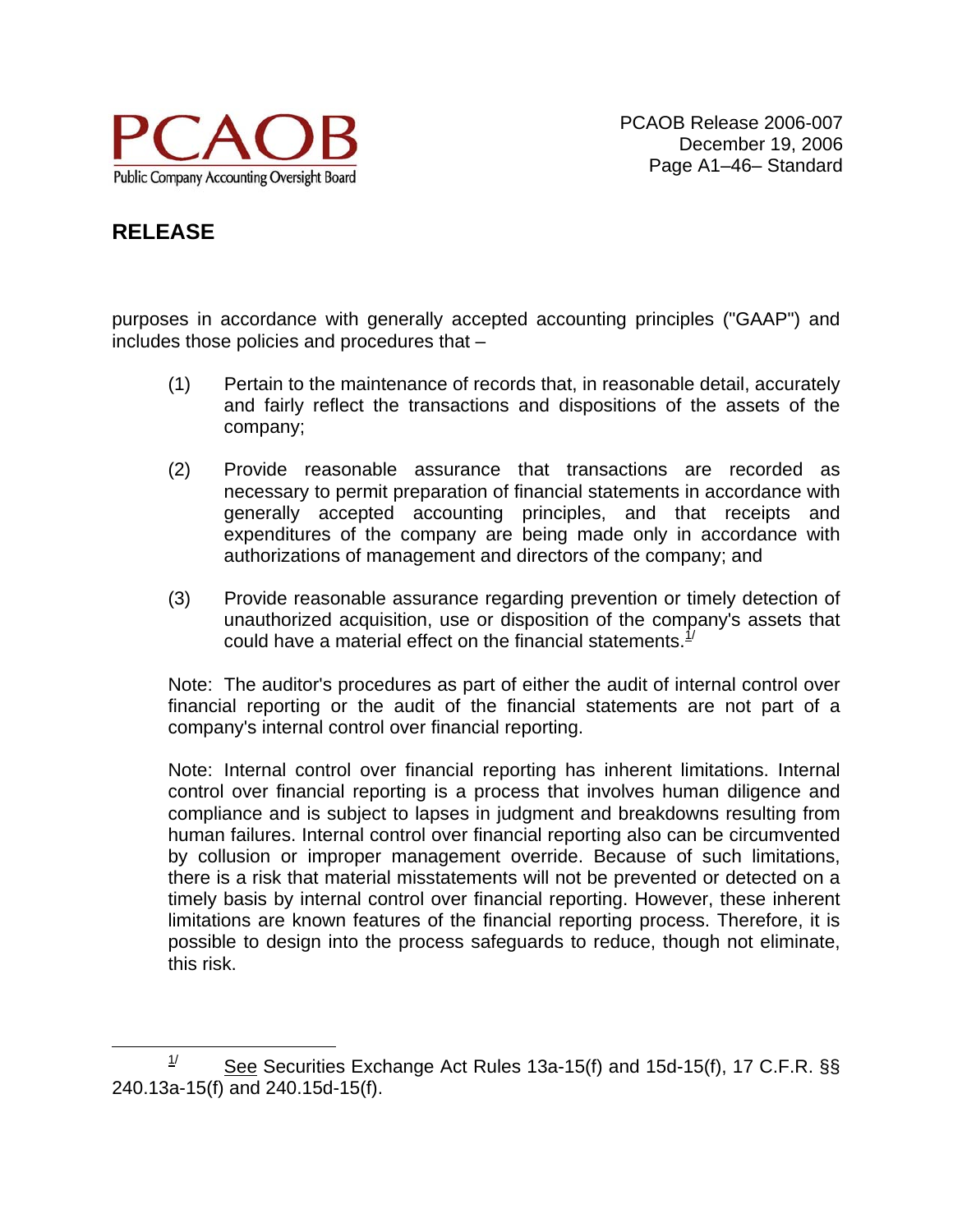

A6*.* **Major classes of transactions** are those transaction flows that have a meaningful bearing on the totals accumulated in the company's significant accounts and, therefore, have a meaningful bearing on relevant assertions.

Note: For example, at a company whose sales may be initiated by customers through personal contact in a retail store or electronically through use of the internet, these types of sales would be two major classes of transactions affecting the company's reported sales if they were both important to the company's financial statements.

A7. **Management's assessment** is the assessment described in Item 308(a)(3) of Regulations S-B and S-K that is included in management's annual report on internal control over financial reporting. $2/$ 

A8. A **material weakness** is a control deficiency, or combination of control deficiencies, such that there is a **reasonable possibility** that a material misstatement of the company's annual or interim financial statements will not be prevented or detected.

Note: There is a **reasonable possibility** of an event, as used in the definitions of *material weakness* and *significant deficiency* (see paragraph A12), when the likelihood of the event is either "reasonably possible" or "probable," as those terms are used in Financial Accounting Standards Board Statement No. 5, Accounting for Contingencies ("FAS No. 5").<sup>3/</sup>

A9. Controls over financial reporting may be **preventive controls** or **detective controls**. Effective internal control over financial reporting often includes a combination of preventive and detective controls.

• Preventive controls have the objective of preventing errors or fraud that could result in a misstatement of the financial statements from occurring.

 $\frac{2}{2}$  $\frac{2}{1}$  See 17 C.F.R. §§ 228.308(a)(3) and 229.308(a)(3).

<sup>3/</sup> See FAS No. 5, Paragraph 3.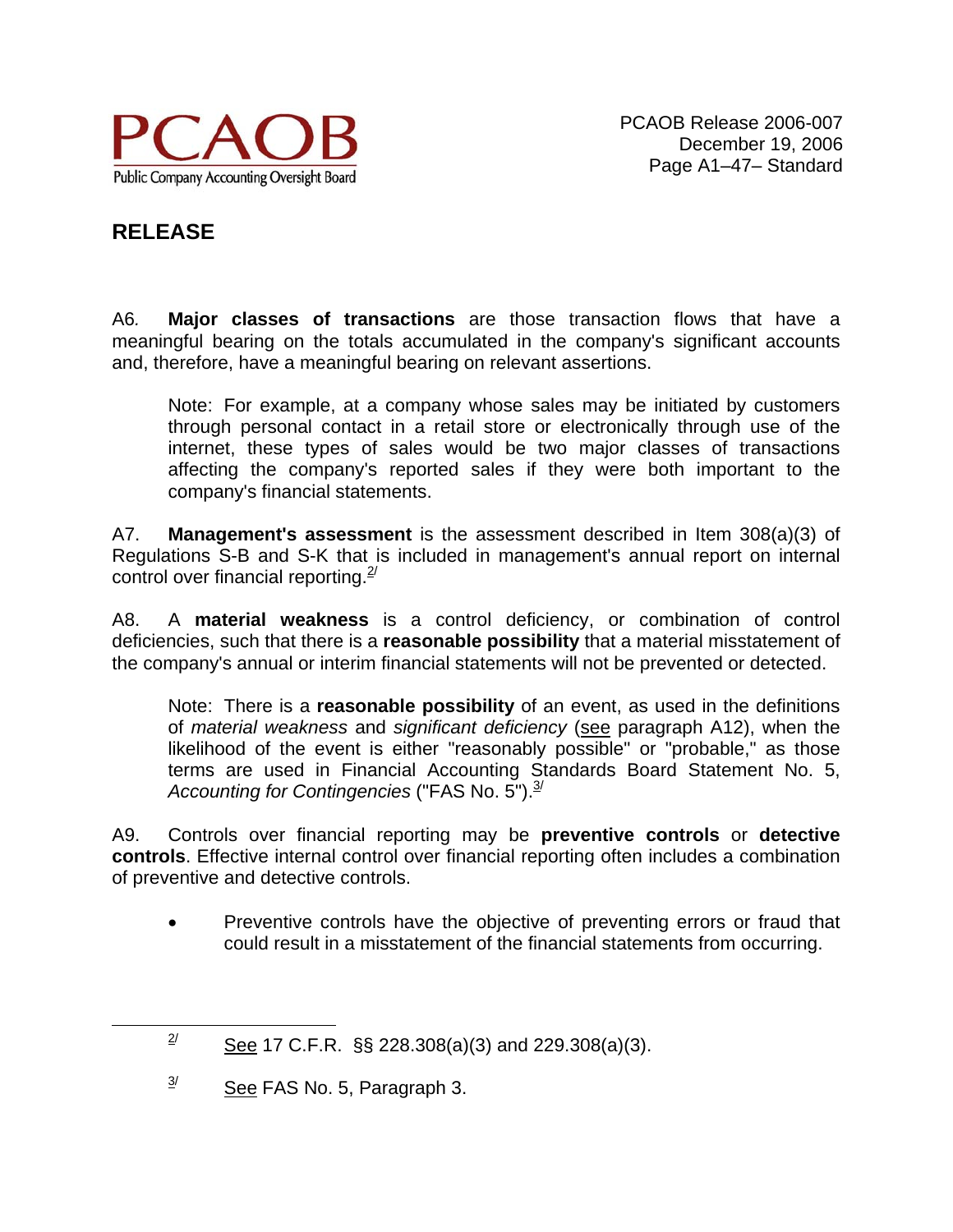

• Detective controls have the objective of detecting errors or fraud that has already occurred that could result in a misstatement of the financial statements.

A10. A **relevant assertion** is a financial statement assertion that has a reasonable possibility of containing a misstatement or misstatements that would cause the financial statements to be materially misstated. The determination of whether an assertion is a relevant assertion should be made without regard to the effect of controls.

A11. An account or disclosure is a **significant account** if there is a reasonable possibility that the account could contain a misstatement that, individually or when aggregated with others, has a material effect on the financial statements, considering the risks of both overstatement and understatement. The determination of whether an account is a significant account should be made without regard to the effect of controls.

A12. A **significant deficiency** is a control deficiency, or combination of control deficiencies, such that there is a reasonable possibility that a **significant misstatement** of the company's annual or interim financial statements will not be prevented or detected.

Note: A **significant misstatement** is a misstatement that is less than material yet important enough to merit attention by those responsible for oversight of the company's financial reporting.

A13. A **significant process** refers to those activities required to initiate, authorize, process, and record major classes of transactions.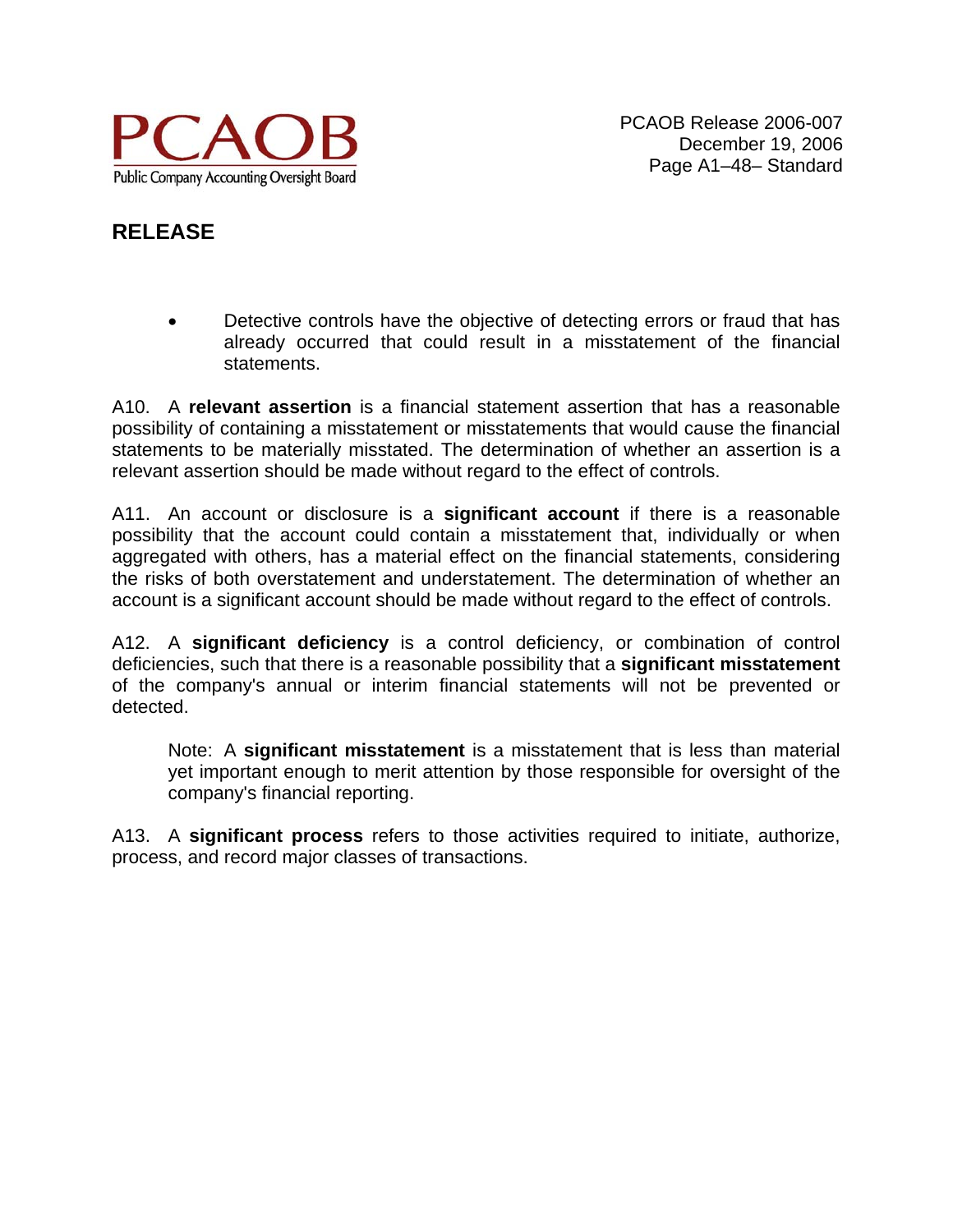

# *APPENDIX B – Special Topics*

#### **Integration of Audits**

B1. In an integrated audit of internal control over financial reporting and the financial statements, the auditor should design his or her testing of controls to accomplish the objectives of both audits simultaneously –

- To obtain sufficient evidence to support the auditor's opinion on internal control over financial reporting as of year-end, and
- To obtain sufficient evidence to support the auditor's control risk assessment for purposes of the audit of financial statements.

B2. Obtaining sufficient evidence to support a control risk assessment of low for purposes of the financial statement audit ordinarily allows the auditor to reduce the amount of audit work that otherwise would have been necessary to opine on the financial statements.

B3. *Tests of Controls in an Audit of Internal Control.* The objective of the tests of controls in an audit of internal control over financial reporting is to obtain evidence about the effectiveness of controls to support the auditor's opinion on the company's internal control over financial reporting. The auditor's opinion relates to the effectiveness of the company's internal control over financial reporting as of a *point in time* and *taken as a whole*.

B4. To express an opinion on internal control over financial reporting as of a *point in time*, the auditor should obtain evidence that internal control over financial reporting has operated effectively for a sufficient period of time, which may be less than the entire period (ordinarily one year) covered by the company's financial statements. To express an opinion on internal control over financial reporting *taken as a whole*, the auditor must obtain evidence about the effectiveness of selected controls over all relevant assertions. This requires that the auditor test the design and operating effectiveness of controls he or she ordinarily would not test if expressing an opinion only on the financial statements.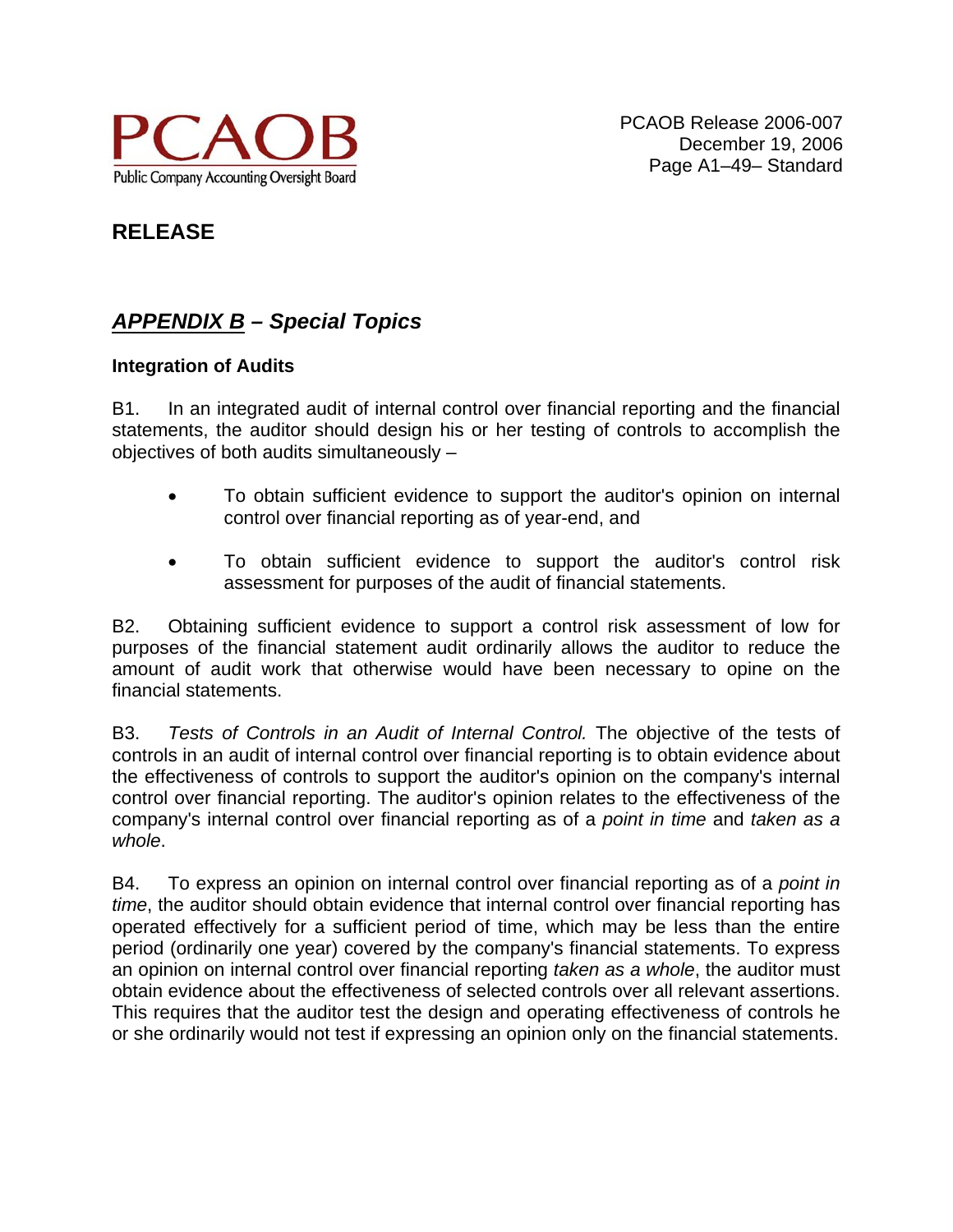

B5. When concluding on the effectiveness of internal control over financial reporting for purposes of expressing an opinion on internal control over financial reporting, the auditor should incorporate the results of any additional tests of controls performed to achieve the objective related to expressing an opinion on the financial statements, as discussed in the following section.

B6. *Tests of Controls in an Audit of Financial Statements.* To express an opinion on the financial statements, the auditor ordinarily performs tests of controls and substantive procedures. The objective of the tests of controls the auditor performs for this purpose is to assess control risk. To assess control risk for specific financial statement assertions at less than the maximum, the auditor is required to obtain evidence that the relevant controls operated effectively during the *entire period* upon which the auditor plans to place reliance on those controls. However, the auditor is not required to assess control risk at less than the maximum for *all* relevant assertions and, for a variety of reasons, the auditor may choose not to do so.

B7. When concluding on the effectiveness of controls for the purpose of assessing control risk, the auditor also should evaluate the results of any additional tests of controls performed to achieve the objective related to expressing an opinion on the company's internal control over financial reporting, as discussed in paragraph B4. Consideration of these results may require the auditor to alter the nature, timing, and extent of substantive procedures and to plan and perform further tests of controls, particularly in response to identified control deficiencies.

B8. *Effect of Tests of Controls on Substantive Procedures.* If, during the audit of internal control over financial reporting, the auditor identifies a significant deficiency or material weakness, he or she should determine the effect on the nature, timing, and extent of substantive procedures to be performed to reduce audit risk in the audit of the financial statements to an appropriately low level.

B9. Regardless of the assessed level of control risk or the assessed risk of material misstatement in connection with the audit of the financial statements, the auditor should perform substantive procedures for all relevant assertions. Performing procedures to express an opinion on internal control over financial reporting does not diminish this requirement.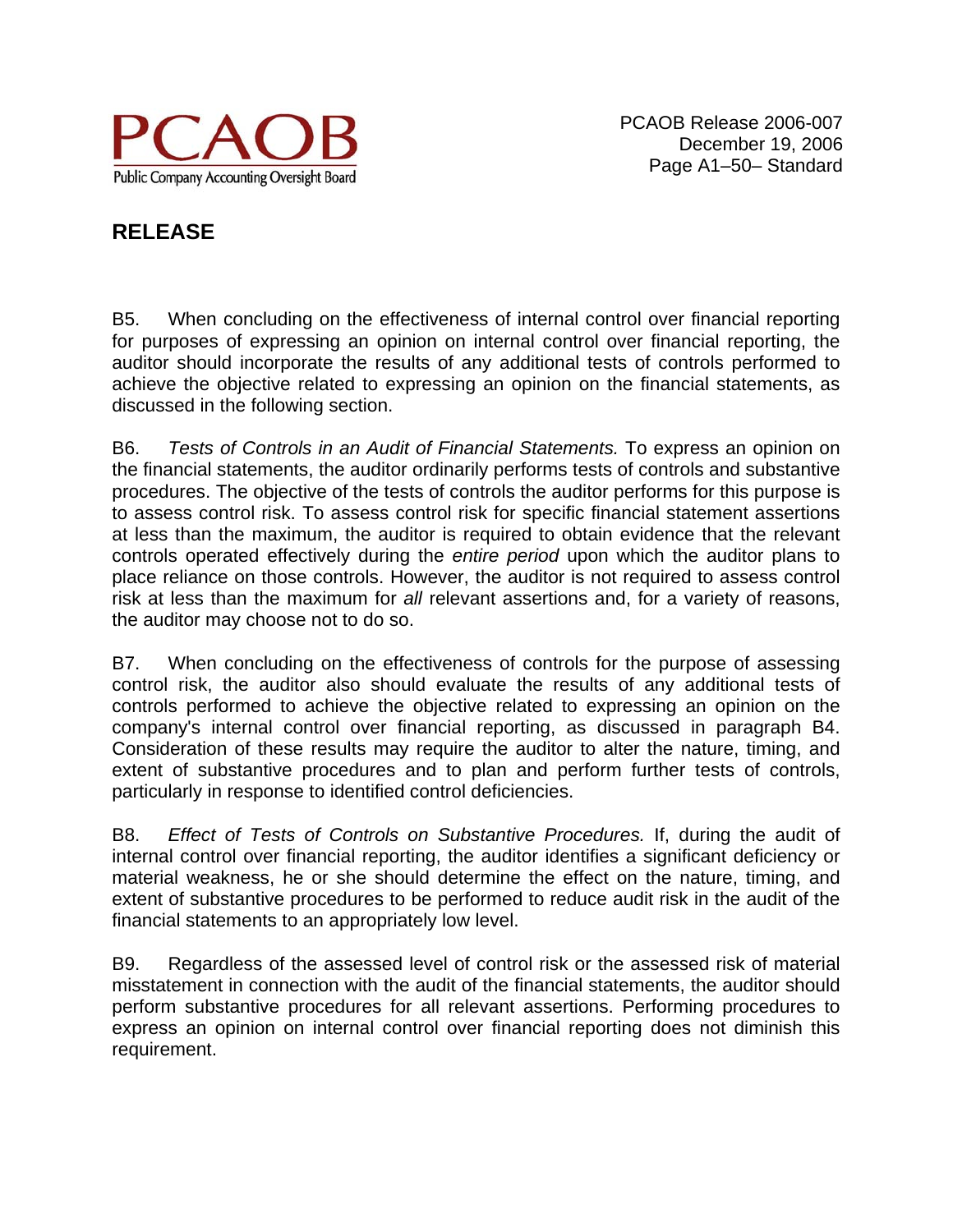

B10. *Effect of Substantive Procedures on the Auditor's Conclusions About the Operating Effectiveness of Controls.* In an audit of internal control over financial reporting, the auditor should evaluate the effect of the findings of the substantive auditing procedures performed in the audit of financial statements on the effectiveness of internal control over financial reporting. This evaluation should include, at a minimum –

- The auditor's risk assessments in connection with the selection and application of substantive procedures, especially those related to fraud;
- Findings with respect to illegal acts and related party transactions;
- Indications of management bias in making accounting estimates and in selecting accounting principles; and
- Misstatements detected by substantive procedures. The extent of such misstatements might alter the auditor's judgment about the effectiveness of controls.

B11. To obtain evidence about whether a selected control is effective, the control must be tested directly; the effectiveness of a control cannot be inferred from the absence of misstatements detected by substantive procedures. The absence of misstatements detected by substantive procedures, however, should inform the auditor's risk assessments in determining the testing necessary to conclude on the effectiveness of a control.

#### **Multiple Locations Scoping Decisions**

B12. In determining the locations or business units at which to perform tests of controls, the auditor should assess the risk of material misstatement to the financial statements associated with the location or business unit and correlate the amount of audit attention devoted to the location or business unit with the degree of risk.

Note: The auditor may eliminate from further consideration locations or business units that, individually or when aggregated with others, do not present a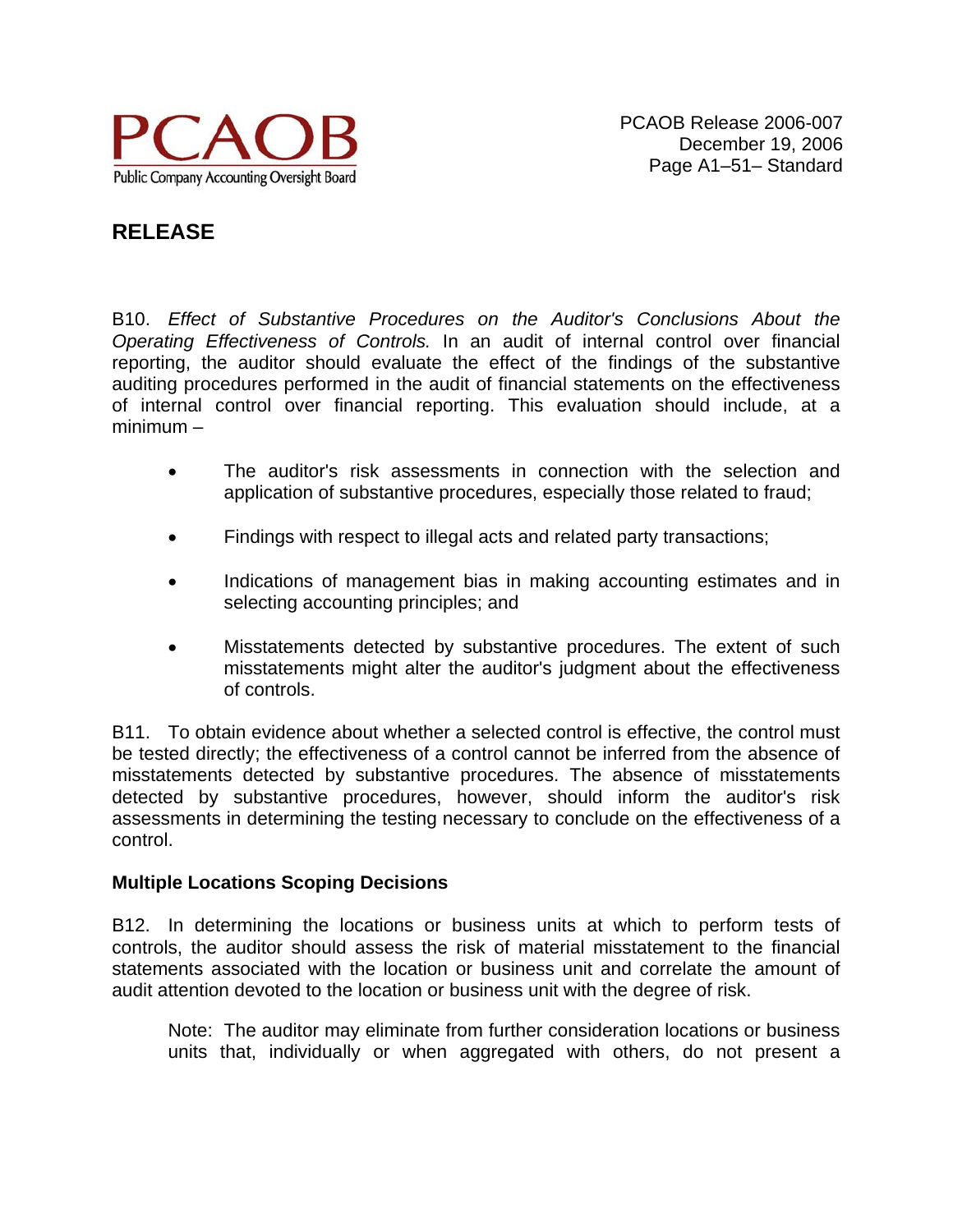

reasonable possibility of material misstatement to the company's consolidated financial statements.

B13. In assessing and responding to risk, the auditor should test controls over specific risks that present a reasonable possibility of material misstatement to the company's consolidated financial statements. In lower-risk locations or business units, the auditor first might evaluate whether testing company-level controls, including controls in place to provide assurance that appropriate controls exist throughout the organization, provides the auditor with sufficient evidence.

B14. In determining the locations or business units at which to perform tests of controls, the auditor should take into account work performed by others on behalf of management. For example, if the internal auditors' plan includes relevant audit work at various locations, the auditor may coordinate work with the internal auditors and reduce the number of locations or business units at which the auditor would otherwise need to perform auditing procedures.

B15. The direction in paragraph 69 regarding special considerations for subsequent years' audits means that the auditor should vary the nature, timing, and extent of testing of controls at locations or business units from year to year.

B16. *Special Situations.* The scope of the audit should include entities that are acquired on or before the date of management's assessment and operations that are accounted for as discontinued operations on the date of management's assessment. The auditor should follow the direction in this multiple-locations discussion in determining whether it is necessary to test controls at these entities or operations.

B17. For equity method investments, the scope of the audit should include controls over the reporting in accordance with generally accepted accounting principles, in the company's financial statements, of the company's portion of the investees' income or loss, the investment balance, adjustments to the income or loss and investment balance, and related disclosures. The audit ordinarily would not extend to controls at the equity method investee.

B18. In situations in which the SEC allows management to limit its assessment of internal control over financial reporting by excluding certain entities, the auditor may limit the audit in the same manner. In these situations, the auditor's opinion would not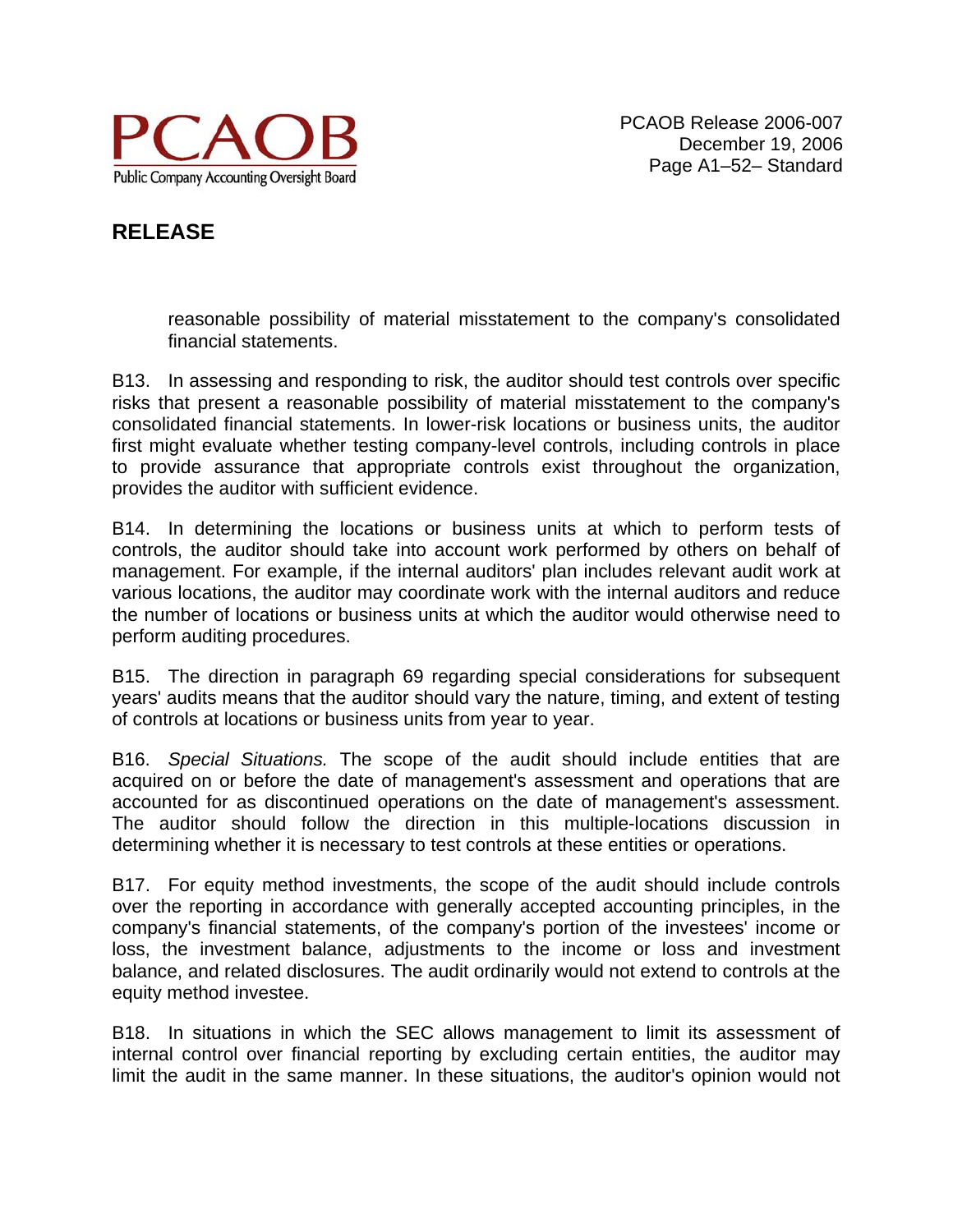

PCAOB Release 2006-007 December 19, 2006 Page A1–53– Standard

### **RELEASE**

be affected by a scope limitation. However, the auditor should include, either in an additional explanatory paragraph or as part of the scope paragraph in his or her report, a disclosure similar to management's regarding the exclusion of an entity from the scope of both management's assessment and the auditor's audit of internal control over financial reporting. Additionally, the auditor should evaluate the reasonableness of management's conclusion that the situation meets the criteria of the SEC's allowed exclusion and the appropriateness of any required disclosure related to such a limitation. If the auditor believes that management's disclosure about the limitation requires modification, the auditor should follow the same communication responsibilities that are described in paragraphs .29 through .32 of AU sec. 722, *Interim Financial Information*. If management and the audit committee do not respond appropriately, in addition to fulfilling those responsibilities, the auditor should modify his or her report on the audit of internal control over financial reporting to include an explanatory paragraph describing the reasons why the auditor believes management's disclosure should be modified.

#### **Use of Service Organizations**

B19. AU sec. 324, *Service Organizations*, applies to the audit of financial statements of a company that obtains services from another organization that are part of its information system. The auditor may apply the relevant concepts described in AU sec. 324 to the audit of internal control over financial reporting.

B20. AU sec. 324.03 describes the situation in which a service organization's services are part of a company's information system. If the service organization's services are part of a company's information system, as described therein, then they are part of the information and communication component of the company's internal control over financial reporting. When the service organization's services are part of the company's internal control over financial reporting, the auditor should include the activities of the service organization when determining the evidence required to support his or her opinion.

B21. AU sec. 324.07 through .16 describe the procedures that the auditor should perform with respect to the activities performed by the service organization. The procedures include –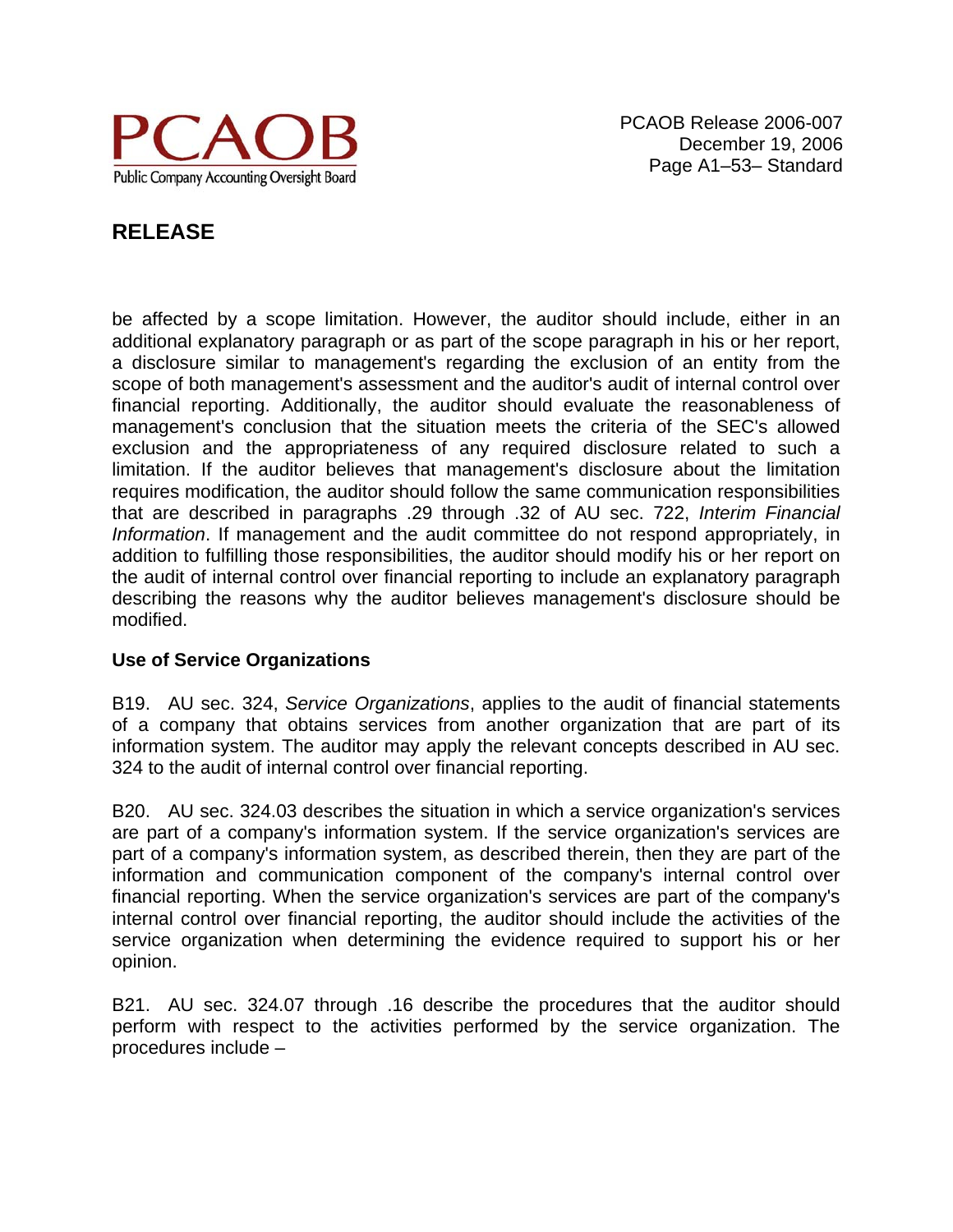

- a. Obtaining an understanding of the controls at the service organization that are relevant to the entity's internal control and the controls at the user organization over the activities of the service organization, and
- b. Obtaining evidence that the controls that are relevant to the auditor's opinion are operating effectively.

B22. Evidence that the controls that are relevant to the auditor's opinion are operating effectively may be obtained by following the procedures described in AU sec. 324.12. These procedures include –

- a. Performing tests of the user organization's controls over the activities of the service organization (e.g., testing the user organization's independent reperformance of selected items processed by the service organization or testing the user organization's reconciliation of output reports with source documents).
- b. Performing tests of controls at the service organization.
- c. Obtaining a service auditor's report on controls placed in operation and tests of operating effectiveness, or a report on the application of agreedupon procedures that describes relevant tests of controls.

Note: The service auditor's report referred to above means a report with the service auditor's opinion on the service organization's description of the design of its controls, the tests of controls, and results of those tests performed by the service auditor, and the service auditor's opinion on whether the controls tested were operating effectively during the specified period (in other words, "reports on controls placed in operation and tests of operating effectiveness" described in AU sec. 324.24b). A service auditor's report that does not include tests of controls, results of the tests, and the service auditor's opinion on operating effectiveness (in other words, "reports on controls placed in operation" described in AU sec. 324.24a) does not provide evidence of operating effectiveness. Furthermore, if the evidence regarding operating effectiveness of controls comes from an agreed-upon procedures report rather than a service auditor's report issued pursuant to AU sec. 324, the auditor should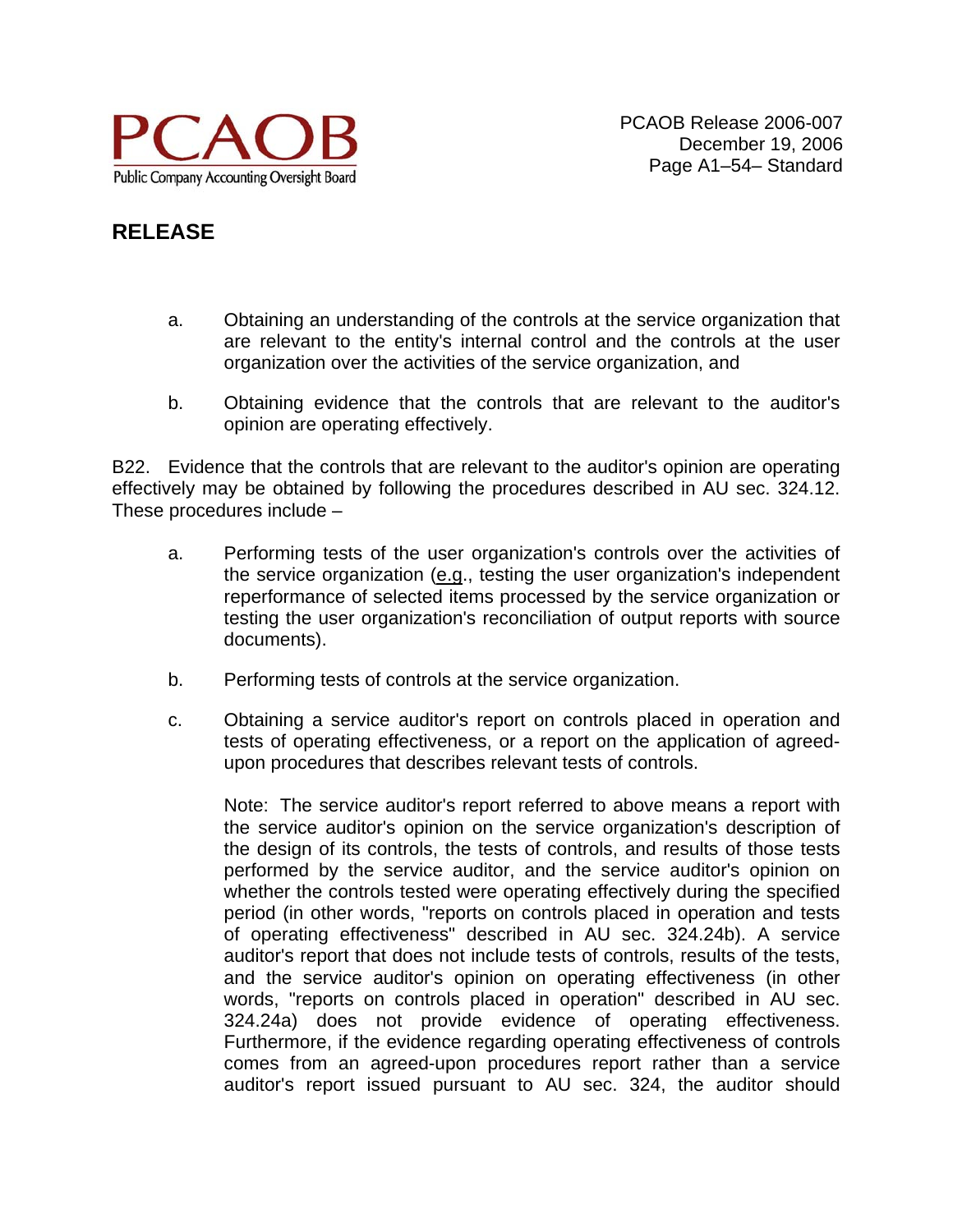

evaluate whether the agreed-upon procedures report provides sufficient evidence in the same manner described in the following paragraph.

B23. If a service auditor's report on controls placed in operation and tests of operating effectiveness is available, the auditor may evaluate whether this report provides sufficient evidence to support his or her opinion. In evaluating whether such a service auditor's report provides sufficient evidence, the auditor should assess the following factors –

- The time period covered by the tests of controls and its relation to the asof date of management's assessment,
- The scope of the examination and applications covered, the controls tested, and the way in which tested controls relate to the company's controls, and
- The results of those tests of controls and the service auditor's opinion on the operating effectiveness of the controls.

Note: These factors are similar to factors the auditor would consider in determining whether the report provides sufficient evidence to support the auditor's assessed level of control risk in an audit of the financial statements as described in AU sec. 324.16.

B24. If the service auditor's report on controls placed in operation and tests of operating effectiveness contains a qualification that the stated control objectives might be achieved only if the company applies controls contemplated in the design of the system by the service organization, the auditor should evaluate whether the company is applying the necessary procedures.

B25. In determining whether the service auditor's report provides sufficient evidence to support the auditor's opinion, the auditor should make inquiries concerning the service auditor's reputation, competence, and independence. Appropriate sources of information concerning the professional reputation of the service auditor are discussed in paragraph .10a of AU sec. 543, *Part of Audit Performed by Other Independent Auditors*.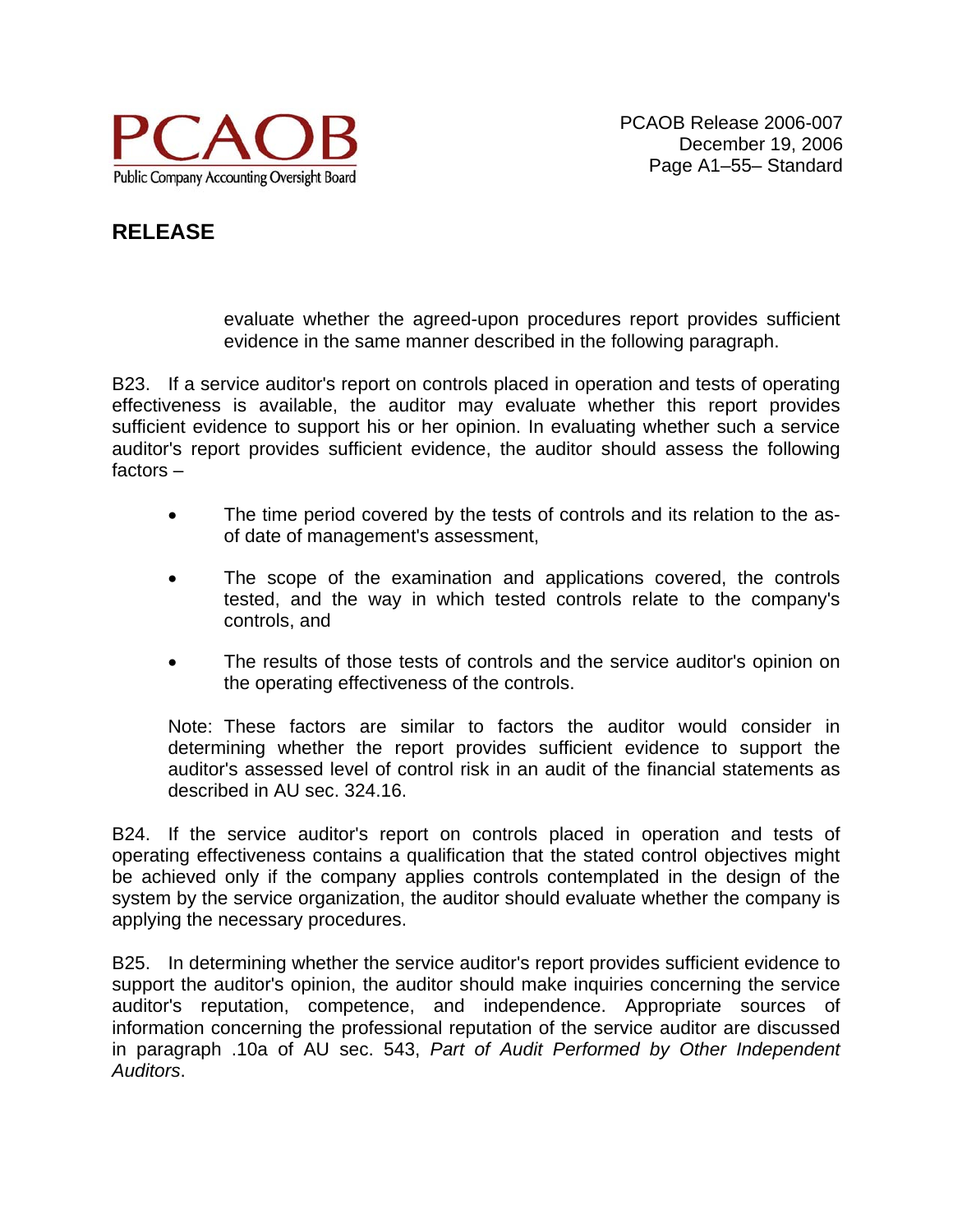

B26. When a significant period of time has elapsed between the time period covered by the tests of controls in the service auditor's report and the date specified in management's assessment, additional procedures should be performed. The auditor should inquire of management to determine whether management has identified any changes in the service organization's controls subsequent to the period covered by the service auditor's report (such as changes communicated to management from the service organization, changes in personnel at the service organization with whom management interacts, changes in reports or other data received from the service organization, changes in contracts or service level agreements with the service organization, or errors identified in the service organization's processing). If management has identified such changes, the auditor should evaluate the effect of such changes on the effectiveness of the company's internal control over financial reporting. The auditor also should evaluate whether the results of other procedures he or she performed indicate that there have been changes in the controls at the service organization.

B27. The auditor should determine whether to obtain additional evidence about the operating effectiveness of controls at the service organization based on the procedures performed by management or the auditor and the results of those procedures and on an evaluation of the following risk factors. As risk increases, the need for the auditor to obtain additional evidence increases.

- The elapsed time between the time period covered by the tests of controls in the service auditor's report and the date specified in management's assessment,
- The significance of the activities of the service organization,
- Whether there are errors that have been identified in the service organization's processing, and
- The nature and significance of any changes in the service organization's controls identified by management or the auditor.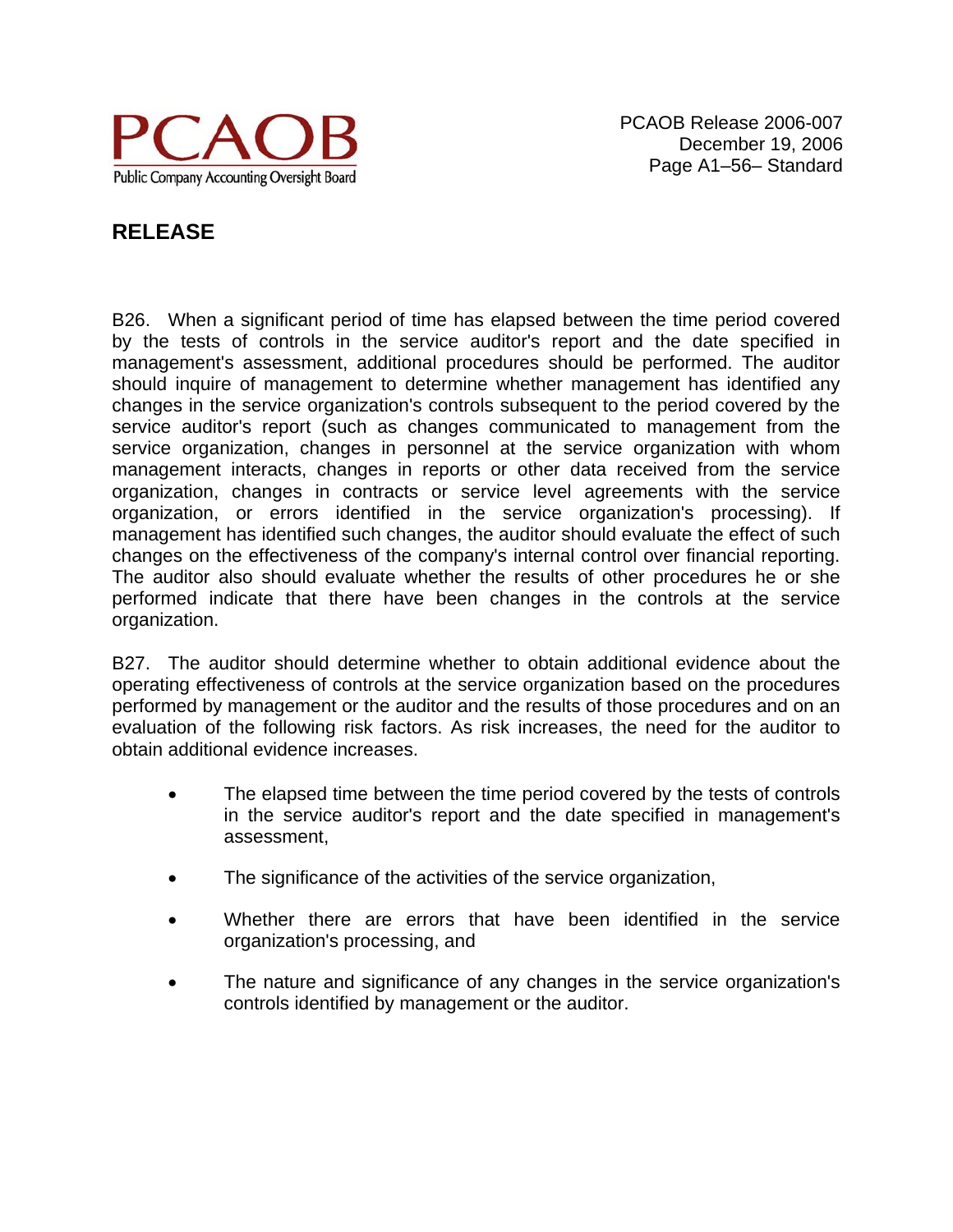

B28. If the auditor concludes that additional evidence about the operating effectiveness of controls at the service organization is required, the auditor's additional procedures may include –

- Evaluating procedures performed by management and the results of those procedures.
- Contacting the service organization, through the user organization, to obtain specific information.
- Requesting that a service auditor be engaged to perform procedures that will supply the necessary information.
- Visiting the service organization and performing such procedures.

B29. The auditor should not refer to the service auditor's report when expressing an opinion on internal control over financial reporting.

#### **Benchmarking of Automated Controls**

B30. Entirely automated application controls are generally not subject to breakdowns due to human failure. This feature allows the auditor to use a "benchmarking" strategy.

B31. If general controls over program changes, access to programs, and computer operations are effective and continue to be tested, and if the auditor verifies that the automated application control has not changed since the auditor established a baseline (i.e., last tested the application control), the auditor may conclude that the automated application control continues to be effective without repeating the prior year's specific tests of the operation of the automated application control. The nature and extent of the evidence that the auditor should obtain to verify that the control has not changed may vary depending on the circumstances, including depending on the strength of the company's program change controls.

B32. When using a benchmarking strategy for a particular control, the auditor should take into account the importance of the effect of related files, tables, data, and parameters on the consistent and effective functioning of the automated application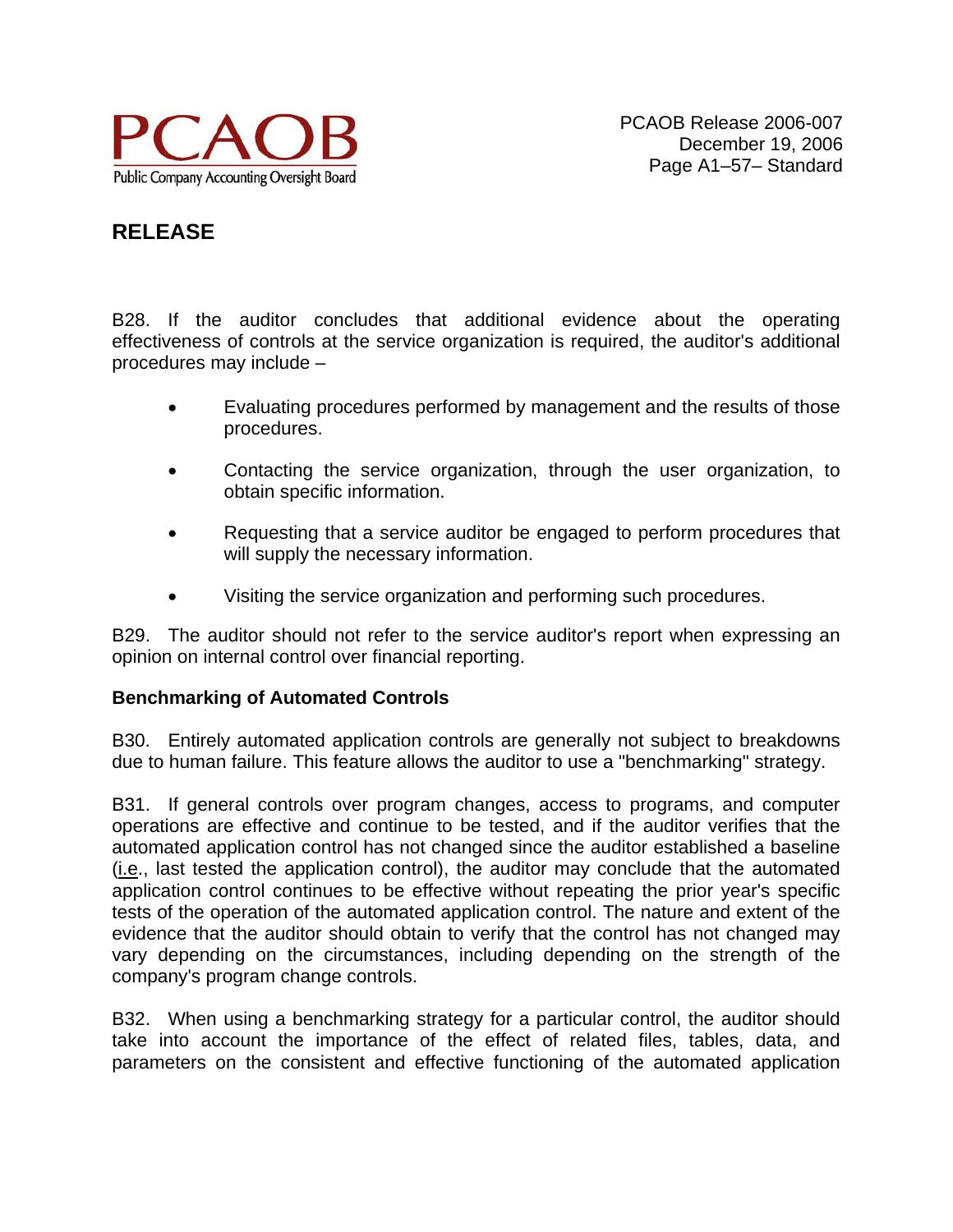

control. For example, an automated application for calculating interest income might be dependent on the continued integrity of a rate table used by the automated calculation.

B33. To determine whether to use a benchmarking strategy, the auditor should assess the following risk factors. As these factors indicate lower risk, the control being evaluated should be viewed as well-suited for benchmarking. As these factors indicate increased risk, the control being evaluated should be viewed as less well-suited for benchmarking. These factors are –

- The extent to which the application control can be matched to a defined program within an application;
- The extent to which the application is stable (i.e., there are few changes from period to period); and
- The availability and reliability of a report of the compilation dates of the programs placed in production. (This information may be used as evidence that controls within the program have not changed.)

B34. Benchmarking automated application controls can be especially effective for companies using purchased software when the possibility of program changes is remote—e.g., when the vendor does not allow access or modification to the source code.

B35. After a period of time, the length of which depends upon the circumstances, the baseline of the operation of an automated application control should be reestablished. To determine when to reestablish a baseline, the auditor should evaluate the following factors –

- The effectiveness of the IT control environment, including controls over application and system software acquisition and maintenance, access controls and computer operations;
- The auditor's understanding of the nature of changes, if any, on the specific programs that contain the controls;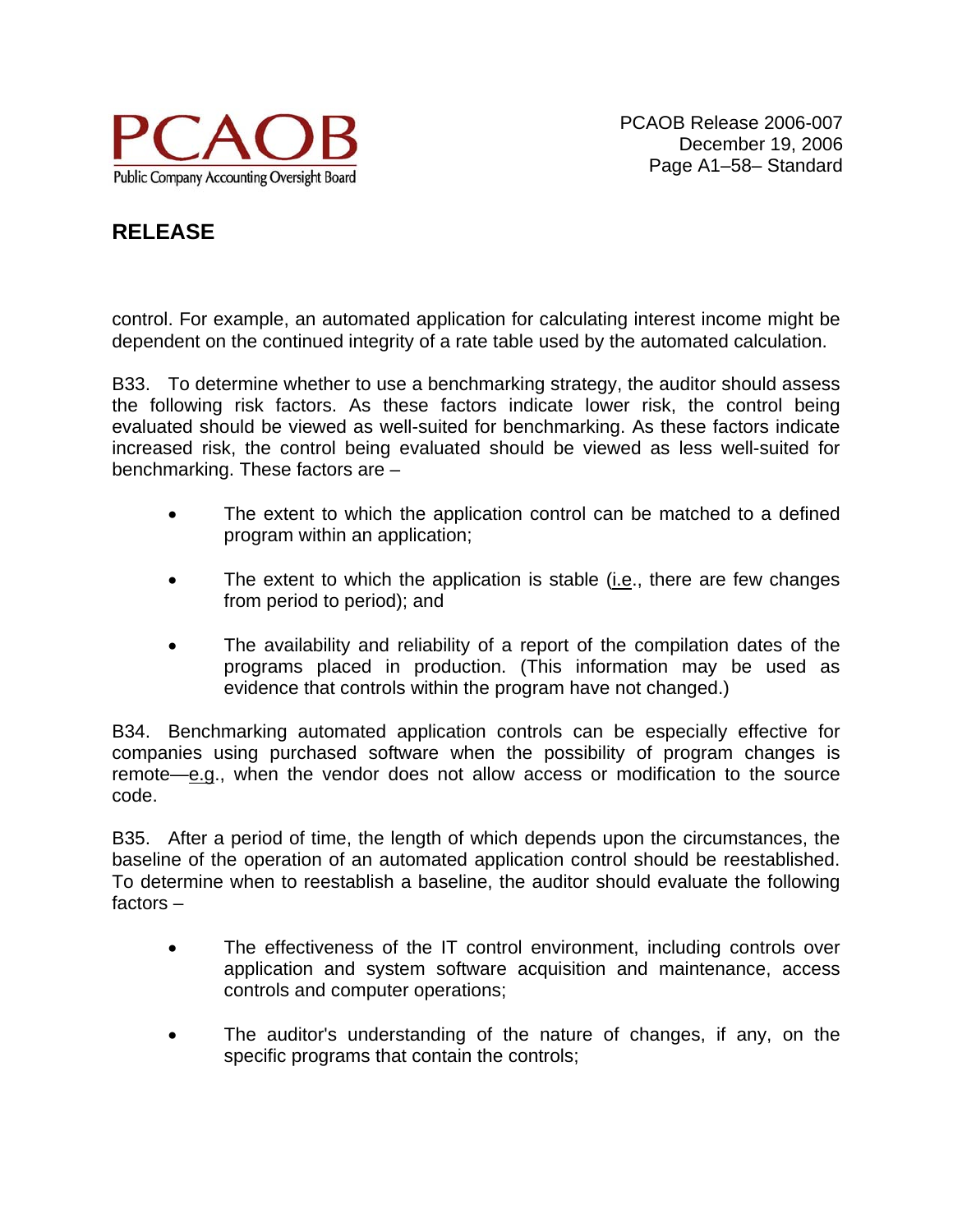

- The nature and timing of other related tests;
- The consequences of errors associated with the application control that was benchmarked; and
- Whether the control is sensitive to other business factors that may have changed. For example, an automated control may have been designed with the assumption that only positive amounts will exist in a file. Such a control would no longer be effective if negative amounts (credits) begin to be posted to the account.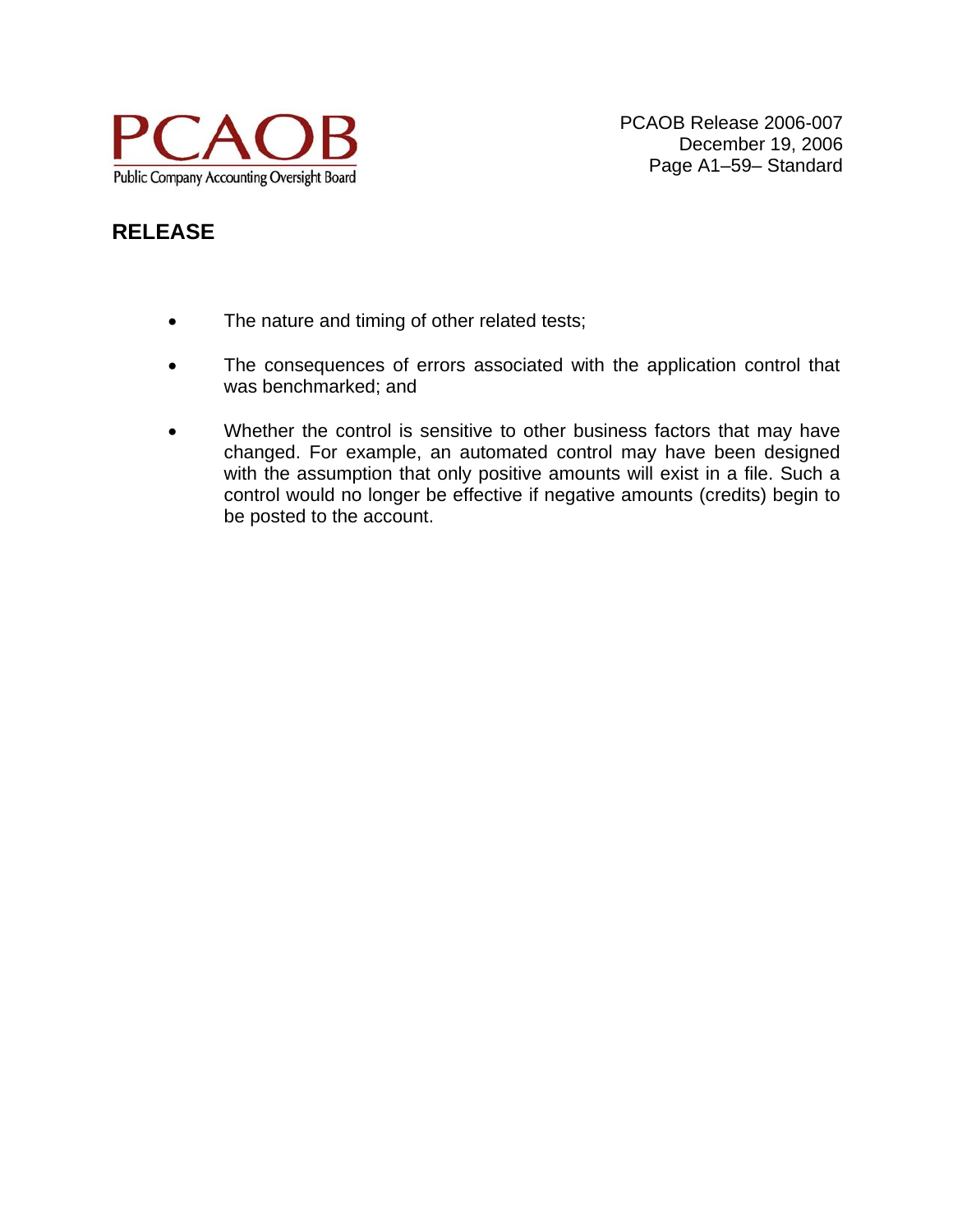

# *APPENDIX C – Special Reporting Situations*

#### **Report Modifications**

- C1. The auditor should modify his or her report if any of the following conditions exist.
	- a. Elements of management's annual report on internal control are incomplete or improperly presented.
	- b. There is a restriction on the scope of the engagement.
	- c. The auditor decides to refer to the report of other auditors as the basis, in part, for the auditor's own report.
	- d. There is other information contained in management's annual report on internal control over financial reporting.
	- e. Management's annual certification pursuant to Section 302 of the Sarbanes-Oxley Act is misstated.

C2. *Elements of Management's Annual Report on Internal Control Over Financial Reporting Are Incomplete or Improperly Presented.* If the auditor determines that elements of management's annual report on internal control over financial reporting are incomplete or improperly presented, the auditor should modify his or her report to include an explanatory paragraph describing the reasons for this determination. If the auditor determines that the required disclosure about a material weakness is not fairly presented in all material respects, the auditor should follow the direction in paragraph 100.

C3. *Scope Limitations*. The auditor can express an opinion on the company's internal control over financial reporting only if the auditor has been able to apply the procedures necessary in the circumstances. If there are restrictions on the scope of the engagement, the auditor should withdraw from the engagement or disclaim an opinion. A disclaimer of opinion states that the auditor does not express an opinion on the effectiveness of internal control over financial reporting.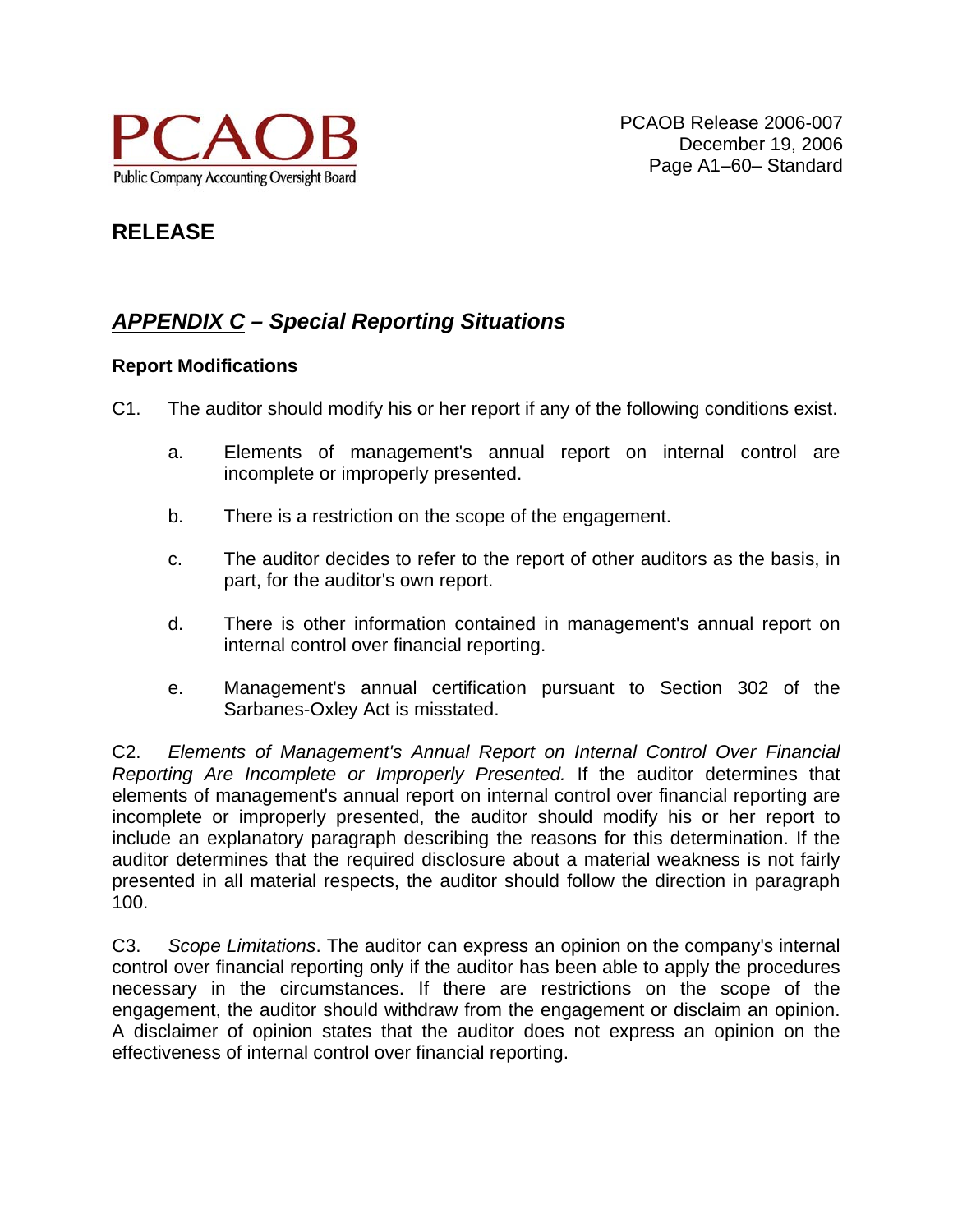

C4. When disclaiming an opinion because of a scope limitation, the auditor should state, in a separate paragraph or paragraphs, the substantive reasons for the disclaimer. He or she should state that the scope of the audit was not sufficient to warrant the expression of an opinion. The auditor should not identify the procedures that were performed nor include the statements describing the characteristics of an audit of internal control over financial reporting (paragraph 94, g, h, and i); to do so might overshadow the disclaimer.

C5. When the auditor plans to disclaim an opinion and the limited procedures performed by the auditor caused the auditor to conclude that a material weakness exists, the auditor's report also should include –

- The definition of a material weakness, as provided in paragraph A8.
- A description of any material weaknesses identified in the company's internal control over financial reporting. This description should provide the users of the audit report with specific information about the nature of any material weakness, and its actual and potential effect on the presentation of the company's financial statements issued during the existence of the weakness. This description also should address the requirements in paragraphs 102 and 103.

C6. The auditor may issue a report disclaiming an opinion on internal control over financial reporting as soon as the auditor concludes that a scope limitation will prevent the auditor from obtaining the reasonable assurance necessary to express an opinion. The auditor is not required to perform any additional work prior to issuing a disclaimer when the auditor concludes that he or she will not be able to obtain sufficient evidence to express an opinion.

Note: In this case, in following the direction in paragraph 98 regarding dating the auditor's report, the report date is the date that the auditor has obtained sufficient competent evidence to support the representations in the auditor's report.

C7. If the auditor concludes that he or she cannot express an opinion because there has been a limitation on the scope of the audit, the auditor should communicate, in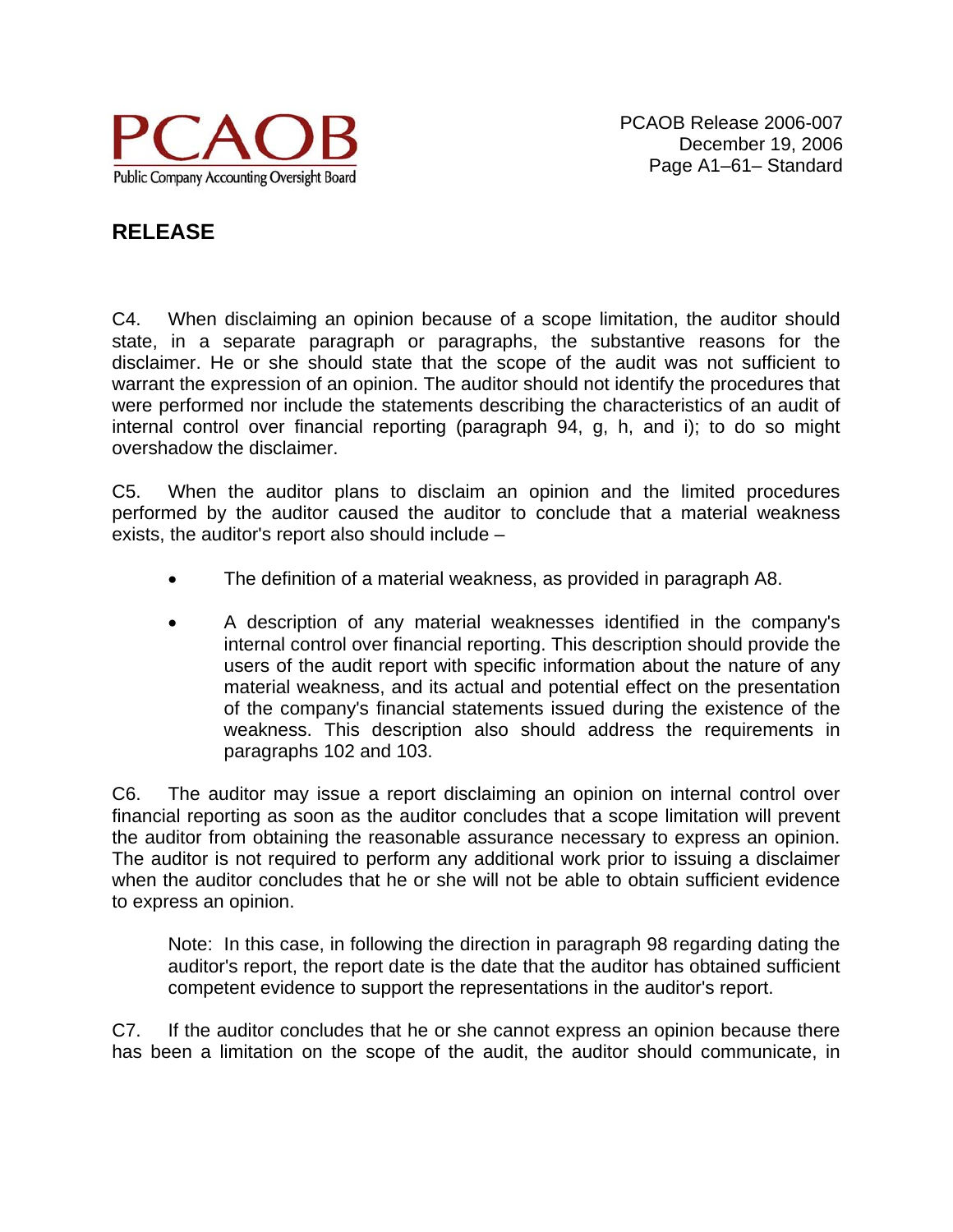

writing, to management and the audit committee that the audit of internal control over financial reporting cannot be satisfactorily completed.

C8. *Opinions Based, in Part, on the Report of Another Auditor*. When another auditor has audited the financial statements and internal control over financial reporting of one or more subsidiaries, divisions, branches, or components of the company, the auditor should determine whether he or she may serve as the principal auditor and use the work and reports of another auditor as a basis, in part, for his or her opinion. AU sec. 543, *Part of Audit Performed by Other Independent Auditors*, provides direction on the auditor's decision of whether to serve as the principal auditor of the financial statements. If the auditor decides it is appropriate to serve as the principal auditor of the financial statements, then that auditor also should be the principal auditor of the company's internal control over financial reporting. This relationship results from the requirement that an audit of the financial statements must be performed to audit internal control over financial reporting; only the principal auditor of the financial statements can be the principal auditor of internal control over financial reporting. In this circumstance, the principal auditor of the financial statements needs to participate sufficiently in the audit of internal control over financial reporting to provide a basis for serving as the principal auditor of internal control over financial reporting.

C9. When serving as the principal auditor of internal control over financial reporting, the auditor should decide whether to make reference in the report on internal control over financial reporting to the audit of internal control over financial reporting performed by the other auditor. In these circumstances, the auditor's decision is based on factors analogous to those of the auditor who uses the work and reports of other independent auditors when reporting on a company's financial statements as described in AU sec. 543.

C10. The decision about whether to make reference to another auditor in the report on the audit of internal control over financial reporting might differ from the corresponding decision as it relates to the audit of the financial statements. For example, the audit report on the financial statements may make reference to the audit of a significant equity investment performed by another independent auditor, but the report on internal control over financial reporting might not make a similar reference because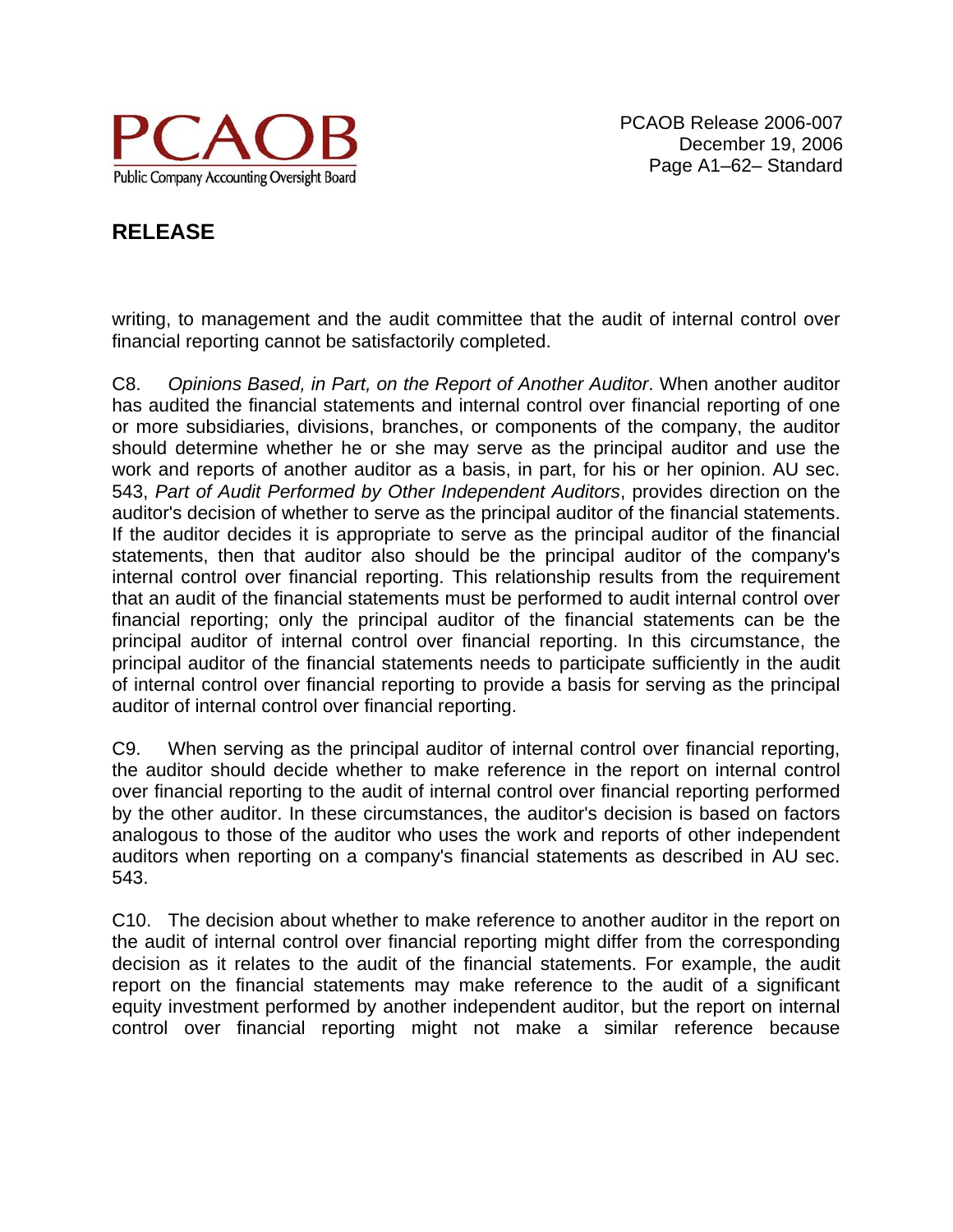

management's assessment of internal control over financial reporting ordinarily would not extend to controls at the equity method investee. $1/2$ 

C11. When the auditor decides to make reference to the report of the other auditor as a basis, in part, for his or her opinion on the company's internal control over financial reporting, the auditor should refer to the report of the other auditor when describing the scope of the audit and when expressing the opinion.

C12. *Management's Annual Report on Internal Control Over Financial Reporting Containing Additional Information*. Management's annual report on internal control over financial reporting may contain information in addition to the elements described in paragraph 81 that are subject to the auditor's evaluation.

C13. If management's annual report on internal control over financial reporting could reasonably be viewed by users of the report as including such additional information, the auditor should disclaim an opinion on the information.

C14. If the auditor believes that management's additional information contains a material misstatement of fact, he or she should discuss the matter with management. If, after discussing the matter with management, the auditor concludes that a material misstatement of fact remains, the auditor should notify management and the audit committee, in writing, of the auditor's views concerning the information. AU sec. 317, *Illegal Acts by Clients* and Section 10A of the Securities Exchange Act of 1934 may also require the auditor to take additional action. $2^{\prime}$ 

Note: If management makes the types of disclosures described in paragraph C12 outside its annual report on internal control over financial reporting and includes them elsewhere within its annual report on the company's financial statements, the auditor would not need to disclaim an opinion. However, in that situation, the auditor's responsibilities are the same as those described in this

 $\frac{1}{2}$  $\frac{1}{2}$  See paragraph B17, for further discussion of the evaluation of the controls over financial reporting for an equity method investment.

<sup>2/</sup> See 15 U.S.C. § 78j-1.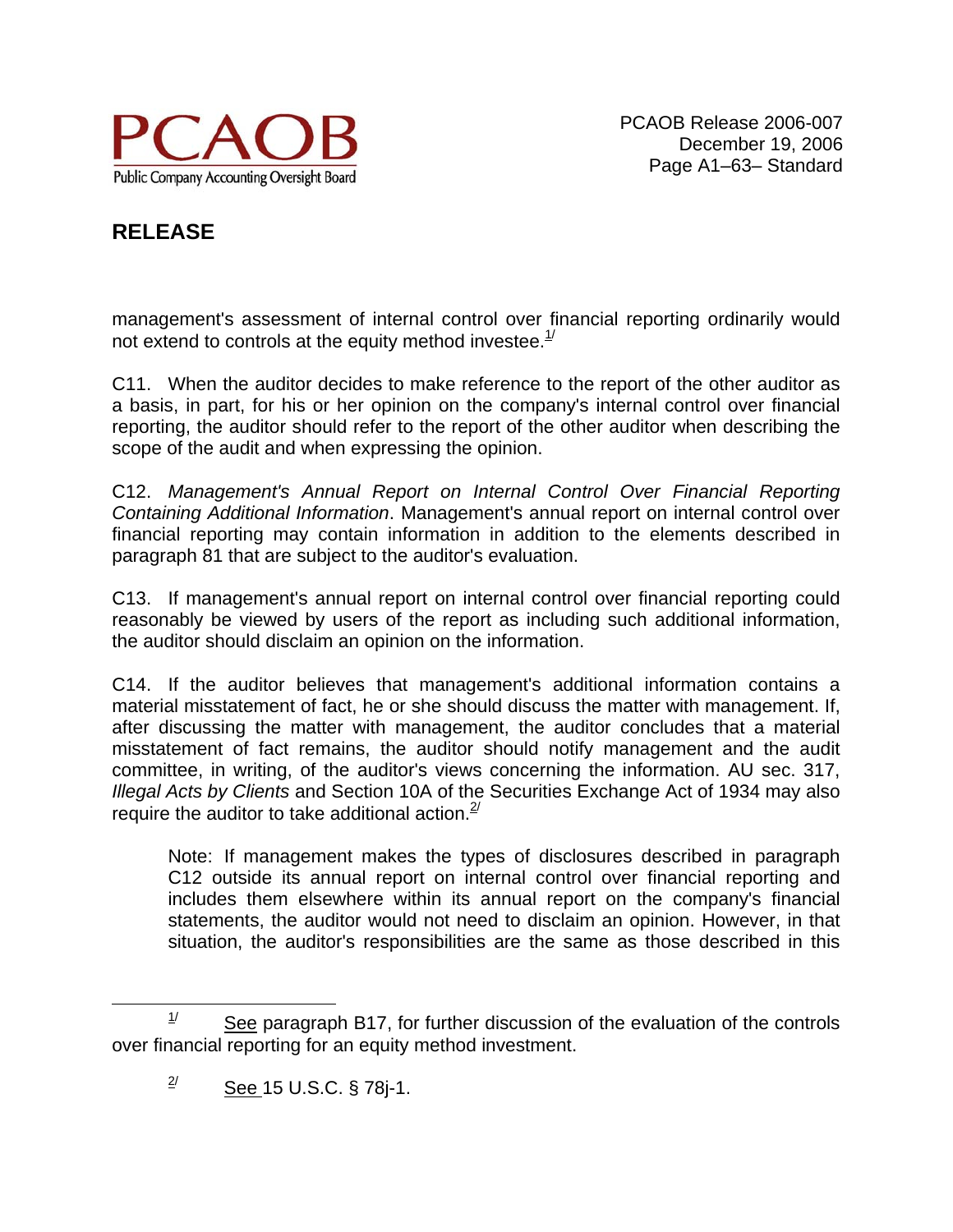

paragraph if the auditor believes that the additional information contains a material misstatement of fact.

C15. *Management's Annual Certification Pursuant to Section 302 of the Sarbanes-Oxley Act is Misstated.* If matters come to the auditor's attention as a result of the audit of internal control over financial reporting that lead him or her to believe that modifications to the disclosures about changes in internal control over financial reporting (addressing changes in internal control over financial reporting occurring during the fourth quarter) are necessary for the annual certifications to be accurate and to comply with the requirements of Section 302 of the Act and Securities Exchange Act Rule 13a-14(a) or 15d-14(a), whichever applies, $3/2$  the auditor should follow the communication responsibilities as described in AU sec. 722 *Interim Financial Information*, for any interim period. However, if management and the audit committee do not respond appropriately, in addition to the responsibilities described in AU sec. 722, the auditor should modify his or her report on the audit of internal control over financial reporting to include an explanatory paragraph describing the reasons the auditor believes management's disclosures should be modified.

#### **Filings Under Federal Securities Statutes**

C16. AU sec. 711, *Filings Under Federal Securities Statutes*, describes the auditor's responsibilities when an auditor's report is included in registration statements, proxy statements, or periodic reports filed under the federal securities statutes. The auditor should apply AU sec. 711 with respect to the auditor's report on management's assessment of the effectiveness of internal control over financial reporting included in such filings. In addition, the auditor should extend the direction in AU sec. 711.10 to inquire of and obtain written representations from officers and other executives responsible for financial and accounting matters about whether any events have occurred that have a material effect on the audited financial statements to matters that could have a material effect on management's assessment of internal control over financial reporting.

C17. When the auditor has fulfilled these responsibilities and intends to consent to the inclusion of his or her report on management's assessment of the effectiveness of

 $\frac{3}{2}$  $\frac{3}{2}$  See 17 C.F.R. §§ 240.13a-14(a) and 240.15d-14(a).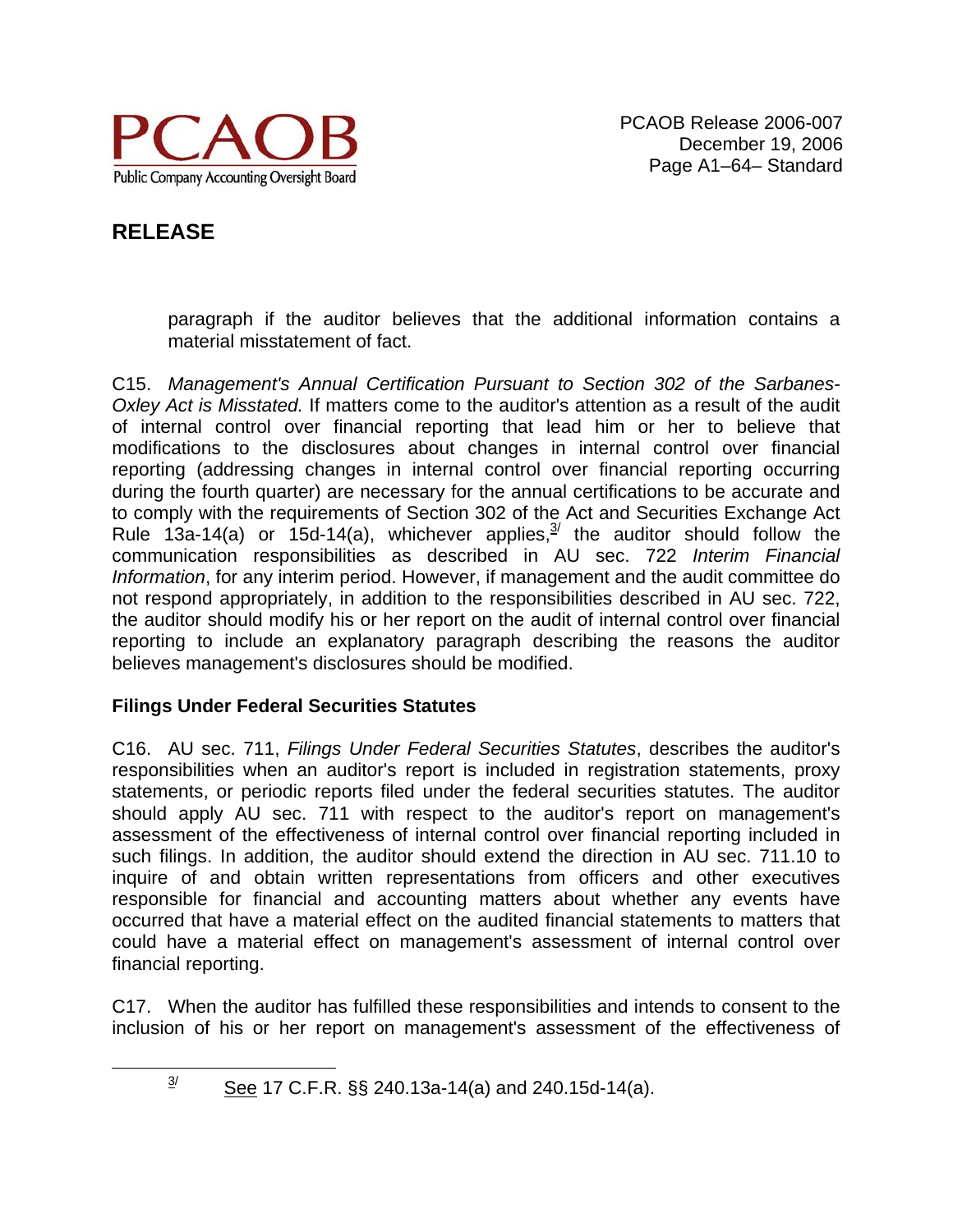

internal control over financial reporting in the securities filing, the auditor's consent should clearly indicate that both the audit report on financial statements and the audit report on management's assessment of the effectiveness of internal control over financial reporting (or both opinions if a combined report is issued) are included in his or her consent.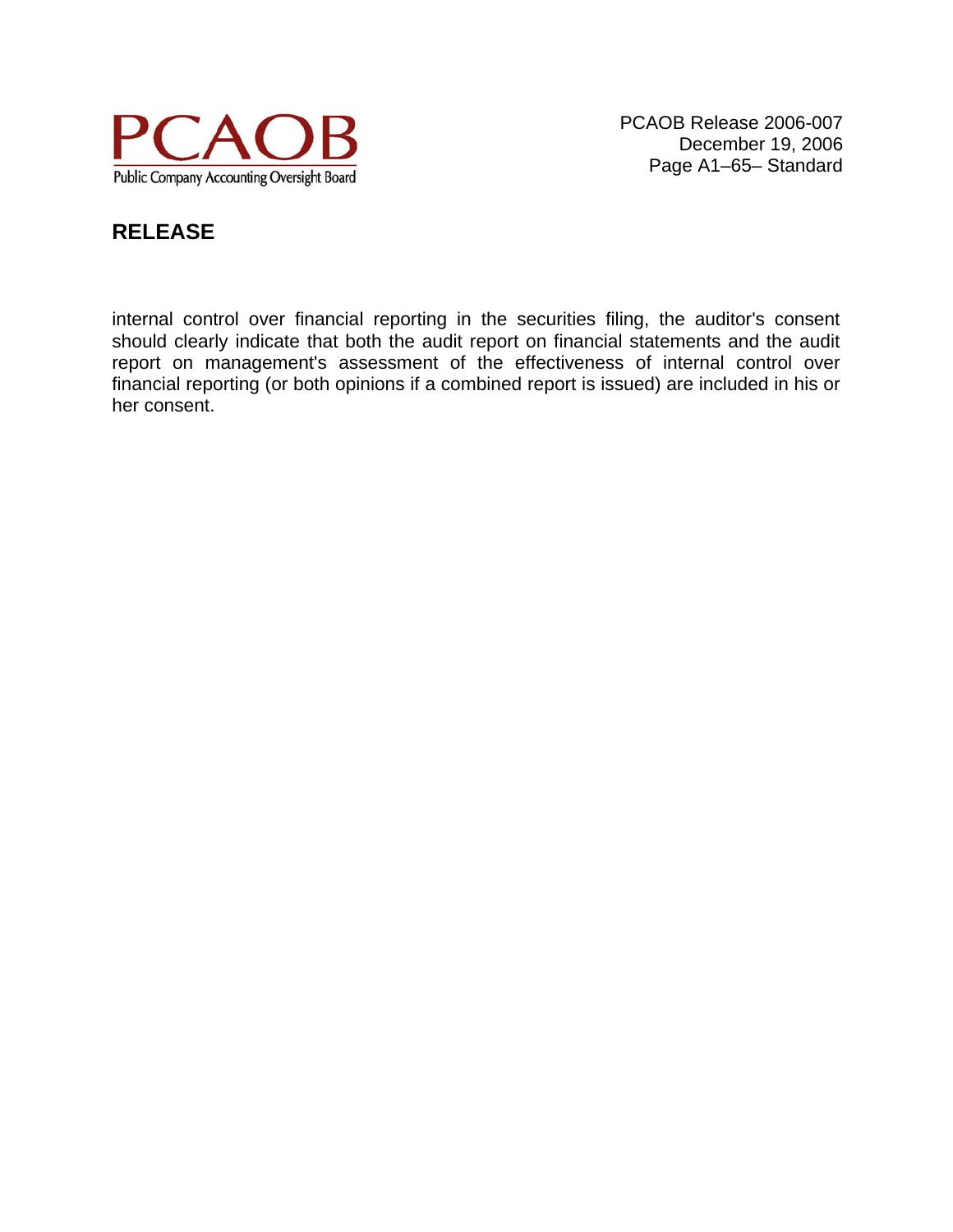

#### **Appendix 2 – Proposed Auditing Standard**

#### **December 19, 2006 AUDITING AND RELATED PROFESSIONAL PRACTICE STANDARDS**

Proposed Auditing Standard –

*Considering and Using the Work of Others in an Audit*

*This proposed auditing standard will supersede SAS No. 65, "The Auditor's Consideration of the Internal Audit Function in an Audit of Financial Statements" (AU sec. 322, "The Auditor's Consideration of the Internal Audit Function in an Audit of Financial Statements") if it is adopted by the Board and approved by the Securities and Exchange Commission.* 

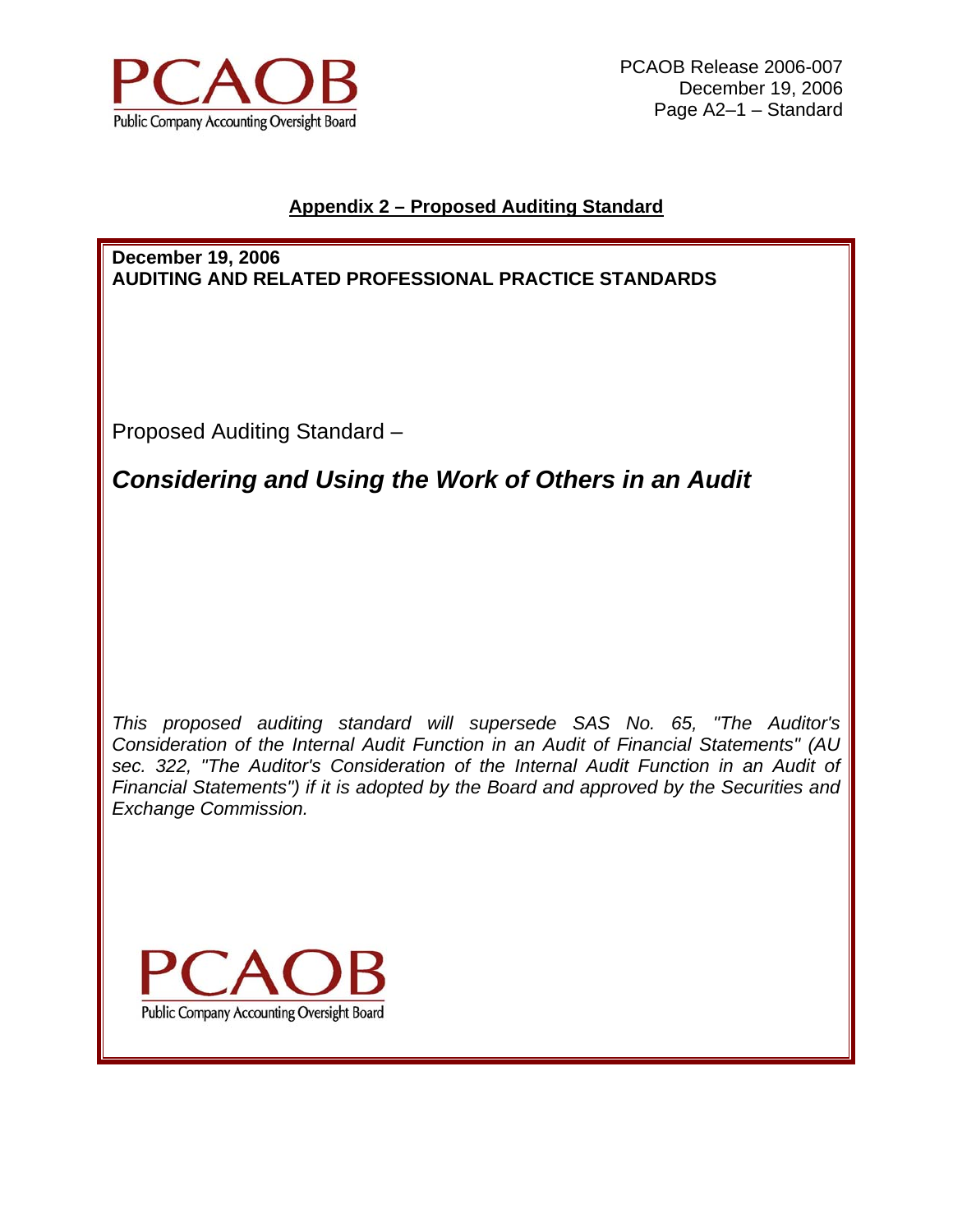

#### **Table of Contents**

Paragraph

| Evaluating the Nature of the Subject Matter Tested by Others11-12 |  |
|-------------------------------------------------------------------|--|
|                                                                   |  |
|                                                                   |  |
|                                                                   |  |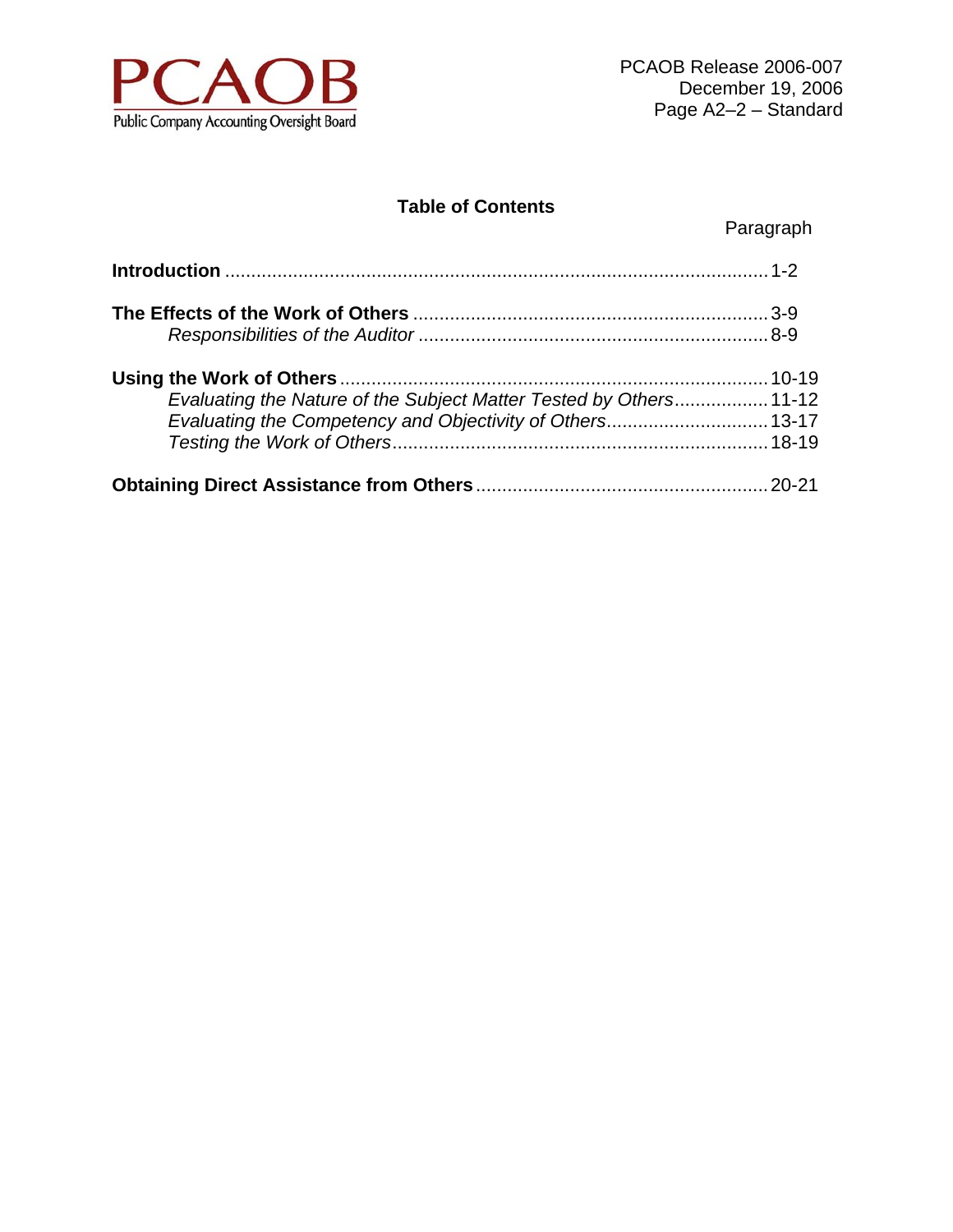

#### **Introduction**

1. This standard establishes requirements for and provides direction on the auditor's consideration and use of relevant work performed by others in an integrated audit of financial statements and internal control over financial reporting ("integrated audit") or in an audit of financial statements only. For these purposes, the work of others includes work performed by internal auditors, company personnel (in addition to internal auditors), and third parties working under the direction of management or the audit committee.

Note: The use of the work of others, as described within this standard does not include the auditor's use of the work of other independent auditors, as described in AU sec. 543*, Part of Audit Performed by Other Independent Auditors*, the auditor's use of a service auditor as described in AU sec. 324, *Service Organizations,* or the auditor's use of the work of a specialist, as described in AU sec. 336, *Using the Work of a Specialist*.

2. This standard distinguishes between two general types of work performed by others: 1) the auditor's consideration and use of work performed by others in the ordinary course of business (paragraphs 3 through 19); and, 2) work performed by others to directly assist the auditor in achieving the auditor's objectives in his or her audit (paragraphs 20 and 21).

#### **The Effects of the Work of Others**

3. The auditor should obtain an understanding of work performed by others sufficient to identify relevant activities.

4. *Relevant activities* are tests performed by others that provide evidence about the design and operating effectiveness of a company's internal control over financial reporting or that provide evidence about potential misstatements of the company's financial statements. Tests performed by others that provide such evidence typically are similar in nature, timing, and extent to the procedures that the auditor would have performed himself or herself as part of obtaining sufficient competent evidence to support the auditor's opinion.

Note: Certain activities may not be relevant to the financial statements or internal control over financial reporting. For example, procedures performed to evaluate the efficiency of management decision-making processes ordinarily are not relevant activities. In addition, not all activities are tests that provide audit evidence. Only tests that provide audit evidence may be considered relevant activities.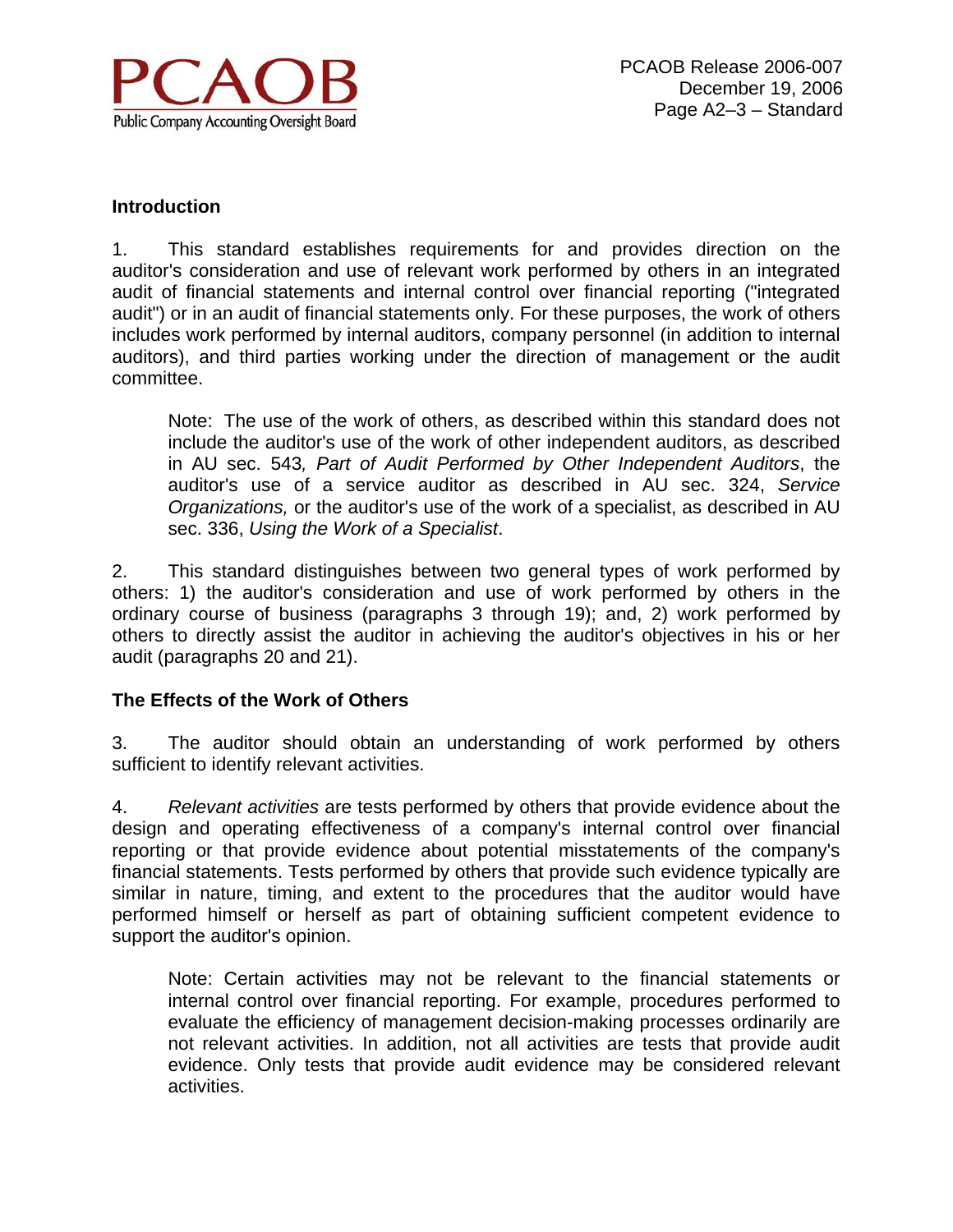

5. The auditor should obtain an understanding of the relevant activities undertaken by others to determine how that work might alter the nature, timing, and extent of the procedures the auditor would have otherwise performed.

6. The auditor should determine whether the results of relevant activities undertaken by others identified control deficiencies, fraud, or financial statement misstatements. If so, the auditor should determine how such findings by others might affect the auditor's procedures and conclusions.

Note: The auditor may limit this understanding to considering relevant activities that provide information about risks of material misstatement to the financial statements or risks that material weaknesses in internal control over financial reporting exist.

7. The auditor should evaluate the extent to which he or she will use the work of others. Areas in which the auditor might use the work performed by others to reduce the procedures the auditor otherwise would have performed include –

- Procedures the auditor performs when obtaining an understanding of the company's internal control over financial reporting;
- Procedures the auditor performs when assessing risk;
- Procedures the auditor performs when testing the effectiveness of controls; and
- Substantive procedures the auditor performs when testing account balances and disclosures.

8. *Responsibilities of the Auditor*. The auditor's responsibility to report on the financial statements or management's assessment of the effectiveness of internal control over financial reporting rests solely with the auditor; this responsibility cannot be shared with the other individuals whose work the auditor uses.

9. The auditor must obtain sufficient competent evidence  $\frac{1}{l}$  in support of his or her opinion. Judgments about the sufficiency of evidence obtained, assessments of risk, the

 $\frac{1}{2}$  $\frac{1}{4}$  AU sec. 326, *Evidential Matter*, provides direction regarding the sufficiency of evidence. Evidence obtained through the auditor's direct personal knowledge, including observation, reperformance, and inspection, is generally more persuasive than information obtained indirectly from others.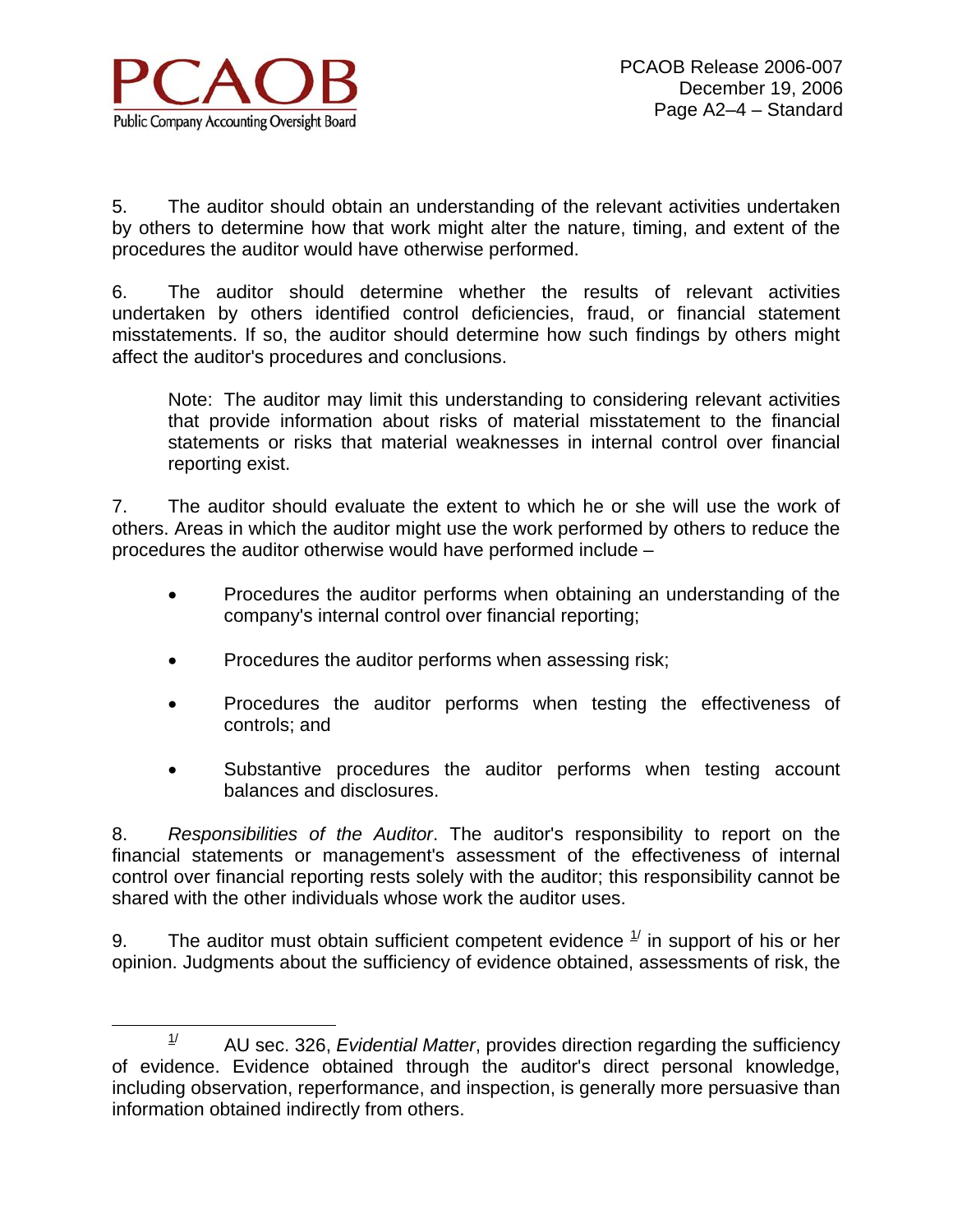

materiality of misstatements, and evaluations of test results, must be those of the auditor.

#### **Using the Work of Others**

10. To use the work of others to reduce the nature, timing, or extent of the work the auditor would have otherwise performed, the auditor should –

- a. Evaluate the nature of the subject matter tested by others;
- b. Evaluate the competence and objectivity of the individuals who performed the work; and
- c. Test some of the work performed by others to evaluate the quality and effectiveness of their work.

11. *Evaluating the Nature of the Subject Matter Tested by Others*. The auditor should assess the following risk factors when evaluating the nature of the subject matter tested by others. As these risks increase, the need for the auditor to perform more of the work himself or herself increases. As these risks decrease, the need for the auditor to perform more of the work himself or herself decreases.

- The risk of material misstatement in the accounts and disclosures subject to testing;
- The amount of judgment or estimation related to the account or disclosure subject to testing;
- The degree of judgment required to evaluate results of testing (i.e., the degree to which the evaluation relies upon subjective factors rather than objective testing); and
- The potential for management override of controls related to the subject matter of the testing.

12. When the auditor evaluates the nature of controls tested by others, he or she also should consider, as an additional risk factor, the pervasiveness of the controls being tested.

13. *Evaluating the Competence and Objectivity of Others*. The auditor should evaluate the competence and objectivity of the individuals performing tests of controls, accounts, or disclosures to determine the extent to which the auditor may use their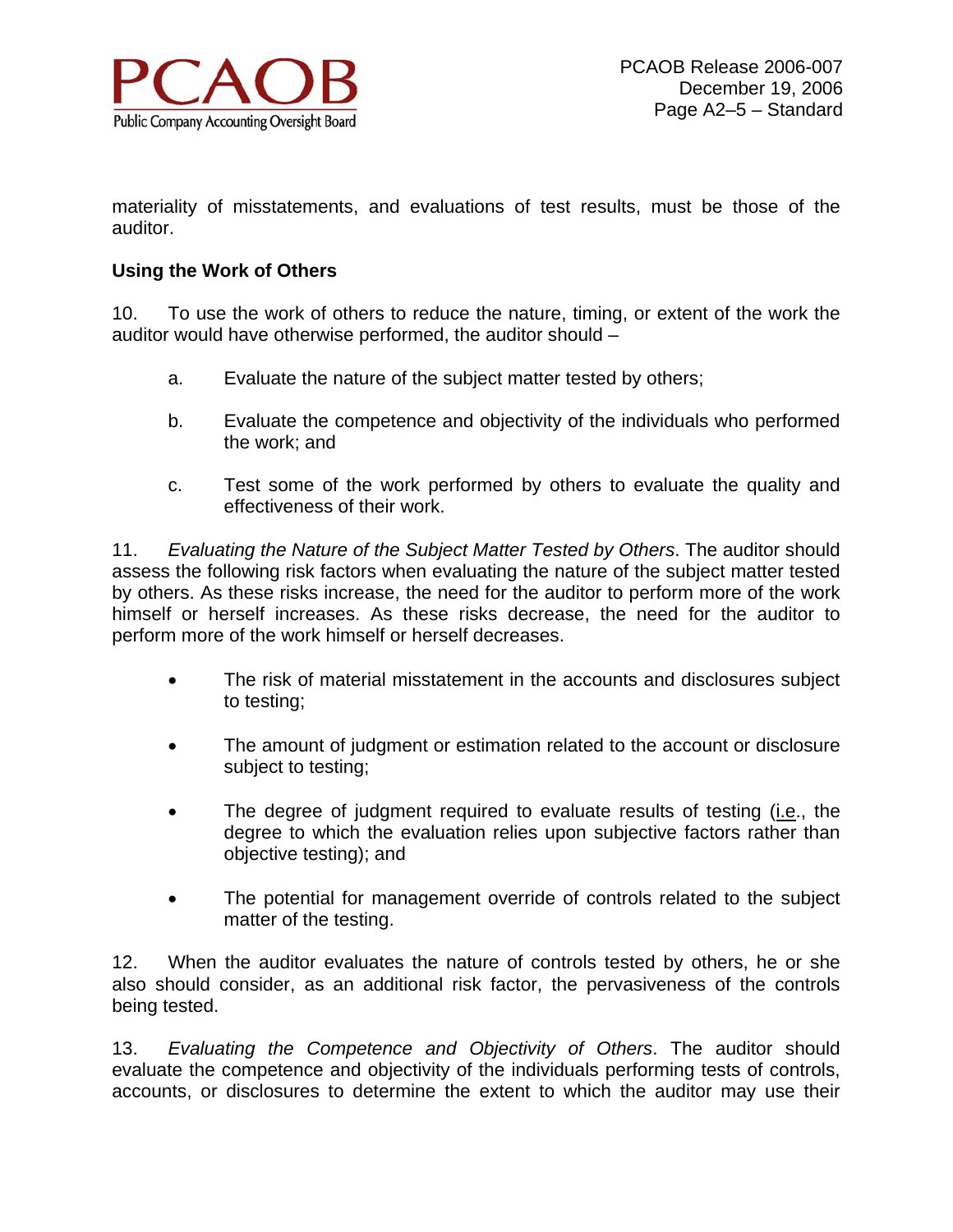

work. In performing this evaluation, the auditor should make judgments about the degree of competence and objectivity of the individuals rather than form an absolute conclusion about whether the individuals are competent or objective. The higher the degree of competence and objectivity, the greater use the auditor may make of the work; conversely, the lower the degree of competence and objectivity, the less use the auditor may make of the work.

Note: The auditor should not use the work of individuals who have a low degree of objectivity, regardless of their level of competence. Likewise, the auditor should not use the work of individuals who have a low level of competence regardless of their degree of objectivity.

14. Factors relevant to the assessment of the competence of the individuals performing tests include, but are not limited to –

- Their educational level and professional experience;
- Their professional certification and continuing education;
- Practices regarding the assignment of individuals to areas of the business;
- Supervision and review of their activities;
- Quality of the documentation of their work, including any reports or recommendations issued; and
- Periodic evaluation of their overall performance.

15. Factors relevant to the assessment of the objectivity of the individuals performing tests include, but are not limited to –

- a. Policies to address the individuals' objectivity about the areas being tested, and whether the policies are being complied with, including –
	- Policies prohibiting individuals from testing matters related to areas in which relatives are employed in important or internal controlsensitive positions.
	- Policies prohibiting individuals from testing matters in areas to which they are assigned, were recently assigned or are scheduled to be assigned upon completion of their testing responsibilities. For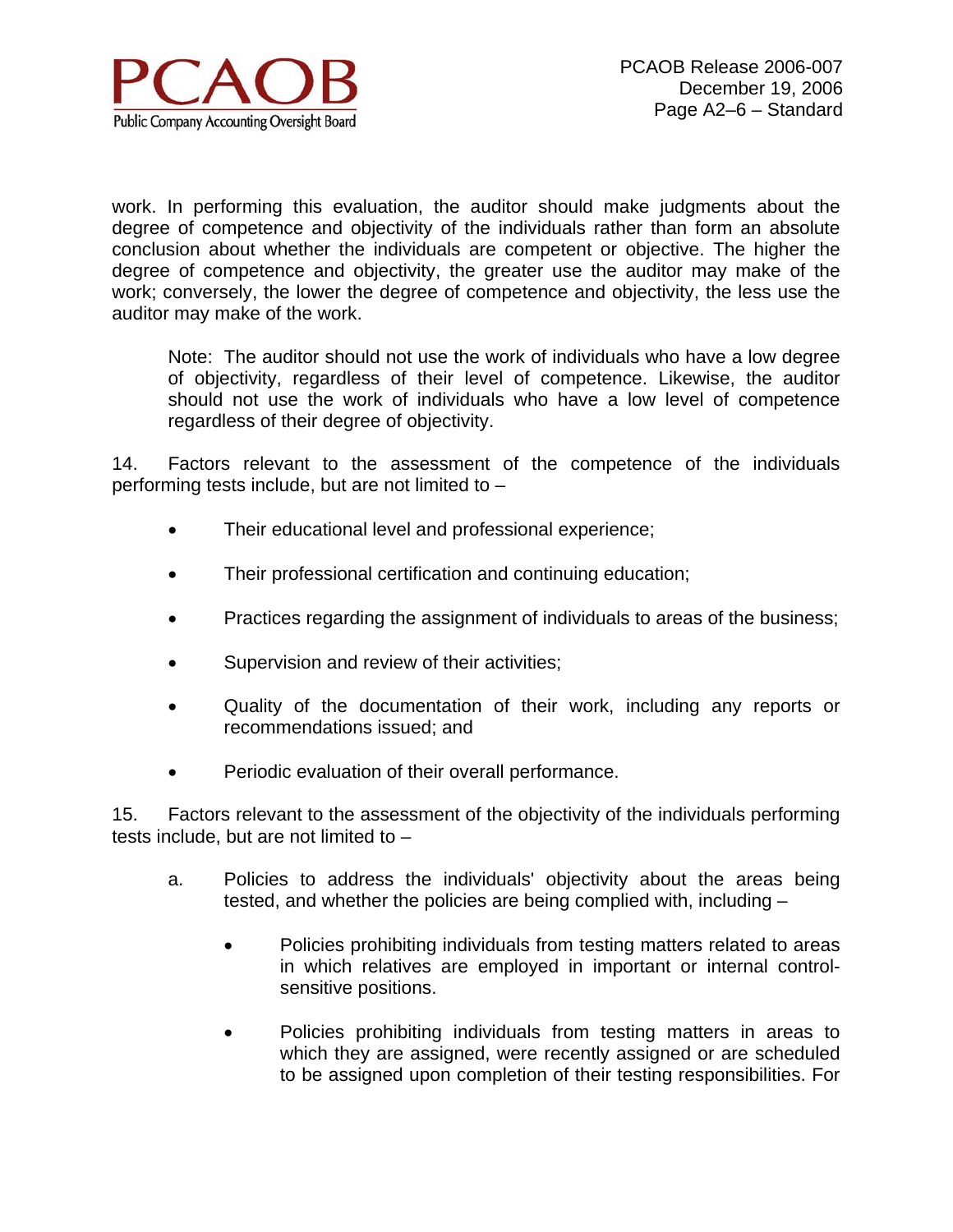

purposes of this standard, "assigned" includes having supervisory responsibility for the area.

Note: The auditor should not use tests performed by the same personnel who are responsible for performing the control or for the completeness and accuracy of the information being tested because these individuals do not have sufficient objectivity as it relates to the subject matter.

- b. The organizational status of the persons responsible for the work of others, including –
	- Whether the board of directors or the audit committee oversees employment decisions related to the responsible persons.
	- Whether the responsible persons have direct access and report regularly to the board of directors or the audit committee.
	- Whether the responsible persons report to a person of sufficient status to ensure sufficient testing coverage and adequate consideration of, and action on, the findings and recommendations of the persons performing the testing.
- c. Policies designed to assure that compensation arrangements for individuals performing the work do not adversely affect objectivity, and whether the policies are being complied with.

16. Personnel whose core function involves permanently serving as a testing or compliance authority at the company, such as internal auditors or loan review in a financial institution, normally are expected to have greater competence and objectivity than company personnel whose principal duties address other business objectives. Therefore, the auditor may be able to use the work of personnel assigned to a permanent testing authority to a greater extent than the work of other company personnel.

17. When determining how the work of others will alter the nature, timing, or extent of the auditor's work, the auditor should assess the relationship between the nature of the subject matter and the competence and objectivity of those who performed the work. As the risks described in paragraphs 11 and 12 increase, the auditor's ability to use the work of others decreases and the necessary level of competence and objectivity of those who perform the work increases.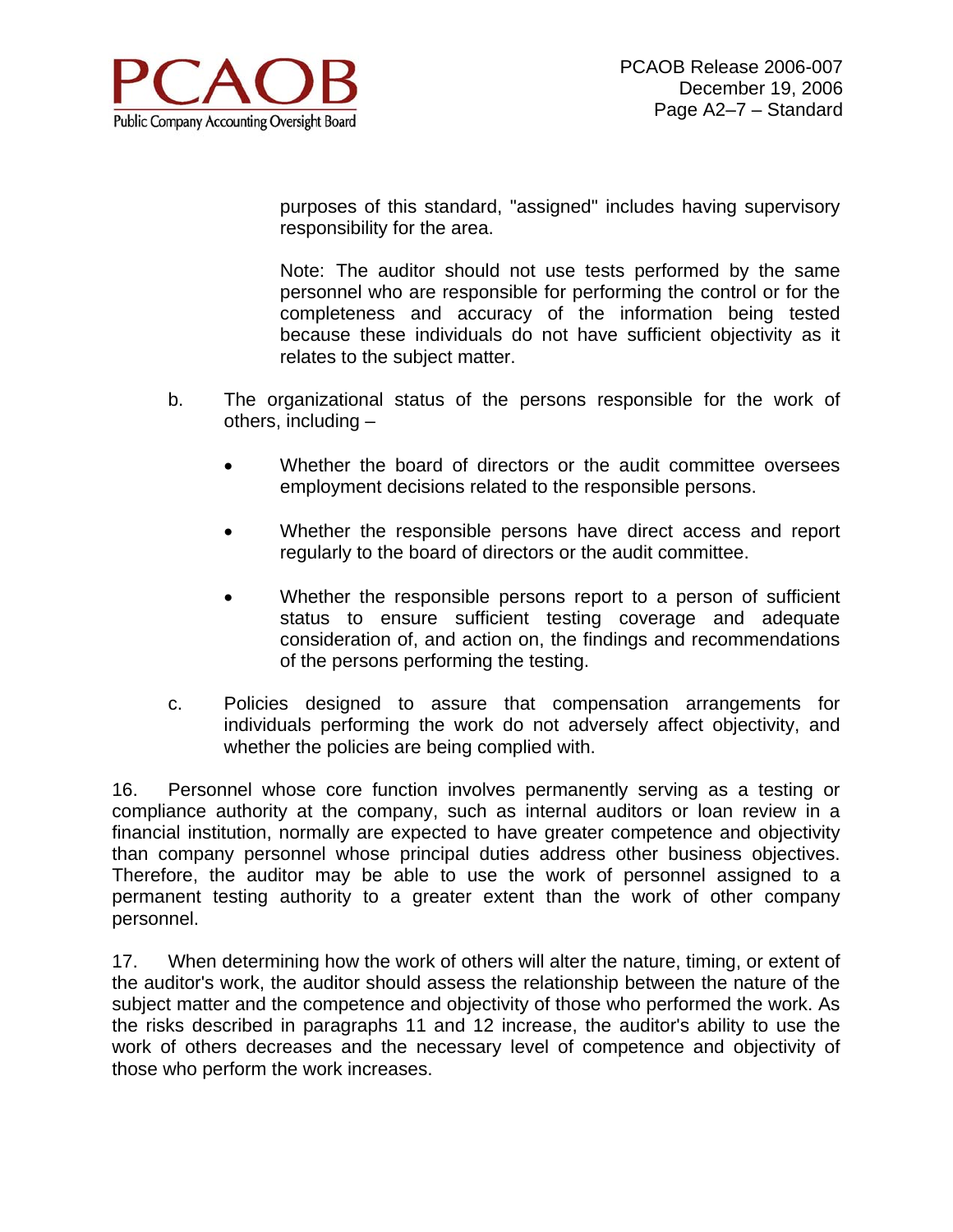

18. *Testing the Work of Others*. If the auditor uses the work of others to reduce the procedures the auditor otherwise would have performed, the auditor should test some of the work of others to evaluate the quality and effectiveness of the work. The nature and extent of the tests that the auditor should perform depend on the effect of the work of others on the auditor's procedures but should be sufficient to enable the auditor to make an evaluation of the overall quality and effectiveness of the work the auditor is considering. The auditor also should assess whether this evaluation has an effect on his or her conclusions about the competence and objectivity of the individuals performing the work.

19. In evaluating the quality and effectiveness of the work of others, the auditor should evaluate such factors as –

- Nature, timing, and extent of the testing performed;
- Degree to which the testing performed by others relates to the control objectives or financial statement assertions;
- Adequacy of the work programs;
- Adequacy of documentation of the testing, including evidence of supervision and review;
- Appropriateness of the conclusions in the circumstances; and
- Consistency of the reports with the results of the testing.

### **Obtaining Direct Assistance from Others**

20. In performing the audit, the auditor may request direct assistance from personnel that are sufficiently competent and objective to perform the work assigned. The auditor should determine whether personnel who might provide direct assistance are sufficiently competent and objective by following the direction in paragraphs 13 through 17.

21. Direct assistance means work that the auditor requests the others to perform to complete some aspect of the auditor's work, such as tests of controls or substantive tests. When direct assistance is provided, the auditor should supervise, review, evaluate, and test the work performed by others as described in AU sec. 311, *Planning and Supervision*.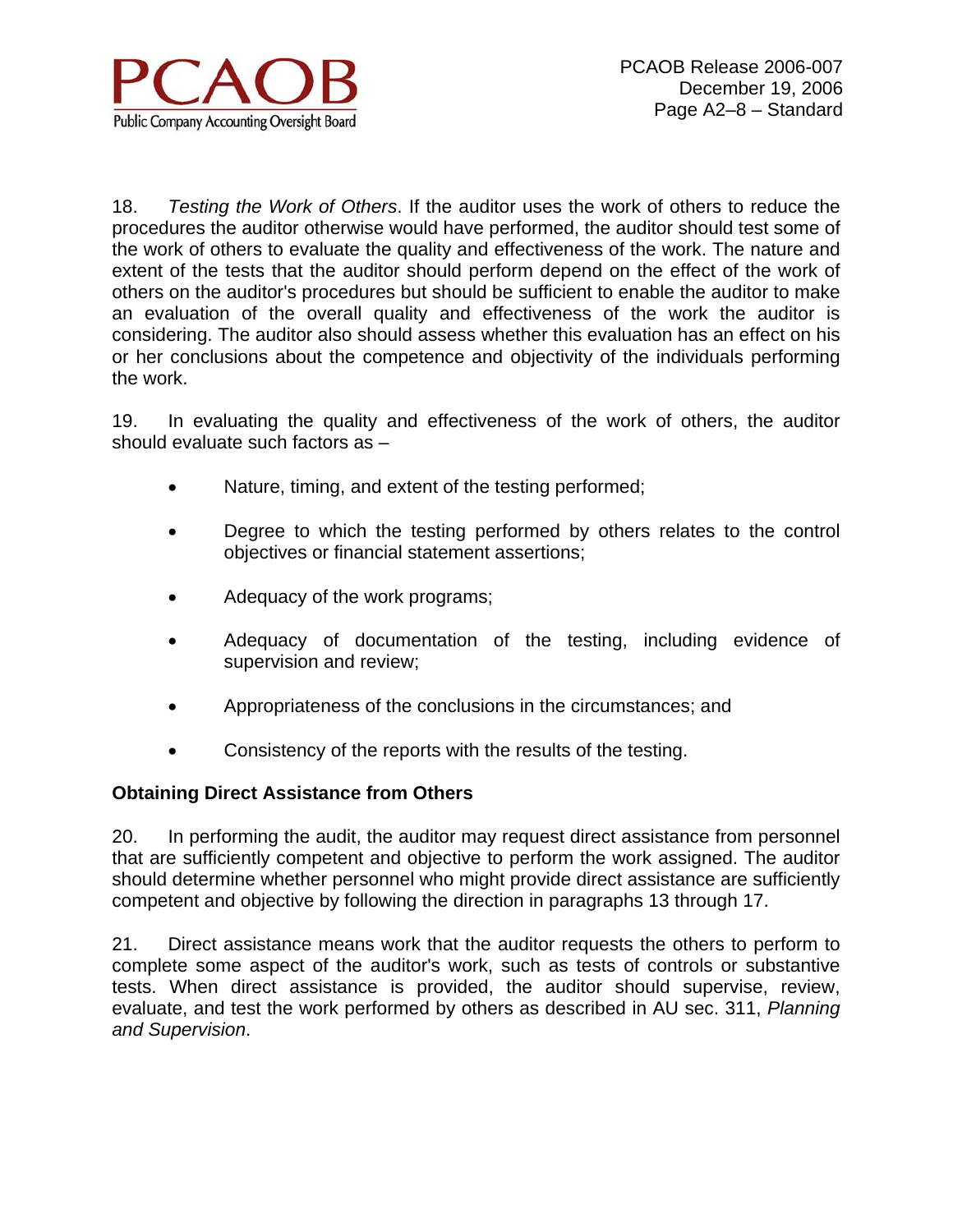

### **Appendix 3**

### **Proposed Rule 3525: Audit Committee Pre-approval of Services Related to Internal Control Over Financial Reporting**

 In connection with seeking audit committee pre-approval to perform for an audit client any permissible non-audit service related to internal control over financial reporting, a registered public accounting firm shall –

- (a) describe, in writing, to the audit committee of the issuer the scope of the service;
- (b) discuss with the audit committee of the issuer the potential effects of the service on the independence of the firm; and

Note: Independence requirements provide that an auditor is not independent of his or her audit client if the auditor is not, or a reasonable investor with knowledge of all relevant facts and circumstances would conclude that the auditor is not, capable of exercising objective and impartial judgment on all issues encompassed within the accountant's engagement. Several principles guide the application of this general standard, including whether the auditor assumes a management role or audits his or her own work. Therefore, an auditor would not be independent if, for example, management had delegated its responsibility for internal control over financial reporting to the auditor or if the auditor had designed or implemented the audit client's internal control over financial reporting.

(c) document the substance of its discussion with the audit committee of the issuer.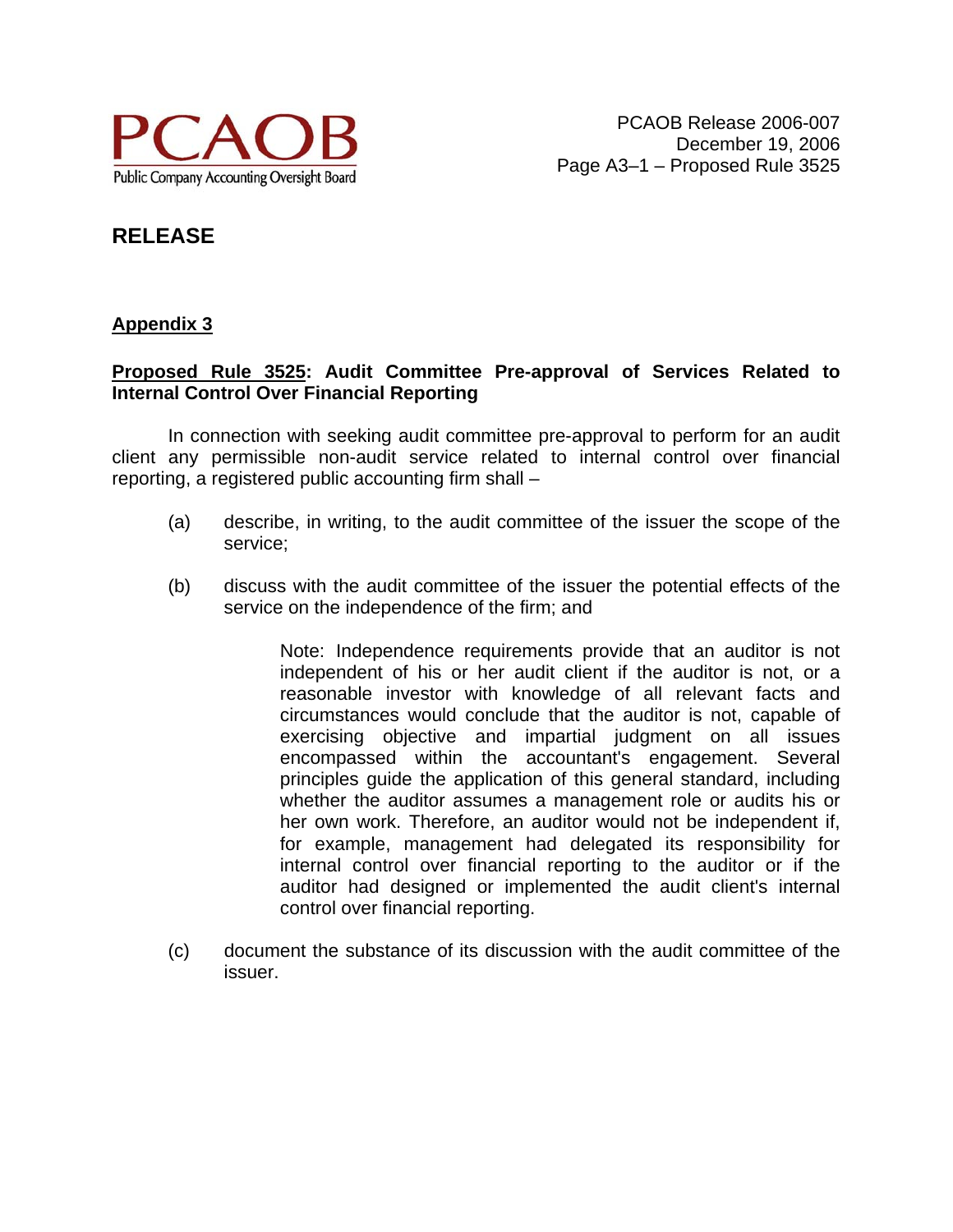

### **Appendix 4 – Amendments to Interim Standards**

**December 19, 2006 AUDITING AND RELATED PROFESSIONAL PRACTICE STANDARDS** 

**Proposed Amendments to PCAOB Interim Standards**

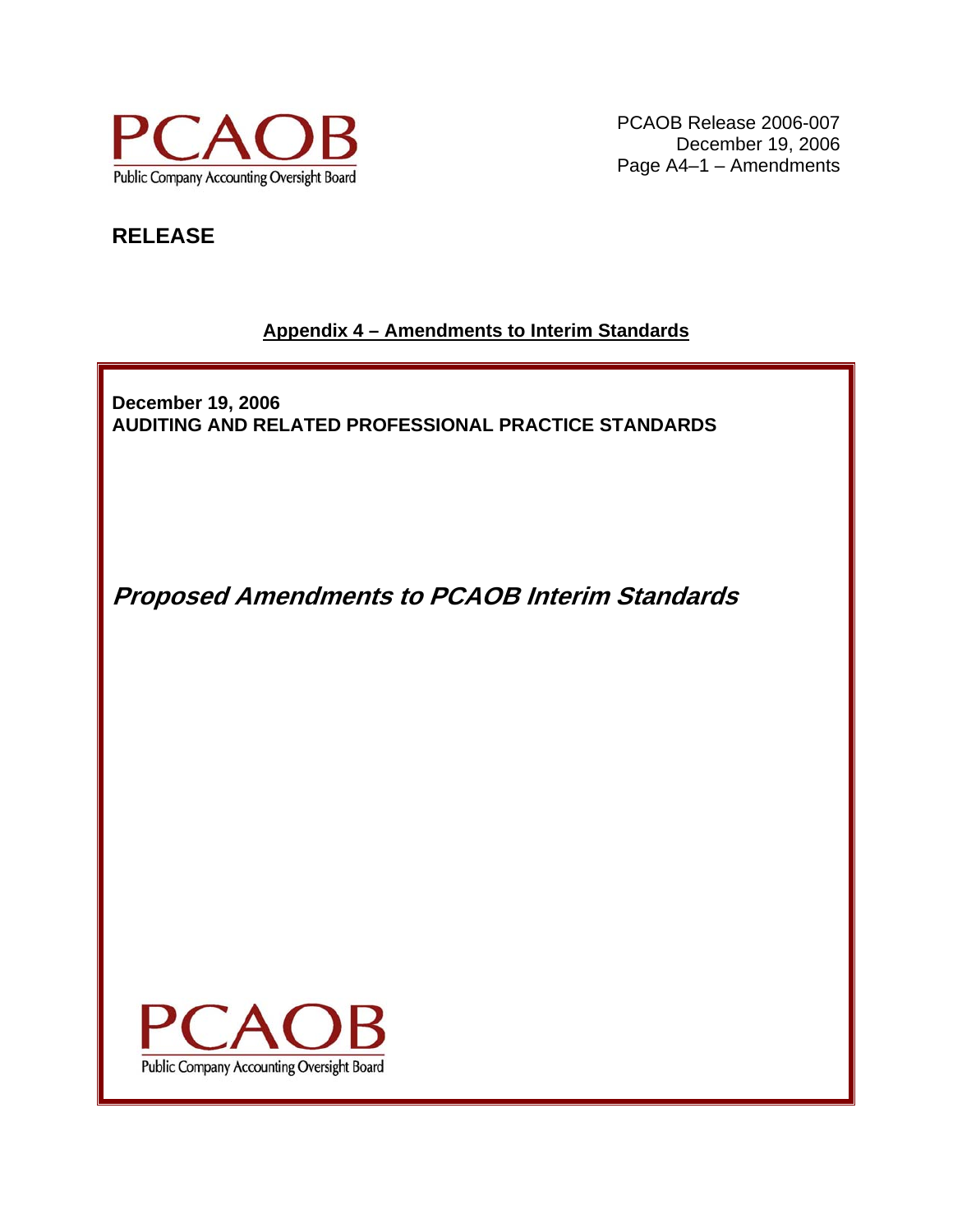

**Appendix 4**

### *Amendments to PCAOB Interim Standards*

### **Auditing Standards**

### AU sec. 230, "Due Professional Care in the Performance of Work"

 Statement on Auditing Standards ("SAS") No. 1, "Codification of Auditing Standards and Procedures," AU sec. 230, "Due Professional Care in the Performance of Work," as amended by SAS No. 41, "Working Papers," SAS No. 82, "Consideration of Fraud in a Financial Statement Audit," and SAS No. 99, "Consideration of Fraud in an Financial Statement Audit" (AU sec. 230, "Due Professional Care in the Performance of Work") is amended as follows –

a. Paragraph .10 is replaced with –

The exercise of due professional care allows the auditor to obtain *reasonable assurance* about whether the financial statements are free of material misstatement, whether caused by error or fraud, and whether any material weaknesses exist as of the date of management's assessment. Absolute assurance is not attainable because of the nature of audit evidence and the characteristics of fraud. Although not absolute assurance, reasonable assurance is a high level of assurance. Therefore, an audit conducted in accordance with the standards of the Public Company Accounting Oversight Board (United States) may not detect a material weakness in internal control over financial reporting or a material misstatement to the financial statements.

- b. The term "financial statements" within the first sentence of paragraph .13 is replaced with the term "financial statements or internal control over financial reporting."
- c. The second sentence of paragraph .13 is replaced with –

Therefore, the subsequent discovery that either a material misstatement, whether from error or fraud, exists in the financial statements or a material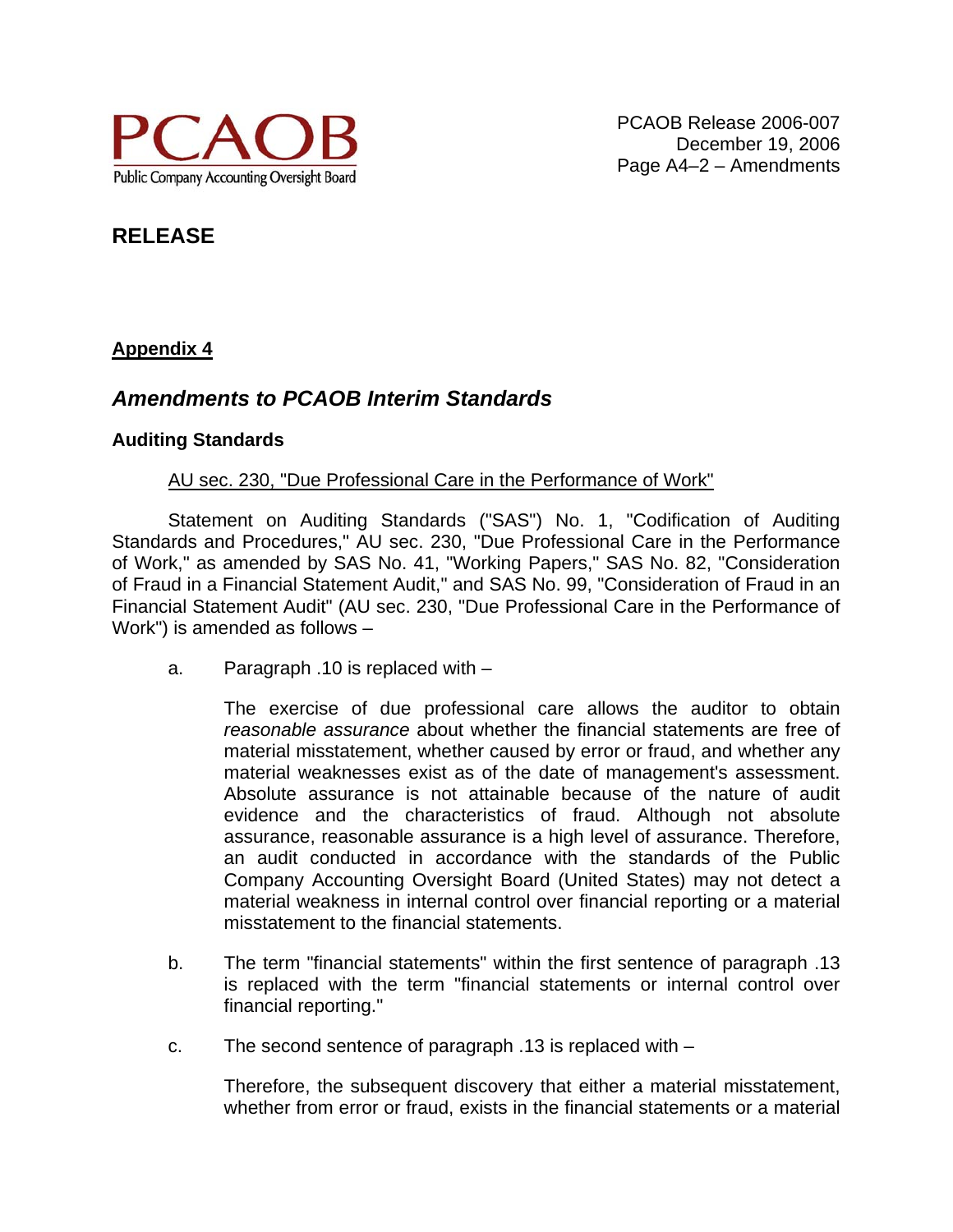

weakness in internal control over financial reporting does not, in and of itself, evidence (a) failure to obtain reasonable assurance, (b) inadequate planning, performance, or judgment, (c) the absence of due professional care, or (d) a failure to comply with the standards of the Public Company Accounting Oversight Board (United States).

### AU sec. 310, "Appointment of the Independent Auditor"

Statement on Auditing Standards ("SAS") No. 1, "Codification of Auditing Standards and Procedures," AU sec. 310, "Appointment of the Independent Auditor," as amended by SAS No. 45, "Omnibus Statement on Auditing Standards-1983," SAS No. 83, "Establishing an Understanding With the Client," and SAS No. 89, "Audit Adjustments" (AU sec. 310, "Appointment of the Independent Auditor"), is amended, as follows –

a. The third bullet point of paragraph .06 is replaced with –

Management is responsible for establishing and maintaining effective internal control over financial reporting. If, in an integrated audit of financial statements and internal control over financial reporting, the auditor concludes that he or she cannot express an opinion on internal control over financial reporting because there has been a limitation on the scope of the audit, he or she should communicate, in writing, to management and the audit committee that the audit of internal control over financial reporting cannot be satisfactorily completed.

b. The eighth bullet point of paragraph .06 is amended as follows –

Under Integrated audit of financial statements and internal control over financial reporting, the last sub-bullet point is replaced with the following –

To the board of directors—any conclusion that the audit committee's oversight of the company's external financial reporting and internal control over financial reporting is ineffective.

Under Audit of financial statements, the last sub-bullet is replaced with the following –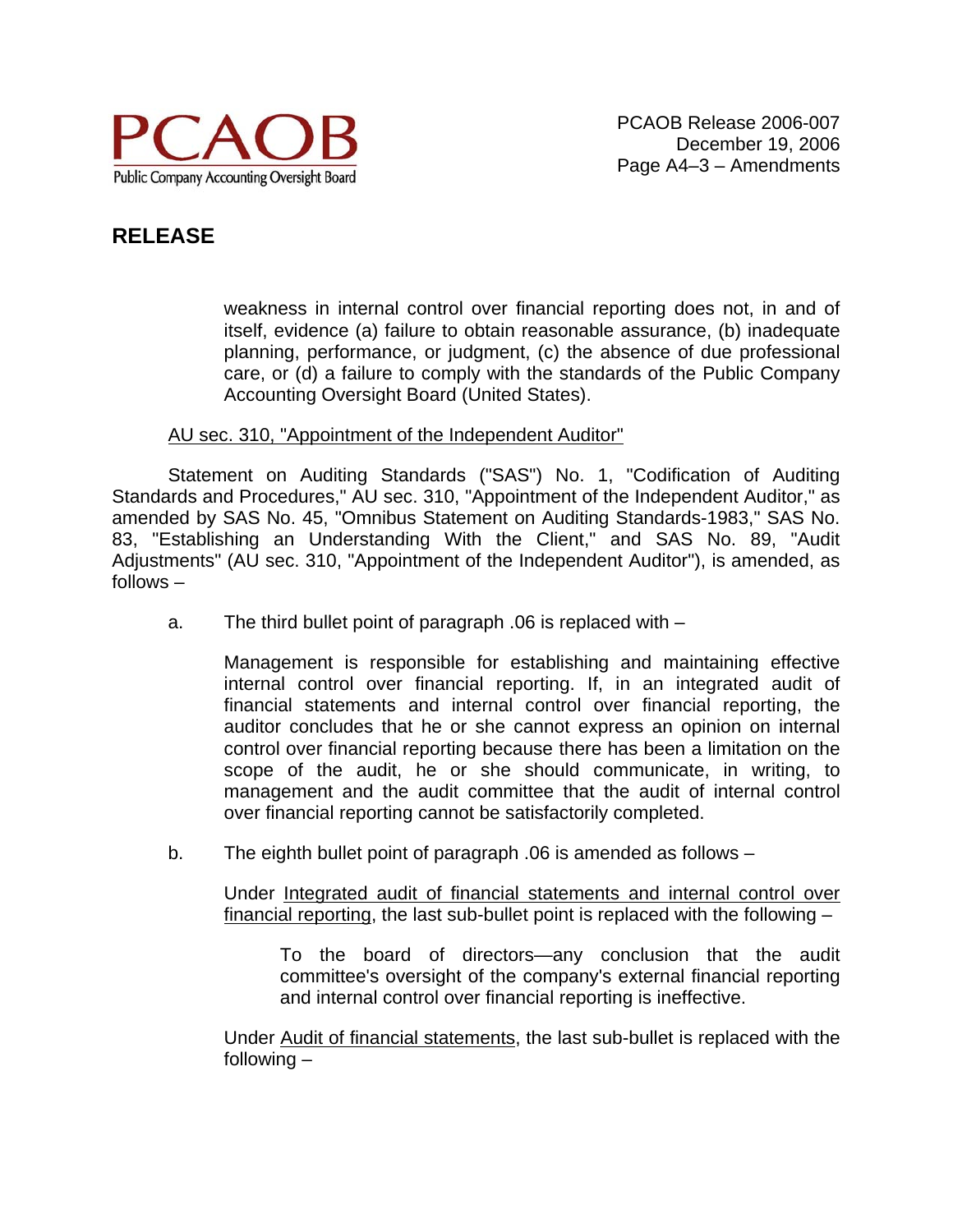

To the board of directors—if the auditor becomes aware that the oversight of the company's external financial reporting and internal control over financial reporting by the audit committee is ineffective, that conclusion.

#### AU sec. 311, "Planning and Supervision"

SAS No. 22, "Planning and Supervision," as amended by SAS No. 47, "Audit Risk and Materiality in Conducting an Audit," SAS No. 48, "The Effects of Computer Processing on the Audit of Financial Statements," and SAS No. 77, "Amendments to Statements on Auditing Standards No. 22, 'Planning and Supervision,' No. 59, 'The Auditor's Consideration of an Entity's Ability to Continue as a Going Concern,' No. 62, 'Special Reports'" (AU sec. 311, "Planning and Supervision"), is amended as follows –

The reference to paragraph 39 of PCAOB Auditing Standard No. 2 within the note to paragraph 1 is replaced with a reference to paragraph 6 of PCAOB Proposed Auditing Standard, *An Audit of Internal Control Over Financial Reporting That Is Integrated with An Audit of Financial Statements*.

#### AU sec. 312, "Audit Risk and Materiality in Conducting an Audit"

 SAS No. 47, "Audit Risk and Materiality in Conducting an Audit," as amended by SAS No. 82, "Consideration of Fraud in a Financial Statement Audit," SAS No. 96, "Audit Documentation," and SAS No. 98, "Omnibus Statement on Auditing Standards – 2002" (AU sec. 312, "Audit Risk and Materiality in Conducting an Audit"), is amended as follows –

- a. Within the note to paragraph 3, the reference to paragraphs 22-23 of PCAOB Auditing Standard No. 2 is replaced with a reference to paragraphs 14-15 of PCAOB Proposed Auditing Standard, *An Audit of Internal Control Over Financial Reporting That Is Integrated with An Audit of Financial Statements*.
- b. Within the note to paragraph 7, the reference to paragraphs 24-26 of PCAOB Auditing Standard No. 2 is replaced with a reference to paragraphs 45-46 of PCAOB Proposed Auditing Standard, *An Audit of Internal Control Over Financial Reporting That Is Integrated with An Audit of Financial Statements*.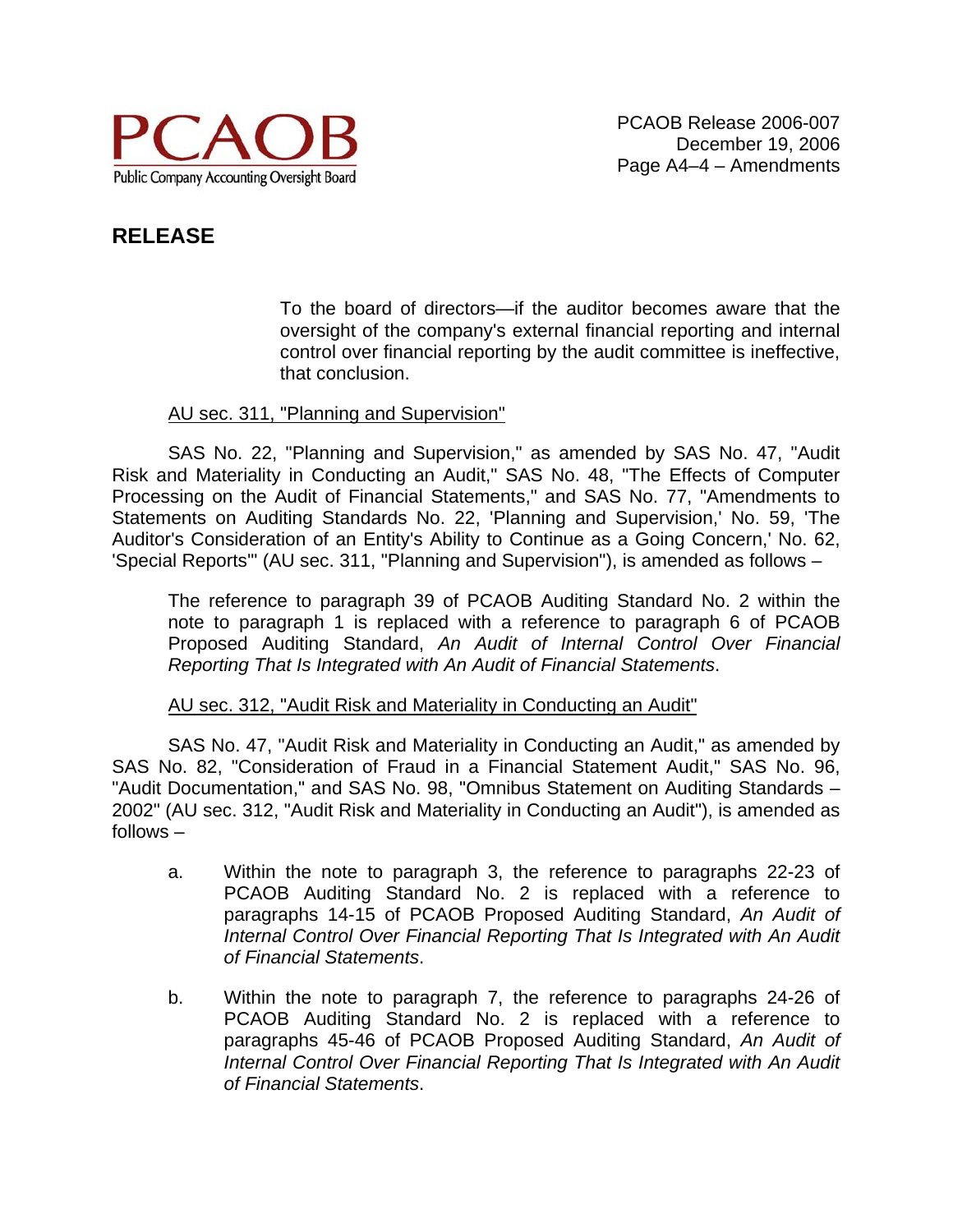

- c. Within the note to paragraph 12, the references to paragraphs 22-23 and 39 of PCAOB Auditing Standard No. 2 are replaced with references to paragraphs 14-15 and 6, respectively, of PCAOB Proposed Auditing Standard, *An Audit of Internal Control Over Financial Reporting That Is Integrated with An Audit of Financial Statements*.
- d. Within the note to paragraph 18, the reference to Appendix B, *Additional Performance Requirements and Directions: Extent of Testing Examples* of PCAOB Auditing Standard No. 2 is replaced with a reference to paragraphs B12-B18 of Appendix B, *Special Topics,* of PCAOB Proposed Auditing Standard, *An Audit of Internal Control Over Financial Reporting That Is Integrated with An Audit of Financial Statements*.
- e. Within the note to paragraph 30, the reference to paragraphs 147-149 of PCAOB Auditing Standard No. 2 is replaced with a reference to paragraphs B3-B5 of Appendix B, *Special Topics,* of PCAOB Proposed Auditing Standard, *An Audit of Internal Control Over Financial Reporting That Is Integrated with An Audit of Financial Statements*.

### AU sec. 313, "Substantive Tests Prior to the Balance-Sheet Date"

SAS No. 45, "Omnibus Statement on Auditing Standards – 1983" (AU sec. 313, "Substantive Tests Prior to the Balance-Sheet Date"), is amended as follows –

The reference to paragraphs 98-103 of PCAOB Auditing Standard No. 2 within the note to paragraph 1 is replaced with a reference to paragraphs 57-60 of PCAOB Proposed Auditing Standard, *An Audit of Internal Control Over Financial Reporting That Is Integrated with An Audit of Financial Statements*.

### AU sec. 315, "Communications Between Predecessor and Successor Auditors"

SAS No. 84, "Communications Between Predecessor and Successor Auditors – (AU sec. 315, " Communications Between Predecessor and Successor Auditors"), as amended by SAS No. 93, "Omnibus Statement on Auditing Standards – 2000," is amended as follows –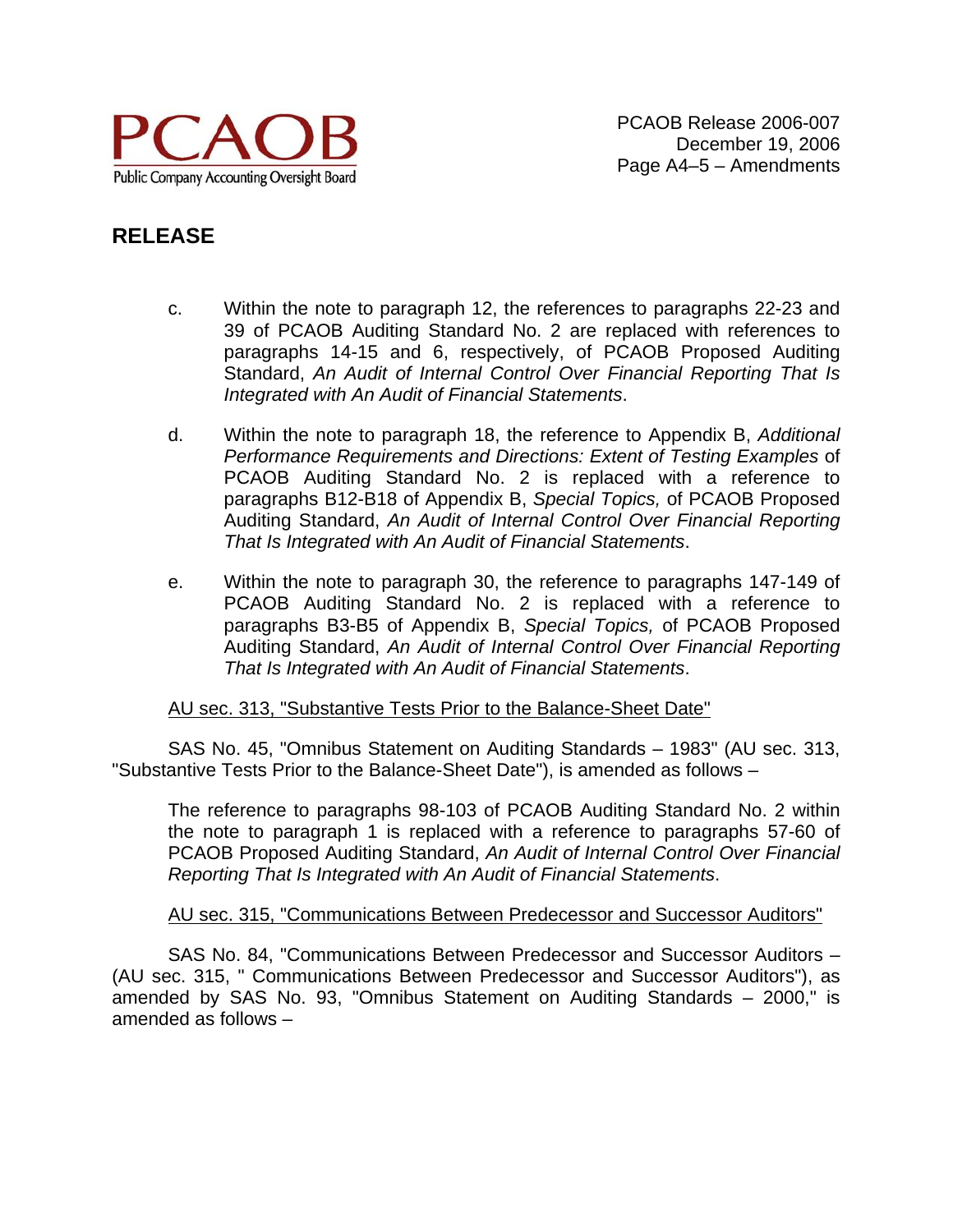

The last sentence of paragraph 16 is replaced with–

Furthermore, the predecessor auditor is not a specialist as defined in AU sec. 336, *Using the Work of a Specialist* nor does the predecessor auditor's work constitute the work of others as described in Proposed Auditing Standard, *Considering and Using the Work of Others in an Audit*.

### AU sec. 316, "Consideration of Fraud in a Financial Statement Audit"

 SAS No. 99, "Consideration of Fraud in a Financial Statement Audit" (AU sec. 316, "Consideration of Fraud in a Financial Statement Audit"), is amended as follows –

The reference to paragraphs 24-26 of PCAOB Auditing Standard No. 2 within the note to paragraph 1 is replaced with a reference to paragraphs 45-46 of PCAOB Proposed Auditing Standard, *An Audit of Internal Control Over Financial Reporting That Is Integrated with An Audit of Financial Statements*.

### AU sec. 319, "Consideration of Internal Control in a Financial Statement Audit"

SAS No. 55, "Consideration of Internal Control in a Financial Statement Audit," as amended by SAS No. 78, "Consideration of Internal Control in a Financial Statement Audit: An Amendment of Statement on Auditing Standards No. 55," and SAS No. 94, "The Effect of Information Technology on the Auditor's Consideration of Internal Control in a Financial Statement Audit" (AU sec. 319, "Consideration of Internal Control in a Financial Statement Audit"), is amended as follows –

a. The note to paragraph 2 is replaced with –

Note: Refer to paragraph A10 of Appendix A, *Definitions,* of PCAOB Proposed Auditing Standard, *An Audit of Internal Control Over Financial Reporting That Is Integrated with An Audit of Financial Statements* for the definition of relevant assertions and paragraphs 30-31 of PCAOB Proposed Auditing Standard, *An Audit of Internal Control Over Financial Reporting That Is Integrated with An Audit of Financial Statements* for discussion of identifying relevant assertions.

b. Within the note to paragraph 9, the reference to Appendix B, *Additional Performance Requirements and Directions: Extent of Testing Examples,* of PCAOB Auditing Standard No. 2 is replaced with a reference to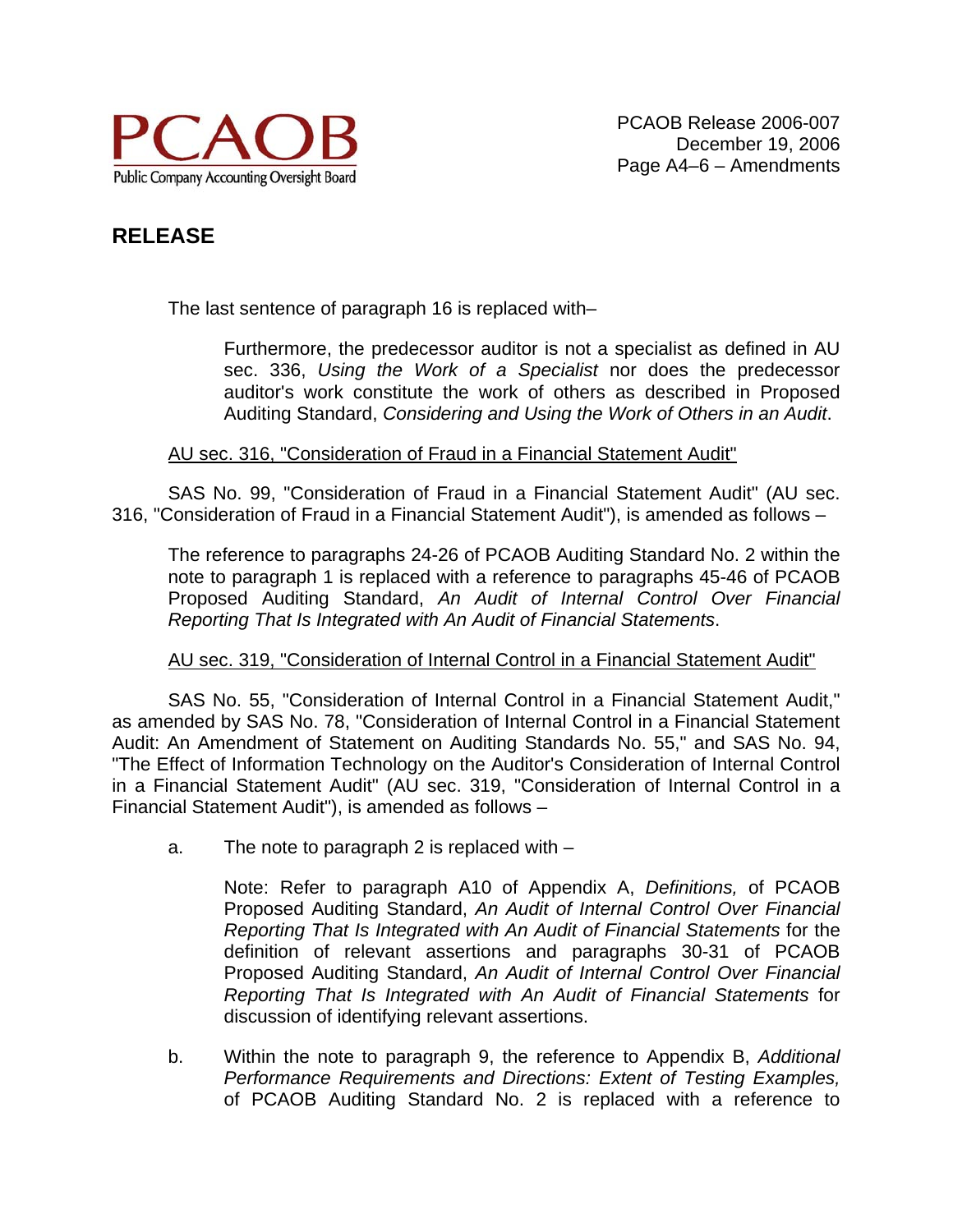

paragraphs B12-B18 of Appendix B, *Special Topics,* of PCAOB Proposed Auditing Standard, *An Audit of Internal Control Over Financial Reporting That Is Integrated with An Audit of Financial Statements*.

c. The last sentence of paragraph 55 is replaced with –

When obtaining an understanding of relevant work performed by others, the auditor should follow the direction in paragraphs 3 through 9 of Proposed Auditing Standard, *Considering and Using the Work of Others in an Audit*.

- d. The note to paragraph 83 is deleted.
- e. Within the note to paragraph 97, the reference to paragraphs 104-105 of PCAOB Auditing Standard No. 2 is replaced with a reference to paragraphs 61-62 of PCAOB Proposed Auditing Standard, *An Audit of Internal Control Over Financial Reporting That Is Integrated with An Audit of Financial Statements*.
- f. The appendix at AU sec. 319.110 is deleted.

#### AU sec. 324, "Service Organizations"

SAS No. 70, "Service Organizations," as amended by SAS No. 78, "Consideration of Internal Control in a Financial Statement Audit: An Amendment to Statement on Auditing Standard No. 55," SAS No. 88, "Service Organizations and Reporting on Consistency," and SAS No. 98, "Omnibus Statement on Auditing Standards – 2002" (AU sec. 324, "Service Organizations"), is amended as follows –

The reference to Appendix B, *Additional Performance Requirements: Extent of Testing Examples,* of PCAOB Auditing Standard No. 2 within the note to paragraph 1 is replaced with a reference to paragraphs B19-B29 of Appendix B, *Special Topics,* of PCAOB Proposed Auditing Standard, *An Audit of Internal Control Over Financial Reporting That Is Integrated with An Audit of Financial Statements*.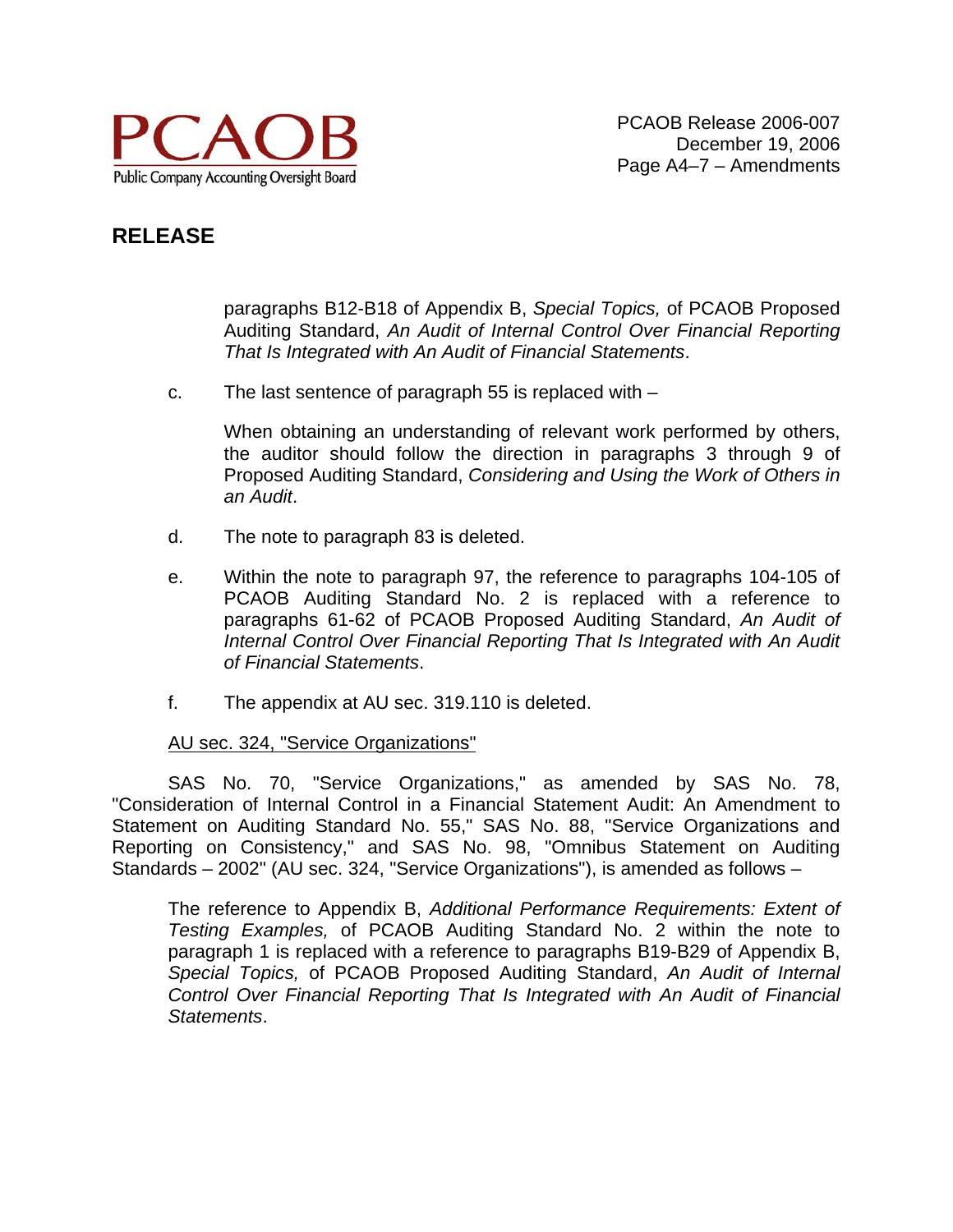

### AU sec. 325, "Communications About Control Deficiencies in an Audit of Financial Statements"<sup>1/</sup>

AU sec. 325, "Communications About Control Deficiencies in an Audit of Financial Statements" is amended as follows –

- (a) The first bullet point in paragraph 1 is revised to read as follows: A deficiency in design exists when (a) a control necessary to meet the control objective is missing or (b) an existing control is not properly designed so that, even if the control operates as designed, the control objective would not be met.
- (b) Paragraph 2 is replaced with –

A *significant deficiency* is a control deficiency, or combination of control deficiencies, such that there is a reasonable possibility that a significant misstatement of the company's annual or interim financial statements will not be prevented or detected.

Note: There is a "reasonable possibility" of an event, as used in the definitions of *significant deficiency* and *material weakness* (paragraph 3), when the likelihood of the event is either "reasonably possible" or "probable," as those terms are used in Financial Accounting Standards Board Statement No. 5, *Accounting for Contingencies* ("FAS No. 5").

 $\frac{1}{2}$  $1/$  When the Board adopted Auditing Standard No. 2, it superseded SAS No. 60 in the context of an integrated audit of financial statements and internal control over financial reporting by paragraphs 207-214 of Auditing Standard No. 2. See PCAOB Release No. 2004-008, *Conforming Amendments to PCAOB Interim Standards Resulting From the Adoption of PCAOB Auditing Standard No. 2, "An Audit of Internal Control Over Financial Reporting Performed in Conjunction with An Audit of Financial Statements"* (Sept. 15, 2004). As a result of superseding Auditing Standard No. 2, paragraphs 83 to 89 of Proposed Auditing Standard, *An Audit of Internal Control Over Financial Reporting that is Integrated with an Audit of Financial Statements,* now supersede SAS No. 60 in the context of an integrated audit.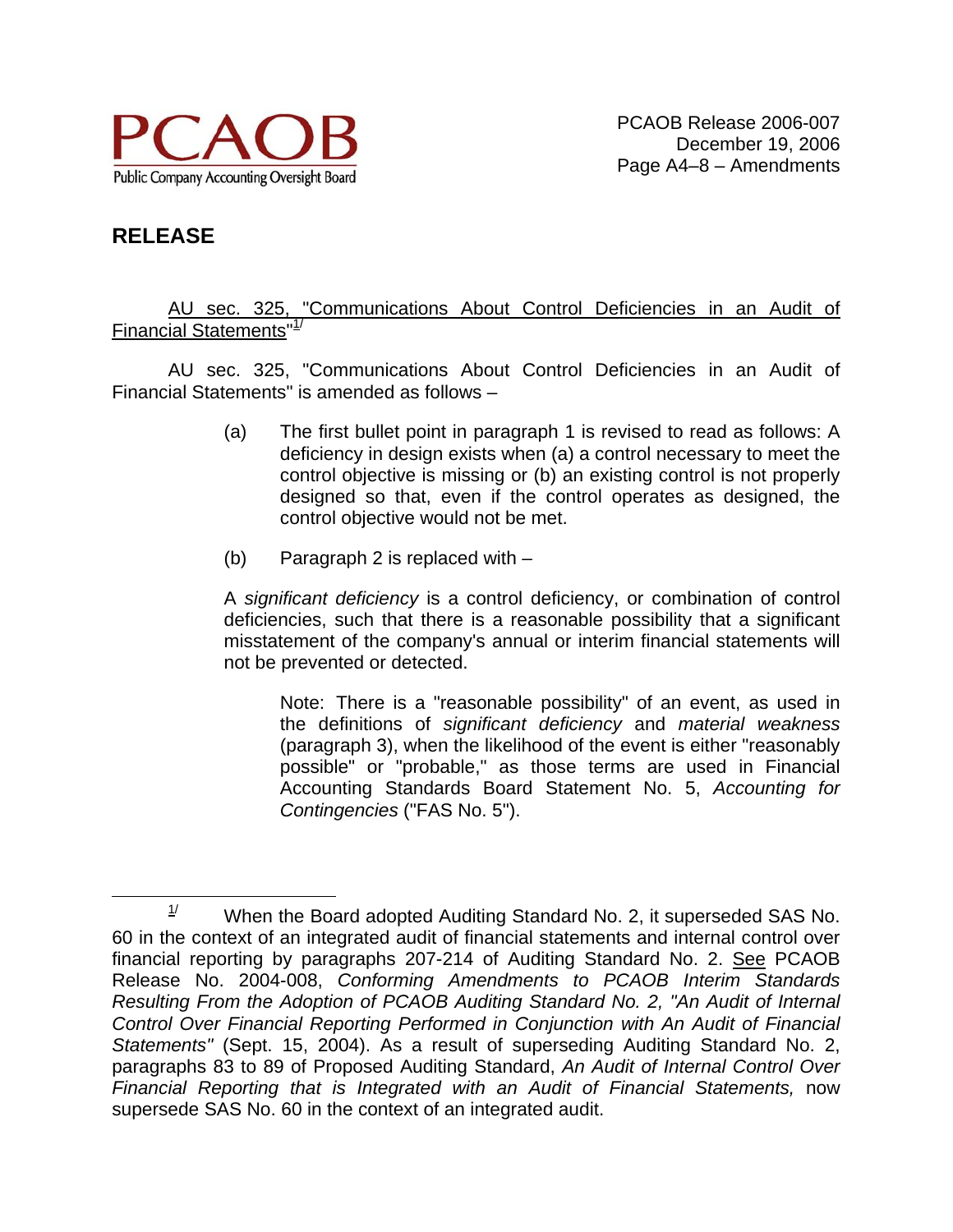

Note: A significant misstatement is a misstatement that is less than material yet important enough to merit attention by those responsible for oversight of the company's financial reporting.

(c) Paragraph 3 is replaced with –

A material weakness is a control deficiency, or combination of control deficiencies, such that there is a reasonable possibility that a material misstatement of the annual or interim financial statements will not be prevented or detected.

Note: In evaluating whether a control deficiency exists and whether control deficiencies, either individually or in combination with other control deficiencies, are significant deficiencies or material weaknesses, the auditor should follow the direction in paragraphs 70-79 of PCAOB Proposed Auditing Standard, *An Audit of Internal Control Over Financial Reporting That Is Integrated with An Audit of Financial Statements*.

(d) Paragraph 5 is replaced with –

If oversight of the company's external financial reporting and internal control over financial reporting by the company's audit committee is ineffective, that circumstance should be regarded as a strong indicator that a material weakness in internal control over financial reporting exists. Although there is not an explicit requirement to evaluate the effectiveness of the audit committee's oversight in an audit of only the financial statements, if the auditor becomes aware that the oversight of the company's external financial reporting and internal control over financial reporting by the company's audit committee is ineffective, the auditor must communicate that information in writing to the board of directors.

 In an audit of financial statements only, auditing interpretation 1 to AU sec. 325, "Reporting on the Existence of a Material Weakness," continues to apply except that the term "reportable condition" means "significant deficiency" as defined in paragraph A12 of Appendix A, *Definitions,* of PCAOB Proposed Auditing Standard, *An Audit of Internal Control Over Financial Reporting That Is Integrated with An Audit of Financial Statements.* Within the example report within paragraph .04 of the interpretation, the fourth sentence is replaced with the definition of a material weakness in paragraph A8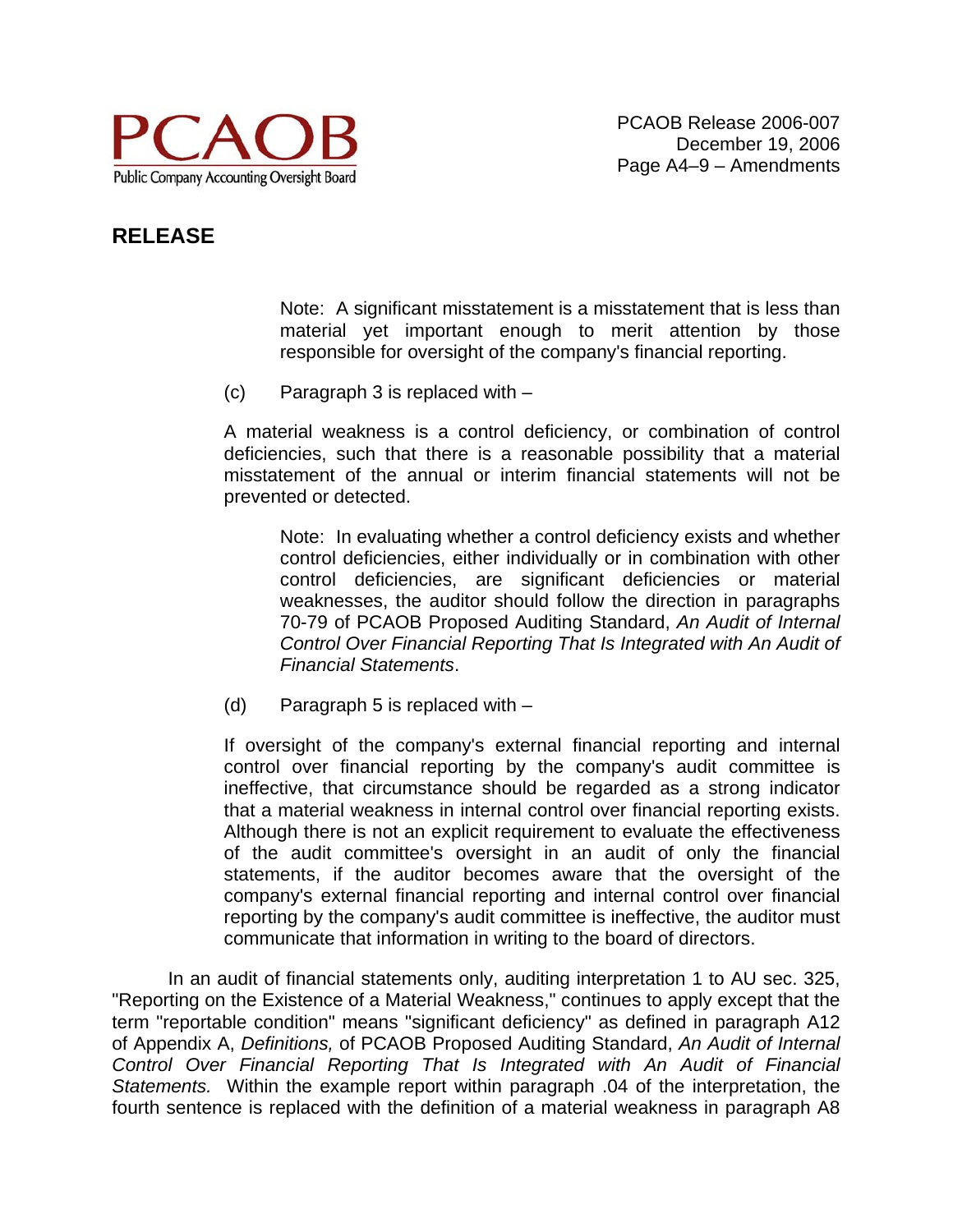

of Appendix A, *Definitions,* of PCAOB Proposed Auditing Standard, *An Audit of Internal Control Over Financial Reporting That Is Integrated with An Audit of Financial Statements*

### AU sec. 330, "The Confirmation Process"

 SAS No. 67, "The Confirmation Process" (AU sec. 330, "The Confirmation Process"), is amended as follows –

Footnote 3 to paragraph 28 is replaced with –

The need to maintain control does not preclude the use of others in the confirmation process in accordance with Proposed Auditing Standard, *Considering and Using the Work of Others in an Audit*. That standard provides direction on considering and using the work of others and obtaining direct assistance from others.

 AU sec. 332, "Auditing Derivative Instruments, Hedging Activities, and Investments in Securities"

 SAS No. 92, "Auditing Derivative Instruments, Hedging Activities, and Investments in Securities" (AU sec. 332, "Auditing Derivative Instruments, Hedging Activities, and Investments in Securities"), is amended as follows –

a. The last two sentences of paragraph 7 are replaced with –

 The auditor also should obtain an understanding of work performed by others sufficient to identify any relevant activities in the area of derivatives, hedging, and securities. Direction on considering and using the work of others is contained in Proposed Auditing Standard, *Considering and Using the Work of Others in an Audit*.

b. Within the note to paragraph 11, the phrase "related to all significant accounts and disclosures in the financial statements" within the first sentence is deleted.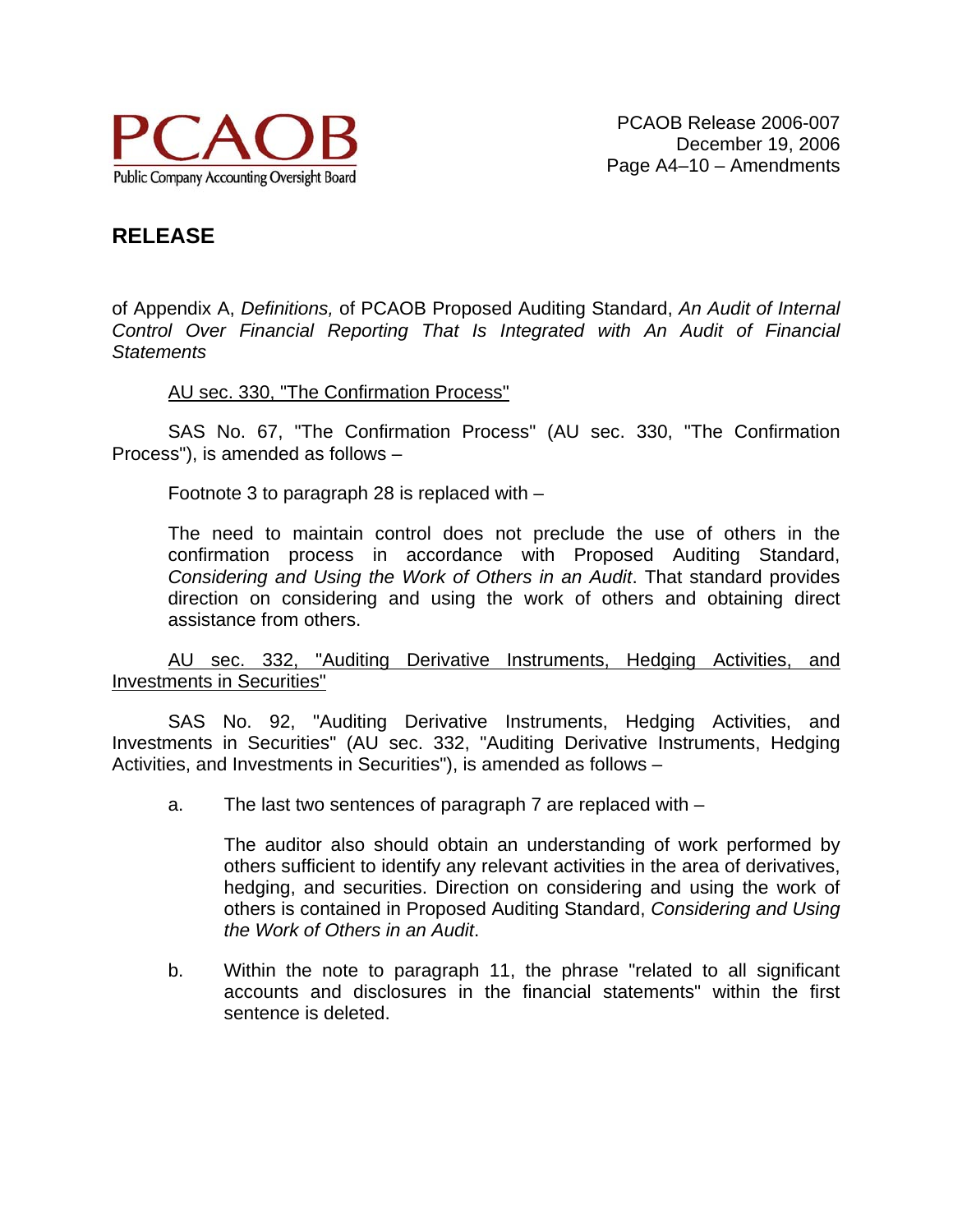

### AU sec. 333, "Management Representations"

 SAS No. 85, "Management Representations," as amended by SAS No. 89, "Audit Adjustments," and SAS No. 99 "Consideration of Fraud in a Financial Statement Audit" (AU sec. 333, "Management Representations"), is amended as follows –

The reference to paragraphs 142-144 of PCAOB Auditing Standard No. 2 within the note to paragraph 5 is replaced with a reference to paragraphs 84-85 of PCAOB Proposed Auditing Standard, *An Audit of Internal Control Over Financial Reporting That Is Integrated with An Audit of Financial Statements*.

### AU sec. 508, "Reports on Audited Financial Statements"

 SAS No. 58, "Reports on Audited Financial Statements," as amended by SAS No. 64, "Omnibus Statement on Auditing Standards – 1990," SAS No. 79, "Amendment to Statement on Auditing Standards No. 58, 'Reports on Audited Financial Statements,'" SAS No. 85, "Management Representations," SAS No. 93, "Omnibus Statement on Auditing Standards – 2000," and SAS No. 98, "Omnibus Statement on Auditing Standards – 2002" (AU sec. 508, "Reports on Audited Financial Statements"), is amended as follows –

The reference to paragraphs 162-199 of PCAOB Auditing Standard No. 2 within the note to paragraph 1 is replaced with a reference to paragraphs 94-108 of PCAOB Proposed Auditing Standard, *An Audit of Internal Control Over Financial Reporting That Is Integrated with An Audit of Financial Statements* and Appendix C, *Special Reporting Situations,* of PCAOB Proposed Auditing Standard, *An Audit of Internal Control Over Financial Reporting That Is Integrated with An Audit of Financial Statements*. The sentence that reads "In addition, see Appendix A, *Illustrative Reports on Internal Control Over Financial Reporting,* of PCAOB Auditing Standard No. 2 which includes an illustrative combined audit report and examples of separate reports," is replaced with, "In addition, see paragraph 96 of PCAOB Proposed Auditing Standard, *An Audit of Internal Control Over Financial Reporting That Is Integrated with An Audit of Financial Statements* which includes an illustrative combined audit report."

### AU sec. 530, "Dating of the Independent Auditor's Report"

 SAS No. 1, "Codification of Auditing Standards and Procedures," AU sec. 530, "Dating of the Independent Auditor's Report," as amended by SAS No. 29, "Reporting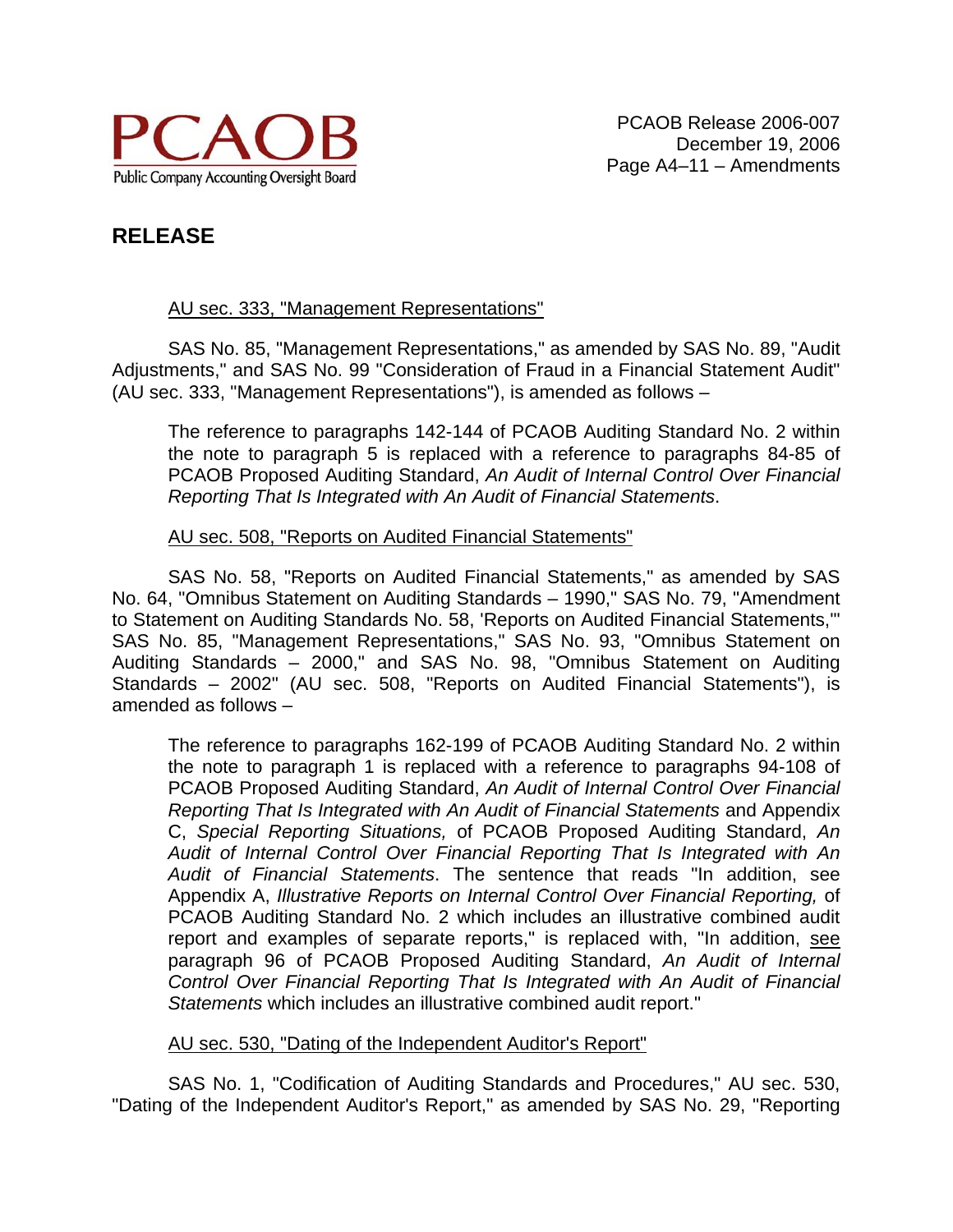

on Information Accompanying the Basic Financial Statements in Auditor-Submitted Documents," and SAS No. 98, "Omnibus Statement on Auditing Standards – 2002" (AU sec. 530, "Dating of the Independent Auditor's Report"), is amended as follows –

a. Paragraph 1 is replaced with –

The auditor should date the audit report no earlier than the date on which the auditor has obtained sufficient competent evidence to support the auditor's opinion. Paragraph 5 describes the procedure to be followed when a subsequent event occurring after the report date is disclosed in the financial statements.

Note: When performing an integrated audit of financial statements and internal control over financial reporting, the auditor's reports on the company's financial statements and on internal control over financial reporting should be dated the same date.

b. Paragraph 5 is replaced with –

The independent auditor has two methods for dating the report when a subsequent event disclosed in the financial statements occurs after the auditor has obtained sufficient competent evidence on which to base his or her opinion, but before the issuance of the related financial statements. The auditor may use "dual dating," for example, "February 16, 20\_\_, except for Note <sub>\_\_</sub>, as to which the date is March 1, 20\_\_," or may date the report as of the later date. In the former instance, the responsibility for events occurring subsequent to the original report date is limited to the specific event referred to in the note (or otherwise disclosed). In the latter instance, the independent auditor's responsibility for subsequent events extends to the later report date and, accordingly, the procedures outlined in section 560.12 generally should be extended to that date.

c. The reference within the heading before paragraph 3 to "completion of field work" is replaced with "the date of the independent auditor's report."

### AU sec. 543, "Part of Audit Performed by Other Independent Auditors"

 SAS No. 1, "Codification of Auditing Standards and Procedures," AU sec. 543, "Part of Audit Performed by Other Independent Auditors," as amended by SAS No. 64,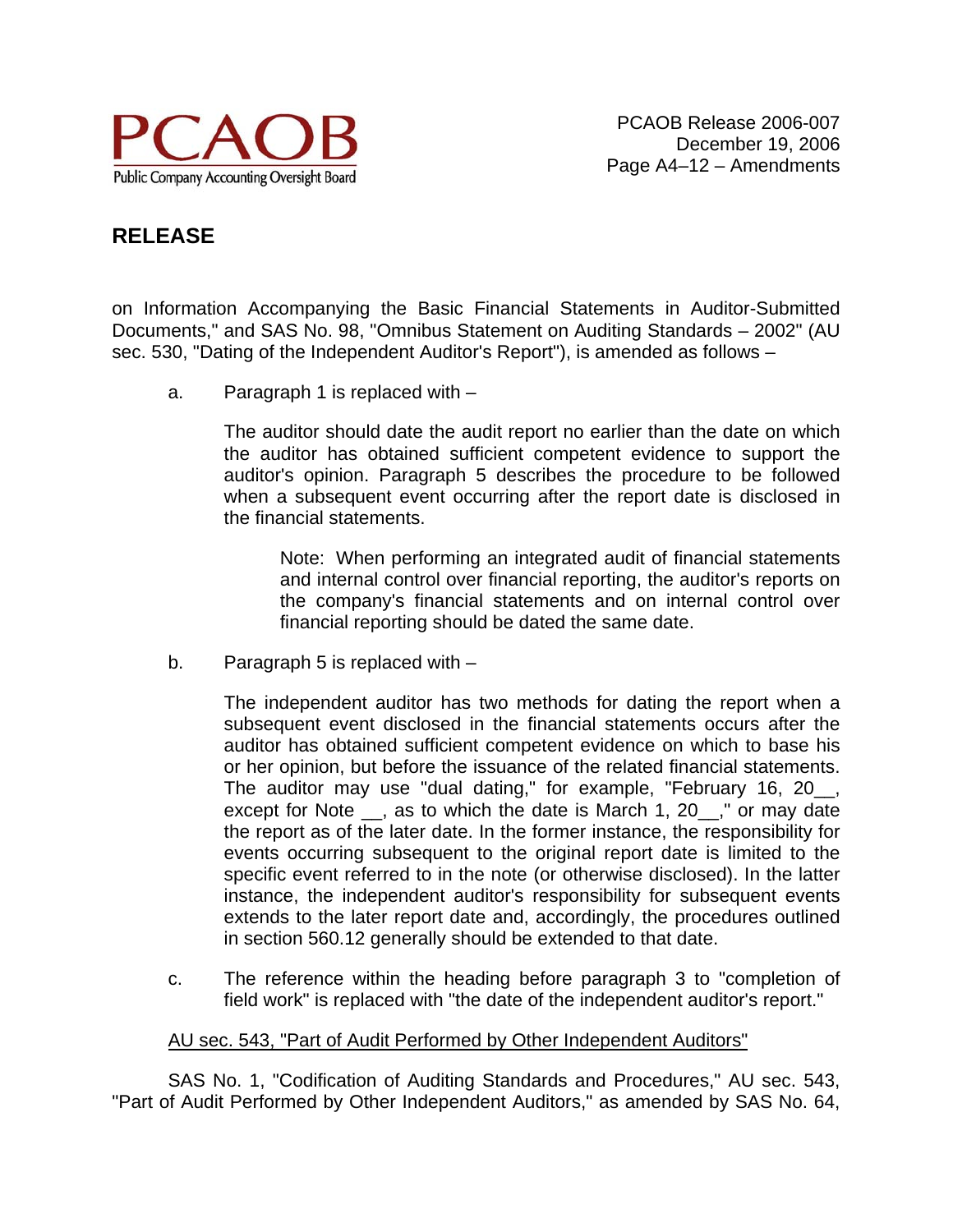

"Omnibus Statement on Auditing Standards – 1990" (AU sec. 543, "Part of Audit Performed by Other Independent Auditors"), is amended as follows –

The reference to paragraphs 182-185 of PCAOB Auditing Standard No. 2 within the note to paragraph 1 is replaced with a reference to paragraphs C8-C11 of Appendix C, *Special Reporting Situations,* of PCAOB Proposed Auditing Standard, *An Audit of Internal Control Over Financial Reporting That Is Integrated with An Audit of Financial Statements*.

AU sec. 560, "Subsequent Events"

 SAS No. 1, "Codification of Auditing Standards and Procedures," AU sec. 560, "Subsequent Events," as amended by SAS No. 12, "Inquiry of a Client's Lawyer Concerning Litigation, Claims, and Assessments," and SAS No. 98, "Omnibus Statement on Auditing Standards – 2002" (AU sec. 560, "Subsequent Events"), is amended as follows –

The reference to paragraphs 186-189 of PCAOB Auditing Standard No. 2 within the note to paragraph 1 is replaced with a reference to paragraphs 104-107 of PCAOB Proposed Auditing Standard, *An Audit of Internal Control Over Financial Reporting That Is Integrated with An Audit of Financial Statements*.

 AU sec. 561, "Subsequent Discovery of Facts Existing at the Date of the Auditor's Report"

 SAS No. 1, "Codification of Auditing Standards and Procedures," AU sec. 561, "Subsequent Discovery of Facts Existing at the Date of the Auditor's Report," as amended by SAS No. 98, "Omnibus Statement on Auditing Standards – 2002" (AU sec. 561, "Subsequent Discovery of Facts Existing at the Date of the Auditor's Report"), is amended as follows –

The reference to paragraph 197 of PCAOB Auditing Standard No. 2 within the note to paragraph 1 is replaced with a reference to paragraph 108 of PCAOB Proposed Auditing Standard, *An Audit of Internal Control Over Financial Reporting That Is Integrated with An Audit of Financial Statements*.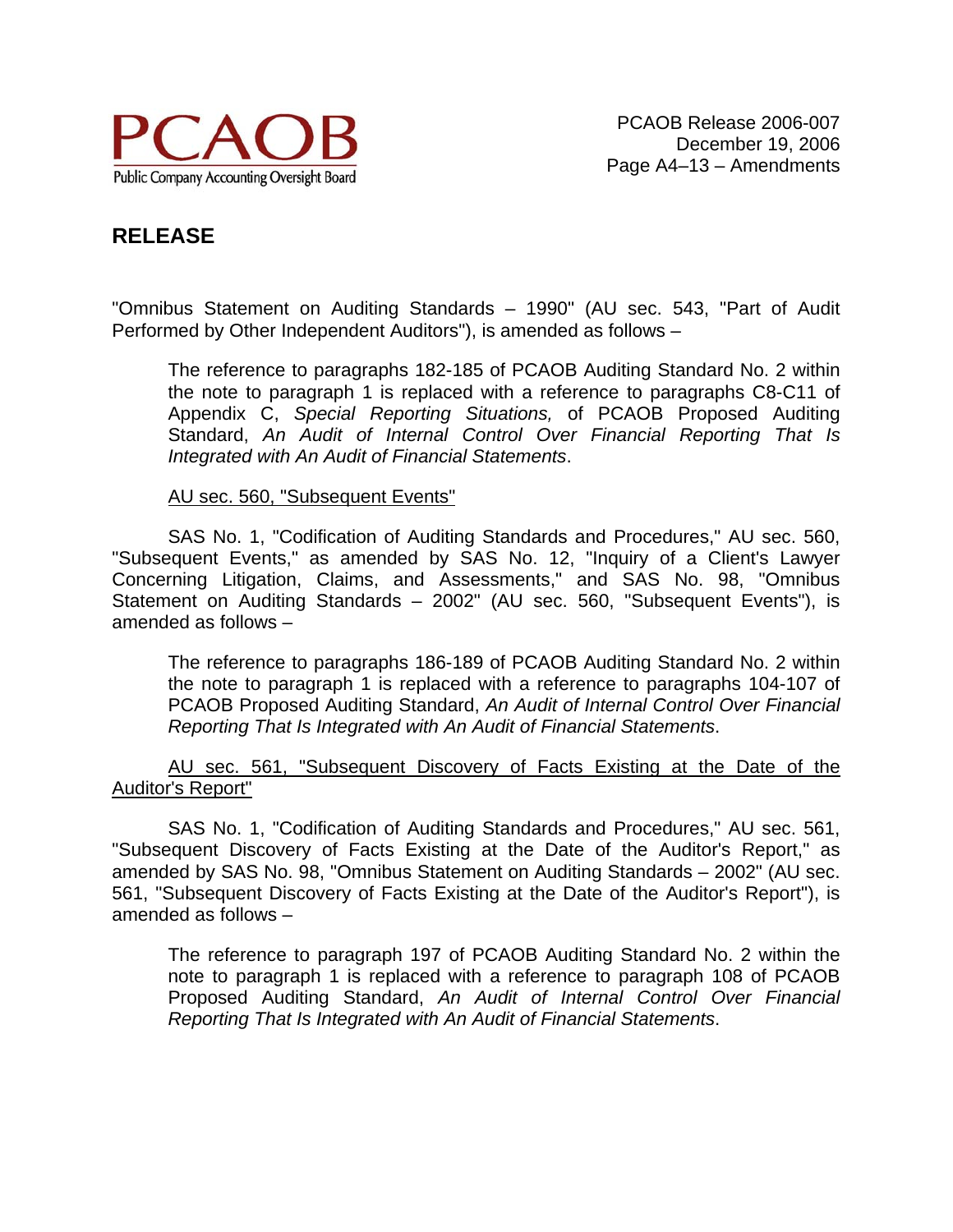

### AU sec. 711, "Filings Under Federal Securities Statutes"

 SAS No. 37, "Filings Under Federal Securities Statutes" (AU sec. 711, "Filings Under Federal Securities Statutes"), is amended as follows –

The reference to paragraphs 198-199 of PCAOB Auditing Standard No. 2 within the note to paragraph 2 is replaced with a reference to paragraphs C16-C17 of Appendix C, *Special Reporting Situations,* of PCAOB Proposed Auditing Standard, *An Audit of Internal Control Over Financial Reporting That Is Integrated with An Audit of Financial Statements*.

AU sec. 722, "Interim Financial Information"

 SAS No. 100, "Interim Financial Information" (AU sec. 722, "Interim Financial Information"), is amended as follows –

a. The following is inserted after the first sentence of paragraph 3 –

 The SEC also requires management, with the participation of the principal executive officers (the certifying officers) to make certain quarterly and annual certifications with respect to the company's internal control over financial reporting. $2/2$ 

2/ See Section 302 of the Sarbanes-Oxley Act of 2002, and Securities Exchange Act Rule 13a-14(a) or 15d-14(a), (17 C.F.R. § 240.13a-14a or 17 C.F.R. § 240.15d-14a), whichever applies.

- b. The note to paragraph 3 is deleted.
- c. The following is added to the end of paragraph  $7 -$

Likewise, the auditor's responsibility as it relates to management's quarterly certifications on internal control over financial reporting is different from the auditor's responsibility as it relates to management's annual assessment of internal control over financial reporting. The auditor should perform limited procedures quarterly to provide a basis for determining whether he or she has become aware of any material modifications that, in the auditor's judgment, should be made to the disclosures about changes in internal control over financial reporting in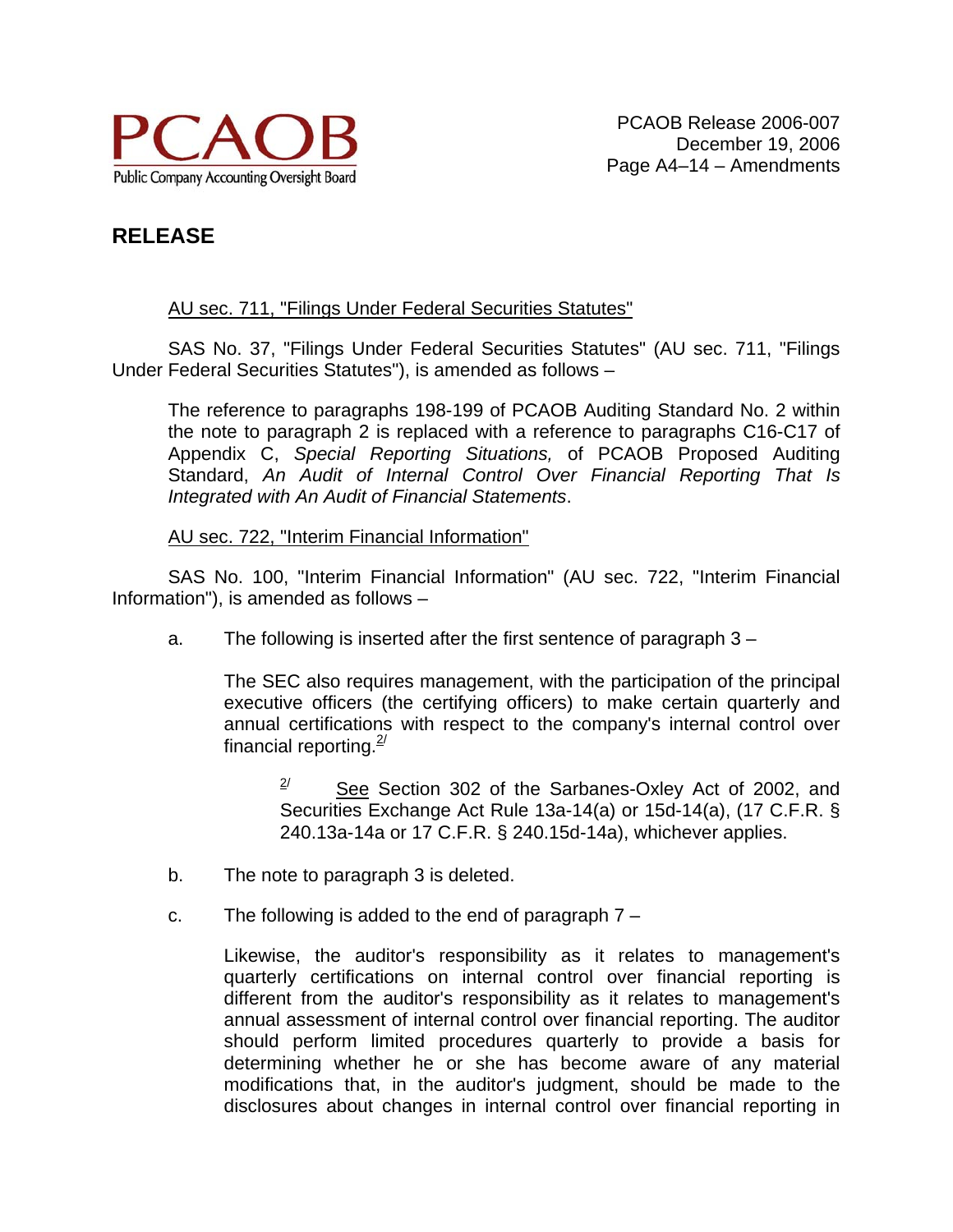

order for the certifications to be accurate and to comply with the requirements of Section 302 of the Act.

Note: The auditor's responsibilities for evaluating management's certification disclosures about internal control over financial reporting take effect beginning with the first quarter after the company's first annual assessment of internal control over financial reporting as described in Item 308(a)(3) of Regulations S-B and S-K.

- d. The following lettered section is added to the end of paragraph  $18$ 
	- *g.* Evaluating management's quarterly certifications about internal control over financial reporting by performing the following procedures –
		- Inquiring of management about significant changes in the design or operation of internal control over financial reporting as it relates to the preparation of annual as well as interim financial information that could have occurred subsequent to the preceding annual audit or prior review of interim financial information;
		- Evaluating the implications of misstatements identified by the auditor as part of the auditor's other interim review procedures as they relate to effective internal control over financial reporting; and
		- Determining, through a combination of observation and inquiry, whether any change in internal control over financial reporting has materially affected, or is reasonably likely to materially affect, the company's internal control over financial reporting.
- e. Paragraph 29 is replaced with –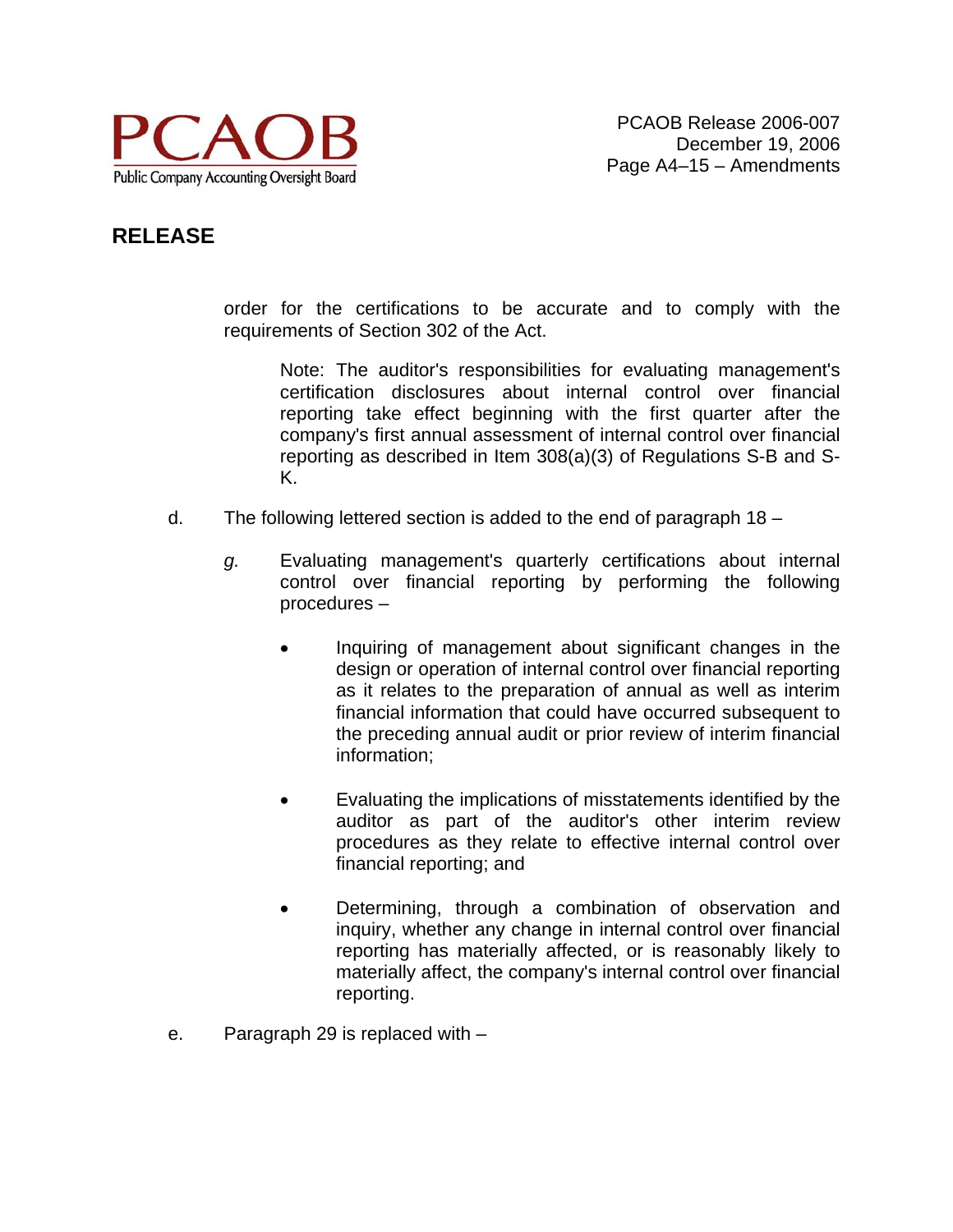

As a result of conducting a review of interim financial information, the accountant may become aware of matters that cause him or her to believe that $-$ 

- a. material modification should be made to the interim financial information for it to conform with generally accepted accounting principles;
- b. modification to the disclosures about changes in internal control over financial reporting is necessary for the certifications to be accurate and to comply with the requirements of Section 302 of the Act and Securities Exchange Act Rule 13a-14(a) or 15d-14(a), whichever applies; and
- c. the entity filed the Form 10-Q or Form 10-QSB before the completion of the review.

In such circumstances, the accountant should communicate the matter(s) to the appropriate level of management as soon as practicable.

f. Paragraph 32 is replaced by the following –

If the auditor becomes aware of information indicating that fraud or an illegal act has or may have occurred, the auditor must also determine his or her responsibilities under AU sec. 316, *Consideration of Fraud in a Financial Statement Audit*, AU sec. 317, *Illegal Acts by Clients*, and Section 10A of the Securities Exchange Act of 1934. $^{1/2}$ 

- $\frac{1}{2}$  $\frac{1}{1}$  See 15 U.S.C. § 78j-1
- g. Within paragraph 33, the third sentence is replaced by the following –

A *significant deficiency* is a control deficiency, or combination of control deficiencies, such that there is a reasonable possibility that a significant misstatement of the company's annual or interim financial statements will not be prevented or detected.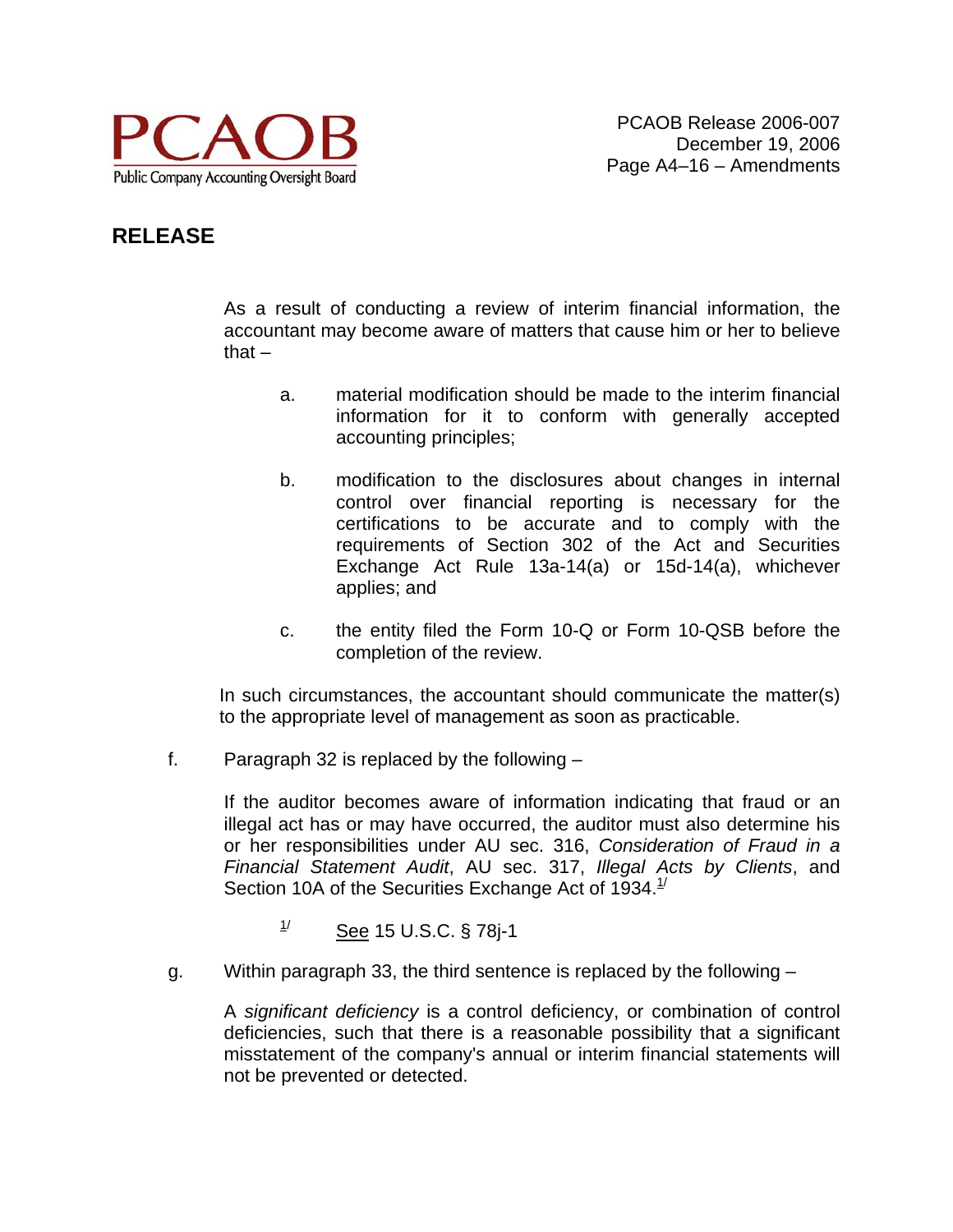

### Auditing Standard No. 4 – *Reporting on the Elimination of a Previously Reported Material Weakness*

 Auditing Standard No. 4 – *Reporting on the Elimination of a Previously Reported Material Weakness* is amended as follows –

a. Paragraph 9 is revised as follows –

The terms *internal control over financial reporting, control deficiency, significant deficiency, and material weakness* have the same meanings as the definitions of those terms in Appendix A, *Definitions,* of Proposed Auditing Standard, *An Audit of Internal Control Over Financial Reporting That Is Integrated with An Audit of Financial Statements*.

b. The first sentence of Paragraph 10 is revised as follows –

Paragraph 5 of Proposed Auditing Standard, *An Audit of Internal Control Over Financial Reporting That Is Integrated with An Audit of Financial Statements,* states that the auditor should use the same suitable, recognized control framework to perform his or her audit of internal control over financial reporting as management uses for its annual evaluation of the effectiveness of the company's internal control over financial reporting.

c. Within the note to paragraph 10, the last sentence is revised to read as follows –

More information about the COSO framework is included within the COSO report.

d. Paragraph 11 is revised to read as follows –

The terms *relevant assertion* and *control objective* have the same meaning as the definitions of those terms in Appendix A, *Definitions,* of Proposed Auditing Standard, *An Audit of Internal Control Over Financial Reporting That Is Integrated with An Audit of Financial Statements*.

e. Paragraph 13 is revised to read as follows –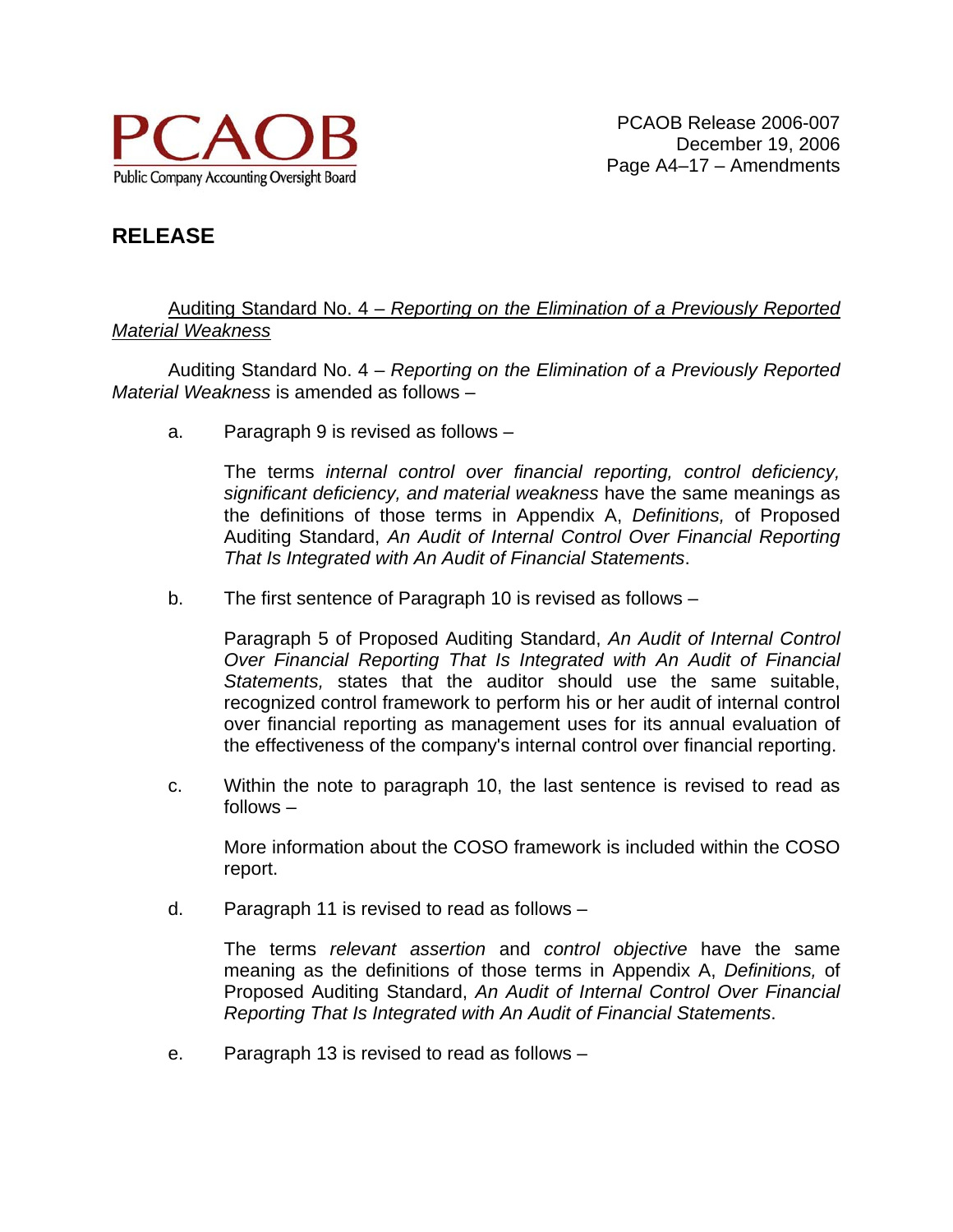

In an audit of internal control over financial reporting, the auditor should evaluate the design effectiveness of controls by determining whether the company's controls, if operating properly, satisfy the company's control objectives and can effectively prevent or detect errors or fraud that could result in material misstatements of the financial statements. $2^{2}$ 

2/ See paragraph 47 of Proposed Auditing Standard, *An Audit of Internal Control Over Financial Reporting That Is Integrated with An Audit of Financial Statements*.

- f. Within paragraph 21, the last sentence is deleted.
- g. Within paragraph 23, the reference to paragraphs 22 and 23 of Auditing Standard No. 2 is replaced with a reference to paragraphs 14 and 15 of Proposed Auditing Standard, *An Audit of Internal Control Over Financial Reporting That Is Integrated with An Audit of Financial Statements*. Additionally, the second sentence is deleted.
- h. Within paragraph 24, the reference to paragraph 39 of Auditing Standard No. 2 is replaced with a reference to paragraph 6 of Proposed Auditing Standard, *An Audit of Internal Control Over Financial Reporting That Is Integrated with An Audit of Financial Statements*.
- i. Within subparagraph a. of paragraph 26, the reference to paragraphs 47 through 51 of Auditing Standard No. 2 is replaced with a reference to paragraphs 17 through 22 of Proposed Auditing Standard, *An Audit of Internal Control Over Financial Reporting That Is Integrated with An Audit of Financial Statements*.
- j. Within subparagraph b. of paragraph 26, the reference to paragraphs 79 through 82 of Auditing Standard No. 2 is replaced with a reference to paragraphs 36 through 40 of Proposed Auditing Standard, *An Audit of Internal Control Over Financial Reporting That Is Integrated with An Audit of Financial Statements*.
- k. The note to paragraph 28 is deleted.
- l. Within paragraph 31, the reference to paragraphs 88 through 91 of Auditing Standard No. 2 is replaced with a reference to paragraphs 47 and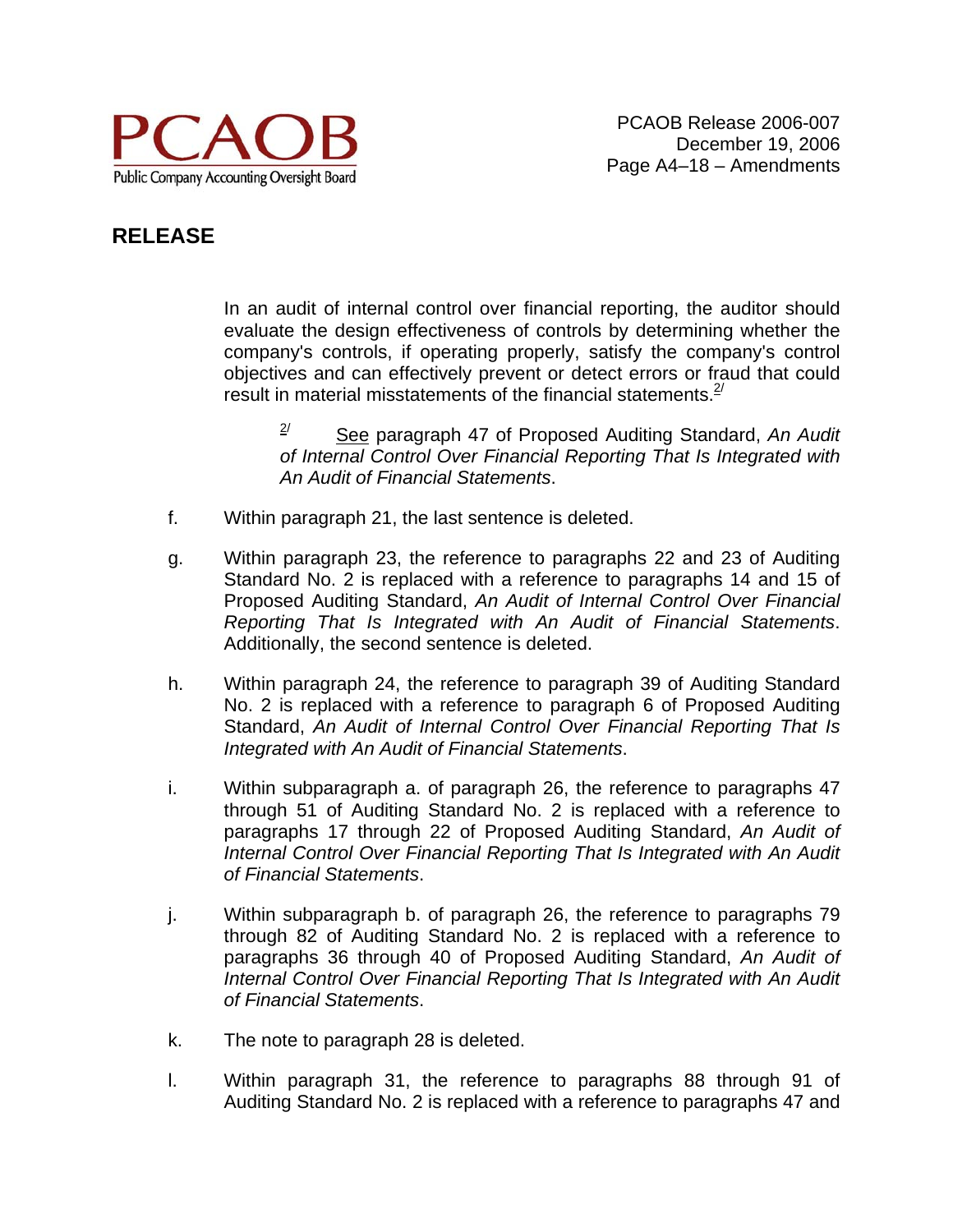

48 of Proposed Auditing Standard, *An Audit of Internal Control Over Financial Reporting That Is Integrated with An Audit of Financial Statements*.

- m. Within paragraph 32
	- The reference to paragraph 92 of Auditing Standard No. 2 is replaced with a reference to paragraph 49 of Proposed Auditing Standard, *An Audit of Internal Control Over Financial Reporting That Is Integrated with An Audit of Financial Statements*.
	- The reference to paragraphs 93 through 102 and 105 through 107 of Auditing Standard No. 2 is replaced with a reference to paragraphs 55 through 62 of Proposed Auditing Standard, *An Audit of Internal Control Over Financial Reporting That Is Integrated with An Audit of Financial Statements*.
- n. Paragraph 33 is replaced with the following –

The auditor should perform tests of the specified controls over a period of time that is adequate to determine whether, as of the date specified in management's assertion, the controls necessary for achieving the stated control objective are operating effectively. The timing of the auditor's tests should vary with the risk associated with the control being tested. For example, a transaction-based, daily reconciliation generally would permit the auditor to obtain sufficient evidence as to its operating effectiveness in a shorter period of time than a pervasive, company-level control, such as any of those described in paragraphs 17 and 18 of Proposed Auditing Standard, *An Audit of Internal Control Over Financial Reporting That Is Integrated with An Audit of Financial Statements*. Additionally, the auditor typically will be able to obtain sufficient evidence as to the operating effectiveness of controls over the company's period-end financial reporting process only by testing those controls in connection with a period-end.

o. Within paragraph 35, the reference to paragraphs B1 through B13 of Appendix B of Auditing Standard No. 2 is replaced with a reference to paragraphs B12 through B15 of Appendix B, *Special Topics,* of Proposed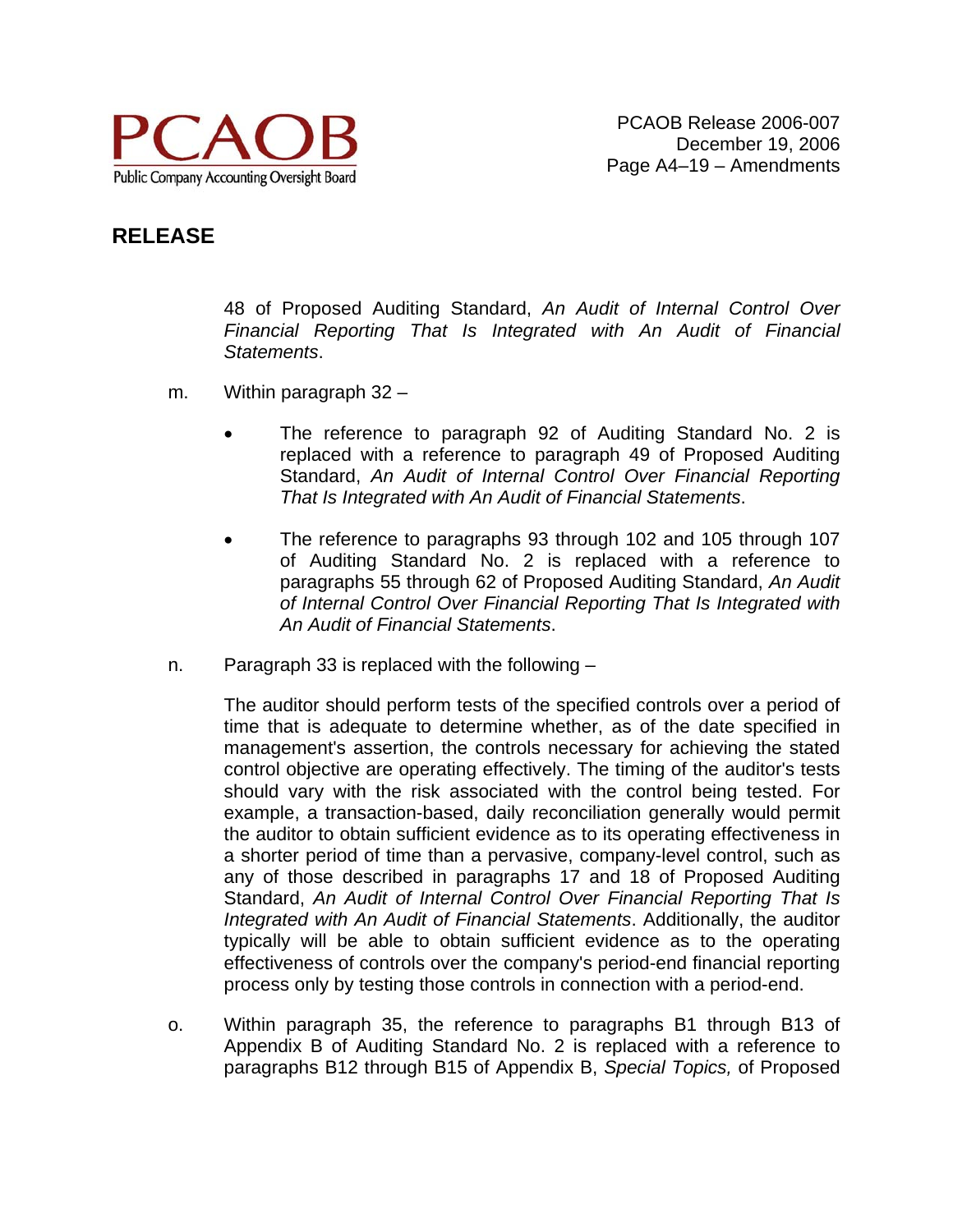

Auditing Standard, *An Audit of Internal Control Over Financial Reporting That Is Integrated with An Audit of Financial Statements*.

p. The second sentence of paragraph 36 is replaced with the following –

To determine the extent to which the auditor may use the work of others to alter the nature, timing, or extent of the work the auditor otherwise would have performed, the auditor should apply the direction in Proposed Auditing Standard, *Considering and Using the Work of Others in an Audit*.

q. The second sentence of paragraph 37 is replaced with the following –

Therefore, if the auditor has been engaged to report on more than one material weakness or on more than one stated control objective, the auditor must evaluate whether he or she has obtained sufficient evidence that the control objectives related to each of the material weaknesses identified in management's assertion are achieved. $4/4$ 

See paragraphs 8 and 9 of Proposed Auditing Standard, *Considering and Using the Work of Others in an Audit*.

r. The first two sentences of paragraph 38 are replaced with the following –

Paragraph 17 of Proposed Auditing Standard, *Considering and Using the Work of Others in an Audit,* should be applied in the context of the engagement to report on whether a previously reported material weakness continues to exist. Paragraph 17 states, in part, "As the risks described in paragraphs 11 and 12 increase, the auditor's ability to use the work of others decreases and the necessary level of competence and objectivity of those who perform the work increases."

- s. The note to paragraph 39 is deleted.
- t. Within paragraph 42, the reference to paragraph 140 of Auditing Standard No. 2 is replaced with a reference to paragraph 79 of Proposed Auditing Standard, *An Audit of Internal Control Over Financial Reporting That Is Integrated with An Audit of Financial Statements*.
- u. Paragraph 44f is replaced with the following –